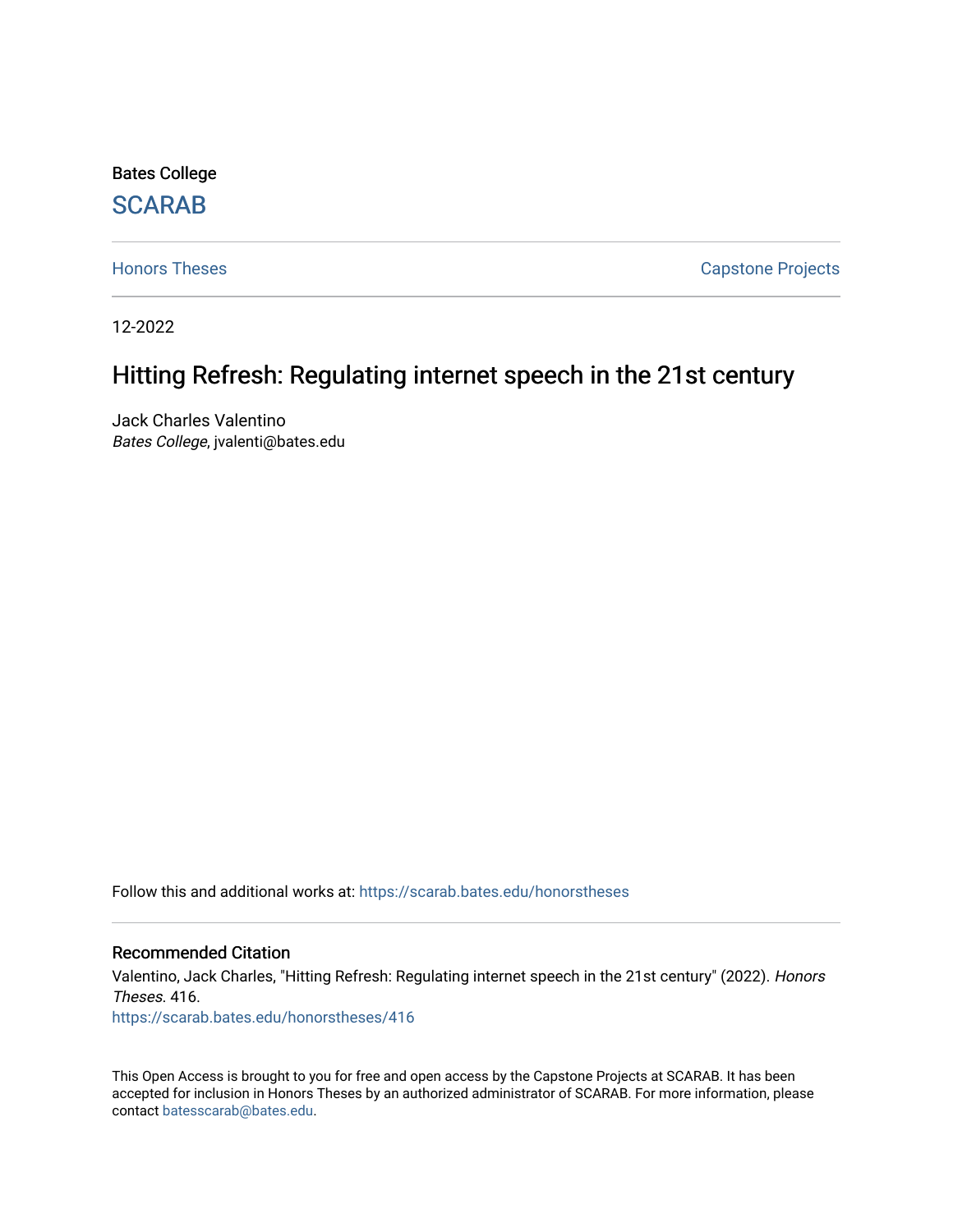Hitting Refresh: Regulating internet speech in the 21st century

An Honors Thesis

Presented to The Faculty of the Department of Politics Bates College In partial fulfillment of the requirements for the Degree of Bachelor of Arts

Jack Charles Valentino

Lewiston, ME March 30, 2022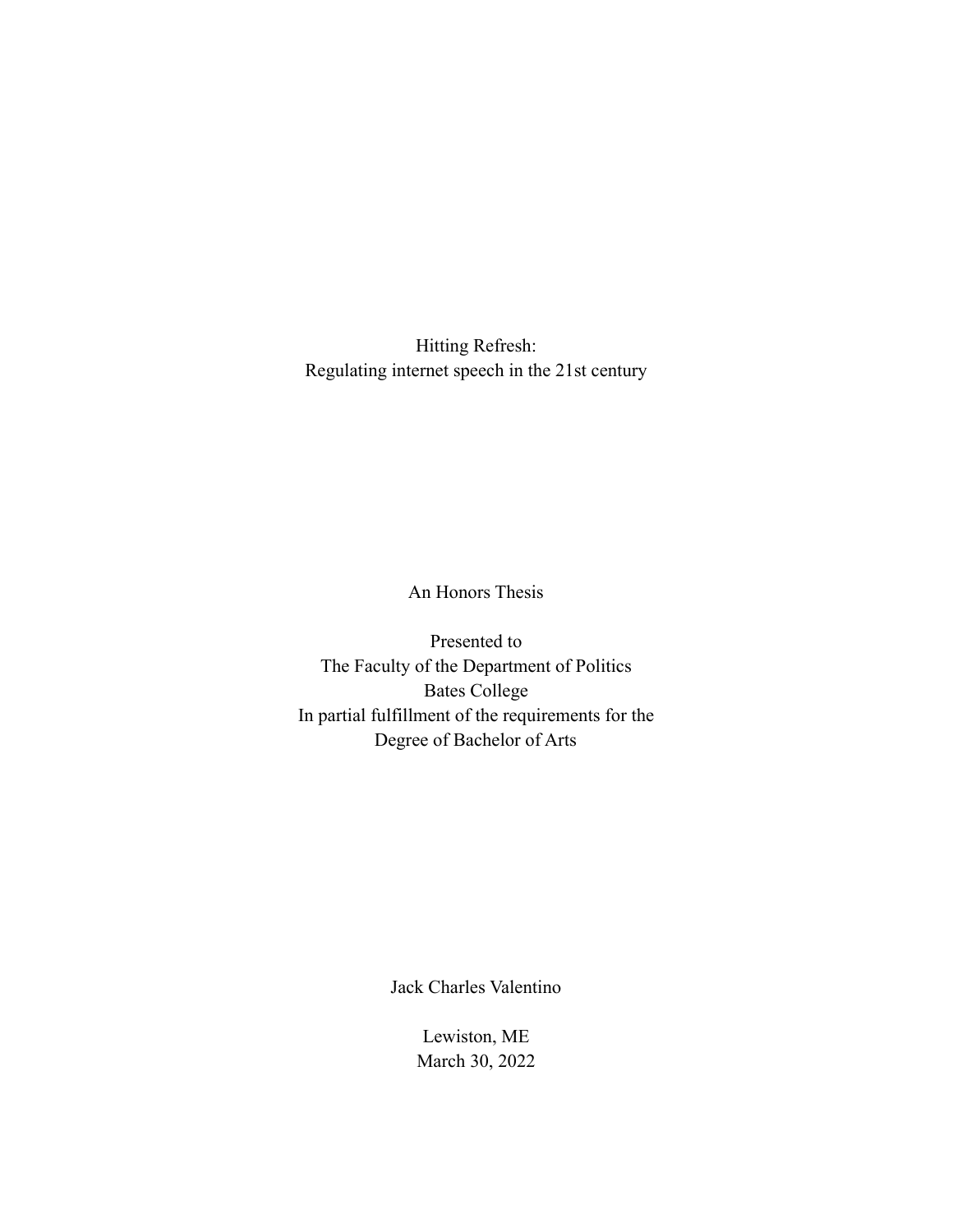### Acknowledgments

First and foremost, I would like to thank my advisor, Professor Alyssa Maraj Grahame, for her thoughtful interventions, moral support and overall partnership throughout this project. Amidst my frenzy of questions and ideas, her guidance at our Monday morning meetings made this project possible. I also owe a debt of gratitude to the many other professors in the department over my time at Bates who have strengthened my research abilities, my writing, the way I think about politics, and my ongoing interest in the law.

To my Mom, I cannot thank you enough for inspiring this love of policy, your ever-ready ears and eyes throughout this endeavor, and your moral support. I joke about the clippings of the New York Times Technology section you would snail-mail to my campus address (yes, the irony is unmistakable), but I am forever grateful for your dedication to this project. To my Dad, thank you for inspiring me to undertake this year-long endeavor in the first place and reminding me that big projects like this happen one step at a time.

Last but not least, I would like to thank my roommate, Dylan DiSunno, for his never-ending role as our suite's morale officer amidst our late nights and early mornings working on thesis together. Your comedic interjections and indulgence in my many thesis and non-thesis-related thought experiments kept me going.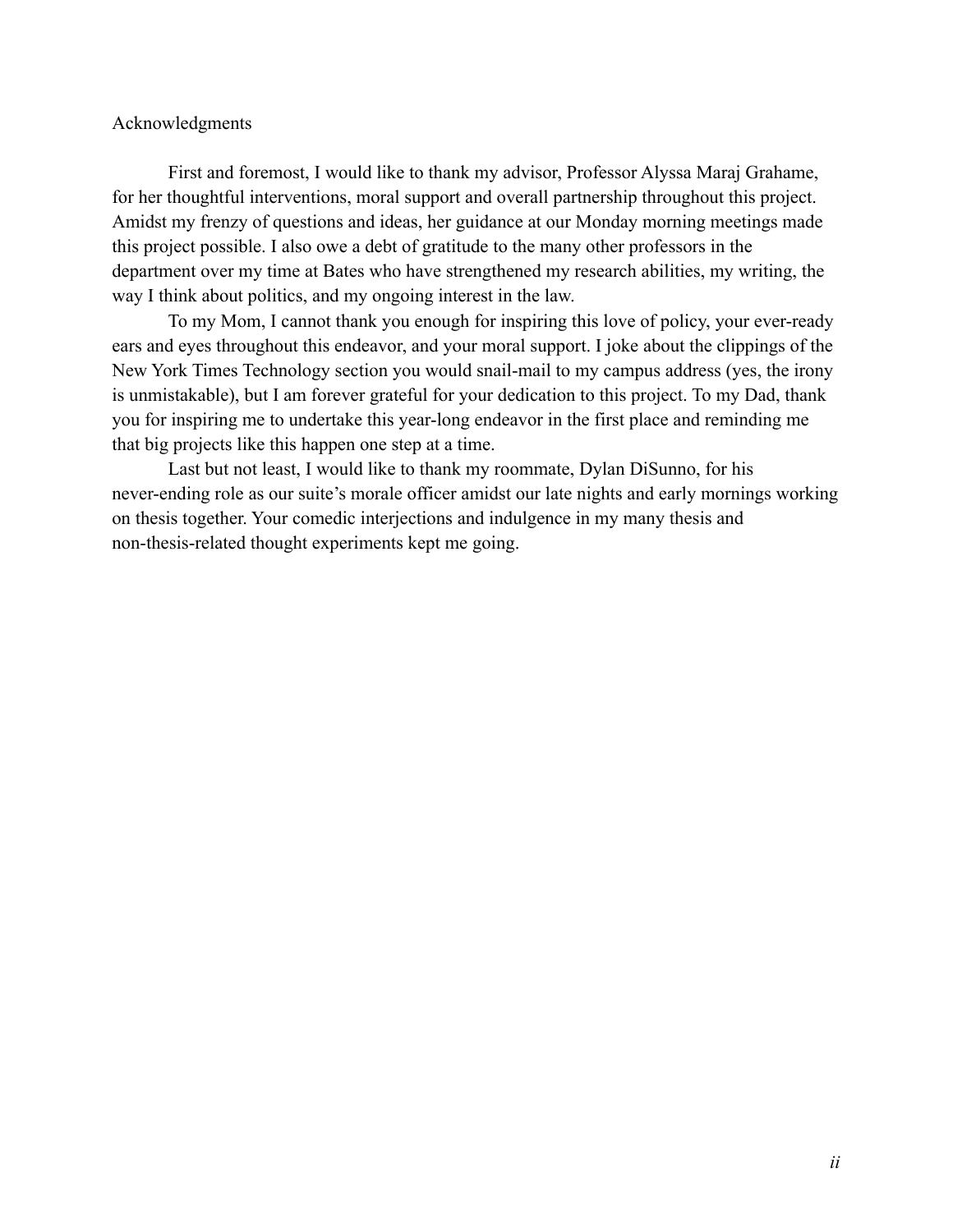## **Table of Contents**

| Acknowledgments                                                    | ii           |
|--------------------------------------------------------------------|--------------|
| Table of Figures                                                   | $i\nu$       |
| Abstract                                                           | $\mathcal V$ |
| <b>Introduction</b>                                                | $\mathbf{1}$ |
| <b>Chapter 1: Literature Review</b>                                | 7            |
| <b>Chapter 2: Germany</b>                                          | 21           |
| <b>History of Domestic Radicalization</b>                          | 23           |
| <b>A Defensive Democratic Model</b>                                | 27           |
| <b>Germany's Preemptive Regulatory Regime</b>                      | 29           |
| The Tele Services Act of 1997 (Teledienstegesetz)                  | 30           |
| Case of Felix Somm                                                 | 30           |
| Tele Services Act as a Remedy                                      | 31           |
| Tele Services Act as a Primary Source                              | 33           |
| E-Commerce Directive of 2000 (2000/31/EC)                          | 35           |
| How was the E-Commerce Directive toothless from the start?         | 38           |
| <b>Textual Failures</b>                                            | 39           |
| <b>Enactment Failures</b>                                          | 42           |
| <b>Transposition of the E-Commerce Directive</b>                   | 47           |
| Tele Media Act of 2007 ("Telemediengesetz")                        | 49           |
| <b>Network Enforcement Act of 2017 (NetzDG)</b>                    | 52           |
| Conclusion                                                         | 55           |
| <b>Chapter 3: United States</b>                                    | 57           |
| <b>History of Domestic Radicalization</b>                          | 58           |
| <b>American Internet Exceptionalism</b>                            | 62           |
| <b>Legislative History of Section 230</b>                          | 65           |
| <b>Text of Section 230</b>                                         | 71           |
| <b>Judicial Manifestations of Section 230</b>                      | 76           |
| Limitations of the "court order standard" employed by Section 230  | 81           |
| FCC Authority over the Regulation of the Internet                  | 83           |
| Was the FCC vested with regulatory jurisdiction over the internet? | 84           |
| Pathways of Acquiring Jurisdiction                                 | 86           |
| Volatile History of FCC Jurisdiction over ISPs                     | 88           |
| Impact of Volatile Jurisdiction                                    | 94           |
| <b>Expired Pathways to ISP Self-Moderation</b>                     | 96           |
| <b>Changing ISP Business Models</b>                                | 97           |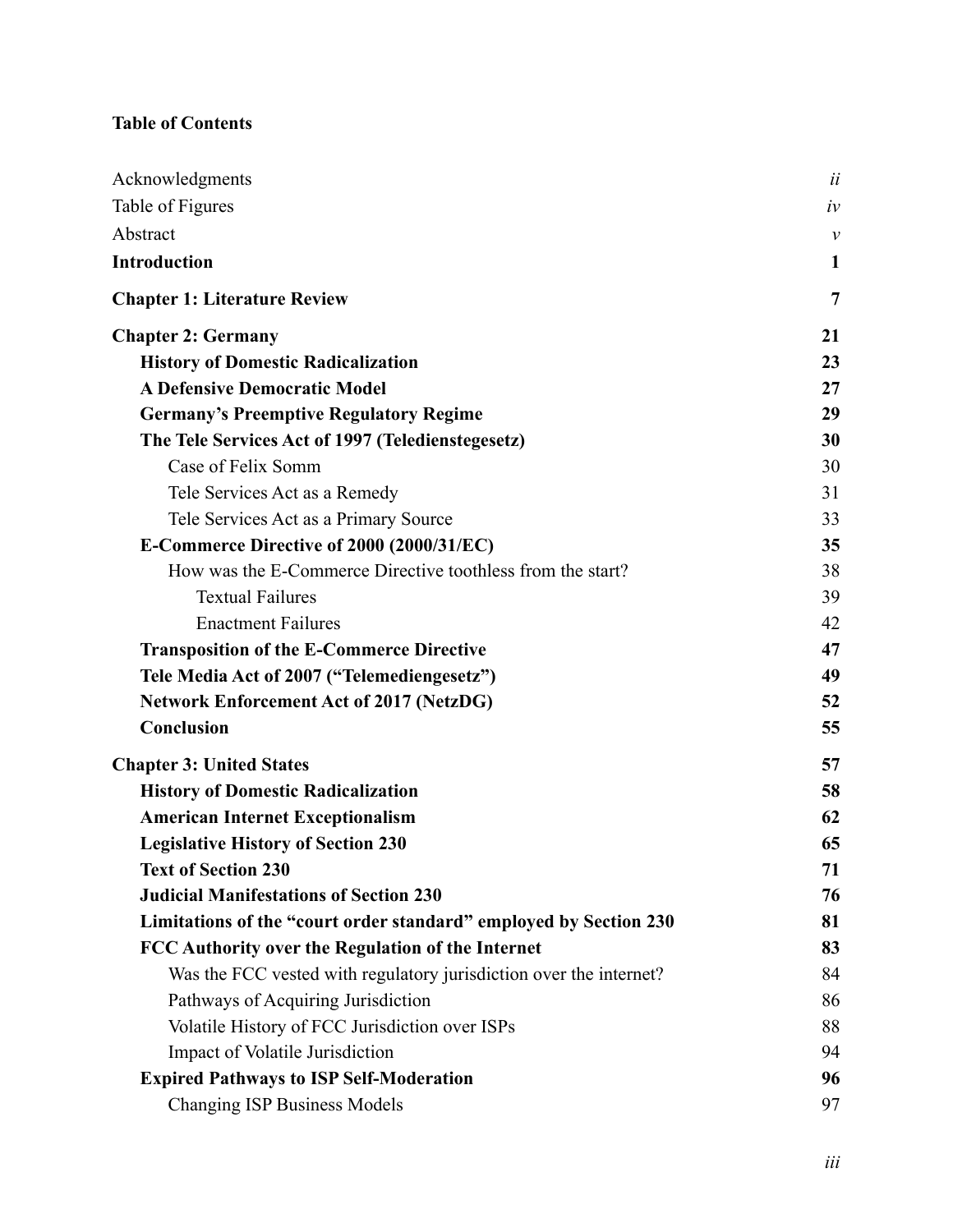| Veto Power of Big Technology                   | 101 |
|------------------------------------------------|-----|
| <b>Contradictory Political Landscape</b>       | 105 |
| Conclusion                                     | 108 |
| <b>Chapter 4: Alternatives and Interlopers</b> | 112 |
| Russia: "The Psychological Firewall"           | 113 |
| China: "The Information Curtain"               | 116 |
| Conclusion                                     | 118 |
| <b>Chapter 5: Conclusion</b>                   | 119 |
| <b>Bibliography</b>                            | 124 |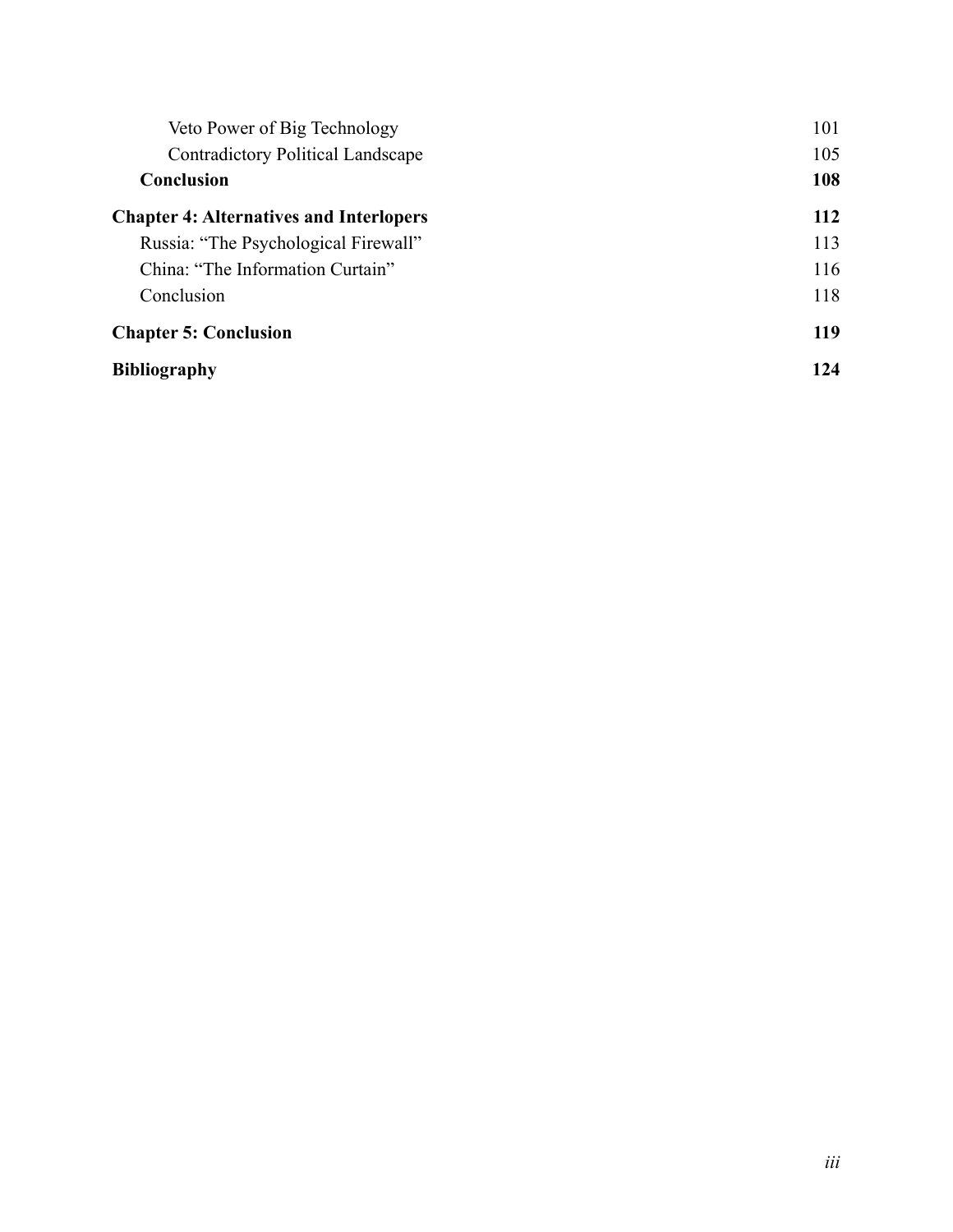## **Table of Figures**

| Figure 1: Selected domestic terror attacks in Germany                             | 26  |
|-----------------------------------------------------------------------------------|-----|
| Figure 2: German legislation acronyms                                             | 30  |
| Figure 3: Selected domestic terror attacks in the United States                   | 60  |
| Figure 4: Chart of potential framework/regime combinations for the ISP governance | 65  |
| Figure 5: Select list of alt-tech ISPs                                            | 75  |
| Figure 6: Selection of Section 230 cases from 1998 to 2019                        | 78  |
| Figure 7: Supposed evidence of a tenuous statutory basis for FCC jurisdiction     | 91  |
| Figure 8: Timeline of FCC's haphazard chain novel from 2002 to 2021               | 92  |
| Figure 9: Lobbying expenditures by the internet sector from 1998 to 2021          | 103 |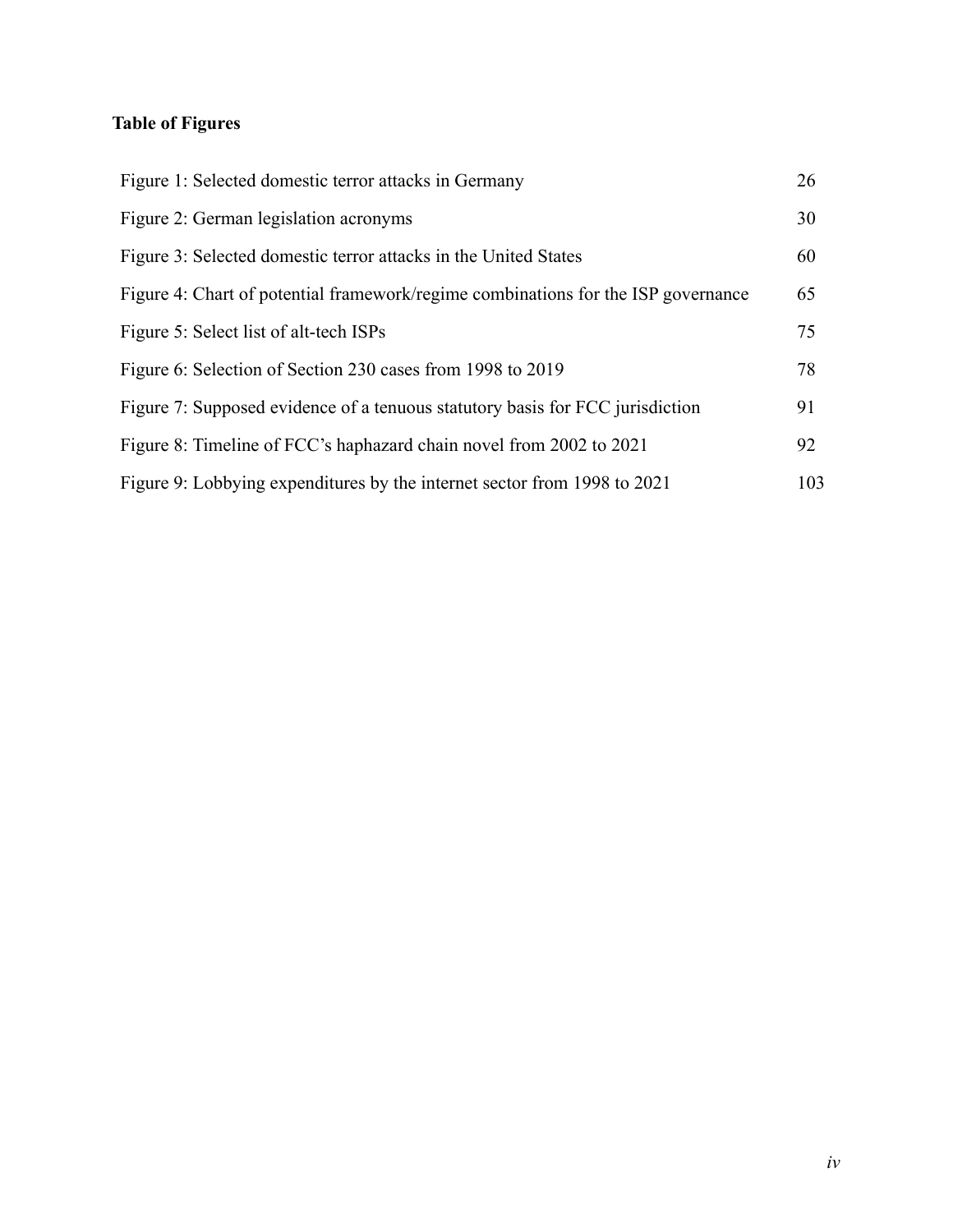### **Abstract**

By the mid-1990s, the internet had taken new form outside of its original military applications and became commercially available at an unprecedented rate. Western democracies recognized that such a new frontier, therefore, necessitated regulation. Their shared goal was to restrict objectionable content while simultaneously creating a pathway for this nascent industry to blossom. With this in mind, both the U.S. and European Union enacted linearly different and mutually exclusive regulatory regimes to govern "online intermediaries," or sites like Facebook and Twitter that merely host the speech of their users. The E.U. enacted aggressive content removal statutes, while the U.S. offered nearly blanket immunity to these sites in the hope that the marketplace of ideas would dilute objectionable content. Using the U.S. and Germany as case studies, this thesis argues that, twenty years later, neither pathway emerged particularly victorious in their quest to curb the dissemination of radicalizing content. I find that the failure under the German *preemptive framework* derives from a contradictory monitoring obligation and lack of oversight by the European Commission on the state. Conversely, I find that the failure under the American *deregulatory framework* is rooted in a contradictory allocation of jurisdiction and a lack of oversight by the state upon intermediaries. By scrutinizing the incentive structures of both countries' regulatory regimes, this thesis challenges the way Western democracies conceptualized and continue to conceptualize the internet and points out how neither extreme has responsively moderated internet speech.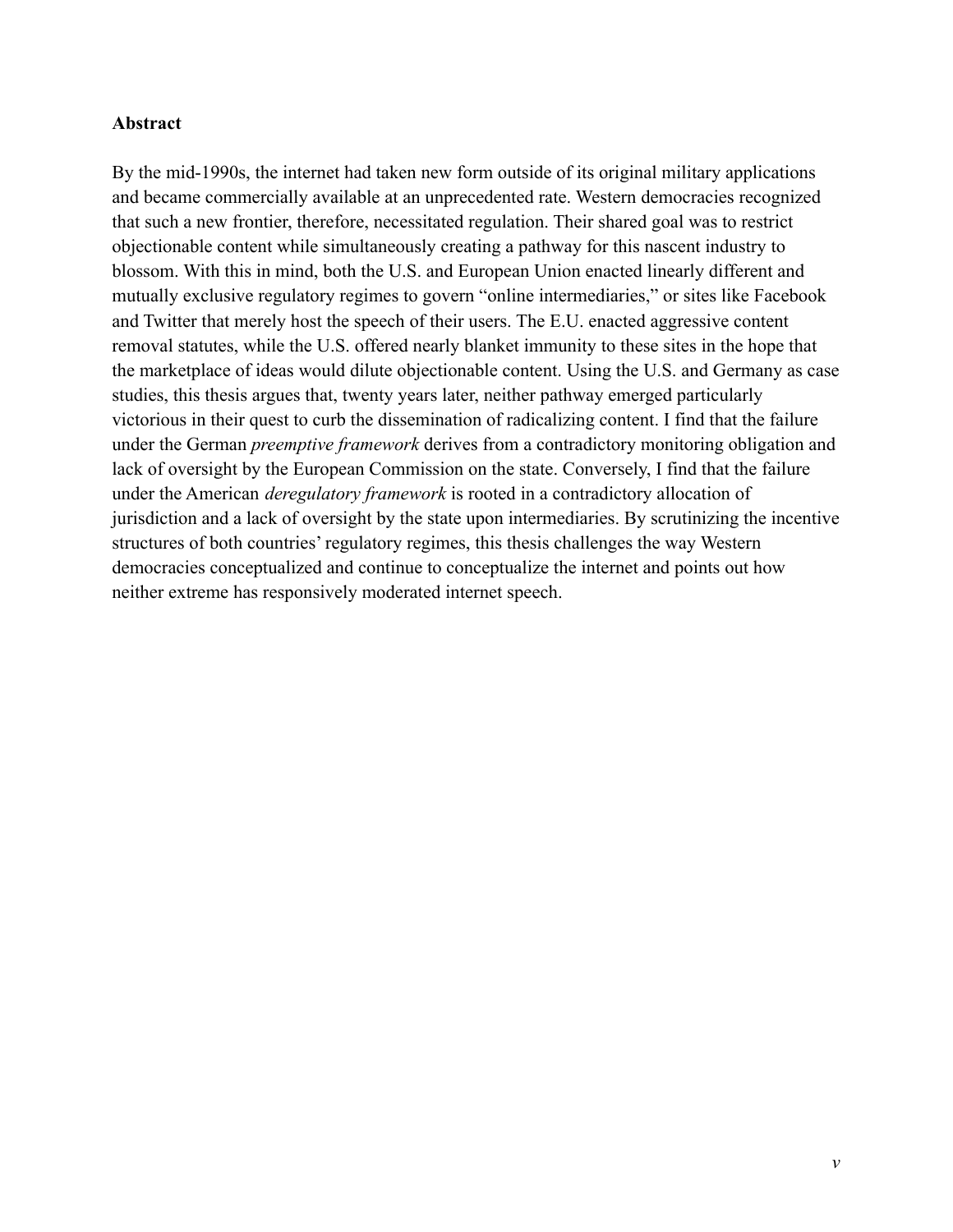## **Introduction**

<span id="page-7-0"></span>Addiction to social media and negative perceptions of one's self are pervasive issues amongst my generation and one's that certainly deserve attention from a variety of fields. There are volumes of books being written about the effect that childhood social media usage has on later personal development. But such is out of the scope of what I am seeking to investigate. This thesis targets the extent to which the reality around us, not so much our conceptions of ourselves, is distorted by the content we consume online. There is an important subset of social media studies emerging as a result of our entrance into what many pundits are calling the resurgence of a "post-truth era." The validity of the world around us is up for debate and the internet offers people an interactive opportunity to distort their reality. Our ability to develop and comprehend ideas and think for ourselves is jeopardized by our overreliance on fast news, curated content, and inflammatory responses.

I've seen both ends of this spectrum firsthand. Classmates at my all-boys, Catholic high school became consumed by the radicalizing content of Tucker Carlson, Alex Jones, and the late Rush Limbaugh. It's still tough to see, almost four years later, the social media content my high school classmates continue to repost: misinformation about vaccinations or voter fraud in addition to generally xenophobic, racist, and sexist content. They give power to this content every time they retweet, reshare, or comment. With all the love I have for Bates, I can say at times it is no different. I've been disheartened by the sight of my fellow Batesies shouting down an invited speaker in the spring of 2019, targeting specific right-leaning students by name in hurtful online campaigns in the fall of 2021, and largely shutting down avenues of healthy discourse in our recently reopened Commons dining hall that don't align with the talking points of the New England liberal left.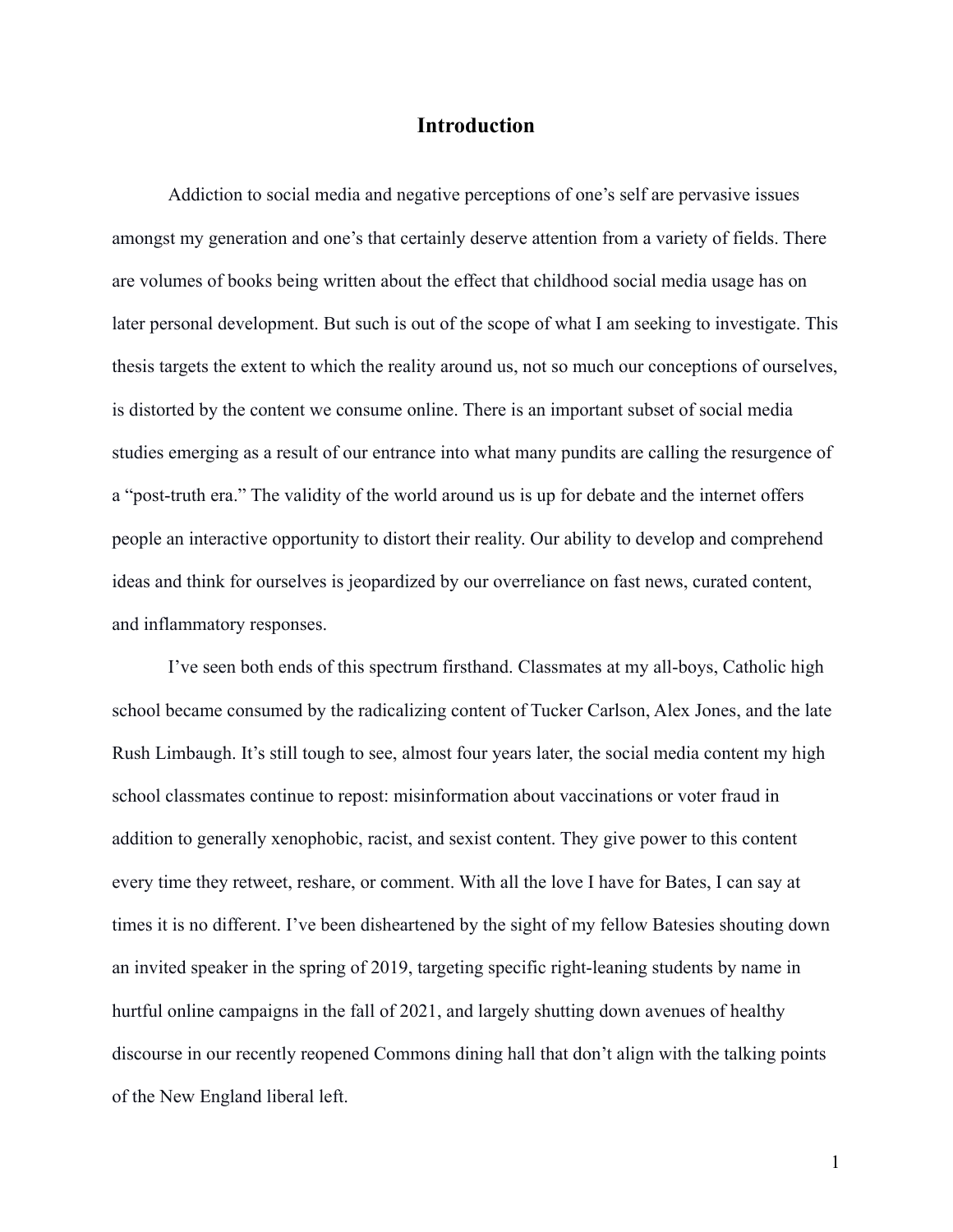None of this is unique to the internet and none of this should come as a shock. Political radicalization is a widely discussed concept in the field of political science. These instances of left and right-wing radicalization are problems, but not the crux of my investigation – they are symptoms of a more deadly issue. Events like January 6th in the United States, the attempted Day X in Germany, and unfortunately many others are all the result of people whose reality had been distorted to an even more harmful degree, who were empowered to believe that their fringe beliefs were mainstream maxims, and who felt obliged to act on that empowerment. The inspiration behind this thesis was to investigate radicalization that begets violence and particularly how attempts to mitigate that pipeline have uniquely failed.

The most recent comprehensive internet regulations in the E.U. and the U.S. took place in 2000 and 1996, respectively. Over the past 20-25 years, we've seen a dramatic increase in the incidence of domestic terror. In fairness, this is the result of a variety of factors. But social media has played a not insignificant role in that phenomenon. As a result, Section 230, the E-Commerce Directive, and other major pieces of legislation have become household names, or at least have entered mainstream debate. Further, the majority of articles on content moderation speak to its need for reform. To me, the question became: then why hasn't it happened in the last two decades? Why has objectionable content continued to radicalize the polity? It's certainly not out of a lack of effort or legislation, so why have we not seen results?

Both the U.S. and Germany enacted linearly different and mutually exclusive regulatory regimes to solve the problem of the internet being increasingly used to host and amplify objectionable content. Further, by regulatory regimes I mean the whole body of the regulation and not just the way the bills themselves. Rather regulatory regimes are meant to refer to the interaction of the various branches of government (legislative, executive, judicial, state-level,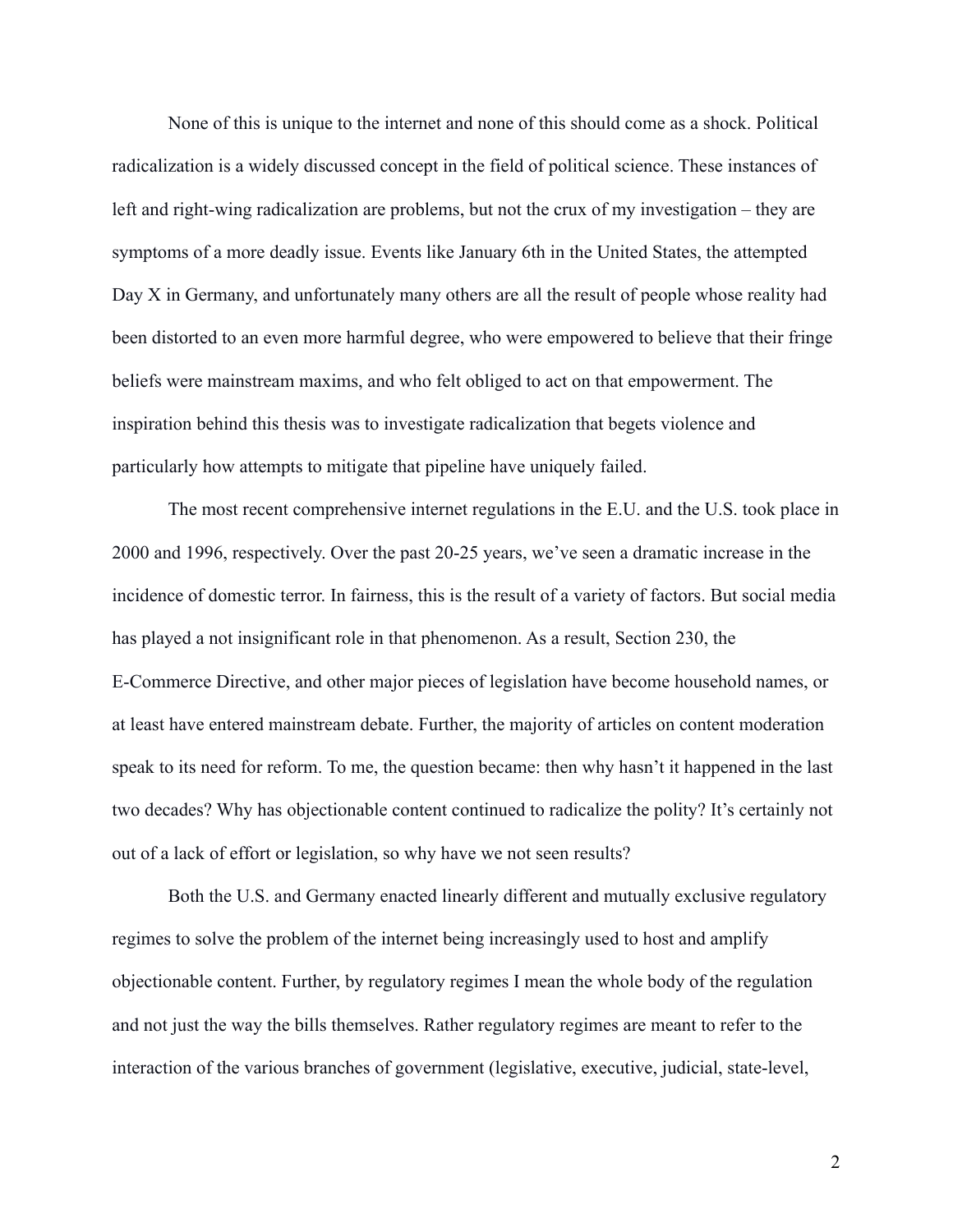Federal-level, etc.) to execute the philosophical regulatory framework each body set out to employ. However, neither direction has proven to be demonstrably more efficient in reducing the radicalization of people to the fringes.

In researching this topic, I hypothesized that it's because both bodies are metaphorically throwing ladders into quicksand. Western democracies are using a shaky foundation to support their attempts to escape from sinking. Both the U.S. and Germany have been using exogenous solutions to solve their endogenous problems. If Western democracies want to meaningfully improve the quality of online speech and reduce the influence of radicalizing content, then they need to bite the bullet and reflect on the foundations of their regulatory regimes. The puzzle then becomes: how did both linearly different pathways uniquely fail?

The literature review establishes where the conversation about internet regulation began and speaks about how that has either changed or stagnated. Chapter 1 opens with a review of the origins of the *preemptive* and *deregulatory* frameworks that I define. The chapter couches these frameworks in existing national principles and values. Next, it provides background on the mutually exclusive nature of these frameworks by briefly citing the failed attempts of both sides to pass legislation that would align them more with the opposing framework. This is done to reify the unique nature of the puzzle: why did two mutually exclusive and linearly different pathways yield the same result? Next, the literature review offers historical evidence of radicalizing content abusing technology even before 1996. This demonstrates that the mutual failure of both bodies is not easily explained by a lack of foresight. The framers of both bills knew clearly that radicalizing content would be a problem after their regulation like it was before it. Chapter 1 then moves away from the scholarly work about the bill's passage and moves into discussing the extremism that abuses the bill. The literature is clear that there is a demonstrable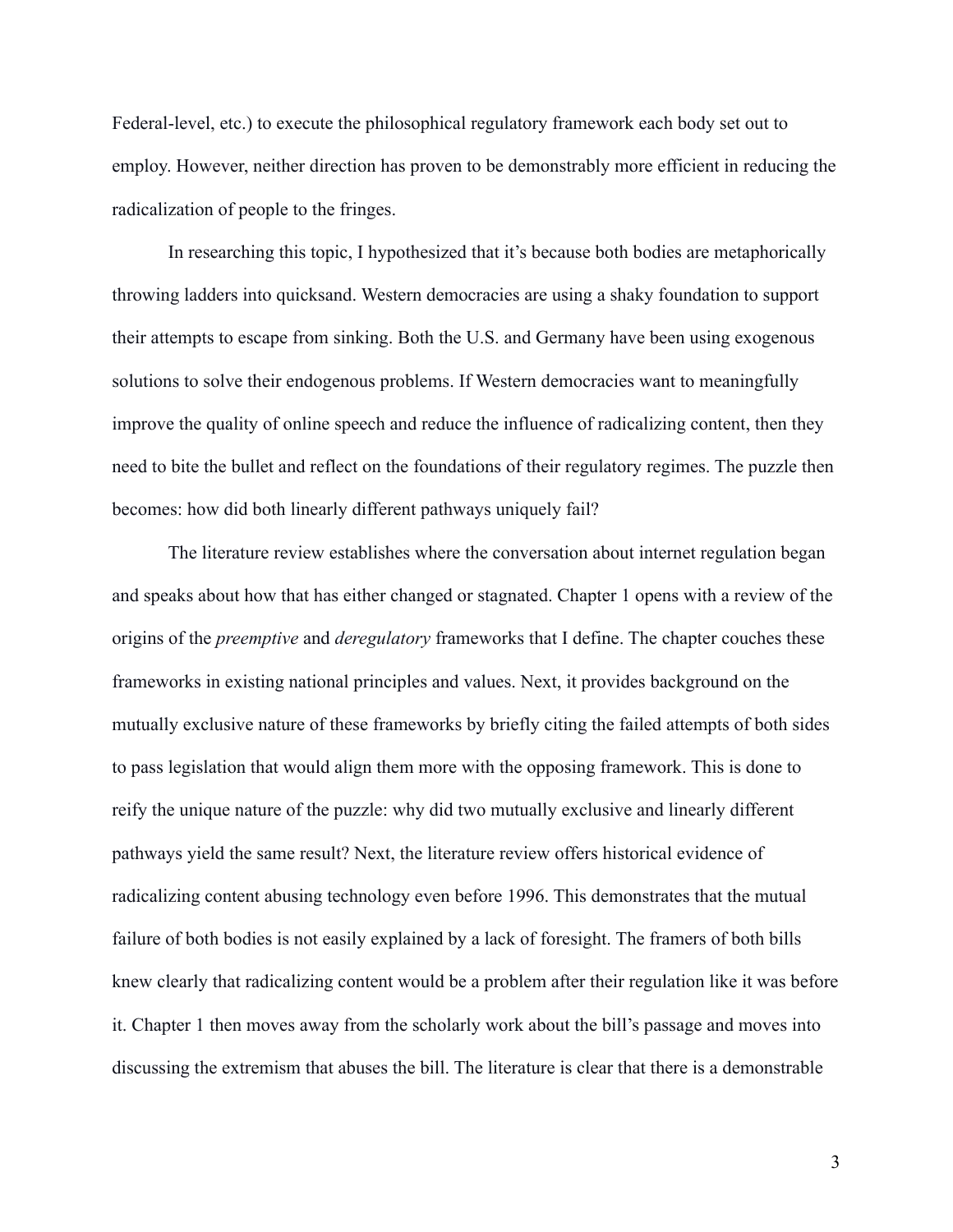rise in violent extremism across many metrics. But the literature is split over whether there is a causal link between extremism online and reciprocally manifested violence. Finally, I offer scholarly background on the parts of each framework that I hypothesized were the reason for each framework's failure.

The research design I employed in answering this question needed to rule out certain externalities. The implementation or statutory language of their attempts alone cannot be to blame. Further, not knowing there was a problem that would need to be solved is not evidence of failure. Therefore my evidence needed to prove that both bodies not only (1) suspected this radicalization was a problem on the horizon but (2) drafted their original legislation in a way that was wholly incongruous with their given policy priorities. At a basic level, I compared the trajectory of their regulatory frameworks over time and the incentive structures created as a result. At a higher level, I then offer ways that their frameworks (*preemptive* or *deregulatory*) didn't fit with the regulatory regime (the accompanying cast of political institutions or systems used to support that framework) that surrounded it. This incongruous relationship between their framework and regulatory regime allowed objectionable and radicalizing content to take root in these gaps.

I argue in Chapter 2 that the E.U. made clear their intent to harmonize national laws and recognized the transnationality of the internet; and yet, still chose to pass their hallmark piece of legislation as a *directive* and not a *regulation*. Regulations align all applicable, underlying laws and replace the existing law of each member state word-for-word. Directives, on the other hand, can be implemented by member states with an unnecessarily generous amount of deference to the will of the national legislature of each member state. Allowing for each E.U. member state to maintain its own underlying criminal codes and set its own enforcement mechanisms makes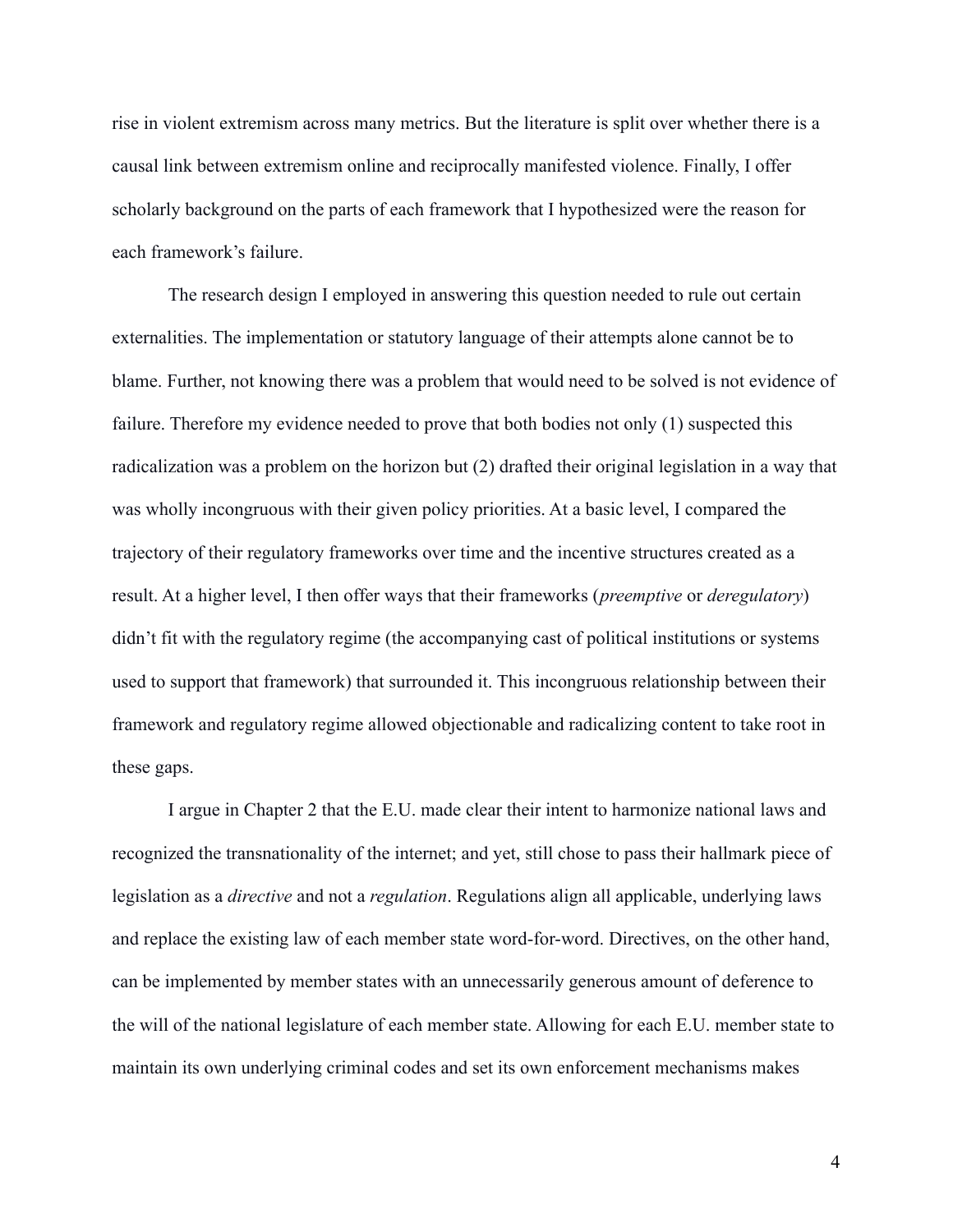regulating a transnational industry difficult. As a result of the lack of oversight by the E.U. upon Germany's transposition of the Directive to national law, Germany exacerbated the existing issue of heckler's vetoes. Heckler's vetoes allow people to report counterspeech (well-intentioned content that brings the debate closer to the mainstream and away from the fringe) and get it taken down thereby allowing objectionable content to rise as a proportion of all content.

I argue in the U.S. chapter (Chapter 3) that Congress made clear its intent to prioritize free speech considerations and to vest in the courts the power to ameliorate complaints. This becomes a problem, however, because courts are reactive, not proactive. Without a regulatory body to issue guidelines, this "court order standard" leaves no pathway for removing radicalizing content until the harm has already been committed. The U.S. desire to have this industry be free from proactive regulation but also clean enough for people to want to use social media and grow the industry is incongruous. As a result of the blanket legal immunity and lack of a proactive regulatory agent like the FCC to establish guidelines, ISPs are under no incentive to remove objectionable content. Such content, therefore, increases in quantity even if it represents a smaller proportion of all content.

Failing to do anything and continuing along with the status quo can only exacerbate both the frequency with which objectionable content makes its way to impressionable eyes and the power of platforms to resist future regulation by the state. But by critiquing the incongruous regulatory regimes of two of the world's preeminent beacons of democracy, I don't mean to signal that this is either an unsolvable problem or that the only solution is tighter government control. In Chapter 4, I'll briefly lay out the censorship of modern authoritarian countries to demonstrate the other end of the spectrum. This chapter is meant to illustrate (1) the costs of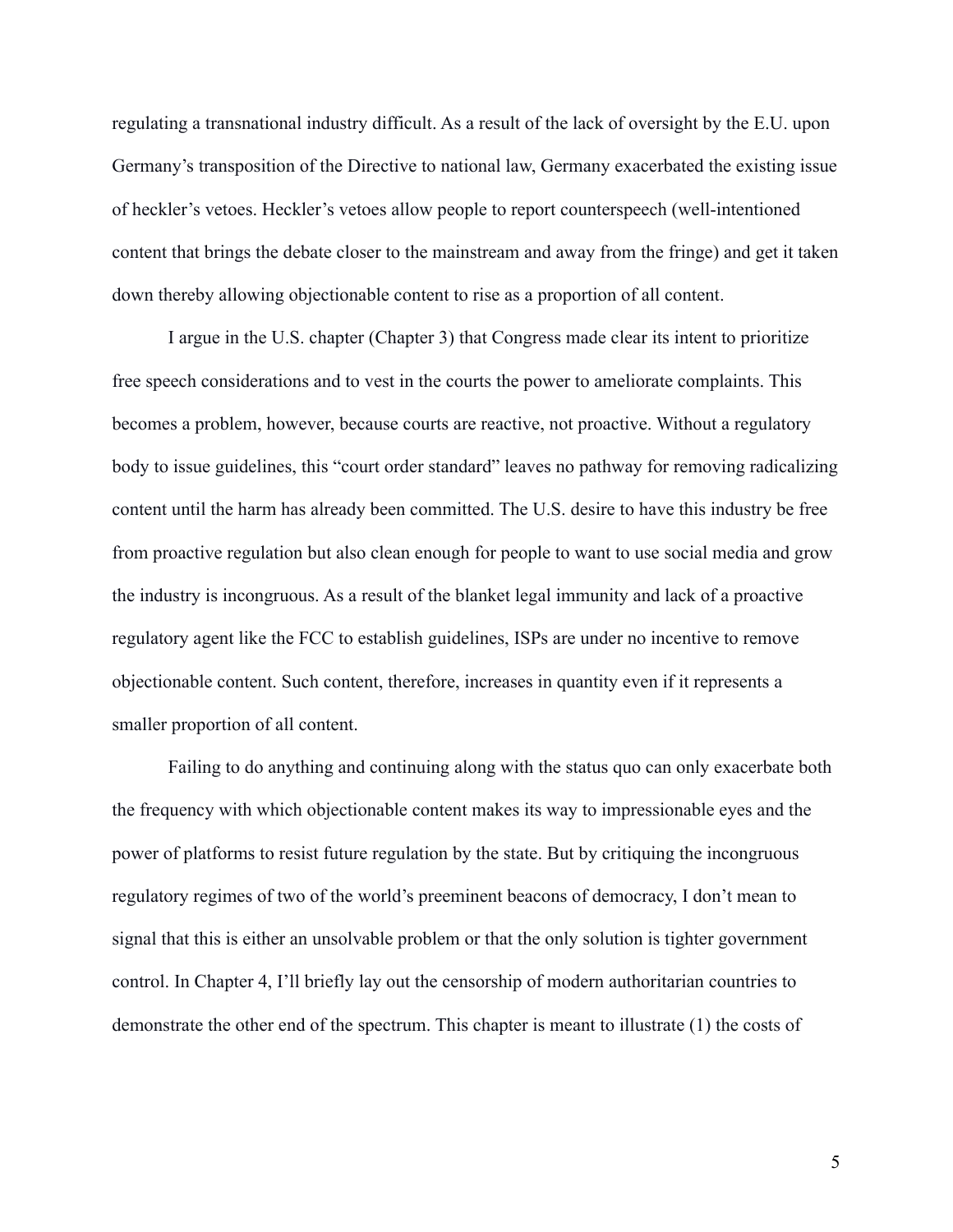having an open internet and (2) the fact that fully eliminating objectionable content and maintaining democratic ideals are mutually exclusive.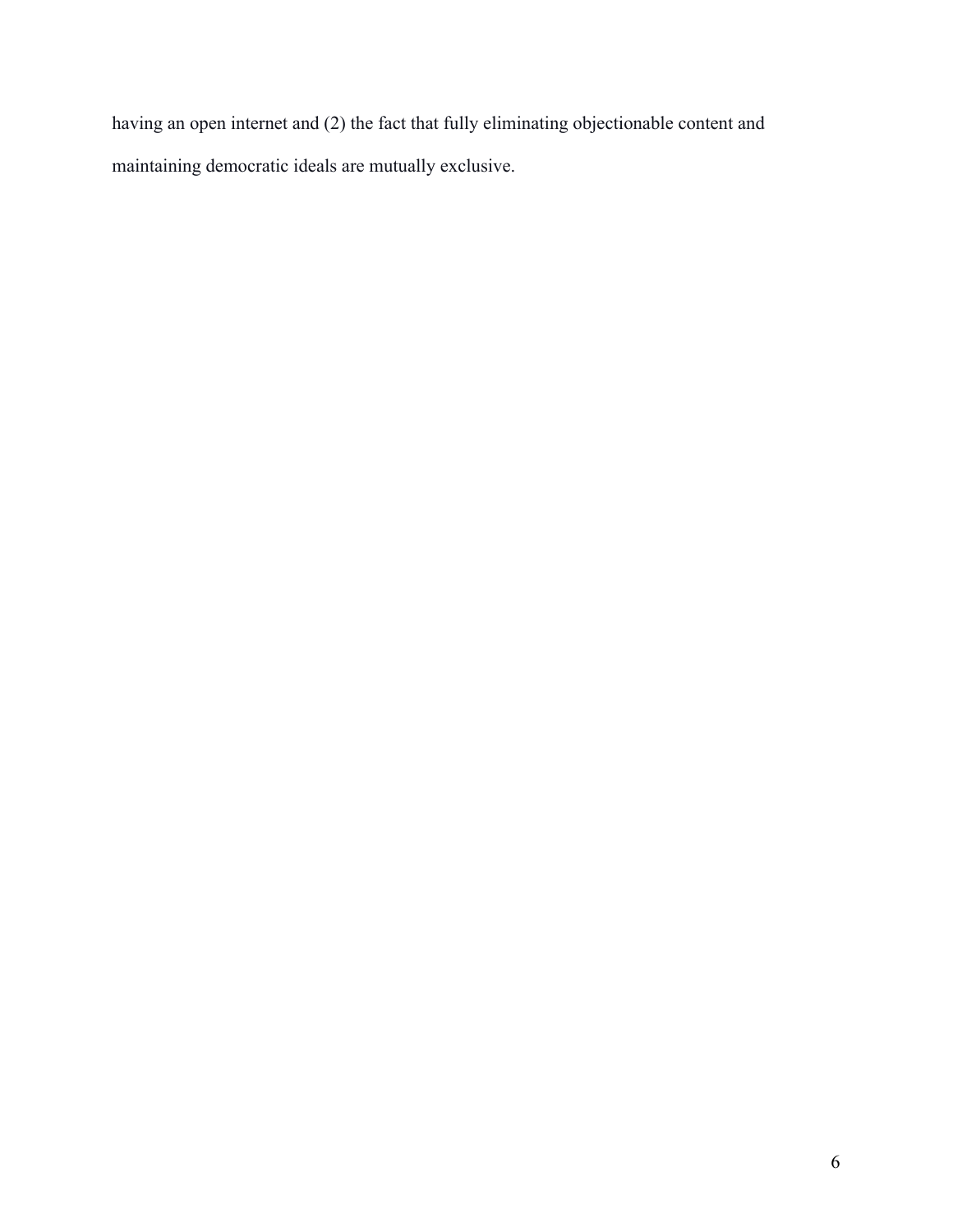## **Chapter 1: Literature Review**

<span id="page-13-0"></span>The "internet" has undoubtedly defined life in the late-20th and early-21st centuries. Its regulation affects the way we transact business, conduct the functions of government, pass down traditions, and connect with our communities during times of isolation. Suffice to say, the internet has become integrated with arguably all previously analog interaction humans had with the world around them. What largely differentiates the internet from other forms of communication is that it is quickly translatable, instantly available, interactive, transnational without additional infrastructure and exponentially evolving.

Although this combination has made the internet one of the most potent tools for change (as evidenced by movements like the 2011 Arab Spring and #MeToo), the internet also has proven to be a tool for radicalizing, organizing terror, and disseminating other generally objectionable material. Intermediaries, like Twitter and Facebook, took center stage after it was discovered that more and more extremist ideologies were using their sites to organize and radicalize. Like any other industry, the fine line between the costs and benefits of this tool lay in its regulation and oversight. Once the internet started to become commercially more accessible in the late 1990s, Western governments conceptualized the regulation of online intermediaries in two linear and mutually exclusive ways. On one hand, the United States passed the Communications Decency Act (CDA) of 1996 and endorsed a *deregulatory framewor*k (Kuczerawy 2015). Section 230 of the CDA immunizes internet service providers (ISPs) from being responsible for monitoring or liable for hosting the content posted by their users. On the other hand, the European Union passed the E-Commerce Directive (ECD) of 2000 and endorsed a *preemptive framework.* Article 14 of the ECD holds intermediaries liable for the content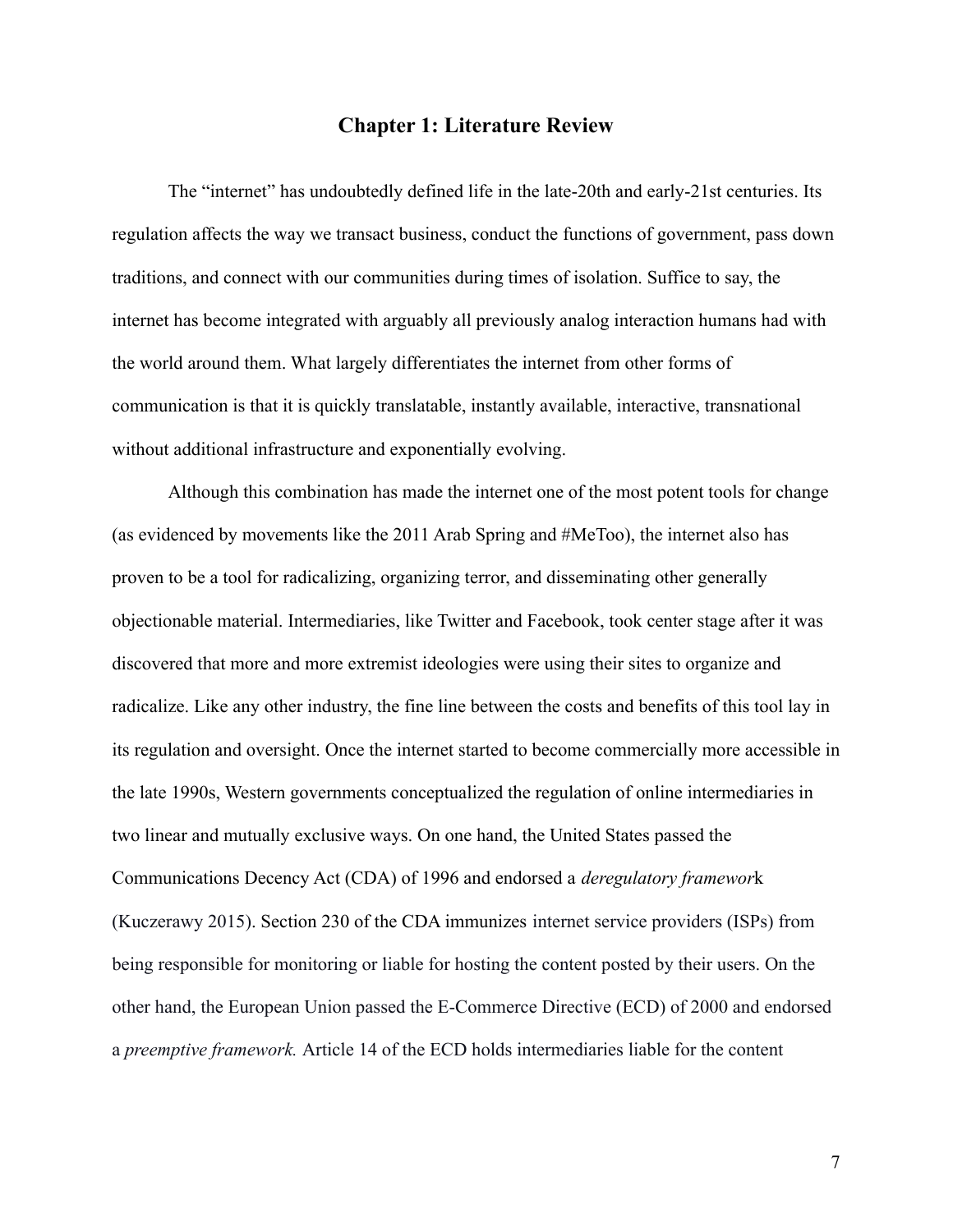created by their users once they are made aware that such content is illegal or objectionable under certain guidelines (Keller 2018).

Academics in the field often use the term *internet exceptionalism* in conversations about online intermediary liability and the regulation of speech on the internet. Interestingly, the term has become co-opted by both frameworks and construed to fit their side. Representatives Chris Cox (R-CA) and Ron Wyden (D-OR), in 1995, used the term as a justification for passing their "26 words that created the internet," Section 230. They believed the untapped potential of the internet would become a blossoming industry and a tool for change that justified the blanket liability protections they were offering to ISPs (Kosseff 2019). To them, the internet didn't need to abide by the regulations that currently governed analog companies that provided the same services (ie: newspapers, magazines, and books) (Bechtold 2020). On the other hand, the European Commission used the same principle of *internet exceptionalism* to put the onus on ISPs to police content. They recognized early that the internet was too complex and constantly evolving for governments to keep up with and that only ISPs were able to police themselves and therefore the liability should be on them to set enforceable standards and remove objectionable content (Bechtold 2020).

Matthew Collins was an early supporter of a different argument all together with his 2001 book *The Law of Defamation and the Internet*. He argued that the medium shouldn't make a difference; to Collins, libel was still libel whether it was on a screen or in a newspaper. These sites, to Collins, should be regulated commensurate with how their analog counterpart would be with no additional onus on the government or the ISP. He was an early rejector of internet exceptionalism, which is a stance that Neil Fried (2021) argues is becoming the modern norm. Companies like Twitter, Facebook and Google are increasingly being called before Congress to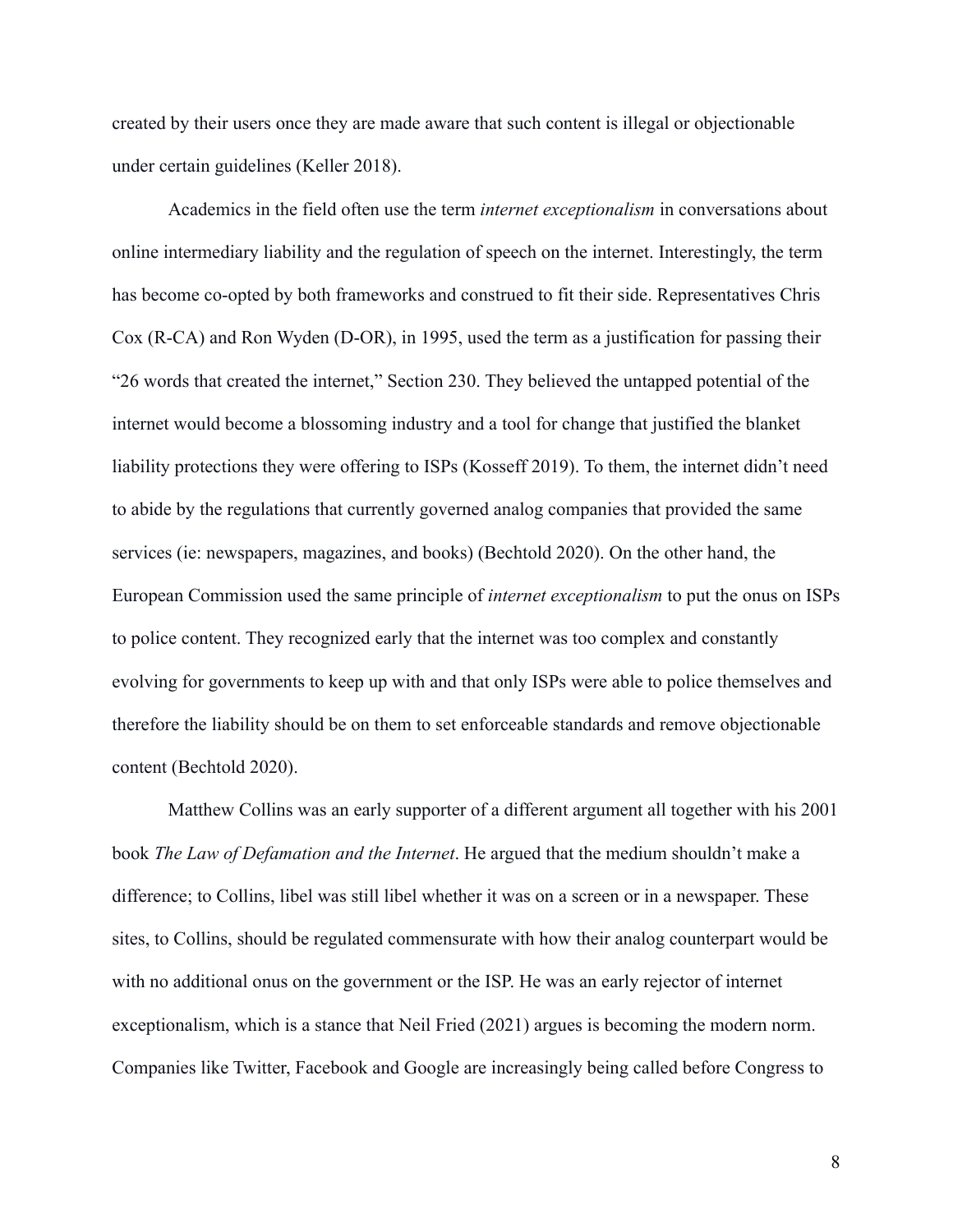answer questions about what they are doing to make the internet less toxic and objectionable. Even Facebook could read the writing on the wall and acknowledged in a recent advertisement campaign that their heyday of internet exceptionalism may be coming to a close. Facebook's new advertisements<sup>1</sup> show pictures of technology in the 1990s and then a timeline with how that technology has evolved and concludes with the title "The internet has changed a lot since 1996… Facebook supports updated regulations." Suffice to say, Collins' refutation of internet exceptionalism was foreshadowing the position the literature is in now – reconsidering fixes to the 25-year old regulations because the content on the internet has become increasingly objectionable.

Twenty-five years ago these ordinarily allied bodies chose two completely different frameworks and that should rightfully come as a shock, but scholars explain this schism by tracing a line back to the underlying principles of each side. Eliza Bechtold notes that such a deregulatory framework is rooted in the "American tendency to value liberty over equality, a staunch commitment to individualism, and an enduring tradition of negative freedom" (2020, 41). In stark contrast, she notes that Europe has historically preferred "the attachment of rights and responsibilities to the enjoyment of individual rights, the imposition of positive obligations on the government, and the balancing of the rights of an individual speaker with the rights of others, including the targets of virulent speech" (42). To Damian Tambini, this American conception of negative rights arose as a result of British colonial crackdowns on "speech, media, and debate through censorship and particularly through taxation" and continues today as a result of America's incentive to be a hub of competition (2021, 301). Europe, on the other hand, is scarred by the images of the private monopolization of the media that occurred during its quarrel with fascism during World War II and their preemptive framework has continued today as a

<sup>1</sup> https://www.ispot.tv/ad/OHcg/facebook-internet-regulations-remember-the-internet-in-96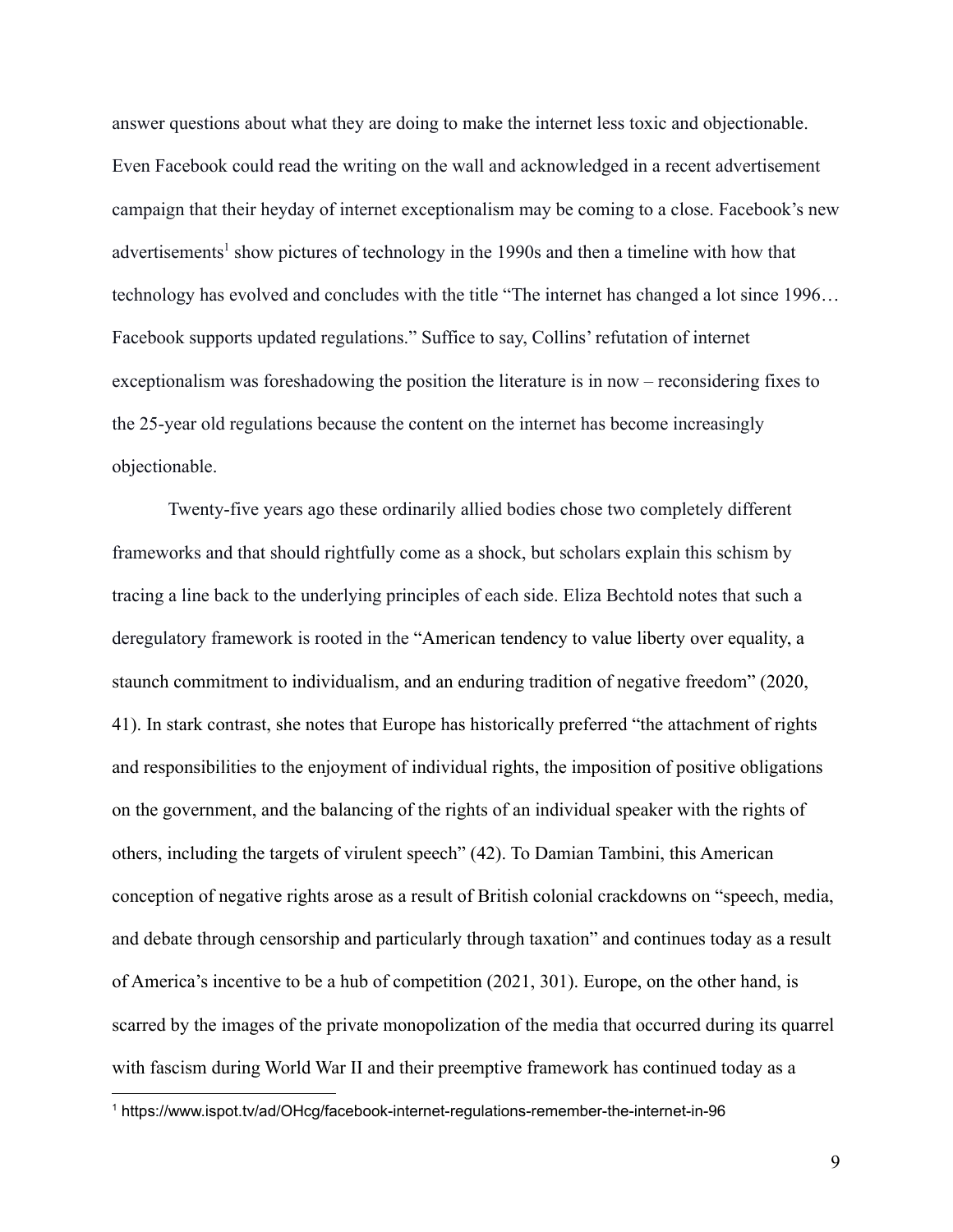result of Europe's interest in maintaining its status as a bastion of international human rights enforcement (Tambini 2021). As a result of these disparate conceptualizations of protecting liberty, Europe is proactive in putting the onus on intermediaries while the U.S. is more deferential to platform expression (Bechtold 2020) (Julia-Barcelo and Koelman 2000).

Because of these fundamental disagreements over how a government should ensure the protection of liberty, each side has been historically unable to bridge the divide and find a middle ground. Each side has attempted to incorporate aspects of the other framework, but both times failed. There will be a more comprehensive discussion in future chapters about these case studies. But there is a body of literature that speaks to the way the American SESTA/FOSTA Act of 2018 and the European Commission review of the E-Commerce Directive in 2010 represent attempts to assimilate some of each other's frameworks. However, they both uniquely failed to achieve each of their desired policy goals as a result of institutional limitations within the U.S. and European Union (Kuczerawy 2015) (Weisner 2020).

This kind of mutual exclusivity would lead to the belief that one side got it right and one got it wrong. But in reality, both could be seen as a failure. Quantifying this failure has been a meteoric rise of objectionable, radicalizing, and extremist content on the internet. The internet was no stranger to this type of content before the enactment of the CDA and ECD, but neither side has seen a reduction in extremist content as a result of their respective frameworks. Dating all the way back to the 1980s, there existed groups like the Aryan Nation Liberty Net who used dial-up technology to connect people to White Nationalist resources in their area (Conway et al. 3). Then in the early 90s, *Stormfront* came to prominence as one of the original platforms for unadulterated xenophobic and racist extremism (Walther and McCoy 2021). The literature agrees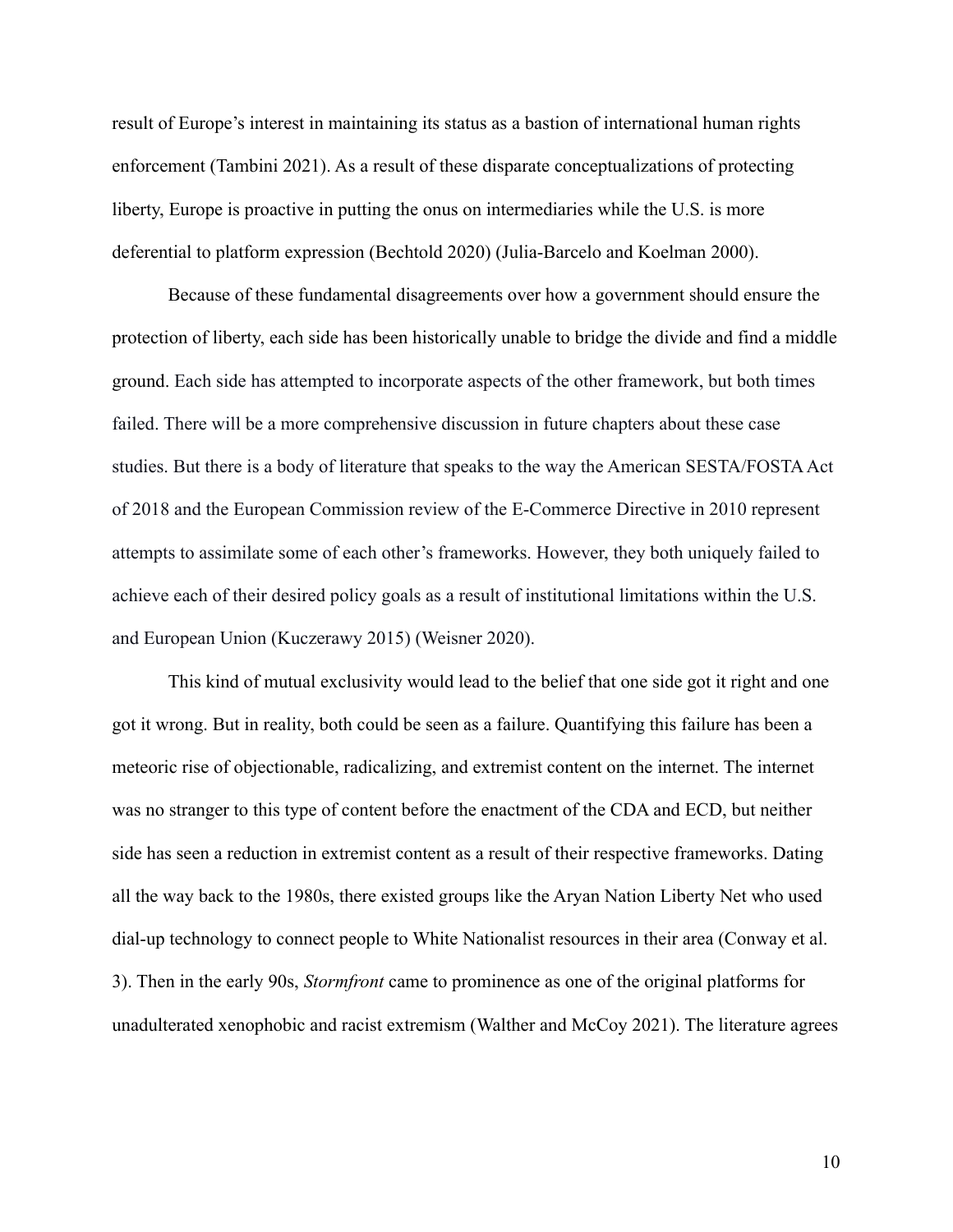that the internet has always had elements of being a breeding ground for radicalization and extremism but not to the same extent as it exists today.

In the past five years, right-wing extremism has increased worldwide by almost 320% (Institute for Economics and Peace 2019, 44). In an analysis of almost 70 years of extremism in the United States, PIRUS data (Profiles of Individual Radicalization in the United States) revealed that it took extremists an average of 18 months in 2005 to come across their first radicalizing content but in 2016, they were coming across that same content an average of five months faster (Jensen et al. 2018, 1). Daniel Koehler corroborates this sentiment with his research on formerly radicalized extremists in Germany. His interviews illuminated the scope of this issue. Not only was the internet effective in radicalizing users but it was considered the most effective tool to do so. All of the formerly radicalized extremists interviewed labeled the internet as the most frequent and most valuable tool they used to amass an army of supporters (Koehler 2014).

Despite the internet being a transnational apparatus, researchers have remarked that this culture of digital hate, both past and present, is something uniquely Western (Ganesh 2018) (Institute for Economics and Peace 2019). This is likely a result of the fact that two of the major Eastern countries in the world (Russia and China) are synonymous with complete internet censorship, an extreme that's likely to reduce radical organizing but, in turn, runs wholly opposed to the guiding principles of liberal democracy. The question still remains as to why America and Germany both struggle uniquely with radicalization and extremism despite both of them purportedly being some of the world's leaders in internet regulation. Is there a link between the regulation of the internet and the frequency of extremist terror? The literature is split but leans in an unexpected direction.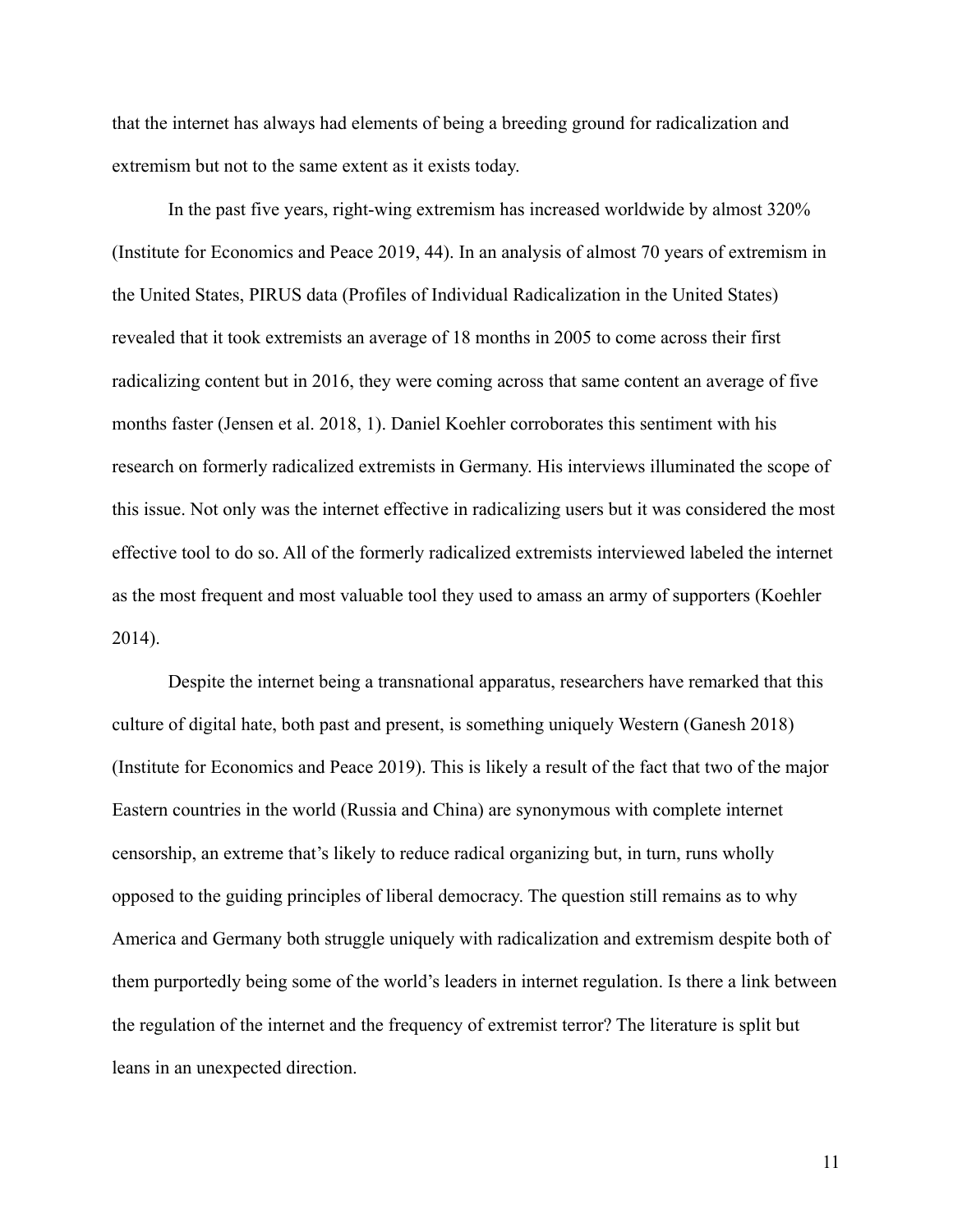Bechtold explains that a country's approach to governing intermediaries is based on a "framework of causation and harm." Essentially she posits that Europe believes there is a translation between extremist content online and instances of domestic terror, while America believes that such a link is either nonexistent or outweighed by a greater factor (2020, 36). Personally, she repeatedly sides with the American conceptualization and argues that there is no strong causal link between online activity and domestic terror (Bechtold 2020). Walther and McCoy (2021) support this; their research clarifies that while there was certainly an empirical rise in the size of extremist groups on Telegraph after the Christchurch attacks in 2019, there was still no causal link to say that the growth of these online groups was the cause of future attacks. There is anecdotal evidence of things like copy-cats or other "inspirational" attacks, and there is clear evidence of echo chambers being created when RWE (right-wing extremist) content is reshared to similar people through the intermediary algorithms (Conway et al. 2019, 8).

But the literature has struggled to find a provable causality between the prevalence of extremist language on the internet and occurrences of terror activity. Ganesh acknowledges that such a causal link is yet to be proven but presents evidence that online speech is substantially related "in limited cases" to the rise of terror activity (2018, 42). There has been overwhelming evidence, like Guhl and Davey's (2020) research of 208 white supremacy chat rooms, to prove that online extremists often advocate for violence. But their research admittedly never yielded any conclusive proof to suggest that these incitements materialized into actual violence. While there is disagreement as to the totality of this lack of a causal link, the literature does seem to largely support the American conceptualization of causation and harm which feels there is a tenuous, if any, link between online extremist content and real-life terror activity.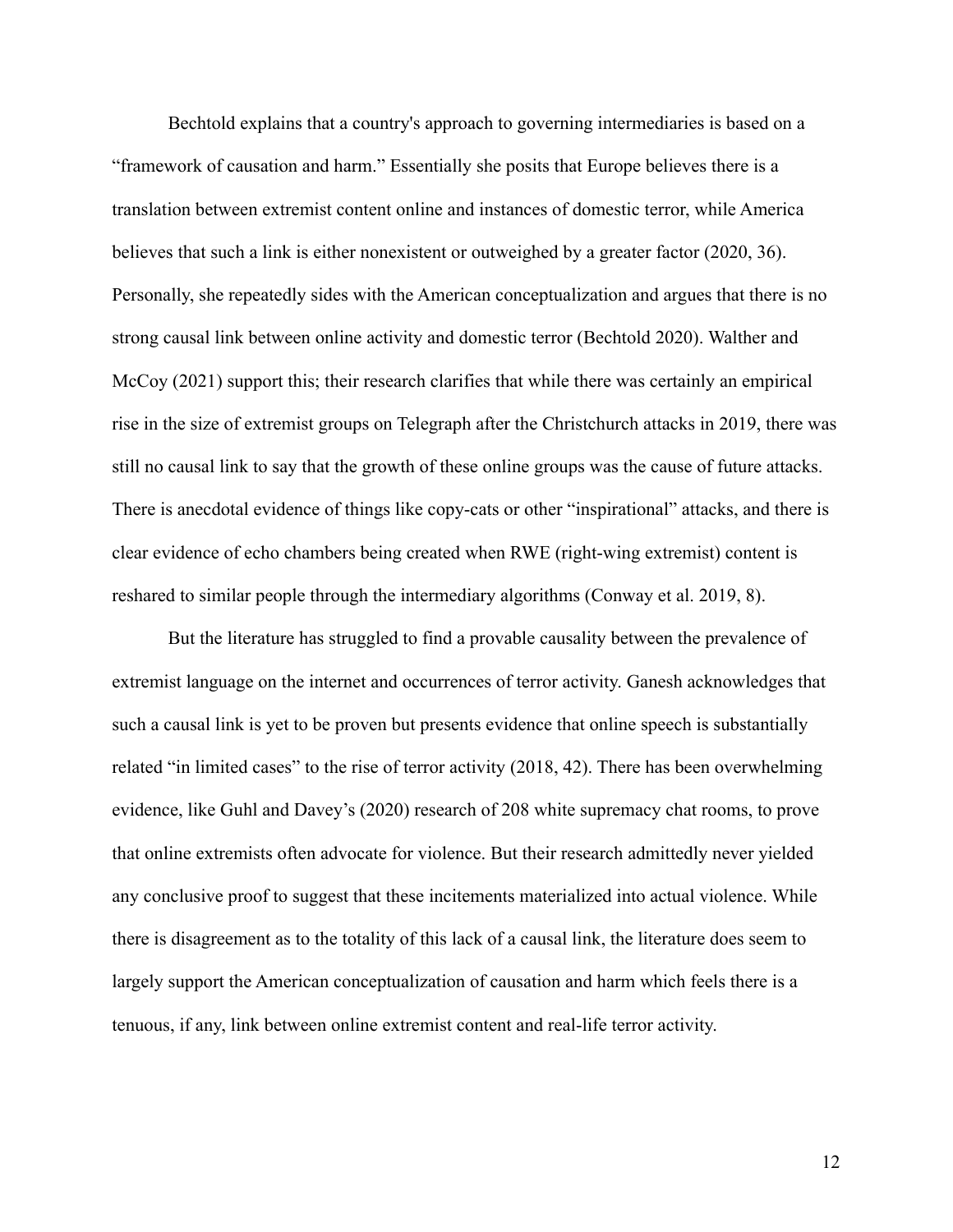Despite this tenuous link, we would still expect that governments would feel obliged to address it. Although scholars seem to feel the likelihood of online speech inciting violence is low, the impact of such violence is unmistakably high. So why have both of the current models failed to adequately address the exponentially growing problem of digital hate? It's been discussed how both are linearly different and mutually exclusive from each other, so we would expect one extreme would fare better, even if just marginally, than the other. But that is empirically not what scholars or citizens have noticed. As mentioned, extremism is at an all-time high and rising in both the U.S. and the European Union. Each model has failed for three unique reasons; acknowledging that both extremes have been a failure has become instrumental in the way some scholars have begun to propose solutions.

One of the earliest failures of the deregulatory framework is how naively tailored it is. Section 230 was originally imagined to govern one-on-one interactions. Representatives Wyden and Cox drafted this section as a response to *Stratton Oakmont v. Prodigy* (1995). The case held that Prodigy was liable for the defamatory speech posted by its users against Mr. Belfort and his company. Congress took issue with the effect this would have on the growth of a new industry and essentially immunized the "middle man." They wanted to steer litigation away from the host of the speech and back between the one who said it and the one requesting redress for the speech. Neither Cox, nor Wyden, nor any of the other early drafters imagined that this section would eventually be cited in the proliferation of extremists and terror content. The scholarly work published on intermediary liability between the years of 1997 and 2000 refers to Section 230 and "defamation law" as one and the same (Friedman and Buono 2020) (Middendorf 1998) (Sheridan 1997). Take as a counterpoint Professor Eric Goldman's recent list of the top ten most important Section 230 cases since then. Although anecdotal, the list demonstrates how expansive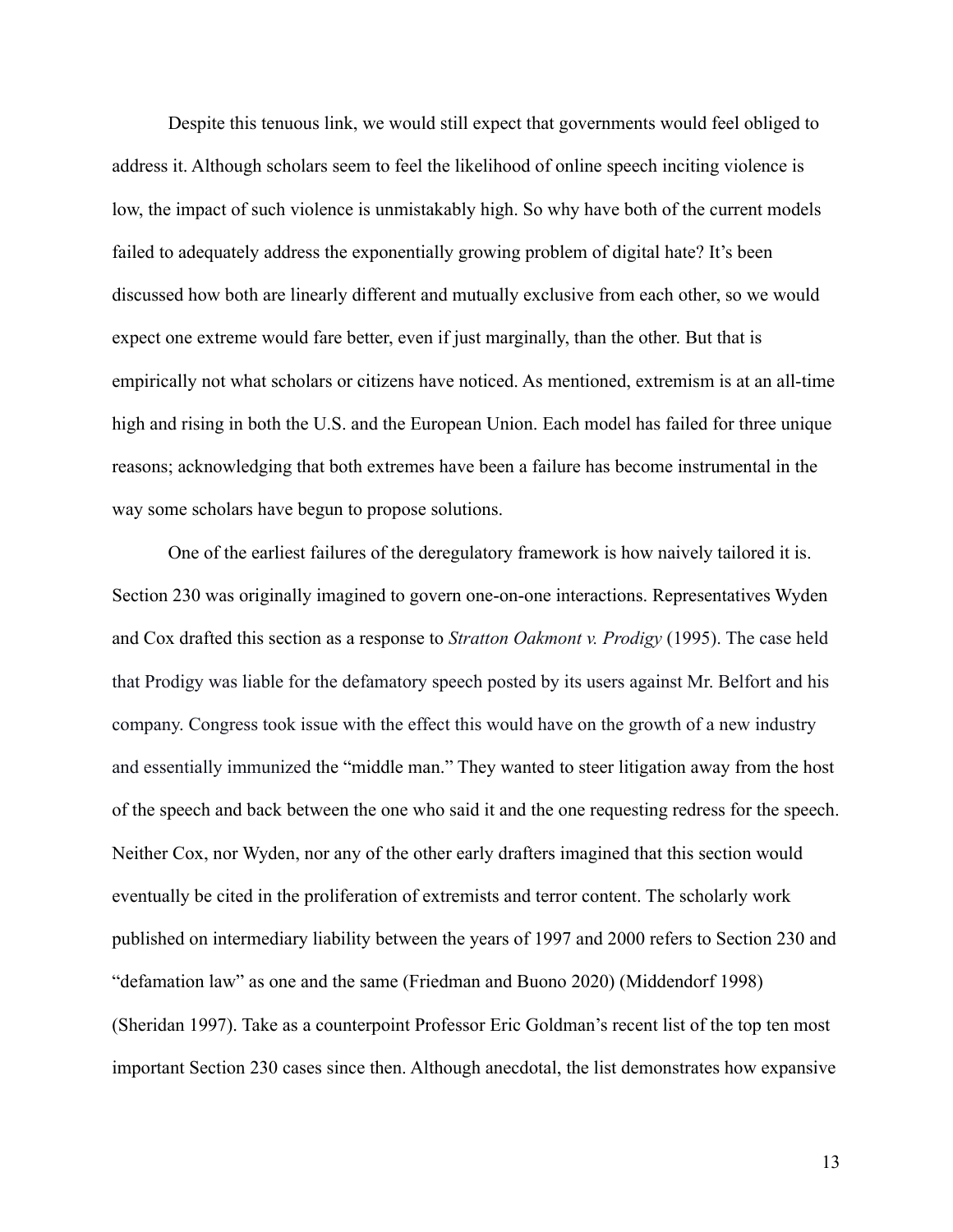this issue has become. Of the ten cases, only three of them are concerned with person-to-person defamation, and only one of those cases took place before 1999. The other seven cases concern: copyright and trademark infringement, violent extremism, sexual assault, sex trafficking, software contracts, online rental services, and search engines (Goldman 2017). The main section only needed to be twenty-six words long because the framers of the section only imagined it being used for cases similar to *Prodigy*. The overly broad language has since been construed to protect dozens of sites hosting objectionable content.

In addition to institutional limitations, political limitations exist that have hindered the U.S. deregulatory model. There has been a shift in the Overton Window that has come as a result of Trump's presidency. To Bechtold, these conceptions of "causation and harm" that differentiate the two frameworks don't necessarily have to be real. Her research speaks to the risk inflation that is commonplace in the rhetorical toolbox of both the EU and the US. Both have incentives to over-hype the risk of terror threats to suit their own policy agendas. Former President Trump has routinely inflated international threats while downplaying the role of domestic terrorism (Bechtold 2020). For example, his rhetoric simultaneously downplayed the risk of violence from the Proud Boys while overinflating the risk of terrorism from the South in an effort to secure more funding for his border wall (Walther and McCoy 2021). This rhetoric is blurring the line for these groups; when the President of the United States downplays the role of the Proud Boys as a terrorist organization, their speech moves farther from the margins of society, is considered more acceptable in public discourse, and is tougher for intermediaries to police as extremist or radicalizing (Conway 2020). Furthermore, intermediaries that choose to call out right-wing politicians like Trump for underinflating the risk of certain domestic groups get labeled as censoring conservative voices.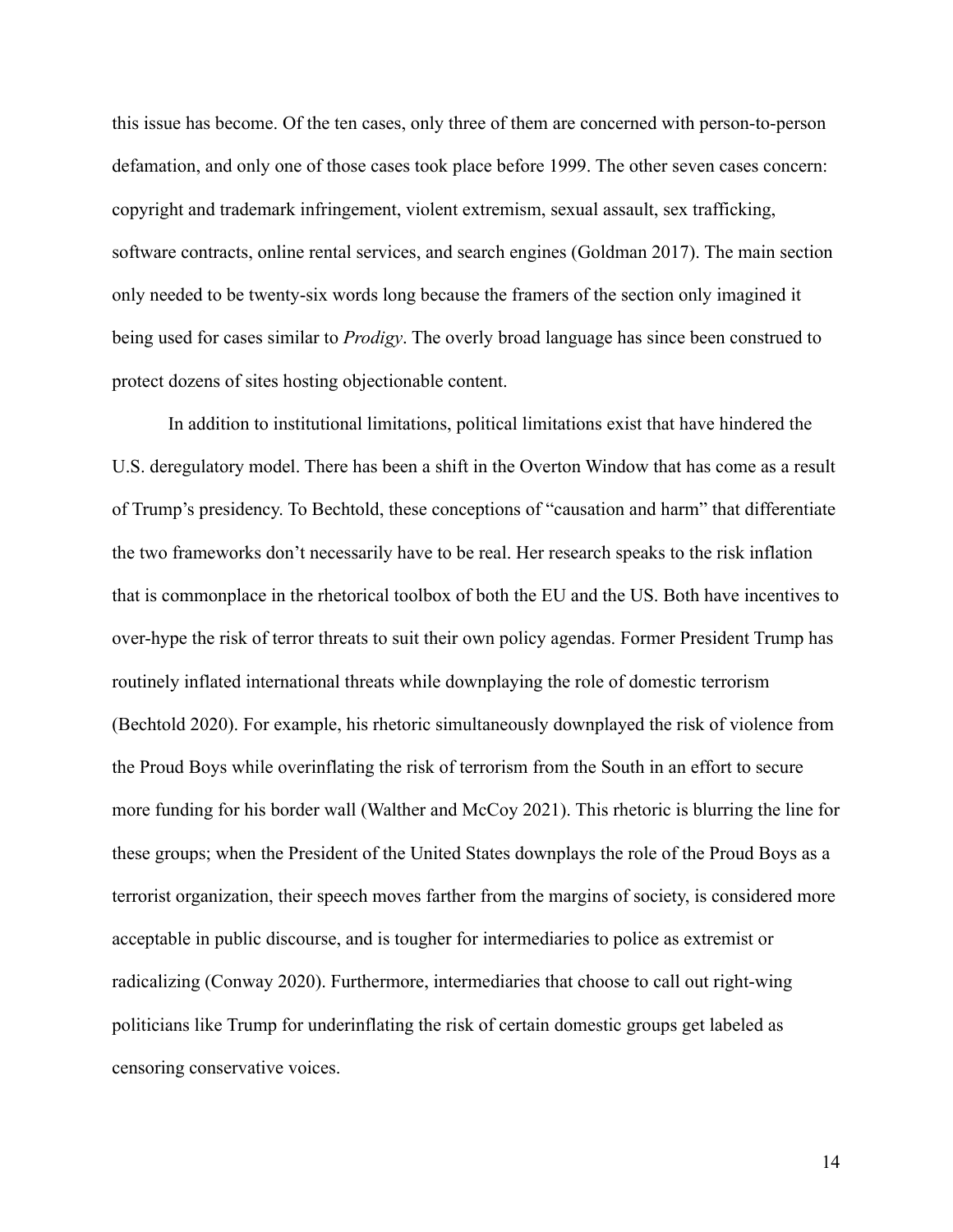It is well-documented by scholars that American conservatives encourage their supporters to transition to more conservative-friendly alternative intermediaries, like Gab.ai or Parler, when there is suspected censorship and these sites gradually become increasingly lax about content standards with each migration and iteration (Ganesh 2018) (Conway et al. 2019) (Conway 2020) (Walther and McCoy 2021). Therefore, as Ganesh argues, a potentially healthy discussion about free speech on the internet is being held hostage by far-right populists that control the flow of users that are "red-pilled" into believing that there is rampant censorship on mainstream intermediaries (2018, 43). These reactionary sites being created, like Gab in 2017 as a response to the December 2017 #TwitterPurge of some conservative commentators, are less interested in working towards a healthier online discourse and unfortunately gain legitimacy with every right-wing politician that joins the site (Walther and McCoy 2021). This creates a dangerous race to the bottom that one could refer to as "intermediary Darwinism." The sites that gain the most users are the ones that offer the least stringent community guidelines and the least oversight, therefore driving extremism farther and farther underground and out of the hands of more mainstream sites that have a vested interest in appearing and being more socially responsible (Conway et al. 2019).

A final barrier to the success of the deregulatory framework that arose in the literature is that the American approach creates a slippery slope for technology firms to write their own regulations. Contrary to the original purpose of the ECD which was to harmonize the laws amongst member countries, the purpose of Section 230 in the U.S. was to bolster a nascent industry (Kightlinger 2003) (Kosseff 2019). Because of the broad immunity these intermediaries are afforded in the name of internet exceptionalism, they are able to simultaneously maintain more of a user base and spend less on moderating content. The American deregulatory system is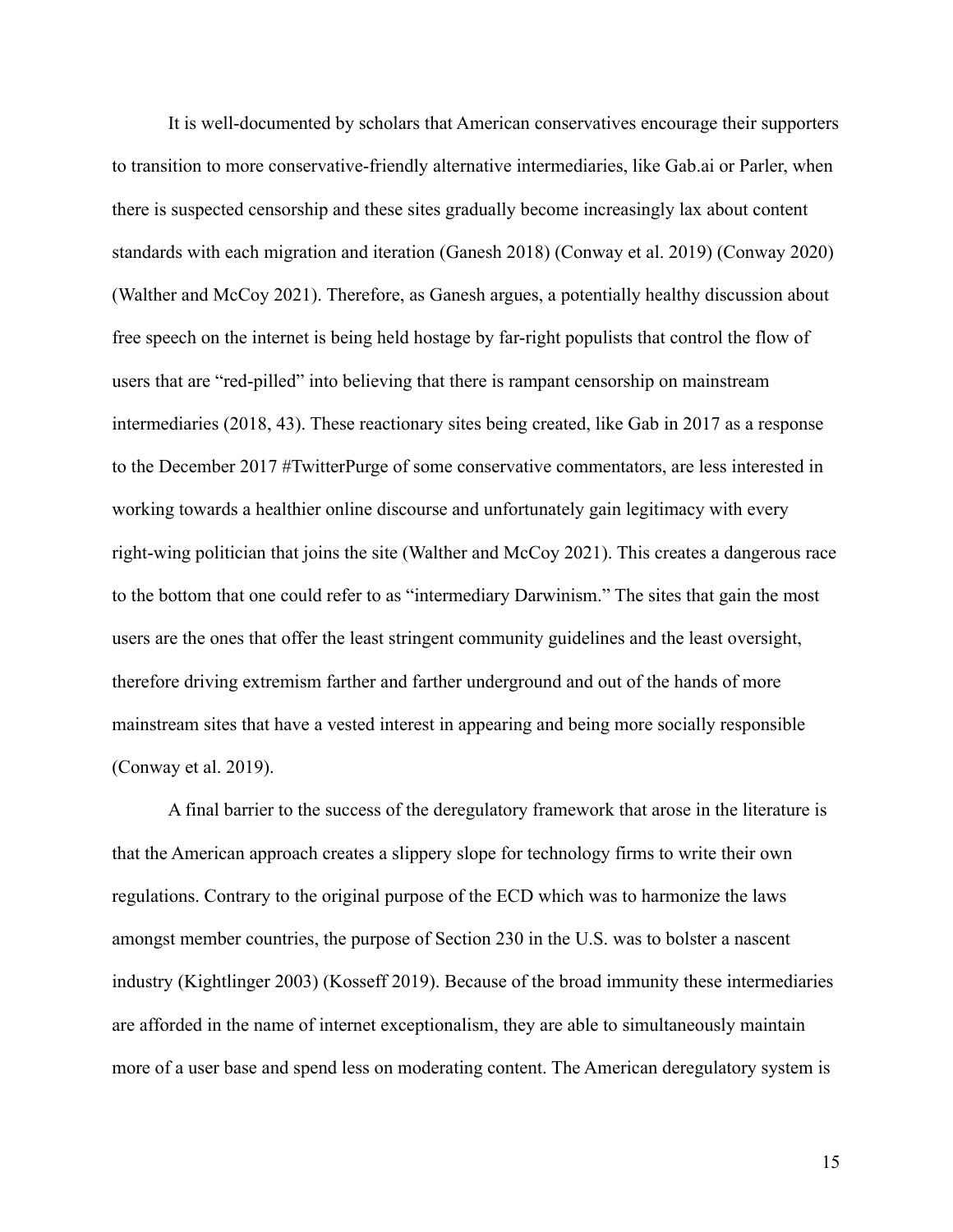inherently capitalist and social responsibility has taken a back seat to profit maximization. The American intermediary industry was able to blossom with the protections of Section 230 and their wealth and influence exponentially grew by both providing a quasi-public resource and by emphasizing the complexity of their industry. Despite the sector's immense wealth, they are so influential in setting their own regulation because they provide an invaluable service to the government. Coordination with the U.S. intelligence community and other surveillance-related national interests are often cited as a reason to overlook the sector's monopolistic tendencies, economically inefficient copyright protections, and undemocratic commercialization of essential digital services (Popiel 2018). Cusumano et al agree adding that the government has progressed down this slippery slope so far that they've largely lost control of the content on the internet (2021). Especially with the Federal government being preoccupied with the recent pandemic, "big tech" has been given even more fuel to grow beyond the regulatory reach of national or international governments (Jacobides 2020).

Second, the industry contains a bias towards institutional knowledge. Due to the complex nature of the technology sector, there exists a pervasive "revolving door" where regulators often come from the industry and vice versa (Gilens and Page 2014, 567; Popiel 2018, 575). This is another tool used by the industry to regulate themselves, placing their former employees within the regulatory agencies and recruiting former regulators to work in the private sector. Interestingly, one check on this power offered in the literature is that these firms are still beholden to the court of public opinion. Mehra and Trimble (2014) argue that intermediaries like Facebook and Twitter ended up voluntarily complying with a variety of the provisions in the bills they've lobbied against out of an interest to keep a positive appearance with their user base but only the provisions that suit their needs and demonstrate a willingness to 'take action' on the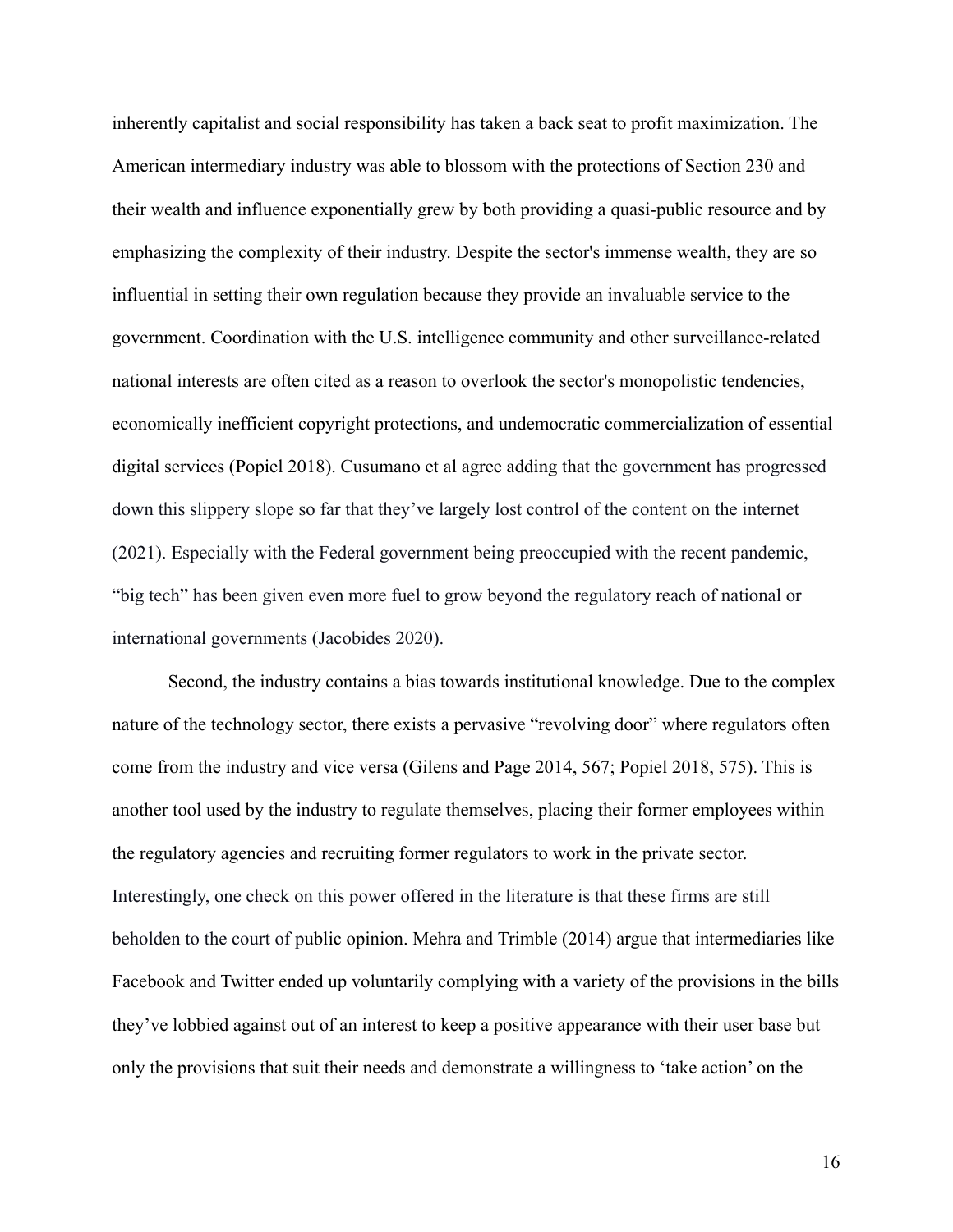problem. That being said, there is still a large disconnect between the entitlement felt by intermediaries and the dwindling power of the government that allows these digital hate cultures to grow (Ganesh 2018).

Although the European model imposes more constraining (and therefore controlling) obligations upon intermediaries, the preemptive framework isn't without its flaws. Underlying principles of "sovereignty and subsidiarity" drive the European Union to enact many of its internet regulations as voluntary initiatives or frameworks whose implementation is up to individual member states (Bechtold 2020). One of the most well-known clarifications in the E-Commerce Directive is the "country of origin" clause that states every intermediary is subject to the level of implementation in their domiciled country (Kightlinger 2003). This means if Twitter.eu was domiciled in France, the content hosted on their site is accessible anywhere in Europe but would be subject to the moderation requirements that France implemented whether that be equal to or more stringent than the baseline standards set in the Directive. Inherently, no country wants to become the host for objectionable sites. This creates another dangerous race to the bottom where countries are incentivized to each develop gradually more and more stringent moderation requirements in excess of the minimums set by the Directive to avoid becoming the haven for objectionable sites (Bechtold 2020). This constantly tightening regulatory regime incentivizes platforms to flee to the US and more content to be driven underground through an increasing number of alternative platforms like Gab and Parler.

Another reason why the European model has failed to keep objectionable discourse from permeating their sites is that their preemptive framework creates a perverse incentive for "heckler's vetoes." Heckler's vetoes are a byproduct of the "notice and takedown" clause within the E-Commerce Directive. Sites are only immunized insofar as they remove material that is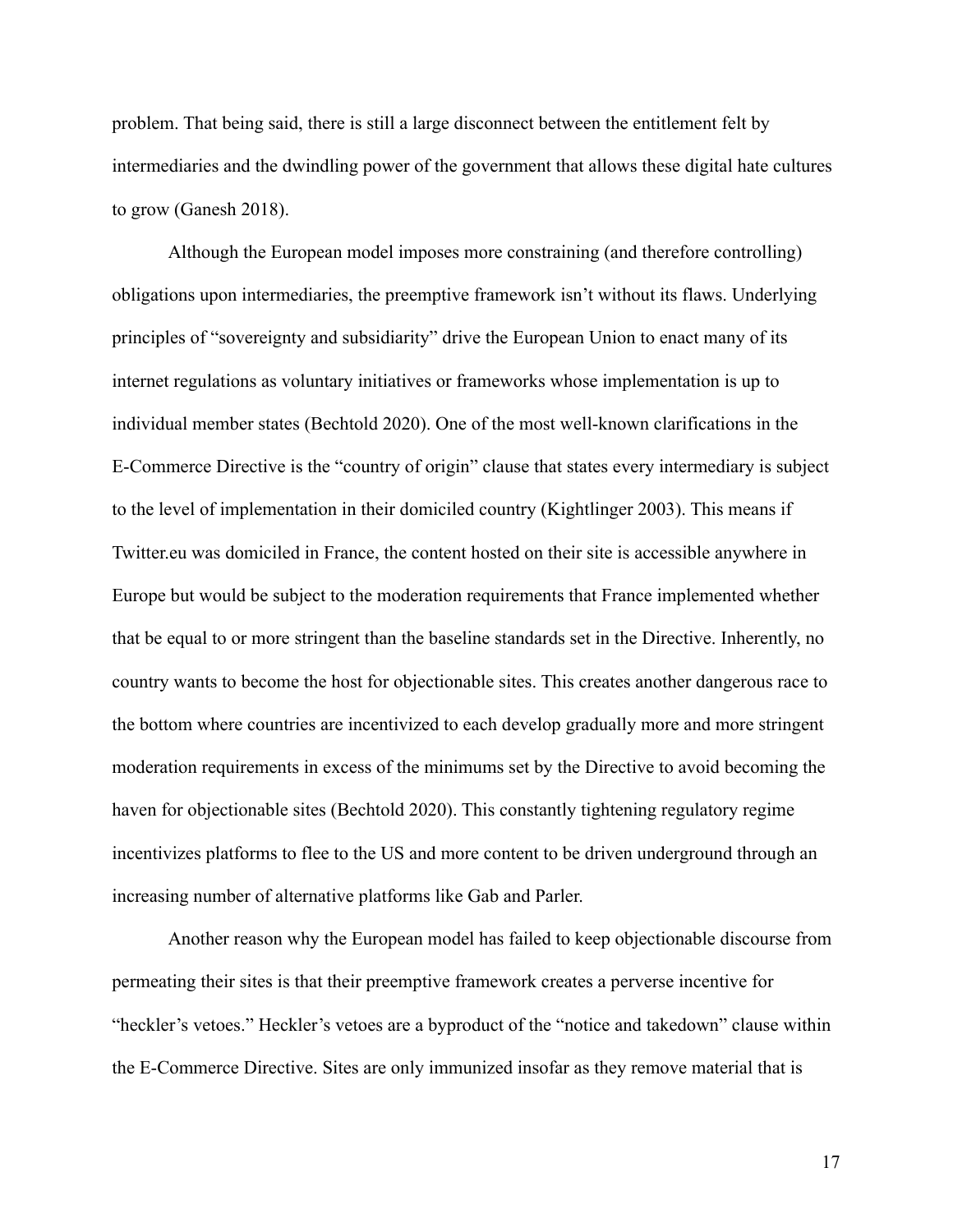made known to them to be illegal (Keller 2018). This framework establishes a vague standard for what is considered a "notice," however, and intermediaries are incentivized to "automatically and systematically'' remove content relating to any notice filed. These act as "heckler's vetoes" that greatly restrict the growth of intermediaries, the flow of verified information, and the functioning of democracy (Julia-Barcelo and Koelman 2000). But more importantly to the original design of the ECD, these heckler's vetoes incentivize extremist groups to "report" credible information and then inundate the platform's marketplace of ideas with their own conceptions of reality (Ganesh and Bright 2020). This "anticipatory obedience" deprives the government of needing to pass actual laws to justify the content being taken down and users that post credible information often don't have an opportunity to contest the removal creating an oversaturation of incorrect/objectionable content with an undersaturation of peer-reviewed content (Bechtold 2020).

The final barrier that scholars offer to the European preemptive framework's success is that the European Union doesn't have clearly defined criteria for "terrorism" to equally apply. Ever since 9/11, the UN and international human rights NGOs have repeatedly issued warnings that the overly broad definition of terrorism is a danger to the freedom of expression (Bechtold 2020). The extreme right is "composed of a fast-changing and complex overlapping of individuals, groups, movements, political parties and media organs" making them particularly hard to root out as a group (Conway 2020, 1). Although not a domestic terror organization, the case study of ISIS and the Taliban in the mid-2010s proves this point. ISIS was a much more defined group that was agreed upon as a terrorist group by the international community. On the other hand, the Taliban was comparatively less organized and less agreed upon as a terrorist group at the time and was able to flourish on social media as a result. Because of this disparity,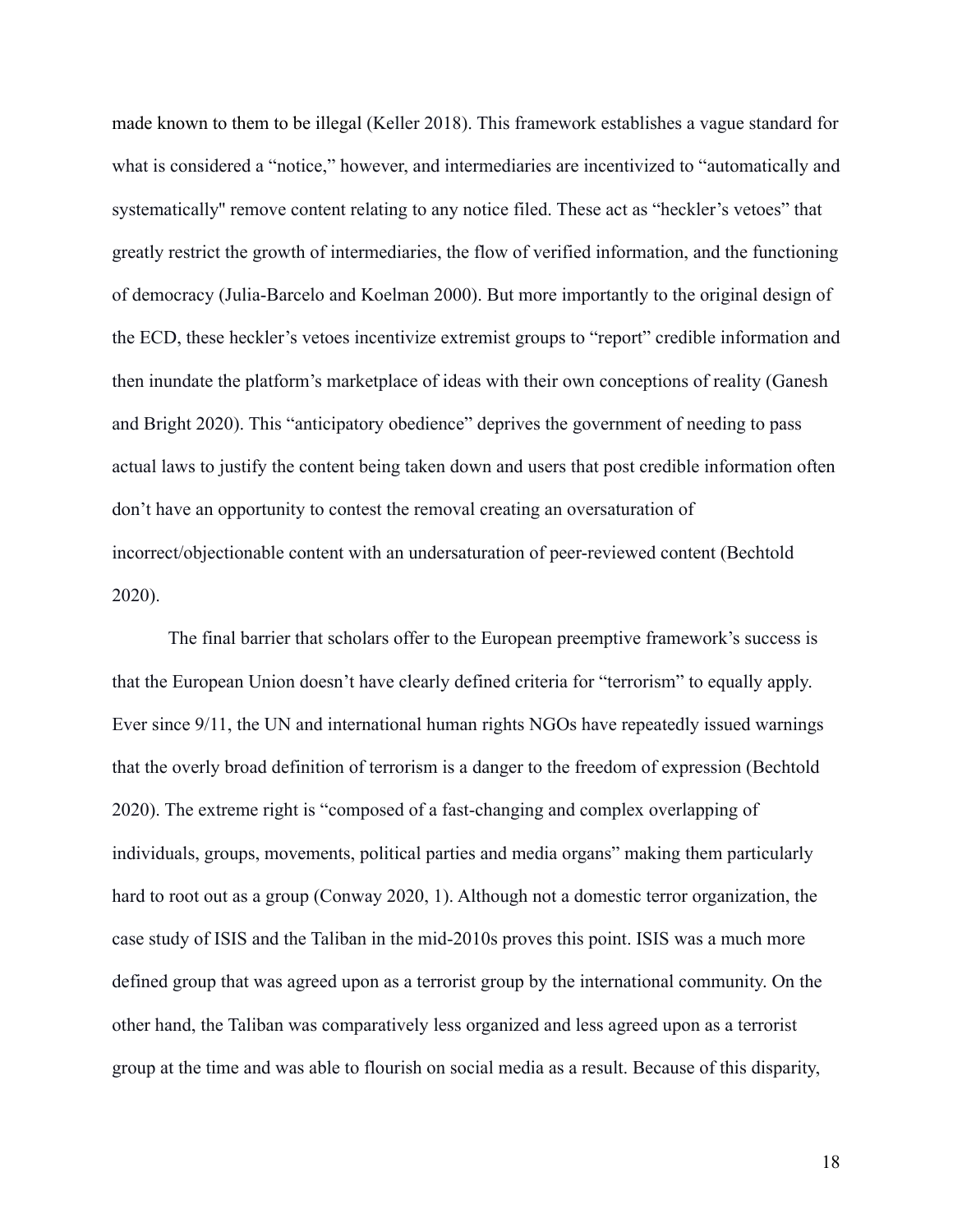Facebook was able to curtail reportedly 99% of ISIS recruitment content by late-2017 and Twitter was able to report similar while Taliban recruitment content was able to flourish as a result of the fact that they don't neatly fit into the organized parameters of objectionable content as defined in the EU (Conway 2020) (Walther and McCoy 2021). This lack of a clear definition for terrorism in Europe stems from the same rationale for why the US might inflate or deflate threats – to malleably suit their given policy priorities.

Evidently, the models have had their problems, but why is this important? Scholars have come to agree that the largest impact of these framework failures is on democracy. They forewarn that bolstering extremist content and simultaneously driving it underground will have deleterious effects on our ability to interact with basic democratic functions. Ganesh (2018) warns that in a general sense, not dealing with this culture of digital will alienate populations and accelerate support for autarkic and isolationist policies that will curtail the soft power of global liberal democracy. Furthermore, Walther and McCoy (2021) warn that letting ideological, alternative sites like Gab and Parler go unchecked leaves voters susceptible to information manipulation by both domestic political interests and foreign actors. The biggest problems for Europe given the cracks arising in their framework is that their "notice and takedown" clause will result in heckler's vetoes that lead to censorship and that the race to the bottom created through the "nation of origin rule" will lead to more and more sites being driven underground. Similarly, the most pressing impact on American democracy is that ideological alternative sites will continue to pop up as a reaction to intermediaries challenging politicized risk deflation and that the internet will generally become a repository for objectionable material as companies try to maximize profits.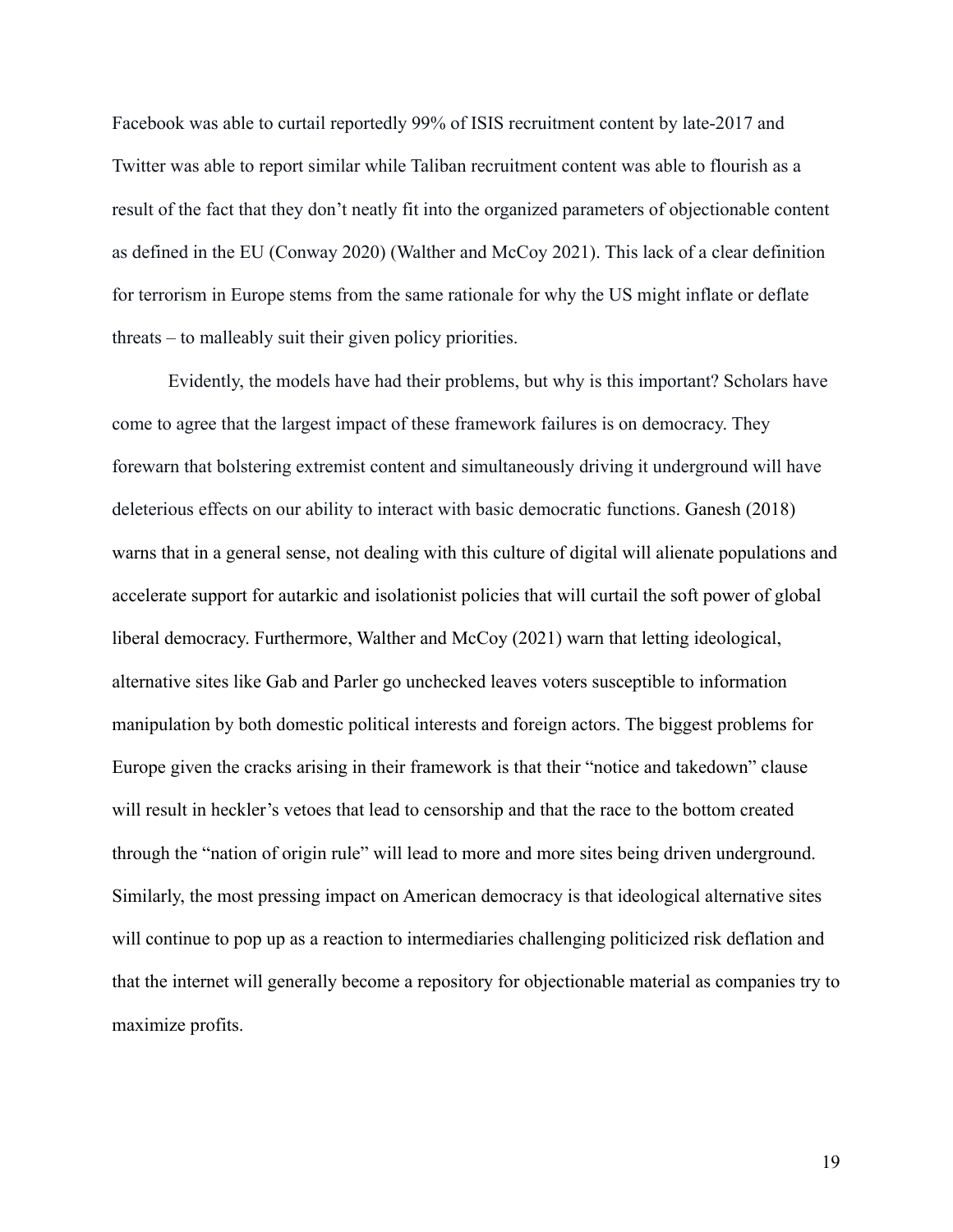In summary, the internet has developed into an exceedingly powerful tool. Intermediaries have an immense ability to disseminate information and change the way we interact with the world around us. Previously, we conceptualized the internet as exceptional and requiring a unique set of rules different from its analog counterparts, but that school of thought has disappeared as conservatives allege censorship among mainstream platforms and progressive liberals demand more action be taken to reduce the amount of objectionable content hosted online. The intermediaries themselves are even seeing a change in the tide and are beginning to adapt to it. So the question arises, "how did we get to this point?" Despite their mutually exclusive and linearly different approaches to regulating online intermediaries, why have both the U.S. and the E.U. largely failed to curb the rise of extremism on social media? In describing the way that each side has (1) failed to find a middle ground and (2) actually created perverse incentives for intermediaries and users to act irresponsibly, this thesis seeks to challenge the way the two frameworks actually fit into the larger regimes (courts, jurisdictions, structures, etc) around them. Maybe it was adequate at slowing extremism's rise when the scope of the internet was smaller, but it no longer is now that the internet is more complex and covers more than just defamation like originally assumed. At risk is the fate of democracy and our ability as a polity to know what is true and what is propaganda.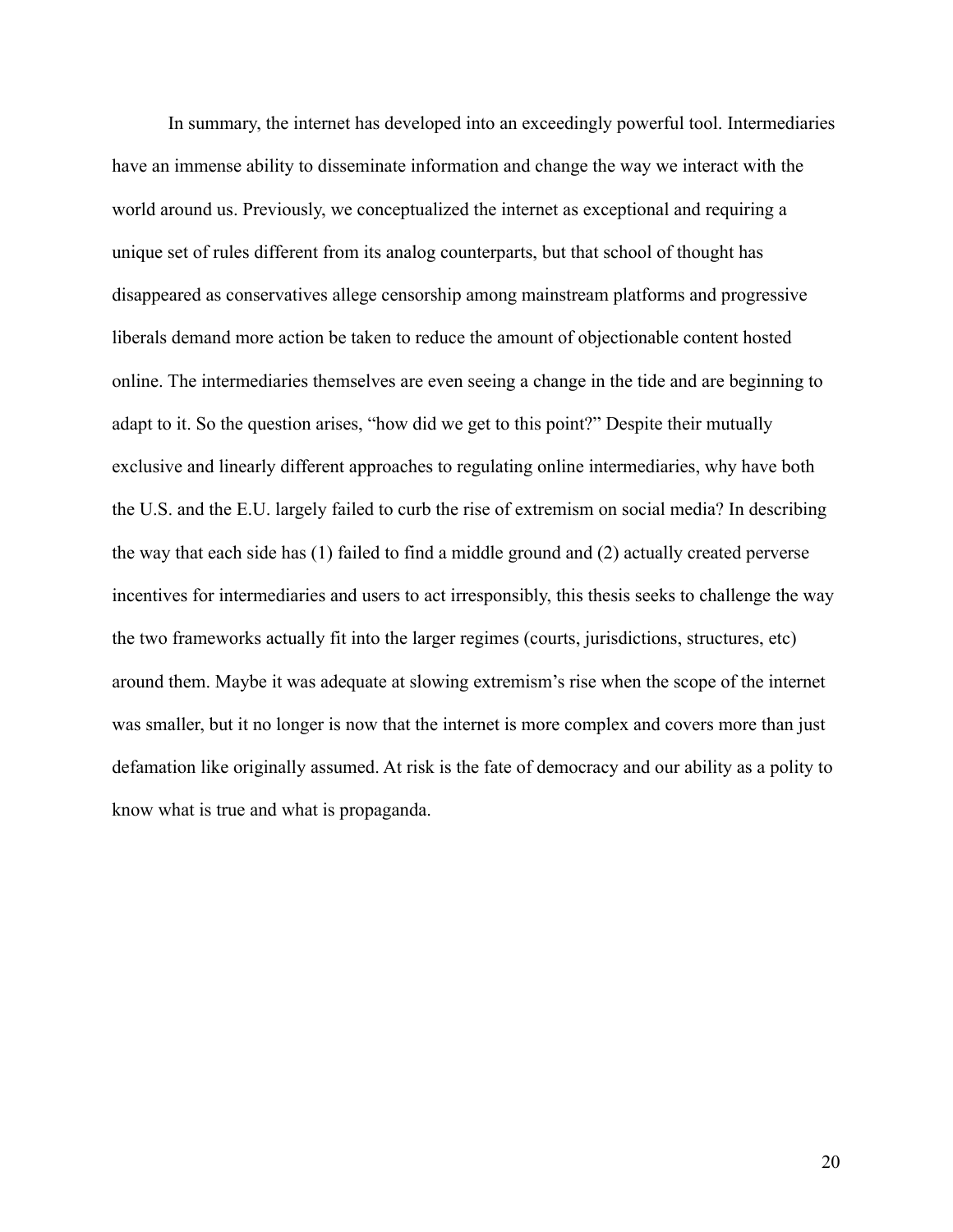## **Chapter 2: Germany**

<span id="page-27-0"></span>To Piter and his friends, trips to the Arena Bar and Cafe in Hanau, Germany were a staple of their post-workout routine. As he recounts, he brought a slice of pizza from around the corner on the night of February 19, 2020 into the bar and searched for his friends. Shortly after sitting down, the group was jolted by a singular shot which he, Momo, and many other bar patrons all report to believe was a blank from a fake gun or part of a prank going on outside. Unbeknownst to them, this was neither harmless nor concluded. Seconds later, an unmasked man burst into the Arena Bar and Cafe with four handguns and opened fire. He recounts that the kiosk and host area was the first target and the gunman made his way towards the back of the restaurant. Three of Piter's friends were killed at the front of the restaurant and his other friend Momo, was shot in the shoulder next to Piter. Piter jumped on top of Momo and another patron jumped on top of Piter to hide behind a bar table. The gunman continued shooting what was later reported to be four handguns and, per eyewitness testimony, he emptied the magazines before walking out calmly. When the rampage was over, Piter was relieved to hear Momo. However, he was distraught in discovering that the patron on top of him had died as a result of shielding Piter from the spray of bullets. Of Piter's group, only Piter and Momo survived and Piter was the only patron in the busy cafe to come out unharmed.

The gunman was later identified to be 43-year-old German, Tobias Rathjen. Rathjen arrived at the Arena Bar and Cafe after already killing a taxi driver and opening fire at another predominantly-Turkish bar across the river. Rathjen's story ends when he is discovered at home, dead alongside his mother in an apparent murder-suicide. But the story for the Hanau community and the fourteen victims begins much earlier when he posted his xenophobic and conspiratorial manifesto online and a YouTube video alleging the existence of a secret surveillance operation in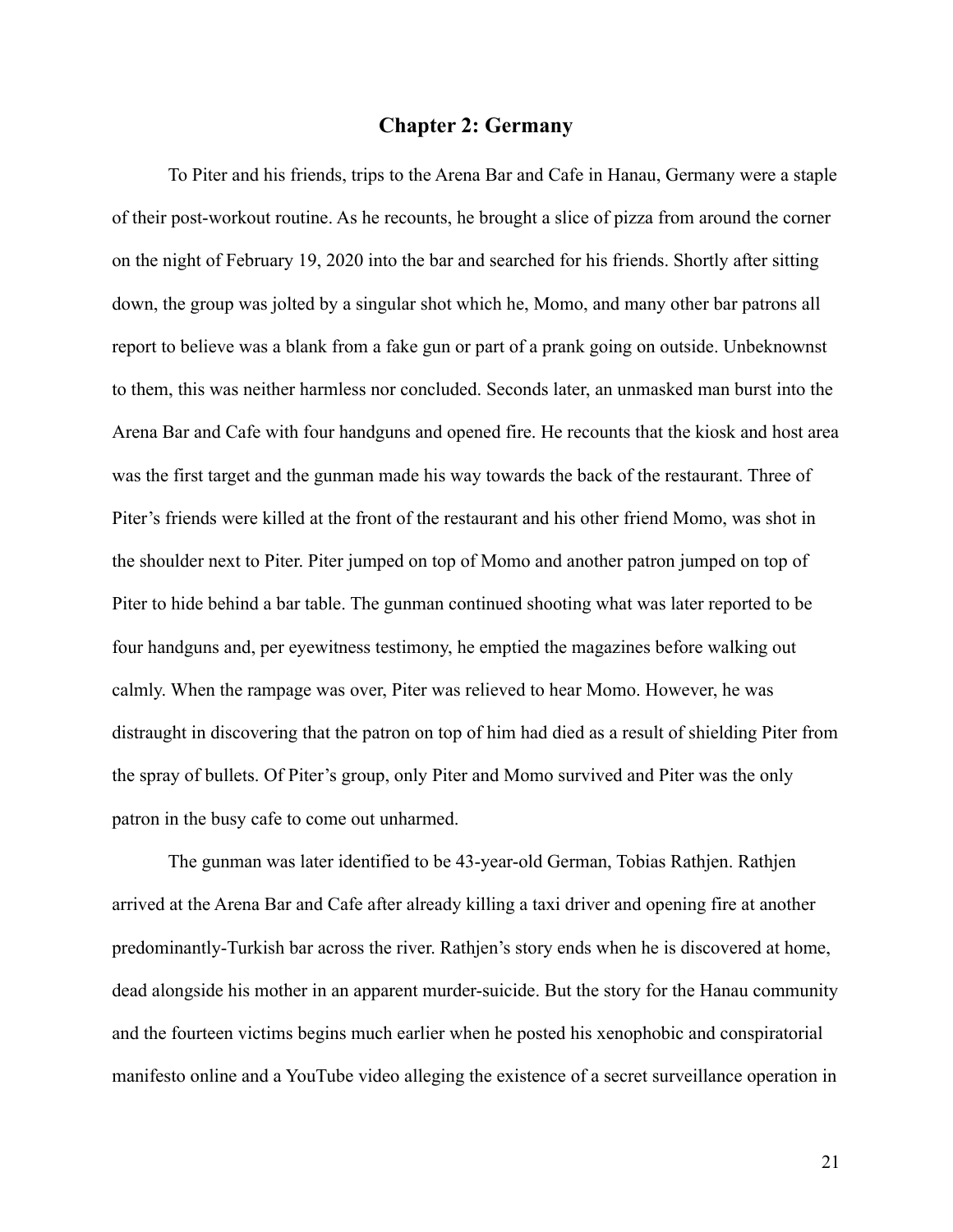Germany that he purports to have discovered online. Not only was he radicalized by the content posted by others before him, but his own content (YouTube channel and personal website) would remain online for days after the attack. It was eventually removed, but not before the dark corners of the internet cached his content and disseminated it out of the mainstream.<sup>2</sup>

In his manifesto, he alleges that there are ethnic groups that threaten Germanic purity but that they cannot be expelled legally (alluding to Germany's ongoing acceptance of millions of refugees). He lists off many Southeast Asian Middle Eastern nations explaining that they will have to be expelled manually and that it is his job to maintain the rights of ethnic Germans even if it meant not only killing millions of immigrants but also the Germans who supported the policies that allowed their arrival. Rathjen was a known far-right extremist, whose ideas closely align with groups like the Identitarian Movement that have been known to infiltrate and coopt mainstream hashtags to slip xenophobic content by ordinary detection.<sup>3</sup> Unfortunately, Rathjen's radicalization and ability to find similarly xenophobic Germans to support his aggression is not unique. Right-wing extremism is an issue so pervasive to German society that Interior Minister Horst Seehofer proclaimed it to be not only at its highest level since 2001 but more alarmingly "the greatest threat to security in our country."<sup>4</sup> Rathjen was not a singular "bad apple," but rather a momentary window into the larger, tainted farm.

<sup>2</sup> Keys, Matthew. 2020. "Frankfurt Attack Suspect Posted Manifestos, YouTube Videos before Shooting Spree." *The Desk*. https://thedesk.net/2020/02/tobias-rathjek-manifesto-attack-terrorism-germany-frankfurt-hanau/ (March 24, 2022).

<sup>4</sup> Gehrke, Laurenz. 2021. "Germany Records Highest Level of Right-Wing Extremist Crime in 20 Years." <sup>3</sup> Scholz, Kay-Alexander. 2020. "How the Internet Fosters Far-Right Radicalization." *Deutsche Welle*. https://www.dw.com/en/how-the-internet-fosters-far-right-radicalization/a-52471852 (March 24, 2022).

*POLITICO*.

https://www.politico.eu/article/germany-records-highest-level-of-right-wing-extremist-crimes-in-20-years/ (March 24, 2022).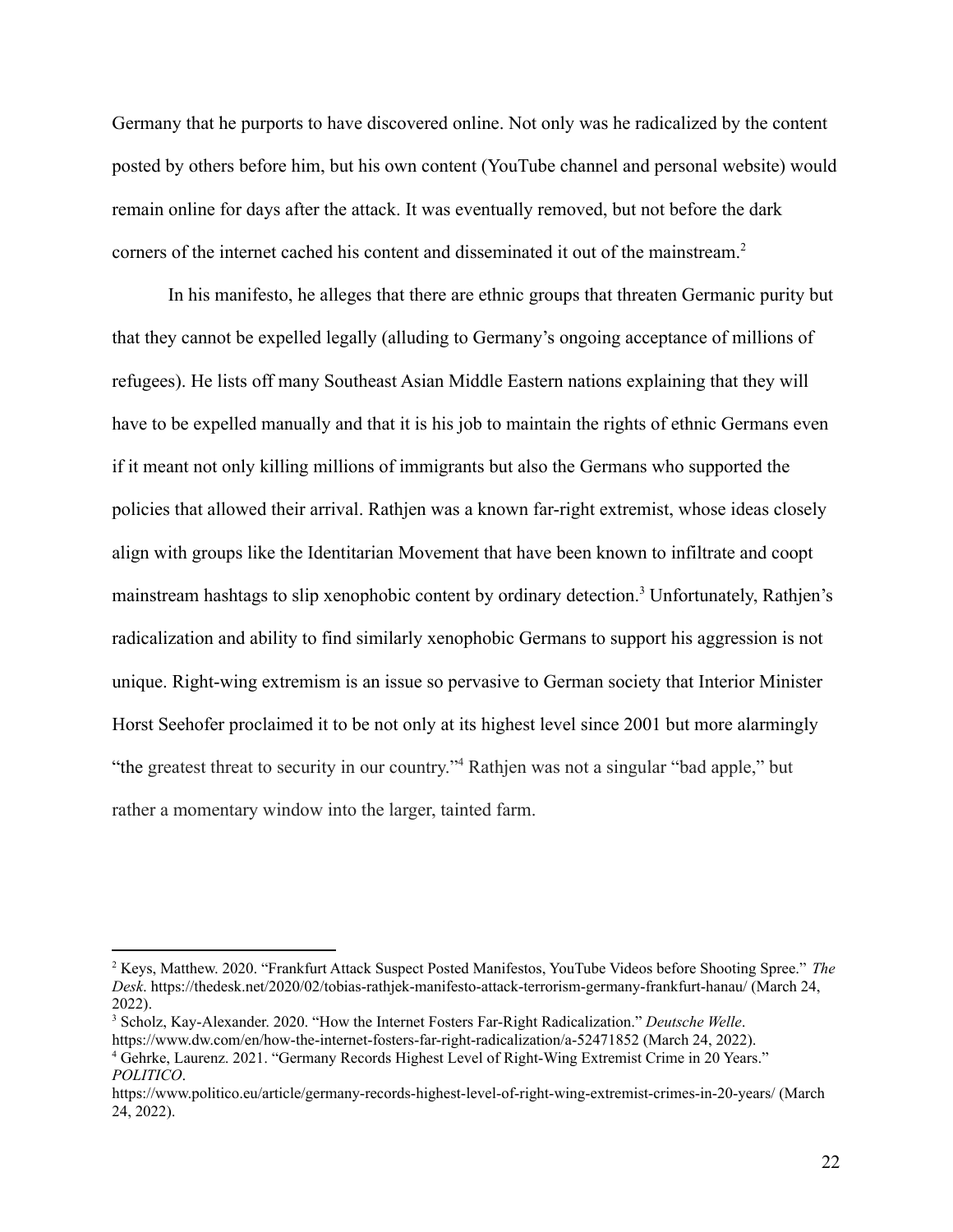#### <span id="page-29-0"></span>**History of Domestic Radicalization**

In response, a critical reader could argue that Rathjen was a "lone wolf" and that his radicalization is (1) not evidence of a pervasive or systematic blunder in online content moderation and (2) equally possible under a traditional medium like radio, television, newspapers, or books. However, such an argument fails to account for the unique features of the internet – those features which incidentally also make the internet so popular and valuable to society, the medium's ability to amplify and reproduce content. Contrary to radio or television, social media allows for the amplification of material beyond their original transmission. In contrast to traditional information mediums, social media allows unvetted users to not only share with large audiences but repackage the information and disguise it in new ways. One user's allegation of "conspiracy" within the government could lead five more users to confirm that 'belief,' three more to add onto it with additional and typically false information, six more to reshare it to their circles, and a handful who will migrate that content to different platforms.

The process gets out of hand, a movement is given credence, and well-intentioned content (called 'counterspeech') is unable to dilute the inflammatory, outlandish rhetoric. As a result, an unquantifiable number of larger plots exist representing systematic radicalization opportunities that thrive outside of the public eye. Rathjen was a lone wolf in this attack, but the only reason we know about him is because his plot was unfortunately successful. The amplifying and reproductive characteristics of the internet not only creates pathways for the rise of lone wolves like existed pre-internet, but now also connects lone wolves to each other in a clandestine ecosystem (Hamm and Spaaij, 2017). In 2017, Germany saw the actualization of such a phenomenon previously inapplicable to traditional mediums (ie: radio, television, newspapers).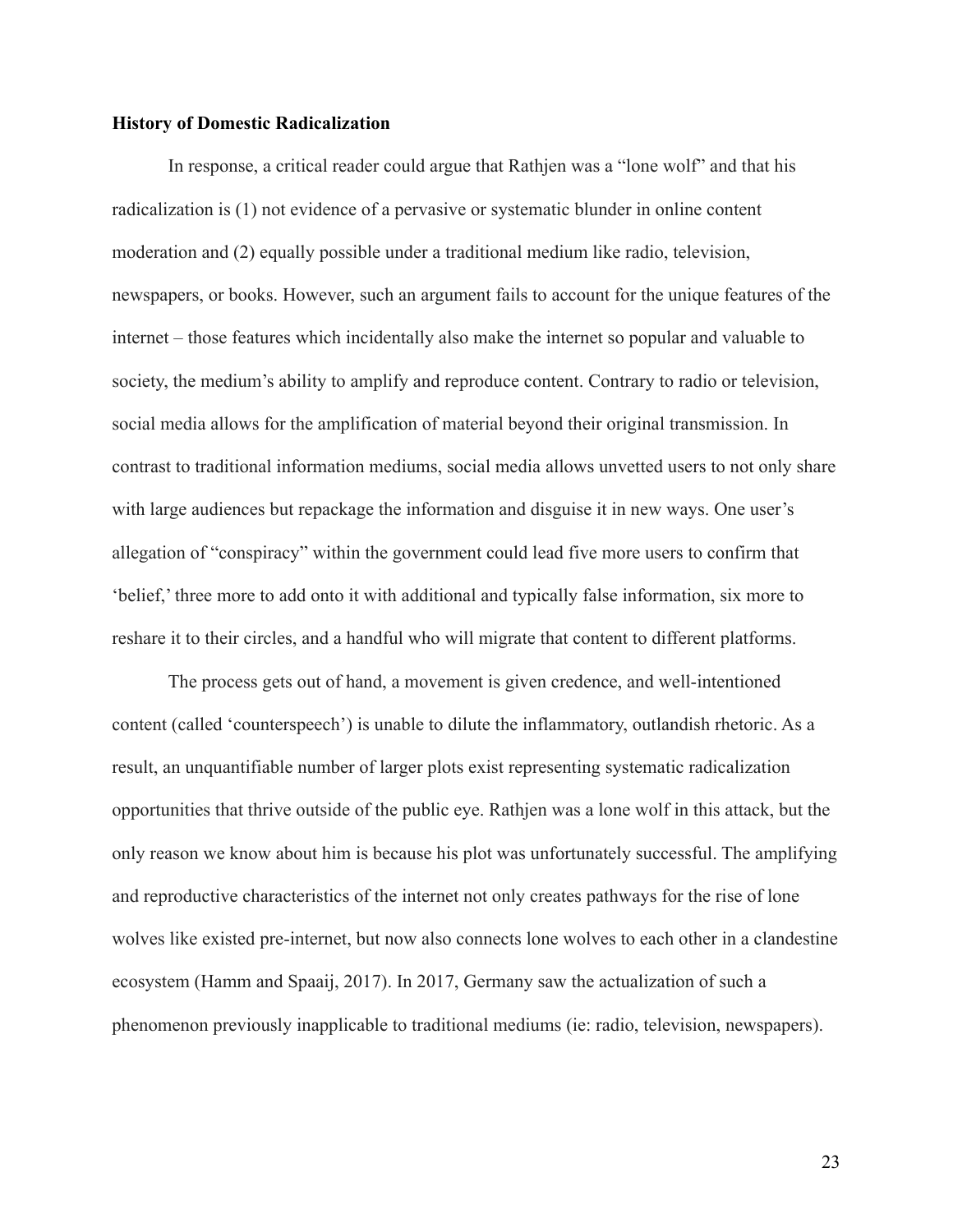Starting in 2015, a user on Telegram named *Hannibal* began a forum that invited police and military officers to connect. Innocuous as it may sound, it would soon take a turn for the worst. The conversation gradually shifted away from job-related bantor when Hannibal started provoking xenophobic, anti-immigrant rhetoric within the forum. Eventually, the group grew, the well-intentioned officers left the forum, and the group became highly concentrated with xenophobic, anti-immigrant members of the German defense forces. By early 2016, this group had reached the upper echelons of the KSK (a German equivalent to the Navy Seals) and other exclusive branches of the German military. Eventually a rumor is started that there is going to be an overthrow of the government on a certain day, called *Day X*, in which the government will be completely overwhelmed at the mercy of immigrants and pro-immigrant politicians who had allegedly been coordinating this from within the German government for years. This is a motif to what Q'Anon dubs "the storm." These former and current military members begin stockpiling weapons and communicating with each other about how they will rendezvous on the day of the event and kidnap the pro-immigrant politicians to prevent them from executing their alleged plan.

By late 2016, plans had been codified and rehearsed for kidnapping these politicians, routing out immigrants, and protecting Germany from the ethnic pollution that they alleged would come from allowing non-natives to settle in Germany. Members of the conspiracy established other branches elsewhere in Germany and began stashing weapons in strategic locations. Later, court documents would reveal that members of this group were going so far as to case the houses of targeted politicians. The group started off as an outlet for military members and police officers to converse and has now, with the help of Telegram, has reached exponentially more people than a singular radio broadcast or newspaper ever could. The forum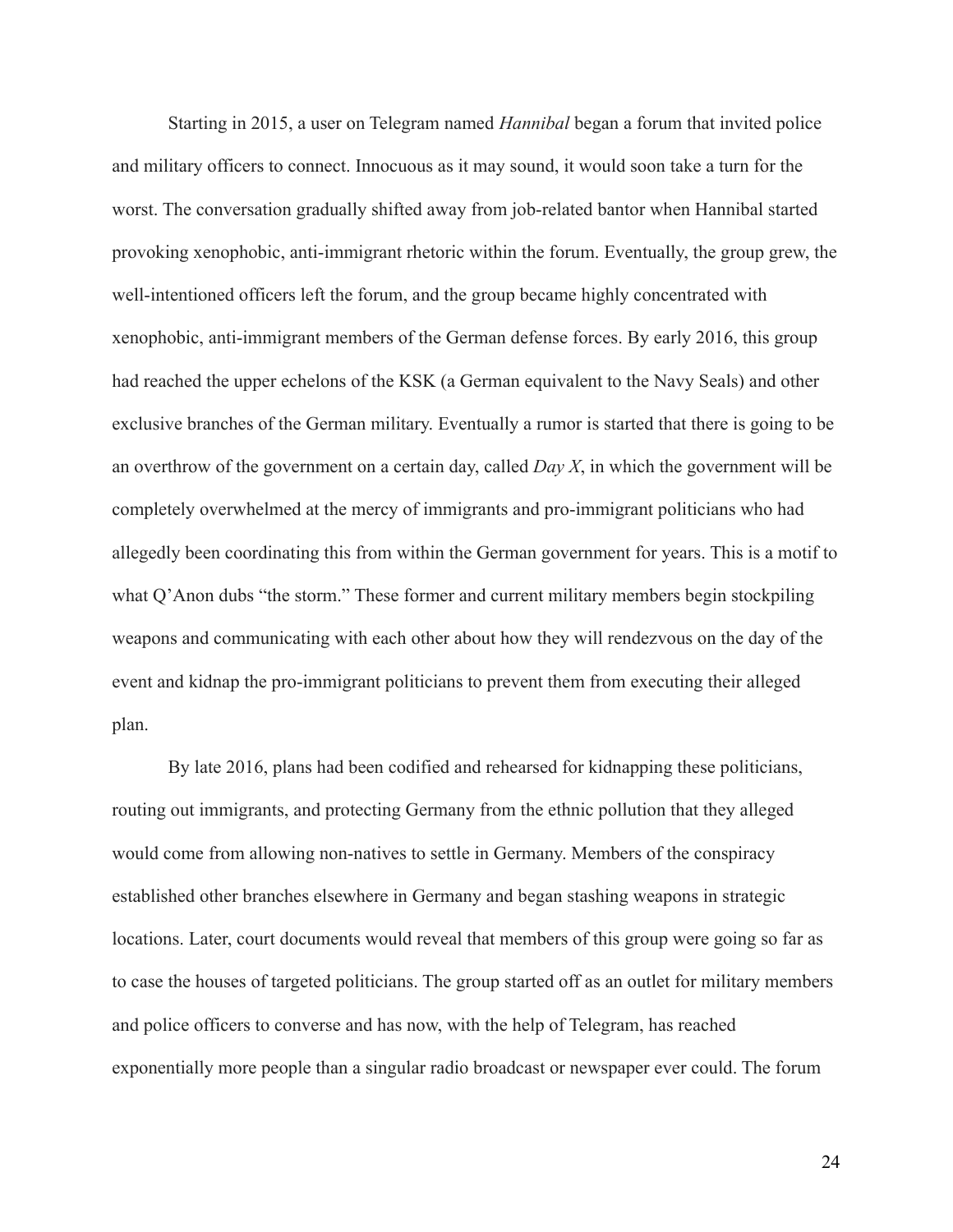became a nexus for previously unaffiliated lone wolves to collaborate and give credence to each other's beliefs with an efficiency nonexistent in the days before the internet. From here, Franco A enters the picture. Hannibal got the group started, but Franco was Hannibal's "boots on the ground" coordinating logistics and resources for the impending Day X. It wasn't until a handgun was found in the wall of the Vienna International Airport men's bathroom in 2017 that this plot would begin to unravel. German government institutions investigated the group and uncovered how unsettlingly deep it went. High ranking military members in many of Germany's elite branches were discovered to have been involved in this plot against left-wing politicians.

Although this plot was foiled, Day X and its de facto leaders Hannibal and Franco A serve to prove the point that the internet is a place that can uniquely bring together average citizens to do terrible things. Previously, large scale efforts of terror and disruption required an organizing force like a terrorist group or other non-state actor, but (as I'll further elaborate in Chapter 3) this is no longer the case. Average people are finding comfort and validation amongst others who confirm their unorthodox beliefs. In many ways, Day X is analogous to the insurrection that occurred on January 6th at the U.S. Capitol. The insurrection was also a congregation of predominantly unaffiliated, lone wolf rioters that were inspired by the rhetoric on sites like Gab to assemble at a location and form ad hoc affiliations with each other based on this shared goal. The internet is uniquely creating an ecosystem for people to not only reach a larger number of people than ever before, but more unfortunately receive feedback from other fringe users that confirms their conspiratorial ideas.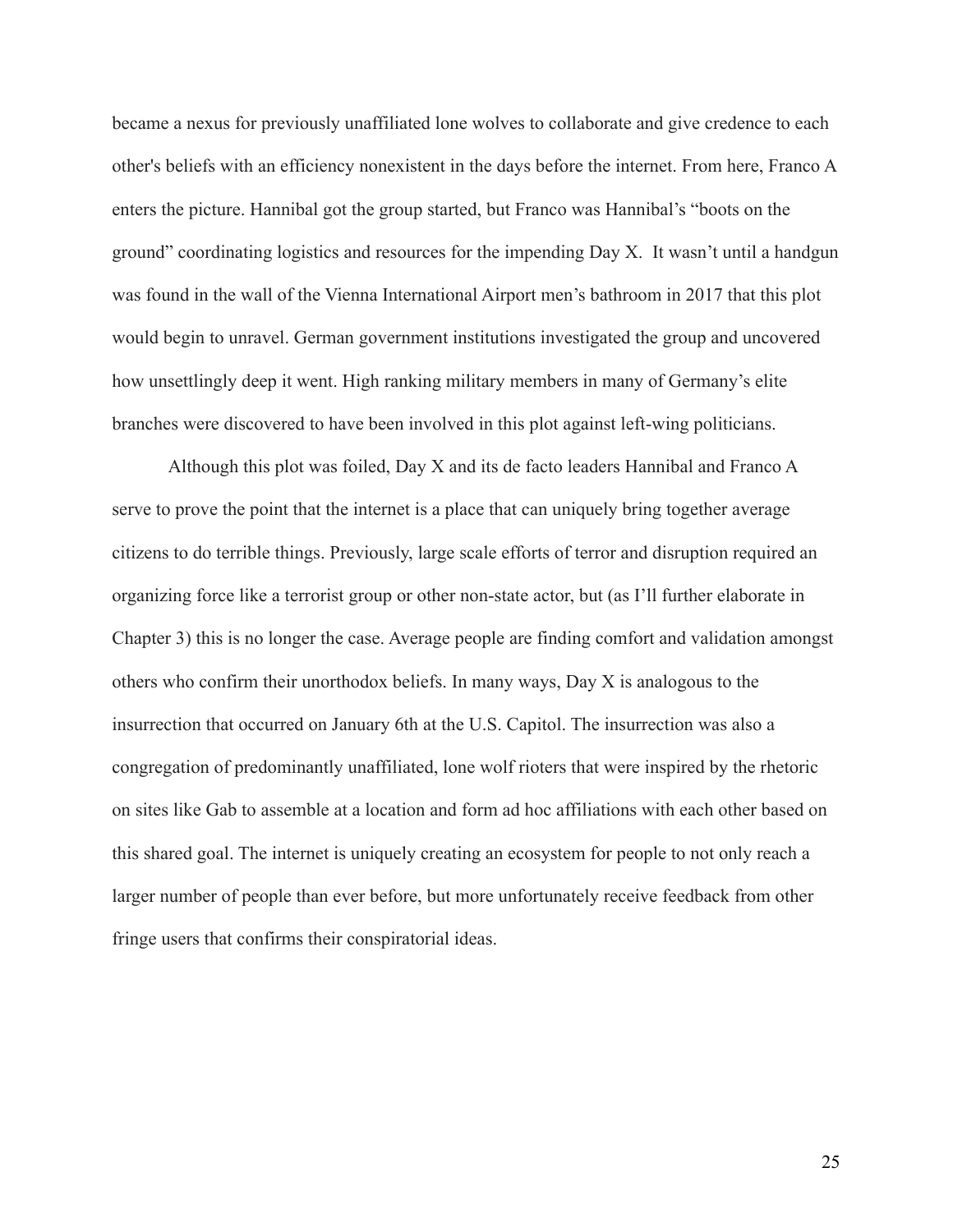|      | Date        | Incident                                                                                                                                                                                                                                                                                                                                                                                                                                                                                                                                                                                                                                        | <b>Casualties</b>                                                                                                           | <b>Platforms Used</b>                  |
|------|-------------|-------------------------------------------------------------------------------------------------------------------------------------------------------------------------------------------------------------------------------------------------------------------------------------------------------------------------------------------------------------------------------------------------------------------------------------------------------------------------------------------------------------------------------------------------------------------------------------------------------------------------------------------------|-----------------------------------------------------------------------------------------------------------------------------|----------------------------------------|
| 2020 | June 8      | <b>Christchurch Copycat</b><br>A 21-year-old from Hildesheim<br>posted in an online chat forum that<br>he intended to kill as many<br>Muslims as possible and referenced<br>recordings of the live-streamed<br>Christchurch Mosque Massacre in<br>2019.                                                                                                                                                                                                                                                                                                                                                                                         | His plot was<br>foiled and he<br>currently stands<br>trial for<br>"preparing a<br>state-endangerin<br>g act of<br>violence" | Undisclosed<br>chat forum,<br>Facebook |
|      | February 19 | <b>Hanau Shootings</b><br>See above.                                                                                                                                                                                                                                                                                                                                                                                                                                                                                                                                                                                                            | Nine (9) dead,<br>at least five $(5)$<br>wounded                                                                            | Personal web<br>domain,<br>YouTube     |
| 2019 | October 9   | <b>Halle Synagogue Attack</b><br>Stephan Balliet attempted an attack<br>on a synagogue on Yom Kippur.                                                                                                                                                                                                                                                                                                                                                                                                                                                                                                                                           | Two $(2)$ dead,<br>three $(3)$ injured                                                                                      | Twitch, AWS,<br>Kohlchan               |
|      | June 2      | <b>Death of Council President</b><br><b>Walter Lubcke</b><br>Lubcke was killed at close range by<br>an unaffiliated, lone wolf gunman<br>who had previously been<br>radicalized by and posted<br>radicalizing videos to YouTube.                                                                                                                                                                                                                                                                                                                                                                                                                | One $(1)$ dead                                                                                                              | YouTube                                |
| 2018 | August 26   | <b>Stabbing in Chemnitz</b><br>Suspect later identified as "Alaa S."<br>stabs a man in Chemnitz and<br>(before the police could issue their<br>report) social media alleges that the<br>crime was a result of immigrants.<br>Rumors spread quickly online and<br>inspired neo-Nazi's and far-right<br>extremists to take to the streets in<br>protest. AfD politicians churned up<br>unsupported rumors and<br>anti-Immigrant sentiment and<br>called the attack a "knife"<br>migration." Hundreds of right-wing<br>protestors take to the streets, riot,<br>damage properties, enact Nazi<br>salutes, and chase immigrants<br>around the city. | One $(1)$ dead,<br>twenty-three<br>$(23)$ injured                                                                           | Various<br>platforms                   |
|      | December 27 | <b>Stabbing in Kandel</b><br>Afghan refugee stabs his<br>ex-girlfriend and extremist sites<br>exploit the incident on social media                                                                                                                                                                                                                                                                                                                                                                                                                                                                                                              | One $(1)$ dead,<br>but unknown<br>numbers of<br>refugees injured                                                            | Various<br>platforms                   |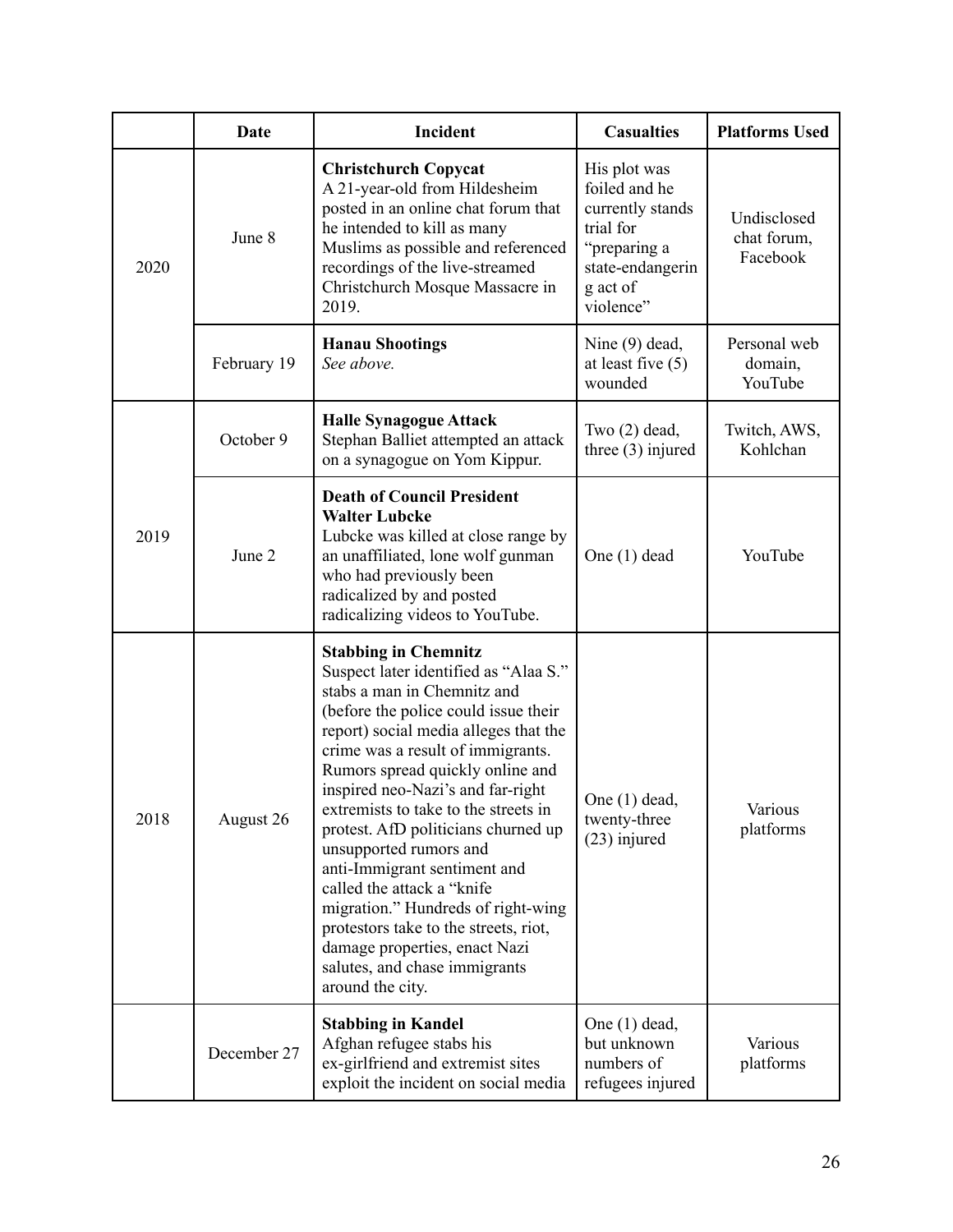|      |           | to fuel xenophobic sentiments,<br>denounce Germany's mirgration<br>policy, and instigate violence<br>against refugees.                                                                                                                                                                                                                                                                                                                                                                            |                                         |                                              |
|------|-----------|---------------------------------------------------------------------------------------------------------------------------------------------------------------------------------------------------------------------------------------------------------------------------------------------------------------------------------------------------------------------------------------------------------------------------------------------------------------------------------------------------|-----------------------------------------|----------------------------------------------|
| 2017 | August 25 | <b>Indymedia Ban</b><br>The Ministry of the Interior bans<br>linksunten.indymedia.org, a known<br>far-left organization with a history<br>of inspiring violence and<br>inflammatory riots. The site took to<br>various other platforms to plead<br>that it was being censored. They<br>riled up their base and asked that<br>500 show up to protest the<br>decision. Police showed up to keep<br>order at the protest and 1,600<br>protestors showed up and threw<br>bottles and rocks at police. | Thirteen $(13)$<br>injured              | Personal web<br>domain, various<br>platforms |
|      | July 28   | Hamburg supermarket stabbing<br>A man went on a stabbing rampage<br>in a supermarket in Hamburg. He<br>became absorbed in ISIS<br>propaganda online (mainly videos).                                                                                                                                                                                                                                                                                                                              | One $(1)$ dead,<br>$s$ ix $(6)$ wounded | YouTube                                      |

*Figure* 1: Selected domestic terrorism attacks (or foiled plans) perpetrated with the help of radicalizing content online *(Source: German Counter Extremism Project 5 )*

### <span id="page-33-0"></span>**A Defensive Democratic Model**

Philosophically, the attack in Hanau, the near success of Franco A and these other domestic terror attacks should come as a shock to scholars of Germany and other Germanophiles who revere the *defensive democratic model* that the country has boasted since the introduction of its post-WWII constitution in 1949. "Defensive democracies" ensure the protection of the state by limiting certain rights and freedoms. Gross (2003) summarizes the sentiment of defensive democracies in writing, "Democracy places human rights at the heart of its philosophy, however, without security there can be no rights" (122). Things like criminalizing Holocaust denial are

<sup>&</sup>lt;sup>5</sup>"Germany: Extremism and Terrorism." Counter Extremism Project.

https://www.counterextremism.com/countries/germany (March 16, 2022).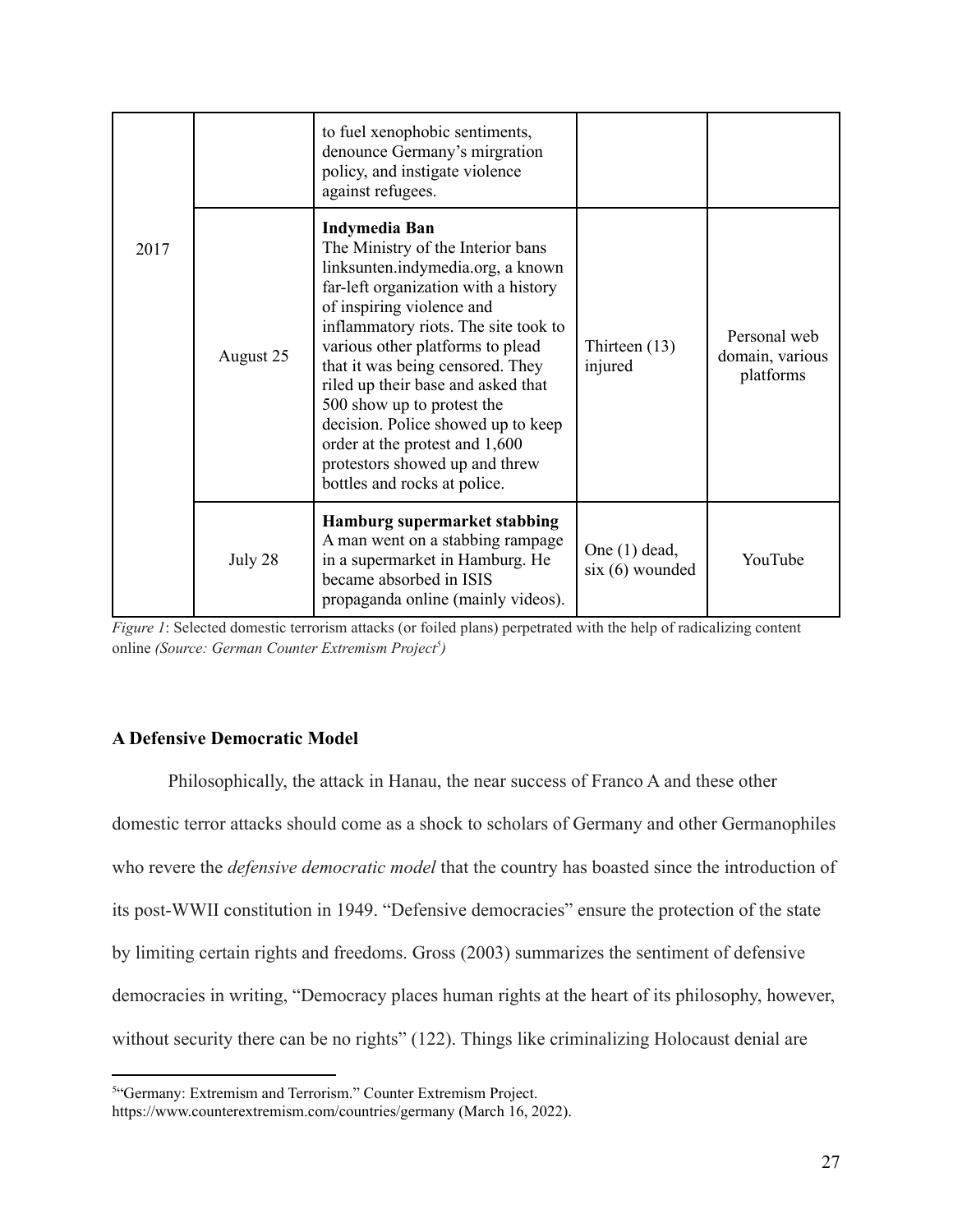hallmarks of defensive democracies. On the other hand, liberal democracies like the United States would more affirmatively enshrine one's right to their own ideas and set the bar very high before it allows a necessary government intervention.<sup>6</sup> Liberal democracies do this in the interest of having the free marketplace of speech dilute extremism and unwanted content in civil discourse. The bar is lower in defensive democracies, like Germany. Defensive democracies prioritize rooting out that speech rather than trusting the free marketplace of ideas to dilute it.

In Germany, this defensive democracy is on display constitutionally and institutionally in addition, to statutorily like mentioned with the criminalization of Holocaust denials. Article 9 of the German Constitution, in contrast to the First Amendment in the U.S. Constitution, codifies the idea that freedom of assembly can be restricted from people whose aim is hostility towards the Constitution. Even more expansively, Article 18 allows the government to suspend any previously aforementioned "basic rights" (Articles 5, 8, 9, 10, 14, or 16) like freedom of speech and of the press if a German is found to be using those rights to advance disorder against the state or the Constitution. Pursuant to these ends, the government has state institutions like the Office for the Protection of the Constitution ("Bundesamt für Verfassungsschutz", or BfV) whose task is similar to that of the U.S. F.B.I and specializes in surveilling for instances of attacks against the constitution and the national cohesion it provides. Contrary to the mechanisms used for maintaining constitutional hegemony in the U.S. and other liberal democracies, Germany and other defensive democracies operate uniquely by preemptively curtailing the rights of individuals or groups that wish to disrupt the democratic order.

<sup>6</sup> For example, see *Brandenburg v. Ohio* (1969) ("The constitutional guarantees of free speech and free press do not permit a State to forbid or proscribe advocacy of the use of force or of law violation except where such advocacy is directed to inciting or producing *imminent* lawless action and *is likely* to incite or produce such action.")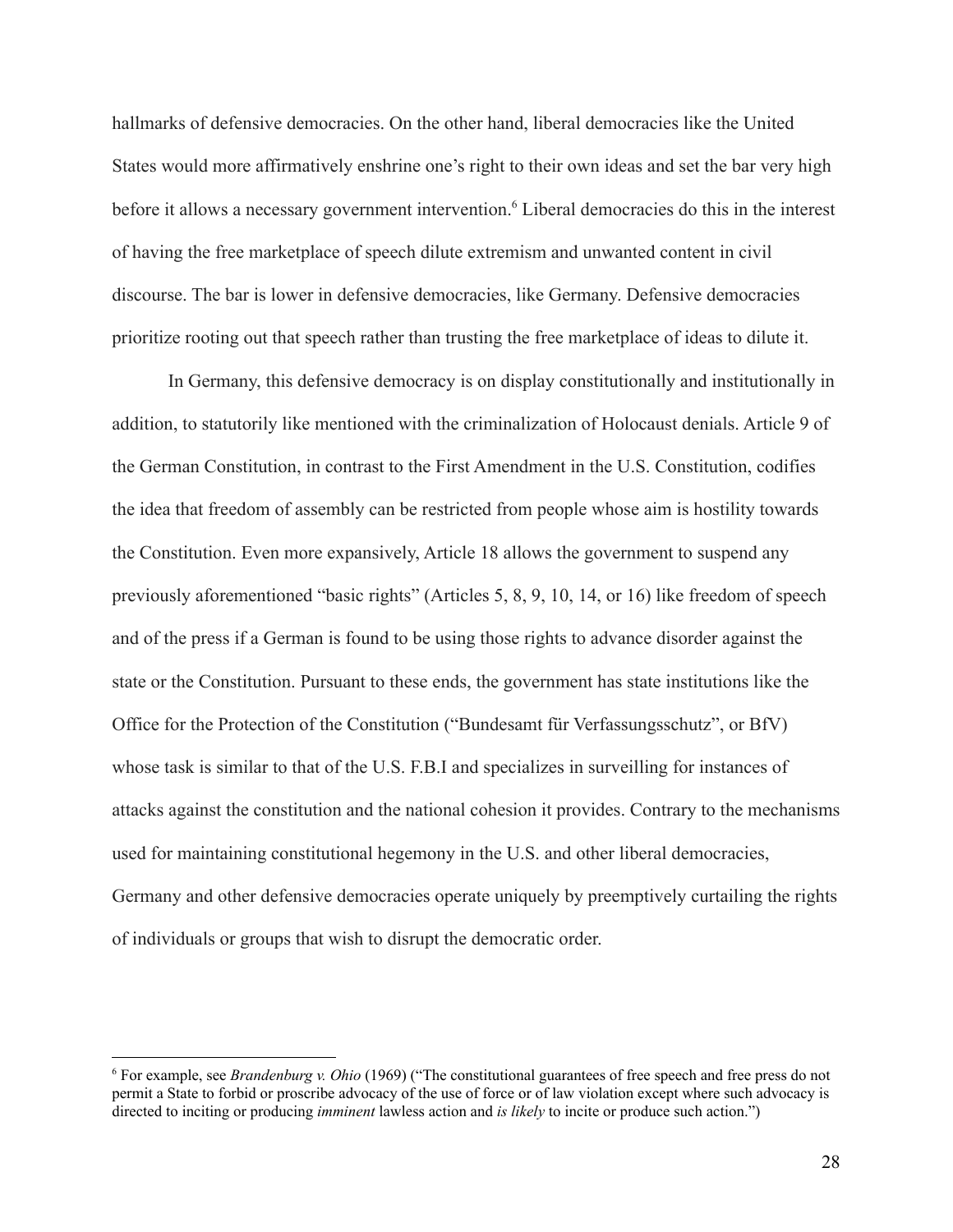#### <span id="page-35-0"></span>**Germany's Preemptive Regulatory Regime**

Parallel to this defensive democratic model is the regulatory regime Germany uses to govern online intermediaries, or sites that host the speech of users online. This European, and especially German, regulatory structure is what I define as the *preemptive framework*; such is defined in juxtaposition to what I will define as the *deregulatory framework* that exists in the United States to govern the same sites. This chapter will explore the European *preemptive framework* using Germany as a case study and argue that haphazard oversight and vague statutory language created a perverse incentive to remove counterspeech. To do so, this chapter will critically analyze the major pieces of legislation enacted to address speech hosted by intermediaries. Throughout such analysis, attention will be paid to the ways each iteration's language or implementation could be co-opted to unintentionally allow objectionable and radicalizing content to reach its intended audience and simultaneously dilute the stock of legitimate information that could refute it.

The legislative line will start in 1997 with the Tele Services Act and point out what the European conceptualization of the internet looked like at its infancy. After that, the European Union's E-Commerce Directive (ECD) of 2000 was passed in an attempt to harmonize national attempts at regulating the internet, but I'll argue that both it's language and implementation actually muddied the waters from an early point of regulating this transnational industry. The ECD would be implemented by Germany through the Tele Media Act of 2007, substantially updated with the NetzDG of 2017 and then tweaked with a recent 2021 amendment. In the timeline, the ECD was the pivotal point and the focus in examining the post-ECD legislation is to point out how some language would get updated but that principles that underscored the Directive continue to plague future iterations of intermediary regulation that stem from it.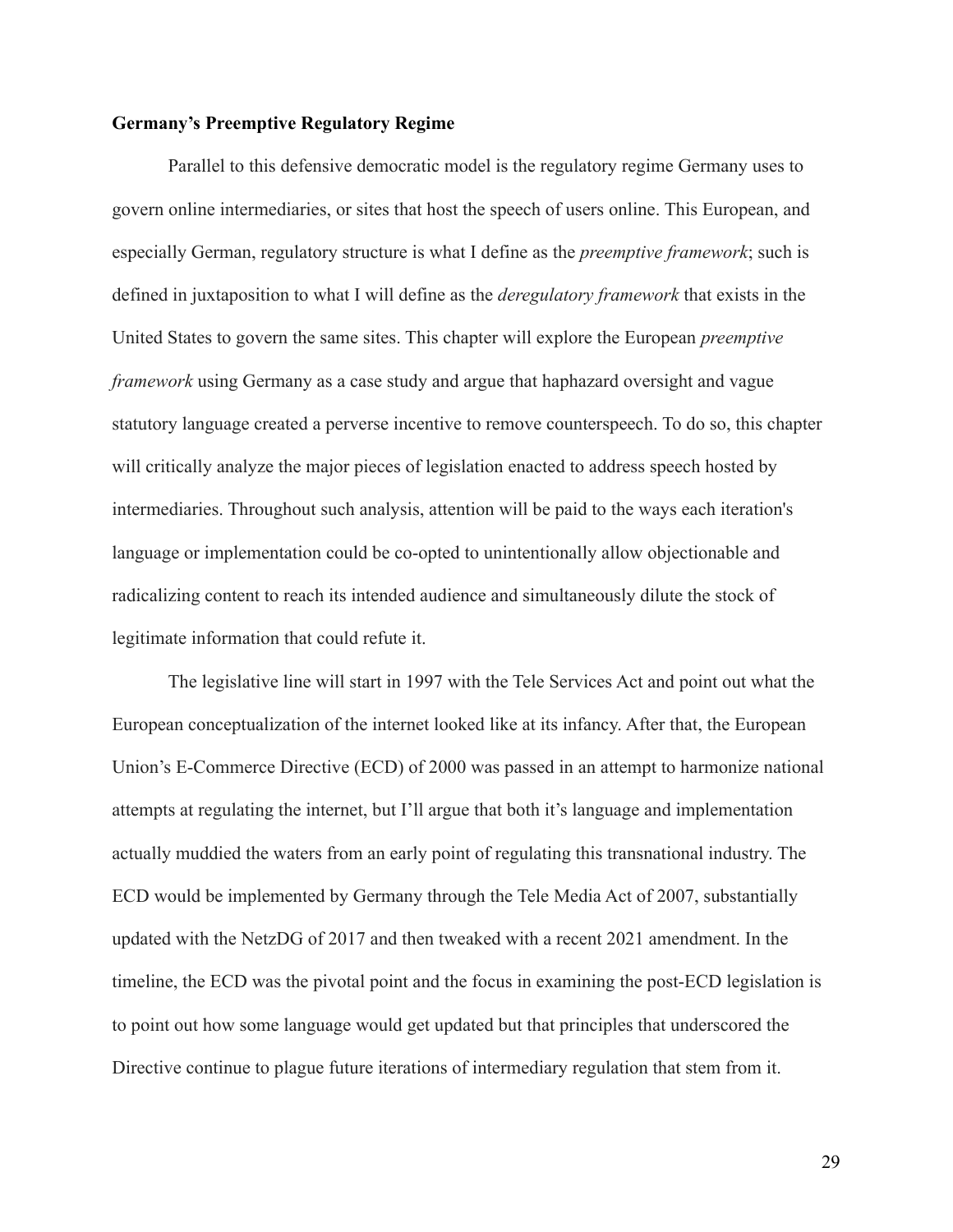| 1997 | Teledienstegesetz (The "Tele Services Act")                     | <b>TSA</b> |  |
|------|-----------------------------------------------------------------|------------|--|
| 2000 | Directive 2000/31/EC (The "E-Commerce Directive")<br><b>ECD</b> |            |  |
| 2002 | Deadline for Member States to transpose the ECD                 |            |  |
| 2007 | Telemediengesetz (The "Tele Media Act")                         | <b>TMA</b> |  |
| 2017 | Netzwerkdurchsetzungsgesetz<br><b>NetzDG</b>                    |            |  |

*Figure 2*: Acronyms and dates associated with the below discussion of the German intermediary liability regime over time

### **The Tele Services Act of 1997 (Teledienstegesetz)**

The Tele Services Act, or TSA, was successful in showing Germans that traditional media roles *could* map to the internet, but was not particularly successful in showing them specifically how. As Professor Determann writes in 1999, Germans and the ISPs (internet service providers<sup>7</sup>) around the world that hosted content for them anxiously awaited how Germany would adapt their 1996 Telecommunications Act (Telekommunikationsgesetz) and earlier pieces of legislation to the internet. Not only did Germany have to respond to the monumentally-important and recently passed U.S. Communications Decency Act of 1996 but also international outrage over the case of Felix Somm.

# *Case of Felix Somm*

Felix Somm was the managing director at CompuServe Deutschland (CSD), a subsidiary of the U.S. company, CompuServe (CS). CS was a popular American site that "newsgroups" could rent space from and publish their stories and content. CS maintained the contracts with

<sup>7</sup> ISSs (Information Society Services) was the original terminology in European regulation. For the sake of clarity when comparing U.S. and European regulation, I will be referring to ISSs as ISPs going forward. The terms encompass the same category of internet publishers but ISP is the term that has become more widely accepted in the modern day.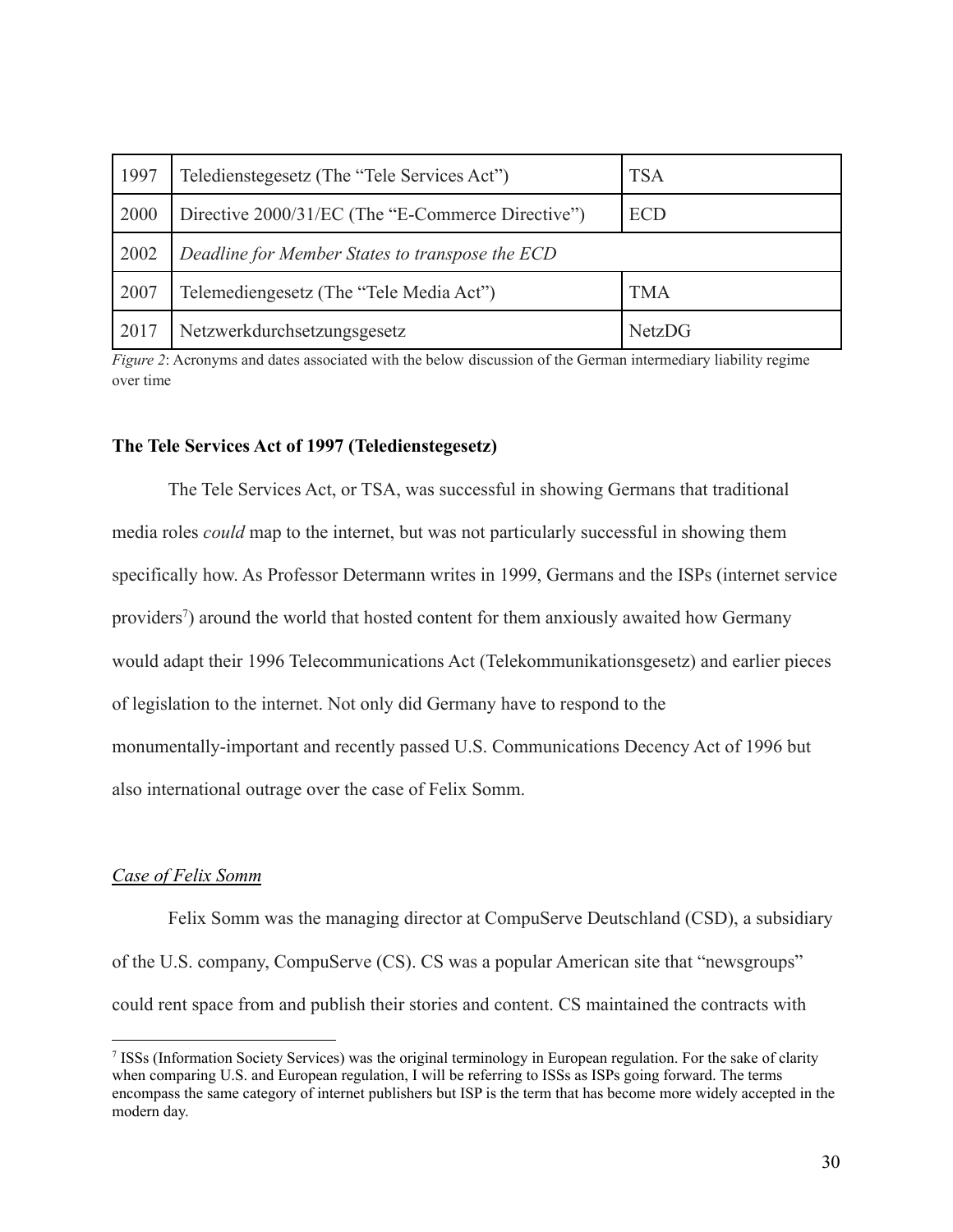these newsgroups and handled all of the logistics of such an arrangement to get the content online and edit it at the bequest of their newsgroups. CSD merely operated the telephone line that transmitted the data from CS in America to Germans that were requesting newsgroup content. In December 1995, prosecutors in Munich handed CSD a list of 282 newsgroups that they alleged were publishing unlawful material (child pornography and extreme violence). Felix Somm told his counterpart at CS who then blocked access to these sites. CS didn't find any evidence of child pornography or violence, but blocked access to the 282 groups at the request of Munich prosecutors. American consumers were up in arms; they poured German beer into the sewers in front of CompuServe's San Francisco headquarters and threatened to terminate their membership to the service.<sup>8</sup> In response, CS unblocked all but five of them and implemented "Cyber Patrol" to prevent German minors from being able to see the 277 newly-unblocked groups. The German prosecutors brought charges against Somm because child pornography was still illegal in Germany even for adults, there was a likelihood that the content had been cached and republished by other newsgroups despite the blocking, and, they alleged, as executive of CSD it was his negligence that made him an accomplice. He was tried and sentenced to two years of probation.

# *Tele Services Act as a Remedy*

In 1997, the Bundestag passed the Tele Services Act in an attempt to clarify the legal environment, as their documents reveal, to create plentiful and "long lasting jobs" with more companies staying in Germany. Clarifying the liability for online intermediaries, to them, would prevent another situation like what happened to Mr. Somm and CSD. They made sure, also in an

<sup>8</sup> Kossel, Axel. 1997. "CompuServe Reagiert Auf Porno-Anklage (CompuServe Responds to Porn Accusations)." *Heise Online*. https://www.heise.de/newsticker/meldung/CompuServe-reagiert-auf-Porno-Anklage-9112.html (March 15, 2022).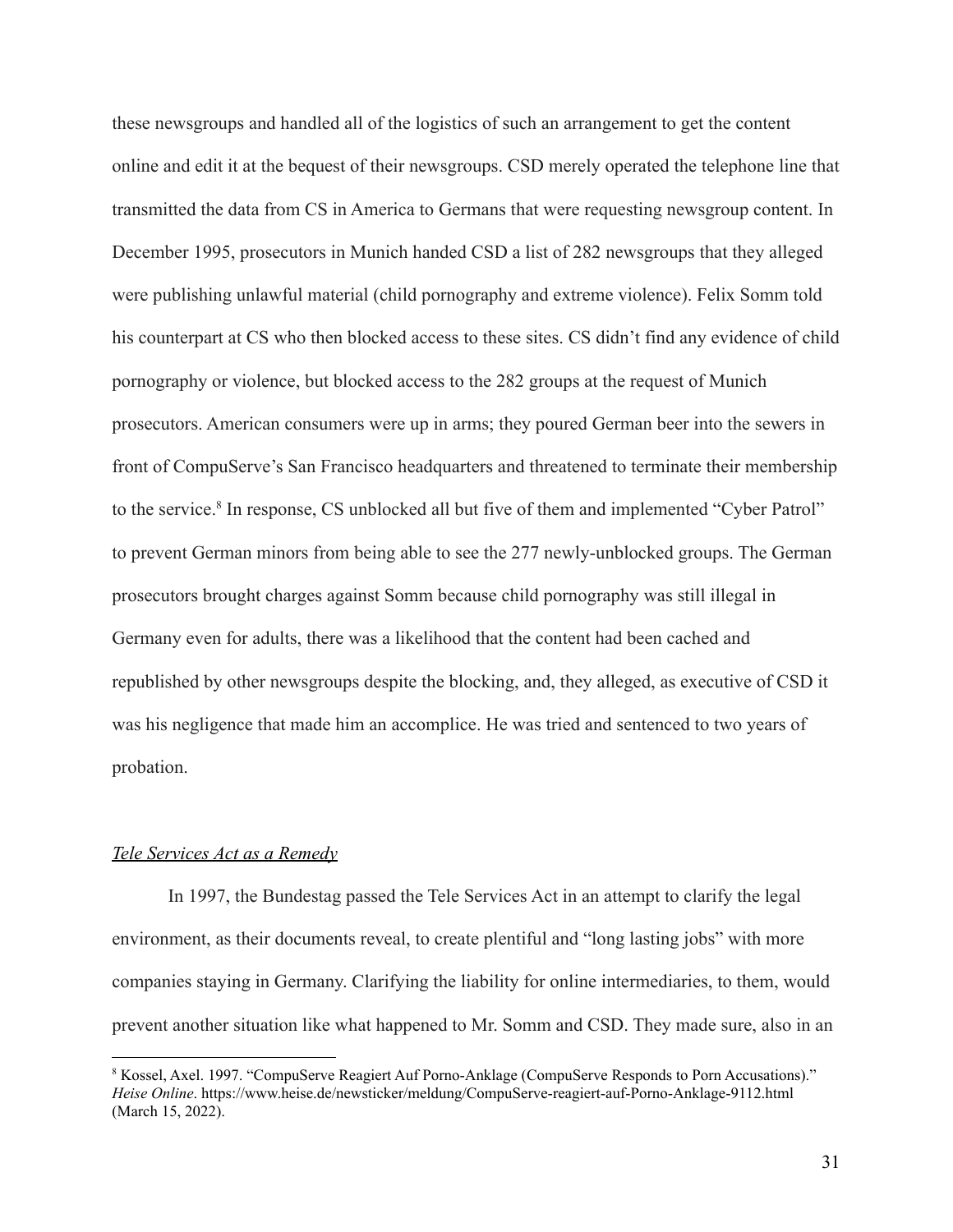apparent nod to the case, to distinguish this law from their Telecommunications Act and the State Broadcasting Treaty due to the interactive nature of this new medium. Somm's liability if he was, for example, the managing director at a news station would be different than if he was the managing director at CSD. At a news station, he can cease distribution of illegal material upon receipt of its illegality. But at CSD, the content he made available was not being requested or directed by him nor was it under his sole control; anyone could request it at any time even if he didn't want them to and the material could be copied ad infinitum. The legislature recognized this in affording him and CSD more protections.

Section 5 of the TSA codifies this fact. ISPs that "make available" content are more liable than those who strictly "provide access." In the scope of this case, CS "makes available" content and CSD strictly "provides access." CS was the only one that could shut down access at the root and CSD was merely a pipeline facilitating the access. Upon appeal, Somm was acquitted under the retroactive provisions of the TSA and his ISP (CompuServe Deutschland) was immunized against the content of the users to which they "provide access." If CS was based in Germany and Somm was the leader, as Professor Determann explains, it would have been a different story. Providers that "make available" content are immunized under the TSA from civil liability as long as they don't have knowledge of the content, are technically unable to remove it, or cannot be "reasonably expected" to block the use of certain content. The latter two are seemingly a final nod to the Somm case where CSD argued at trial that they neither could remove nor block access to the content because of caching and CS-ownership of the content, respectively. The case gets more complex in such a thought experiment where CS is based in Germany and CSD didn't exist, but the central premise here remains: the TSA recognized the fact that the internet was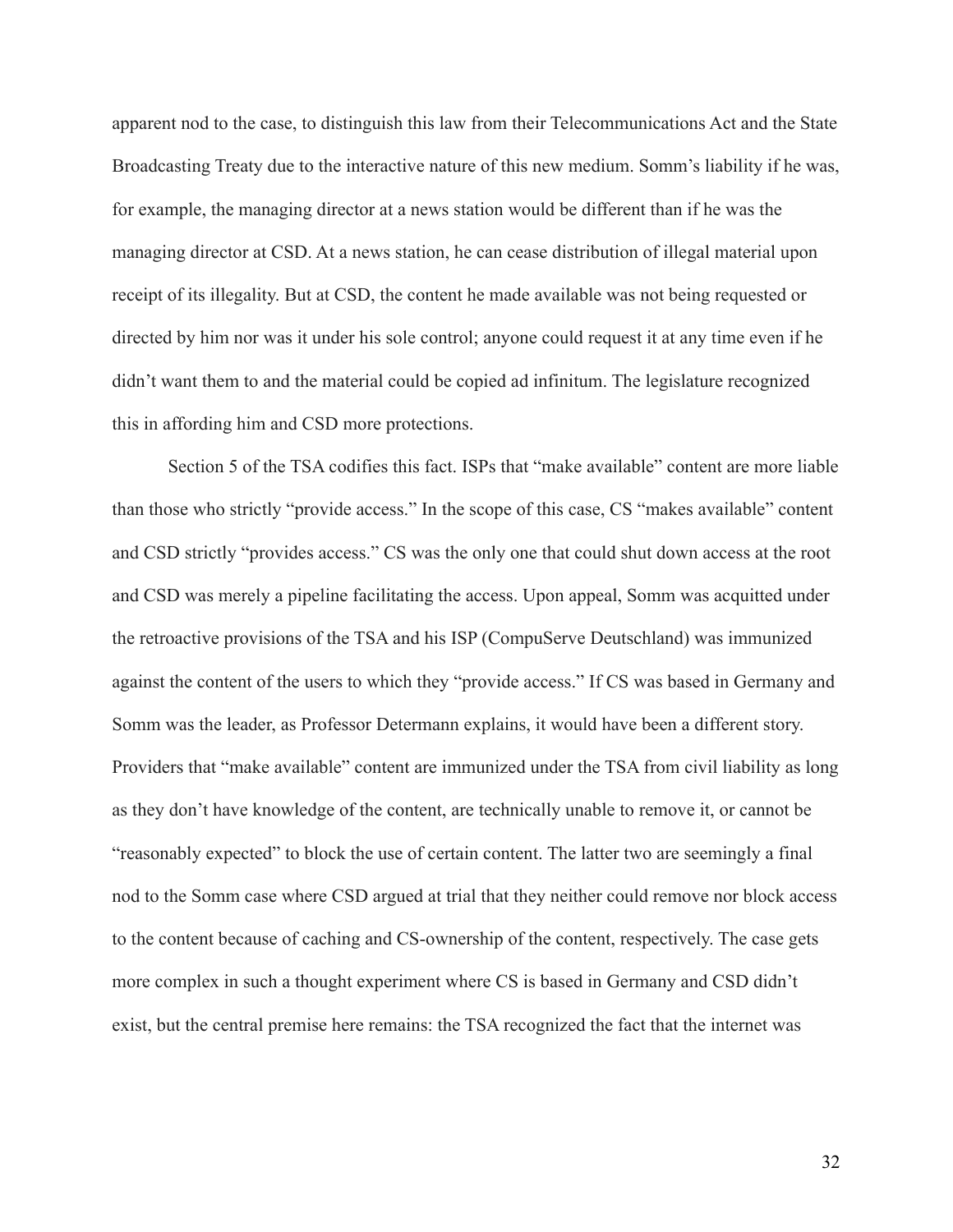different from other previously governed mediums like broadcasts and therefore necessitated room to grow and less liability.

Although the TSA did provide value in clarifying the application of traditional media roles to this new frontier, it still represents a window into Europe's early conceptualization of the internet. First, the act defines teleservices as any communication services that uses "combinations of characters, images, or sounds" – certainly not the most nuanced or scalable definition. In defining "teleservices," the act conceptualized the primary examples of such to be "tele banking" and "data exchange;" the first of which is comically representative of the portmanteauing that characterized nascent internet knowledge and the second of which referred to sharing raw data back and forth. Along the same vein, the act only defined two actors: users and providers. At this point, the internet was understood as a linear transaction where users ask to see something on their screen and providers provided it. This act serves as a primary source and a screenshot of the early understanding of the internet; the German citizens that made up the Bundestag had limited experience with the internet and their understanding of its scope reflected as such.

### *Tele Services Act as a Primary Source*

In addition to this act being a primary source for early internet naivete, the TSA also stands to represent the starting point for intermediary liability in Germany. An important part of this act is how it reflects the starting point for future debates about hosting, caching, and, most relevantly, being a "mere conduit." These are the three legal classifications that would develop for ISPs. ISPs are considered hosts if their information is stored permanently and they strictly provide the space for it to reside. ISPs are considered eligible for caching safe harbors if it logs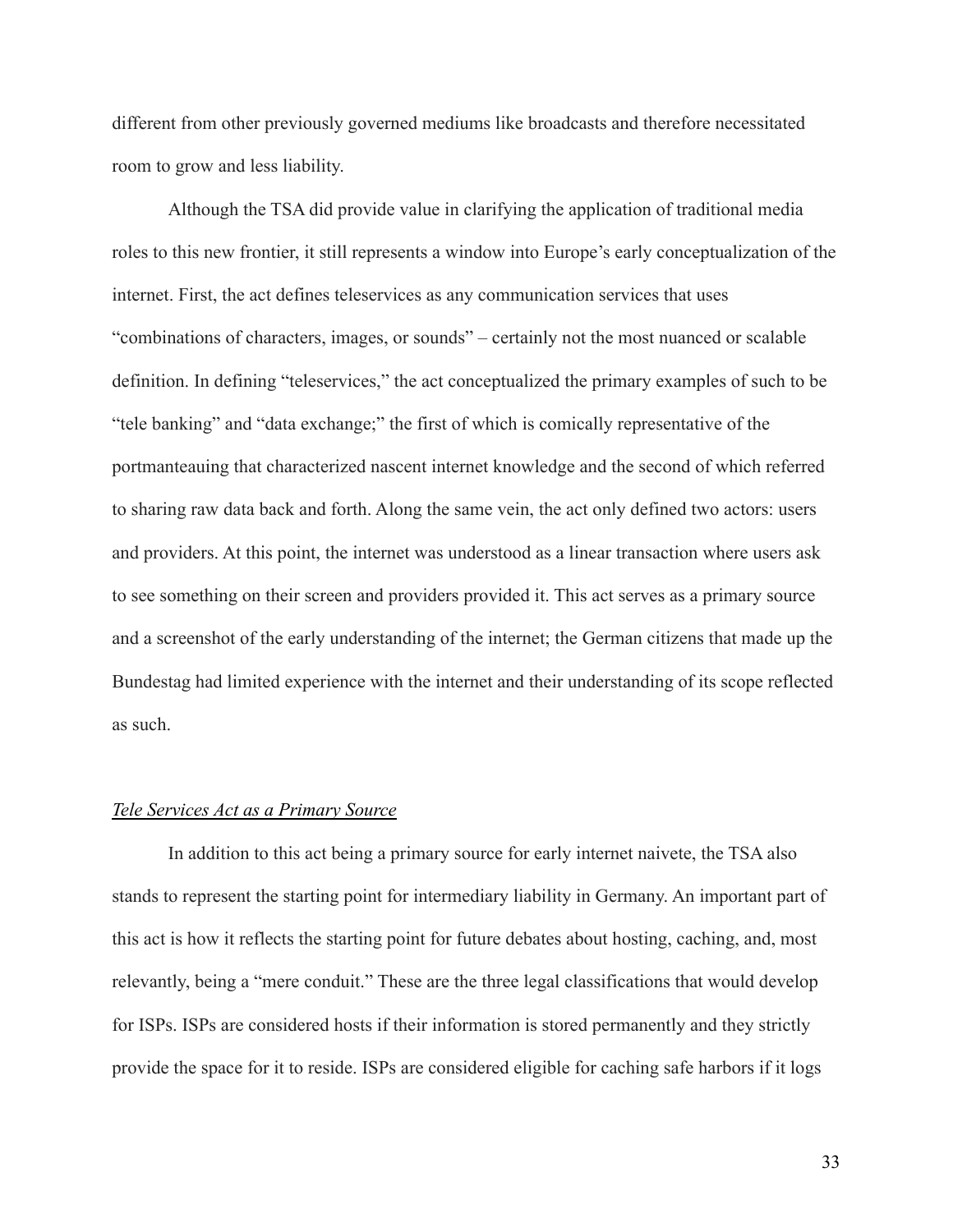user transmissions for a finite, but not insignificant amount of time in the interest of making things like loading speeds faster. "Mere conduit" sites are most relevant to the discussion of radicalizing content online. "Mere conduits" are ISPs that strictly transmit the information provided by users to facilitate the transaction to another user or users. This represents a linear scale of not only ISP capability but more importantly ISP liability under this regime.

It's easier for a hosting site to lose its liability than a site operating as a "mere conduit" because of the level of heightened involvement hosts have in amplifying the content. Modern-day ISPs are tough to lock into singular categories because of their diversification, but a simplified way to consider these distinctions is that sites like Whatsapp, Instagram, Facebook, Twitter, and Reddit are predominantly "mere conduits" or hosts (depending on the functionality of the communication) whereas services like Amazon Web Services could be classified as predominantly a caching service. The TSA doesn't make much of a distinction between hosts and caching services (even though the two have become more delineated and clearly divided today) but does distinguish hosts/caching from "mere conduit" ISPs in its use of "provide access" and "make available," respectively.

This first iteration of Germany's intermediary regulation gave blanket immunity to mere conduits (Section 5.3) but gave caveats to the immunity of hosts/caching services (Section 5.2). But even then, the caveats for host/caching services are generous: "Providers shall not be responsible for any third-party content which they make available for use unless they have knowledge of such content and are technically able and can reasonably be expected to block the use of such content." To escape liability under this early act, ISPs like CS (if they were based in Germany) would just have to prove that (1) they didn't know it existed or (2) if they knew the objectionable content existed that they couldn't technically block it or be expected to block it. If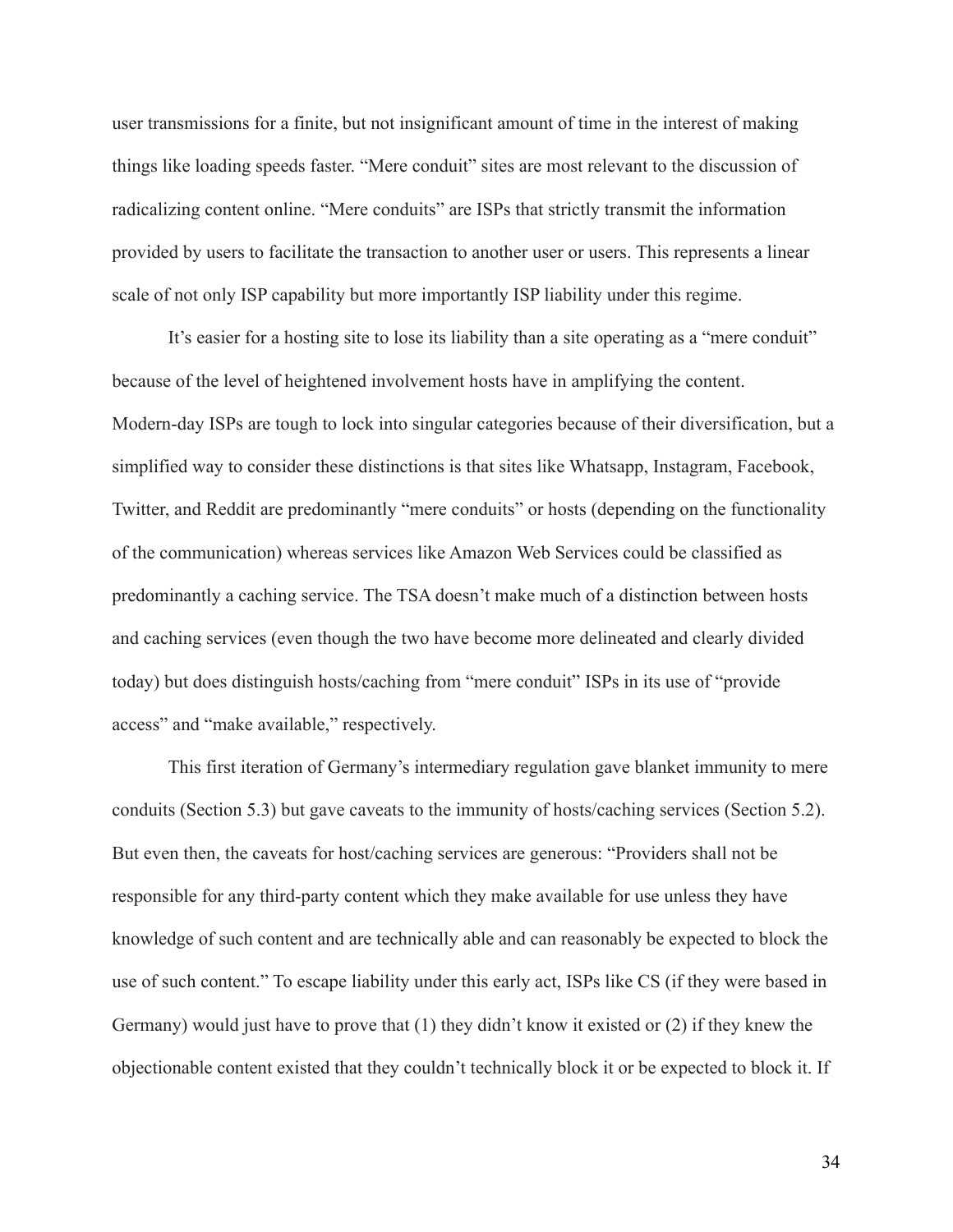the Somm case was initiated after the passage of the TSA, the prosecutors couldn't allege that the content was going to be copied ad infinitum by other newsgroups as a reason to hold Somm negligent; such an argument would actually give Somm and CSD an easy case to prove that moderating this specific content was not possible with the technology available to them at the time and therefore should be instead immunized.

As it should be abundantly clear, these laws and the act of defining stakeholders, enumerating their liabilities and choosing their exemptions within those laws becomes very complex. To boot, this process was, at the same time, playing out in fourteen other EU member states. Granted, there was likely some level of coordination between certain countries on what language to use and that might work well for the regulation of crop production or fuel-efficiency standards, but the internet is different. The internet is a constantly evolving, simultaneously occurring, instantaneously arriving, decentralized, transnational industry. The European Union saw the writing on the wall that such an industry would be economically stifled if forced to abide by potentially fifteen different regulatory regimes. The European Union took action (although not in a way that retrospectively was good for the internet).

### **E-Commerce Directive of 2000 (2000/31/EC)**

Shortly after the passage of the TSA, the European Commission proposed to the European Council and Parliament a directive to harmonize "certain legal aspects of electronic commerce in the internal market."<sup>9</sup> Recital 40 is of particular note in proving the oxymoronic nature of this endeavor. Recital 40 of the E-Commerce Directive, or Recital 16 as included in the original proposal, articulates the mutually beneficial nature of rectifying a balkanized legal environment for both member states and ISPs. Through their recitals and legislative journals, the

<sup>9</sup> OJ C 30/4, 5.2.1999, p. 1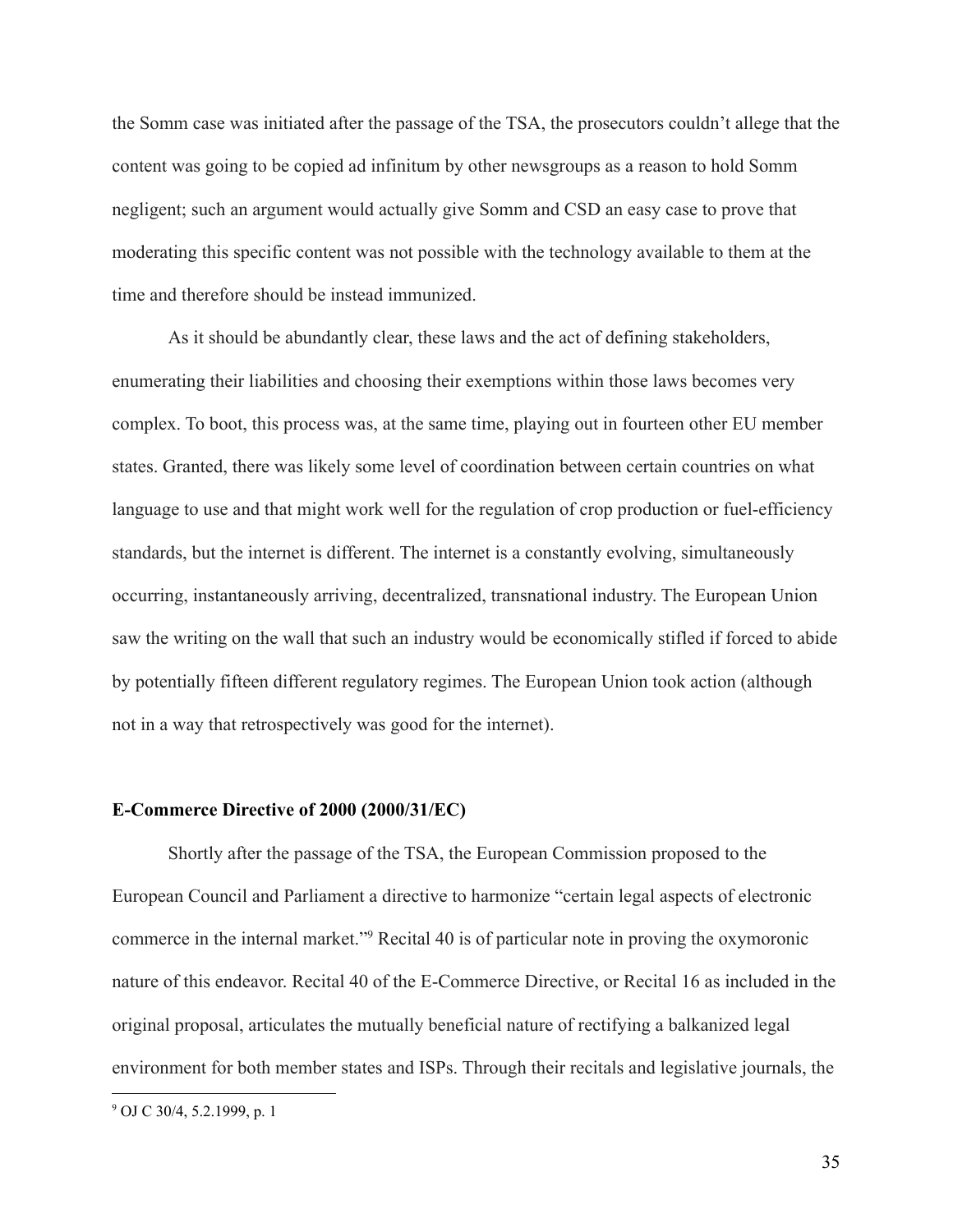European Commission, Parliament and Council all repeatedly emphasize the importance of transnational legislation. They cite different reasons throughout (ie: economic gain, citizen protection, effective member state prosecution, international competitiveness, etc.) but all make note that there is a need for legislation that brings together "existing and emerging disparities in Member States' legislation and case-law."<sup>10</sup> Therein lies the puzzle: if unifying legal regimes was the policy priority, what was the utility in passing this governance as a *directive* rather than a *regulation*?

*Directives* leave the implementation of codified policy goals up to the member states whereas *regulations* directly implement binding legislation that must be enacted in their entirety by the member state. Both of which have value, but different value. It's in this choice to pass such governance as a *directive* that I argue the European Union set itself up for decades of ineffective content oversight. By opting for a directive, the European Union allowed member states to continue the asymmetric regulation between member states the governance sought to address. First, this chapter will explain the provisions of the E-Commerce Directive as it was passed and then the incongruities between it and future German national legislation. By tracing the iterations of Germany's national legislation which was passed to implement this directive, it becomes clear that the directive empowered the omission of both procedural specificity and governance structure that allowed many loopholes and vague language to arise. These textual missteps made it difficult to systematically enforce content standards.

The E-Commerce Directive has more than 60 recitals (contextual statements about the legislative intent) and 23 articles but the majority of which govern the logistics surrounding its four major, substantive articles (Article 12-15). Articles 12-14 govern the three classifications of intermediaries and Article 15 prohibits member states from requiring ISPs to actively monitor for

<sup>10</sup> *See* Council Directive 2000/31, 2000 O.J. (L 178), recital 40 [hereinafter *Directive*]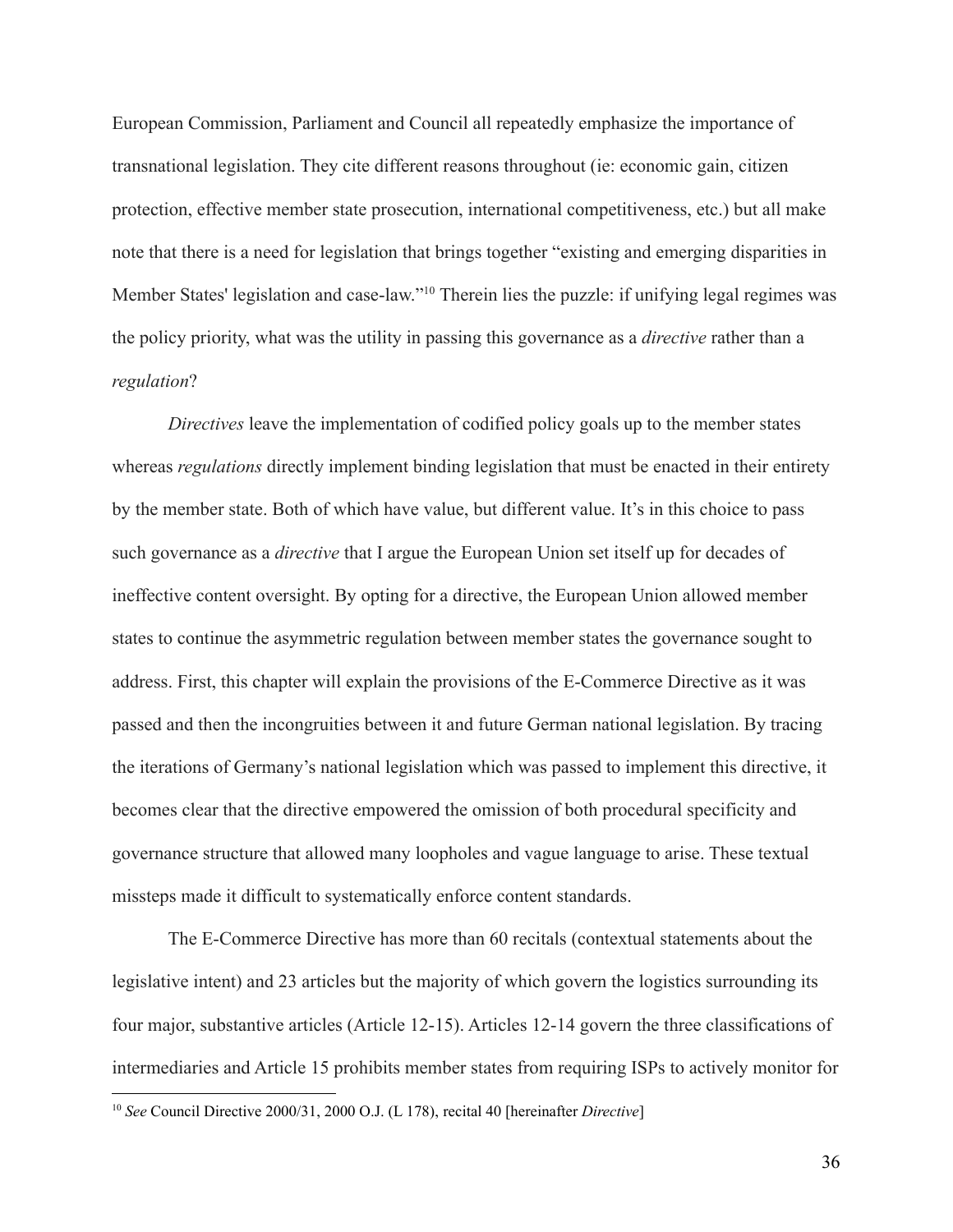objectionable content. The impact of my larger argument about objectionable content relates to the accessibility of radicalizing content on social media ISPs, and not so much the impact these laws have on, for example, government action against ISPs (like Amazon Web Services) that domestic terror cells may use to share documents internally. Because of this, Articles 12, 14, and 15 of are particular importance while Article 13 about caching does not bear much relevance to the argument about radicalizing content on social media platforms

Article 12 of the E-Commerce Directive addresses the liability standards that should be imposed by member states on ISPs that act as "mere conduits," like Whatsapp or Telegram. Again, this is where information is provided by a user and not stored by the ISP in any additional way or for longer than directed by the user to facilitate that communication. It specifies that ISPs are not liable for the user content that they facilitate the transmission of so long as the ISP doesn't initiate the transmission, select the receiver of the transmission, or modify the transmission in form or content.<sup>11</sup> Content posted on "hosts", like Facebook or Reddit, have a larger reach and the content is visible for longer, so Article 14 imposes a more stringent standard of liability on hosts. Article 14 establishes guidelines for member states to govern sites like Facebook, Reddit, 4chan, Twitter, Parler and Gab – defined collectively as "hosts." Hosts are immune from civil liability so long as they (1) did not have "actual knowledge" of the illegal material or (2) failed to remove the material "expeditiously" after receiving notice<sup>12</sup>. The first part of which naturally raises two central questions of internet content moderation. First, if a site wants to remain immune, can it simply not open its eyes in search of content violations? Second, what defines "actual knowledge?" If the content violation exists on its site and the ISP is the omnipotent, omniscient, omnipresent force overseeing its users then it hypothetically could have

<sup>11</sup> *Directive*, Article 12 (1)

<sup>12</sup> *Directive*, Article 14 (1)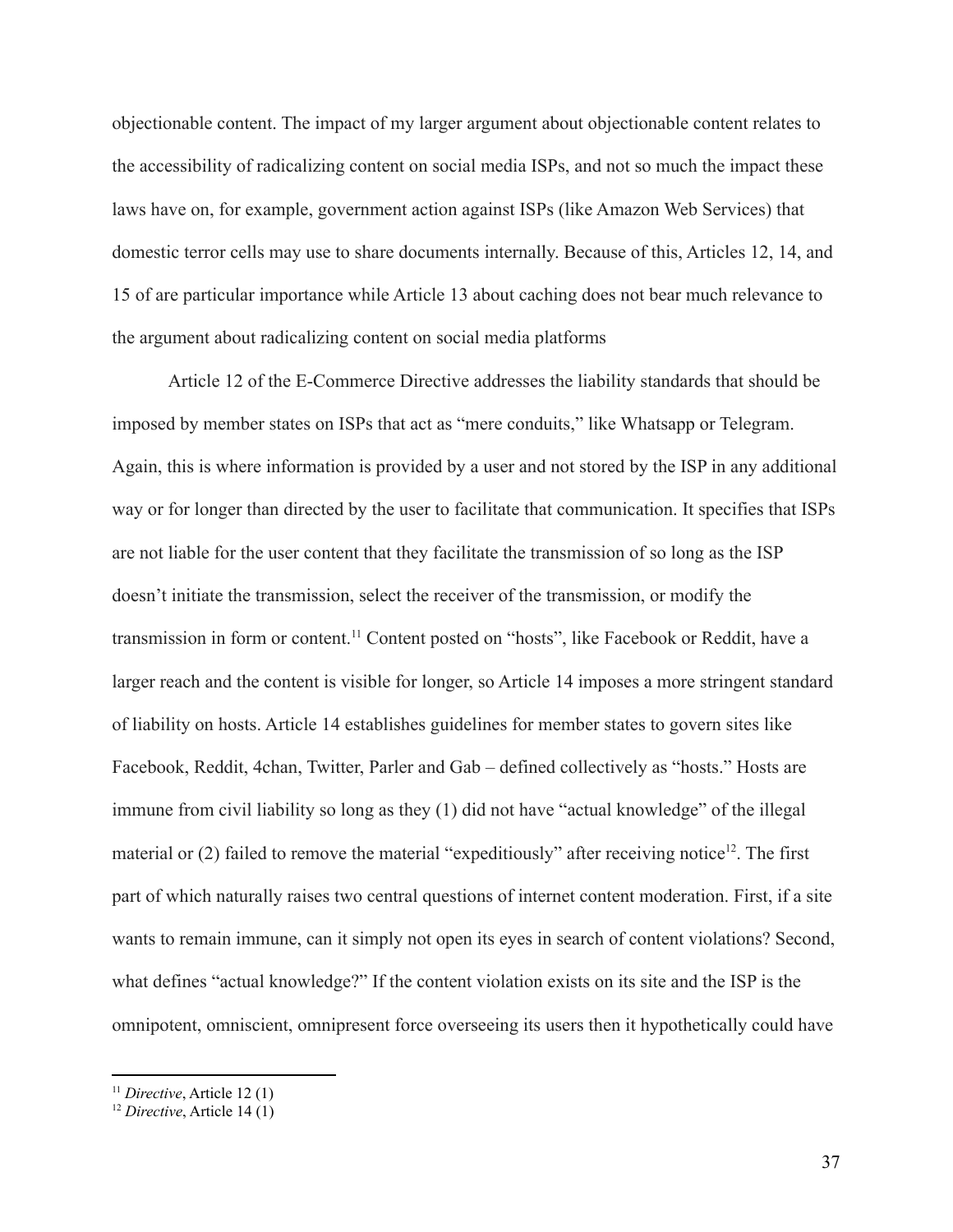knowledge of any piece of content at a given time. This is precisely where Article 15 clears the air. In the interests of fostering the growth of ISPs and reducing their administrative burden, Article 15 puts the onus of content moderation on users and third-parties to report. Article 15 (1) enumerates, "Member States shall not impose a general obligation on providers... to monitor the information which they transmit or store, nor a general obligation actively to seek facts or circumstances indicating illegal activity."<sup>13</sup> As mentioned, the Directive was implemented to both harmonize legal regimes for the growth of the ISP sector and also prevent the proliferation of objectionable material. These immunities, or "safe harbors" as they are also called, insufficiently clarified the legal environment for ISPs and failed to offer codified protections for the consumer in the form of content moderation guidelines.

### *How was the E-Commerce Directive toothless from the start?*

Both the message and the medium of the E-Commerce Directive would later present themselves as obstacles to responsible content moderation and the protection of consumers. As it relates to the message (textual failures), I argue that the text of the Directive offers a variety of protections to ISPs but lacks three reciprocal mechanisms established in the U.S. DMCA that would protect consumers. As it relates to the medium (enactment failures) of the Directive, I argue that its passage as a "directive" rather than a "regulation" left the crucial provisions that *were* enumerated up to member states to implement but that those provisions were not ones that should have been left up to member states given the transnational nature of the internet.

<sup>13</sup> *Directive*, Article 15 (1)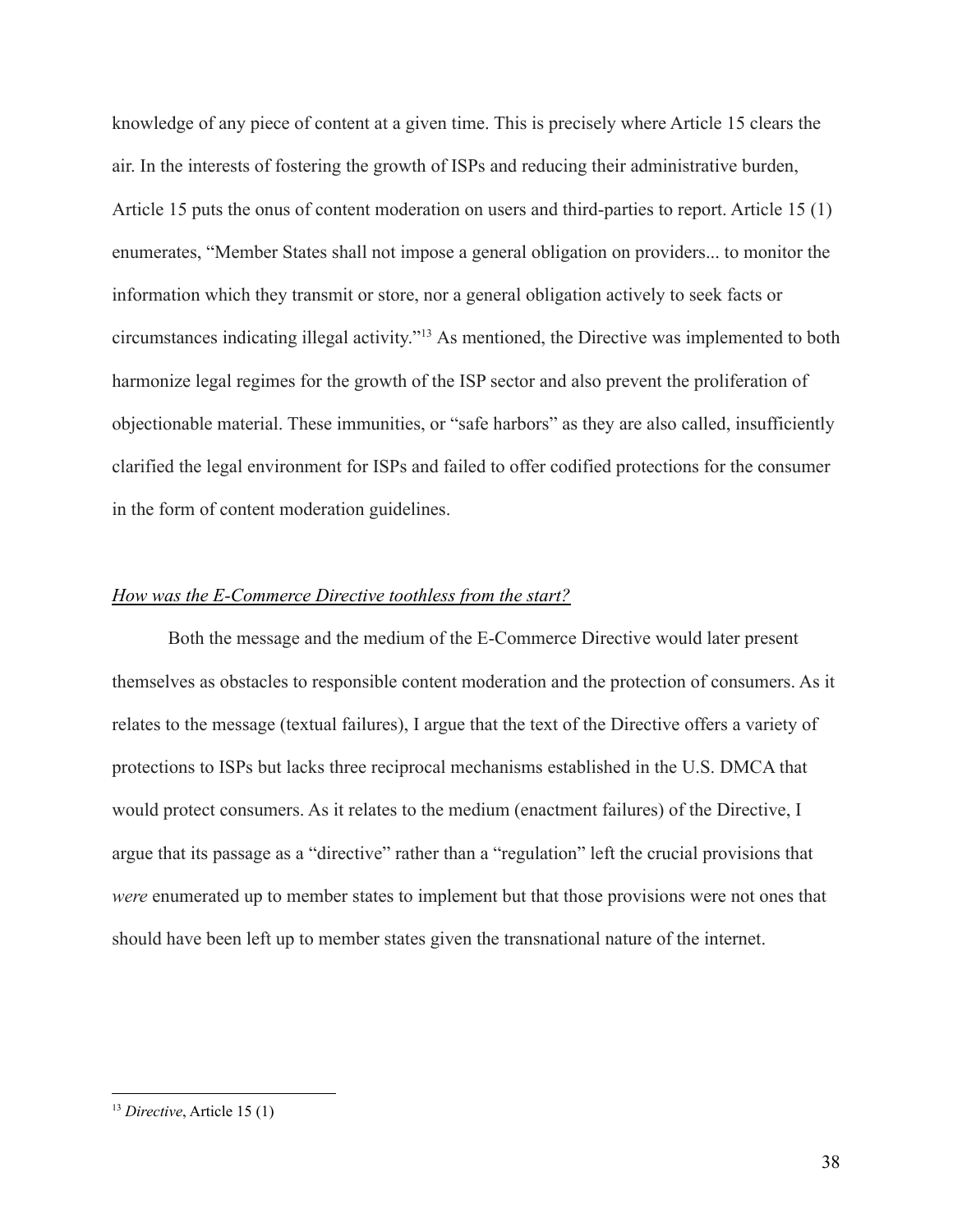# *Textual Failures*

The U.S. Digital Millennium Copyright Act was passed in 1998 to map analogue copyright jurisprudence to the digital age. During the initial drafting of the E-Commerce Directive by the European Commission, legislators took inspiration from many of the safe harbors and principles enshrined in this American law (Martinet and Oertli 2015). The DMCA only applies to ISPs harboring copyright infringements and not other types of objectionable content whose safe harbors are instead addressed in the Communications Decency Act (CDA) of 1996 (Baistrocchi 2002). The DMCA represents an aggressive, trademark European, regulatory regime that distinguishes it from the CDA. We would expect that Europe's adoption of such DMCA principles in their ECD would yield equally smooth results as has been seen with the DMCA. However, the ECD only took some, but not all of the DMCA's provisions. The statutory language of Articles 12 and 14 protecting ISPs are eerily similar to the DMCA but it chose not to adopt three crucial consumer protection aspects of the DMCA. Notably, the ECD lacks (1) a clear monitoring rule, (2) a "put back" procedure, and (3) a punishment for submitting fraudulent reports ("heckler's vetoes"). Each of these is at the root of future abuse by malicious, radical internet users and the future constraints upon law enforcement to stop them. These three would be passed on repeatedly through future iterations of German ISP legislation and continue to materialize as real life loopholes to content moderation efforts.

The DMCA makes clear that there is no obligation for sites to monitor, or actively seek out, copyright infringements.<sup>14</sup> But the ECD tried to have its cake and eat it too; sites are both told that there is no obligation to monitor in Article 15, but that they could also be held to a "[duty] of care, which can reasonably be expected from them and which are specified by national

<sup>14</sup> 17 U.S. Code § 512 (m) (1)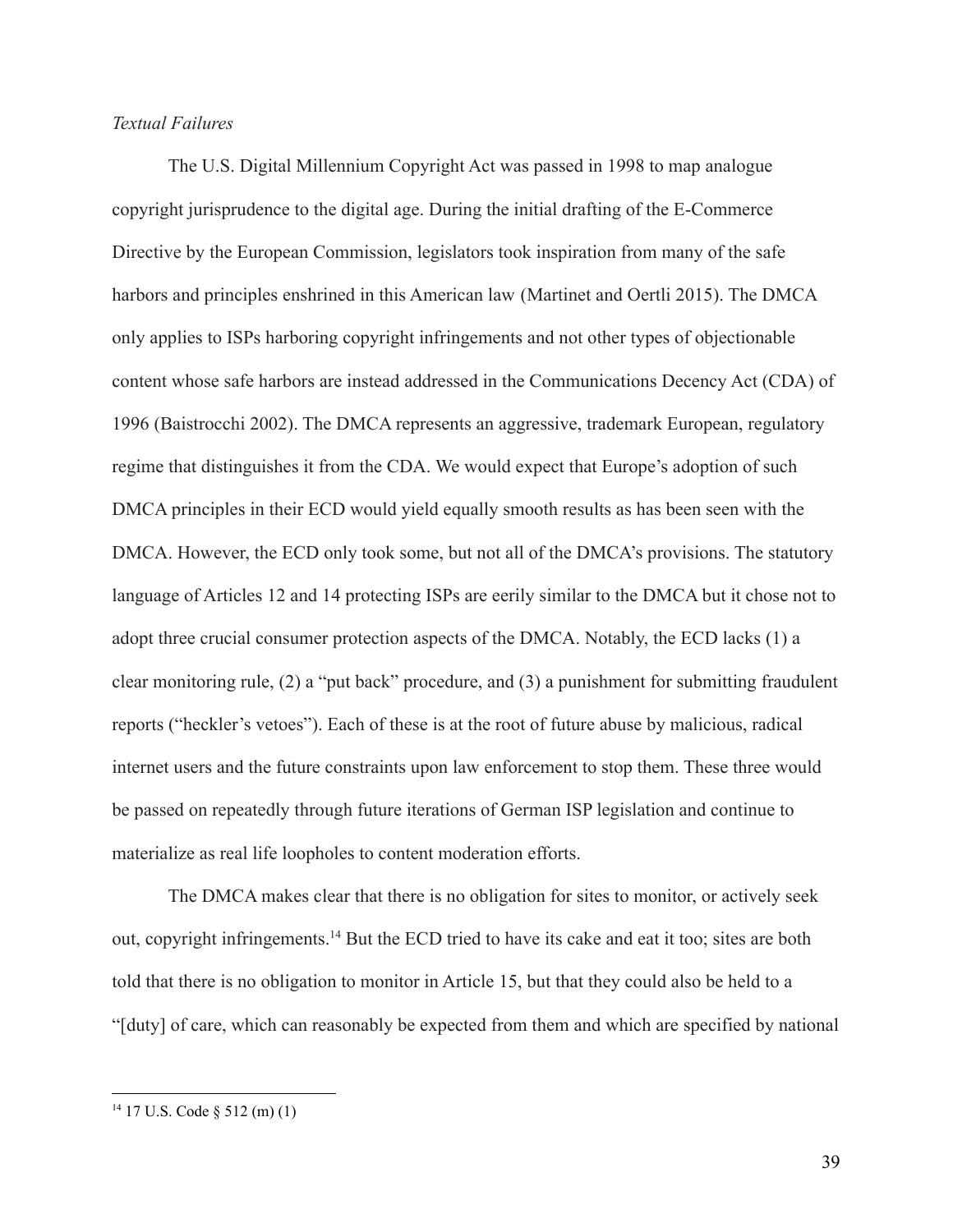law, in order to detect and prevent certain types of illegal activities."<sup>15</sup> There is a vague line that European ISPs have to tow between whether they are required to constantly monitor for illegal material under their "duty of care" or are immune under Article 15. This issue came to prominence in the infamous case *Delfi AS v. Estonia* (2015). Delfi was a major, informative ISP in Estonia whose business model thrived off the comments at the bottom of news postings by pseudonymous users. At the bottom of a 2006 story about ice road commerce and a Estonian ferry company, users began to post threatening and offensive comments targeting the majority shareholder of the ferry company, identified as "L" in court documents. The comments alleged violence and were anti-Semetic. L demanded the comments come down and compensatory damages of 32,000 euros. Delfi took down the comments but refused to pay the damages. After a lengthy court battle, the case made it's way out of the Estonian appeals system, out of the Estonian Supreme Court, out of the European Court of Human Rights, out of the European Chamber, and into the 17-member European Grand Chamber. The Grand Chamber ruled that Delfi should have "been able to anticipate the potential liability that arises from operating an open commenting system" and that if they wanted to solicit comments to their postings that they needed a faster way of screening and deleting hateful, incendiary comments. The dissenting two justices note that this causes what they called "collateral censorship" (Kosseff 2019, 150). Sites are incentivized to lean on the side of caution and proactively remove anything with certain keywords in the hope of not missing a comment or a posting.

As a result of Delfi's repeated defeat in the courts and their cost-aversion to hiring a human team to do this, sites like Delfi have implemented digital screening tools that are either artificially intelligent or run on keywords. There are numerous examples of Facebook gardening

<sup>15</sup> *Directive*, Recital 48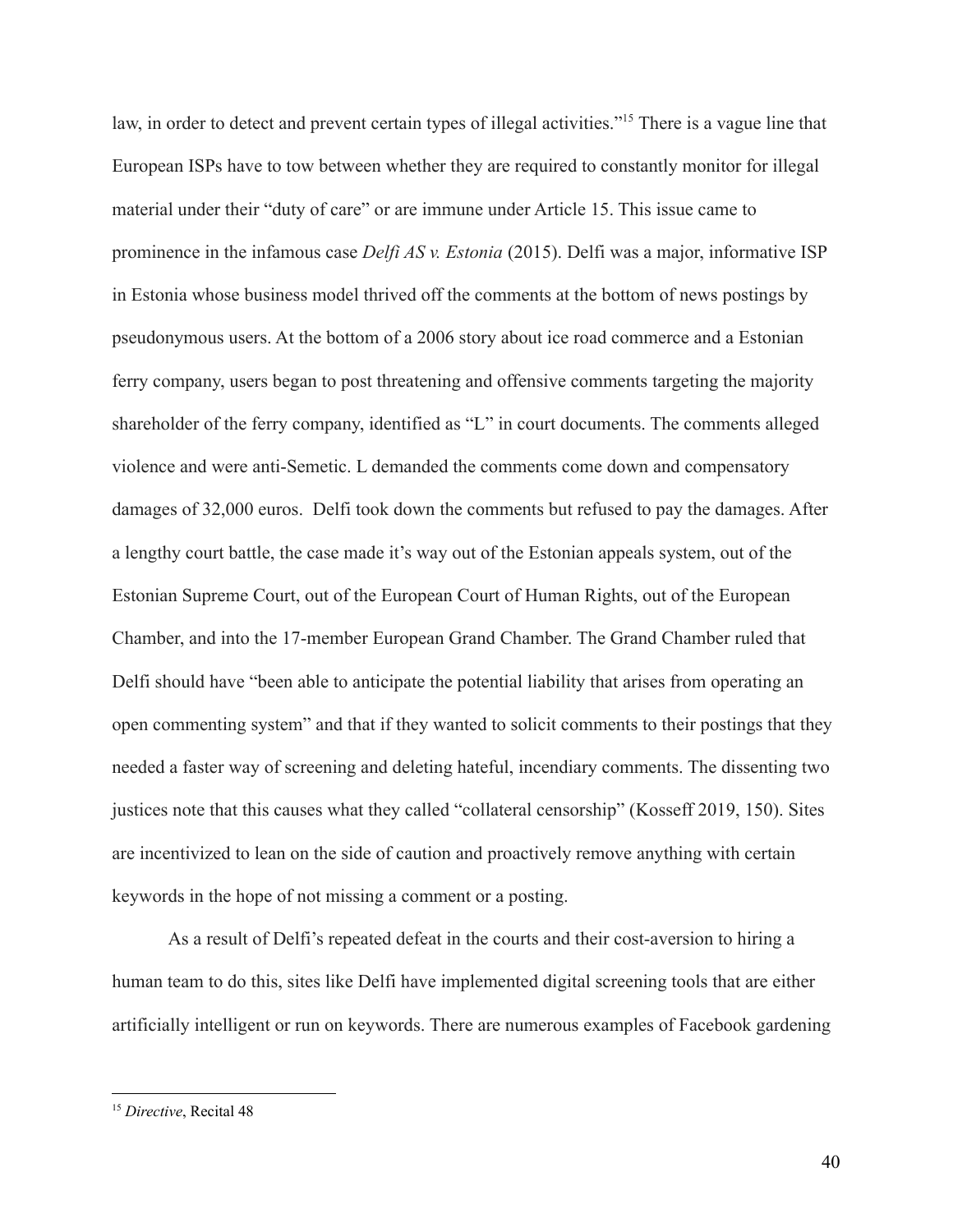groups being shut down for sharing usage with a certain sexually suggestive term<sup>16</sup>, Indigenous accounts (ie: Shane Creepingbear) being shut down under suspicion of being a fake bot<sup>17</sup>, and legitimate news reporting on certain topics being hidden for using certain keywords in reporting.<sup>18</sup> Amidst all this mainstream content being restricted, radicalizing "fake news" has co-opted "meme culture" and embraced euphemisms (similar to "Let's Go Brandon!" in the U.S.) to subvert such constant monitoring attempts. This is all to say that a textual contradiction has created the legal uncertainty that forces ISPs to overly police their platforms. Their over policing has proven ineffective and has, most importantly, led to legitimate news sources being restricted while fake news constantly adapts and flourish.

In addition to this inversely Darwinistic effect that the constant monitoring provisions have had on the information reaching consumers, well-intentioned user speech is not given recourse once being taken down. The DMCA spells out a clear "counter notification" procedure and timeline in which a user or news outlet can get their content put back up after an automatic or user-reported complaint.<sup>19</sup> The ECD adopted the DMCA regulatory regime that left open the possibility of "heckler's vetos" but doesn't adopt the DMCA provision that could fight them. Heckler's vetoes are when people fraudulently report content in the hope that an ISP will err on the side of instant take down. "However, whereas in the physical world one needs a court order to stop the distribution of an information product which a court will issue only if it feels the complaint (is likely to be) justified, in the virtual world it will be enough to merely claim

<sup>&</sup>lt;sup>16</sup> Ortutay, Barbara. 2021. "Hoe No! Facebook Snafu Spells Trouble for Gardening Group." AP NEWS. https://apnews.com/article/lifestyle-technology-oddities-business-gardening-9c9f431f91ba450537974758de4f14d2 (March 24, 2022).

<sup>&</sup>lt;sup>18</sup> Koetsier, John. 2021. "Facebook Deleting Coronavirus Posts, Leading to Charges of Censorship." Forbes. https://www.forbes.com/sites/johnkoetsier/2020/03/17/facebook-deleting-coronavirus-posts-leading-to-charges-of-ce nsorship/?sh=277dea2c5962 (March 24, 2022). <sup>17</sup> Bowman, John. 2015. "Facebook Flags Aboriginal Names as Not 'Authentic'." CBCnews. https://www.cbc.ca/news/trending/facebook-flags-aboriginal-names-as-not-authentic-1.2970993 (March 24, 2022).

<sup>19</sup> 17 U.S. Code § 512 (g) (2-3)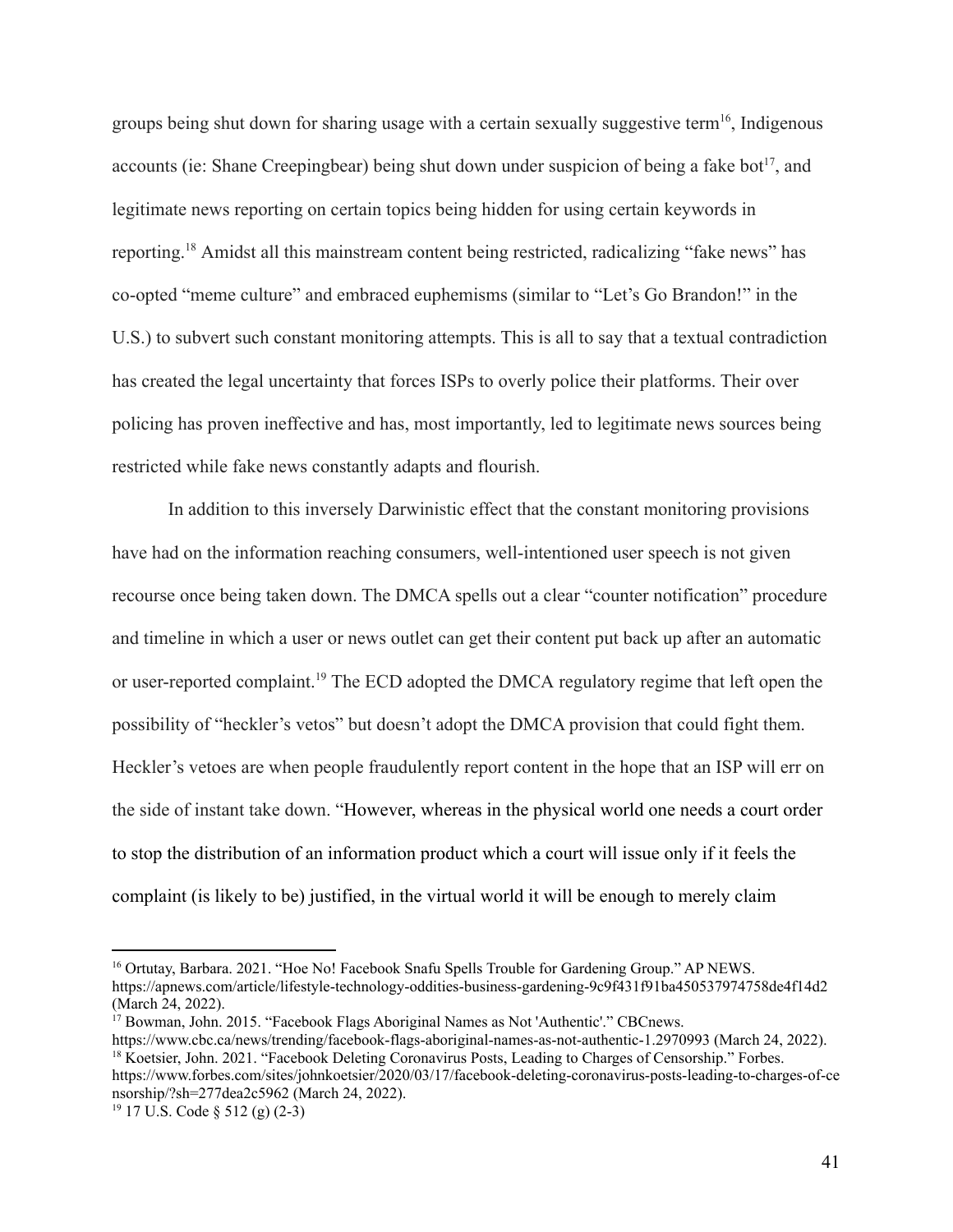material is unlawful to stop it from being disseminated" (Julia-Barcelo and Koelman 2000, 234). Furthermore, Julia-Barcelo and Koelman (2000) point out that most ISPs have terms and conditions pages that indemnifies them from legal action against users for the removal of their content. This lack of a "put back" procedure in the text of the ECD exacerbates the inequalities created by monitoring provisions.

The final textual issue of the ECD relates to its lack of a punishment for submitting fraudulent claims (or "heckler's vetos"). The DMCA explains that any one who "knowingly materially misrepresents" a claim against an ISP is liable for the damages incurred as a result of the take down and any attorney's fees that the ISP has to pay to seek out those damages.<sup>20</sup> In addition, the DMCA requires that all claims against a piece of content must be made under penalty of perjury. <sup>21</sup> The ECD by comparison lacks both such penalties and any imposition of such a penalty is left up to member states. However, the liability laws in most member states operate on a fault-based principle where there is a very high bar to prove that the malicious actor *knowingly* misrepresented their claim against an ISP (Baistrocchi 2002). Therefore, those looking to radicalize (by diluting the pool of legitimate information) can do so with assured impunity, assuming the ISP or member state can even track them down in the first place.

### *Enactment Failures*

The choice to enact this governance as a "directive" rather than a "regulation" is the second Achilles' heel of the ECD. Most, if not all, EU legislation seeks to harmonize the laws of its member countries to streamline its union. Little scholarly research can conclusively explain why this was passed as a directive, but textual analysis of primary sources reveals that it stems

 $20$  17 U.S. Code § 512 (f)

<sup>&</sup>lt;sup>21</sup> 17 U.S. Code  $\frac{8}{9}$  512 (c) (3)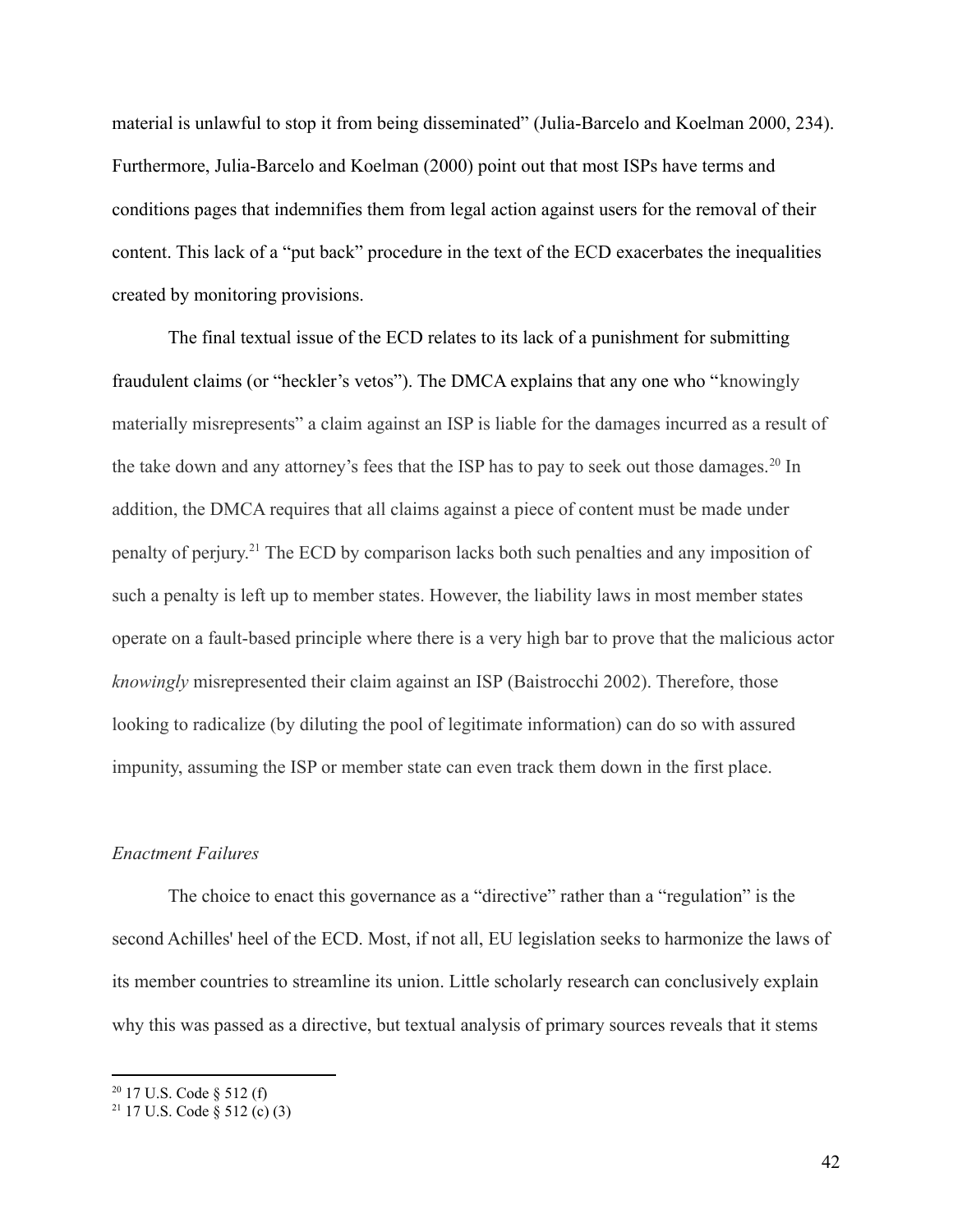from a 1990s/2000s conceptualization of the internet as an intranational rather than transnational industry. As evidenced by a December 2000 article in The Daily Mail by James Chapman, users were turned off by the low functionality and high access costs of using the internet. The article cites experts and internet trade associations who concur that "predictions that the Internet would revolutionize the way society works has proved wildly inaccurate."<sup>22</sup> At the time this legislation was being debated and drafted (1998-2000), the interactive web had seemingly lost the luster it had when first unveiled in the early-90s. In addition to this limited view of the internet being represented in public sentiment, it was also represented in the legislation that lawmakers at the time drafted. In the 1997 Tele Services Act, Germany lawmakers expressly exempted all "teleservices" from having to register or get a license.<sup>23</sup> Flash forward ten years and the Tele Media Act changed that to expressly requiring ISPs register with the government.<sup>24</sup> All of this is to say that the internet was conceptualized as an industry that had potential to grow but one that would grow within its own borders, like national broadcasting or data protection.

The Television without Frontiers Directive (1989) harmonized the national laws of the member nations to allow for more streamlined transmission of "European works" but still emphasized the importance of national legislation to promote cultural programming and the growth of each member state's own broadcasting industry (Kightlinger 2003, 733). The 1995 Data Protection Directive follows a similar analogy. The European Data Protection Supervisor puts it best in their overview of the history of the GDPR: "Over the last 25 years, technology has transformed our lives in ways nobody could have imagined so a review of the rules was needed. In 2016, the EU adopted the General Data Protection Regulation (GDPR), one of its greatest

<sup>22</sup> Chapman, J. (2000, December 5). Internet 'may be just a passing fad as millions give up on it'. *The Daily Mail*, p. 33.

 $2<sup>23</sup>$  Tele Services Act (1997), Section 5

<sup>&</sup>lt;sup>24</sup> Tele Media Act (2007), Section 5 (1)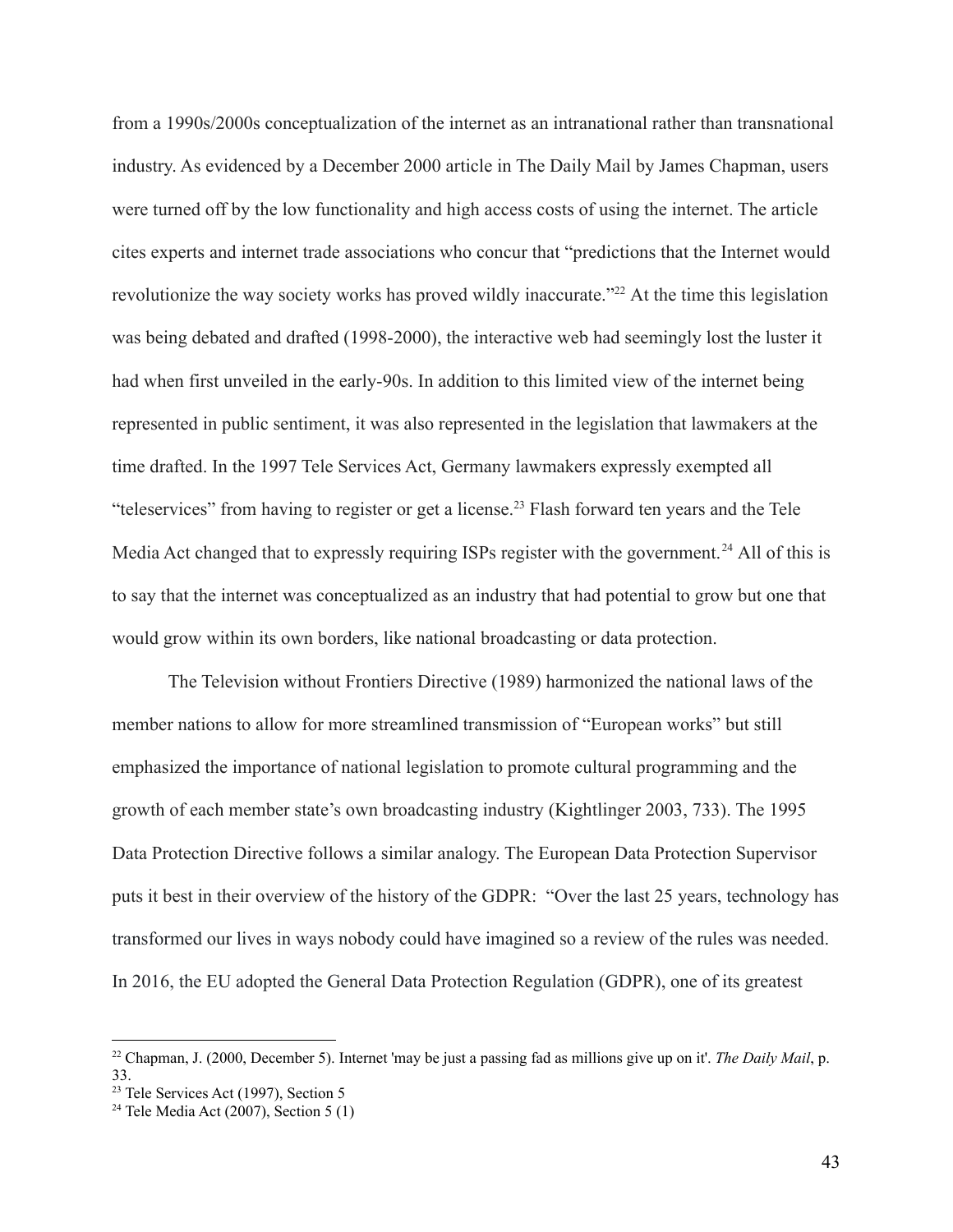achievements in recent years. It replaces the 1995 Data Protection Directive which was adopted at a time when the internet was in its infancy."<sup>25</sup> As Hoeren astutely points out in 2000, even if transnational legislation was desired, it would remain a "mere utopia" (113). As much of a visionary as he was in that early article forecasting artificial intelligence and a more rapid digital growth than his contemporaries, he still recognizes the limitations of international cooperation (or *"wissensordnung"* as he defines it) is limited. The internet in the 1990s was still restricted to national infrastructures of telephone cable to transmit information; more cost-effective and deterritorializing satellite and wireless connection wouldn't link the internet infrastructure of different countries until after the turn of the century. This mainstream conceptualization of the internet as geographically limited likely inspired the European Commission in 2000, in the same way it did in 1989 and 1995, to take the least intrusive approach to governing and empower individual member states to legislate in the name of sovereignty.

This choice to legislate the digital world under minimally intrusive "directives," however, comes at a cost. The eventual "deterritorialization" that would happen to the internet, as Hoeren (2000) remarkably foreshadows, would reveal three things. First, the ways that a "directive" failed to harmonize national laws. Second, the ways that the internet's original conceptualization could have handled minimal transnational communication but is unprepared to keep up with the scale at which user-generated content would be produced. Finally, the way that such lackluster harmonization has led to law enforcement's inability to reduce radicalizing content online. As proven earlier, the textual safe harbors created vague standards that forced ISPs to err on the side of systematic content removal, which had a disparate impact reducing user access to legitimate information more so than reducing user access to radicalizing material. In this section, I'll

<sup>25</sup> "The History of the General Data Protection Regulation." *European Data Protection Supervisor*. https://edps.europa.eu/data-protection/data-protection/legislation/history-general-data-protection-regulation\_en (March 15, 2022).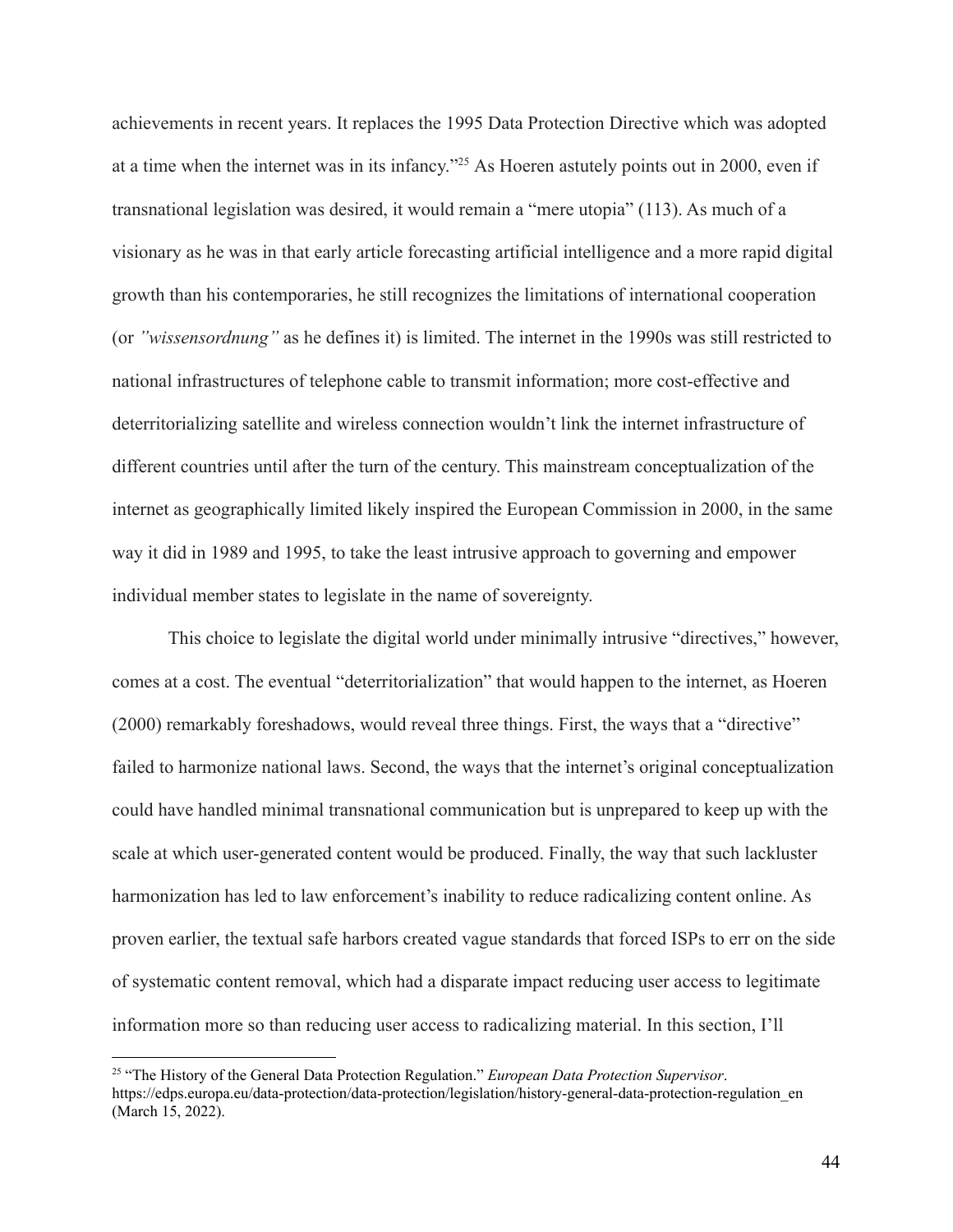elaborate on the second failure of the ECD: the way that its enactment as a directive further balkanized the legal landscape for ISPs and restricted transnational and non-EU cooperation on removing objectionable or radicalizing content.

The EU sought to harmonize jurisdiction over content moderation using a standard called the "country of origin" principle. The "country of origin" principle is not per se in the directive itself but is the scholarly way of referring to Recital 22. Recital 22, in summary, articulates that jurisdiction over an ISP's content is left up to the member state in which the ISP is domiciled. Twitter (twitter.com) is legally domiciled at its headquarters in Ireland while a site like Linksunten (www.linksunten.indymedia.org) is domiciled in Germany; therefore, objectionable and radicalizing content on Linksuten is held to the national laws of Germany that derive from the ECD while Twitter to the national laws of Ireland that are also derived from the ECD. The issue here is that the internet is accessible in all member states, but only one member state can regulate its material. The ECD states, "Member States may not… restrict the freedom to provide information society services from another Member State."<sup>26</sup> Therefore, the governance of objectionable content was left up to each member state whose various incentives to over- or under-police their domiciled ISPs leads to inconsistencies once the internet became more transnational and people in Poland could, for example, view content hosted by ISPs domiciled in Greece.

Pretend a Greek ISP was hosting user-posted content that glorified the Holocaust and such content was visible to citizens of Poland. If a Polish citizen reported such content, Poland is helpless to take action against this material. This being the case, the E-Commerce Directive sets out an override procedure. The reporting state must contact the state in which the ISP is domiciled and ask for action to be taken. If the glorification of the Holocaust is not a codified

<sup>26</sup> *Directive*, Article 3 (2)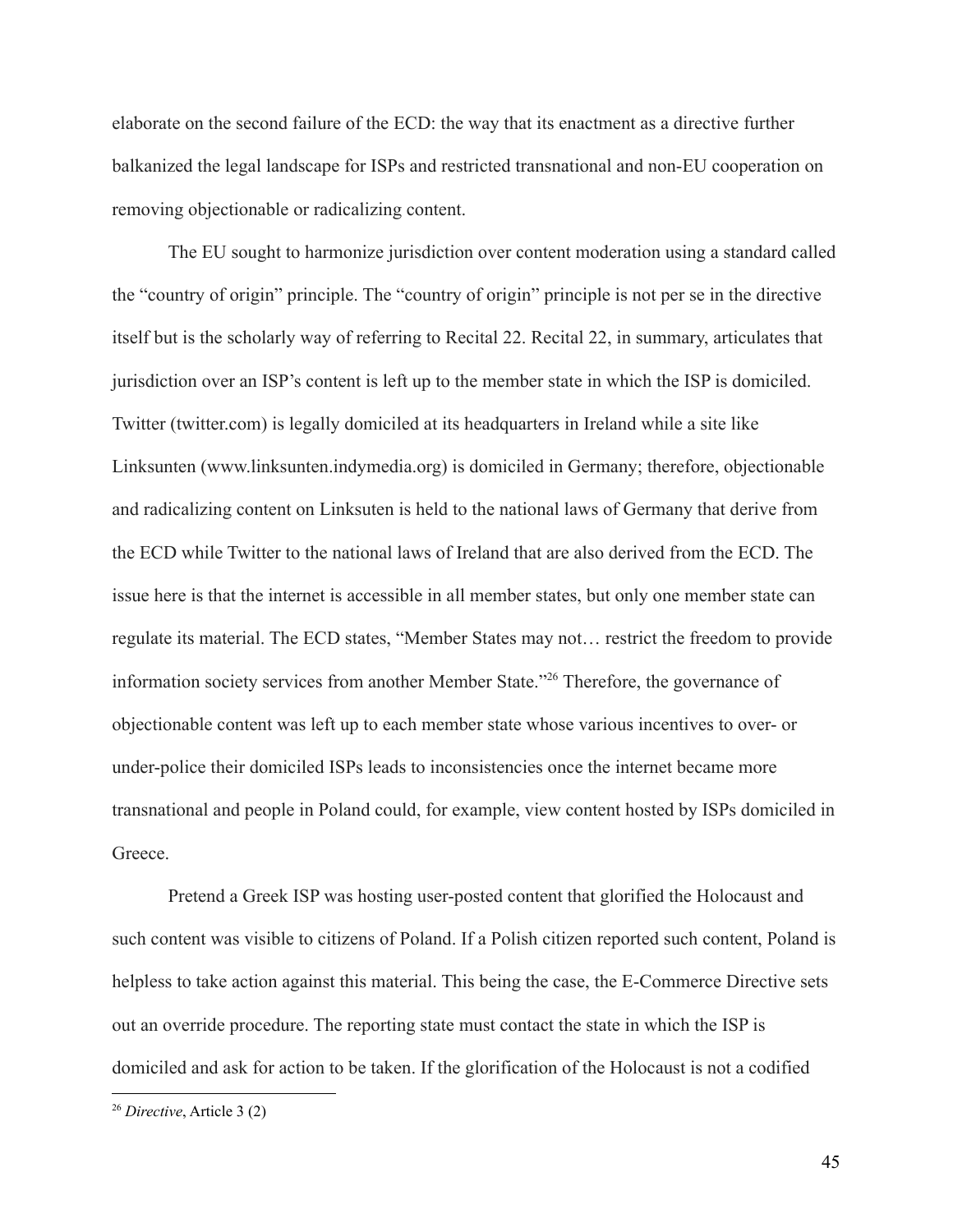legal offense in Greece, Greece would hardly be able to address their complaint (Kightlinger 2003). If Greece was unable to address the reported content or addressed it "inadequately," then Poland could notify the European Commission and the member state that it was invoking the Article 3 (4) override provision. Only after a review of the alleged violation, could the European Commission grant or deny the reporting state's request to take action against an ISP domiciled in another member state. For a request to be granted, the reporting state must prove the request is necessary to: "(1) public policy, in particular the prevention, investigation, detection and prosecution of criminal offences, including the protection of minors and the fight against any incitement to hatred on grounds of race, sex, religion or nationality, and violations of human dignity concerning individual persons, (2) the protection of public health, (3) public security, including the safeguarding of national security and defence, [or] (4) the protection of consumers, including investors."<sup>27</sup>

Such an override provision would seem to benefit international coordination on content moderation. However, a lack of underlying harmonization among national laws created high transaction costs for member states to engage with other member states. As Kightlinger (2003) notes, "Rather than giving detailed instructions to the Member States on how to harmonize national laws affecting the Internet, the E-Commerce Directive establishes a "country of origin" rule… not surprisingly, the Member States were hesitant about adopting a 'country of origin' rule covering areas of the law that had not been harmonized" (728, 733). The country of origin rule and the override procedure would work seamlessly if every member state's criminal statutes were the same. But many of the national laws that governed the internet differed from country to country. Things like the standard of proof for defamation, the age of consent, and the treatment of inflammatory free expression differed across member states and complicated the process for

<sup>27</sup> *Directive*, Article 3(4)(a)i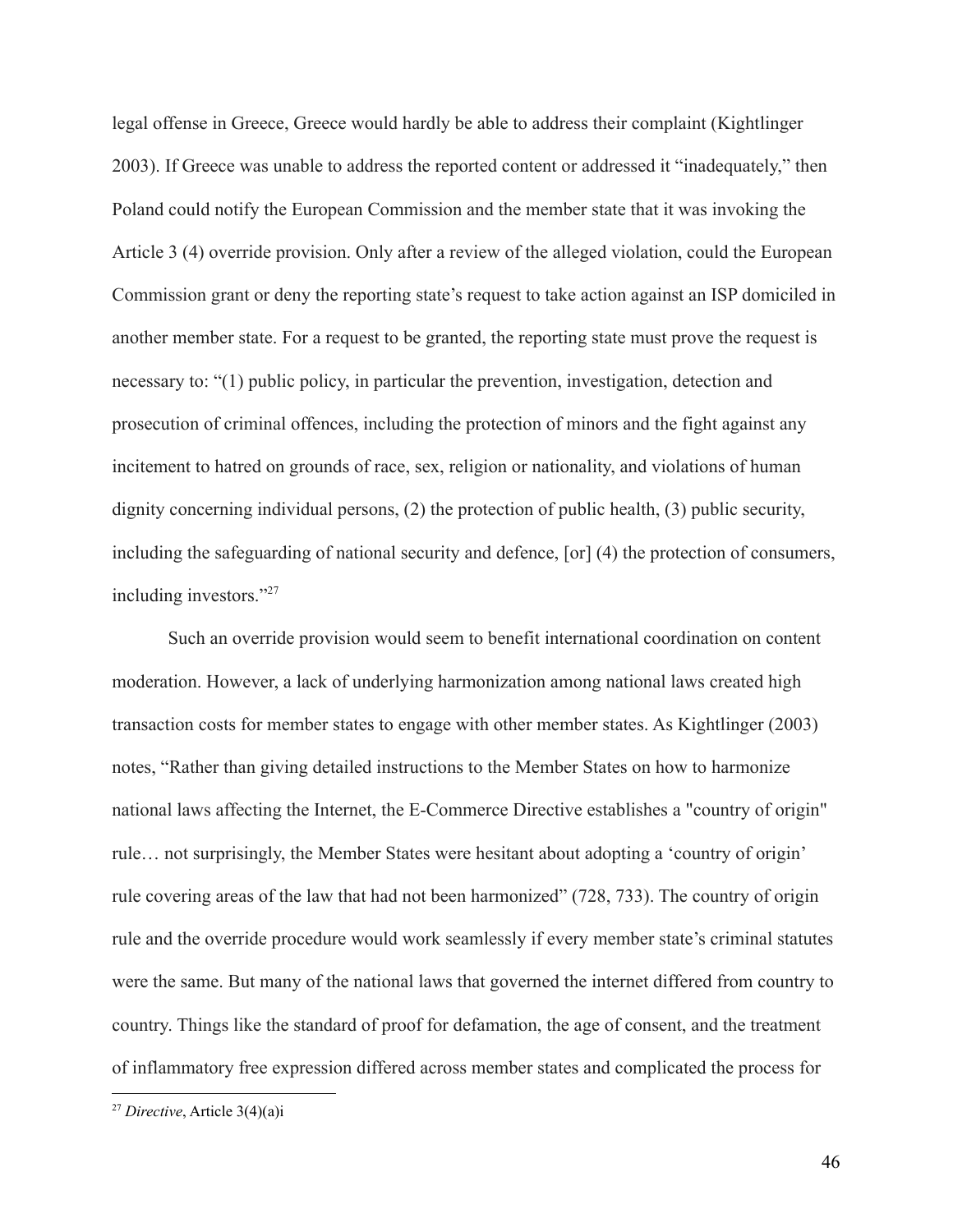removing content whose illegality was not unanimously agreed to across member states. Because of this lack of harmonization, member states were required to consult the Commission and wait to receive a ruling before proceeding.

Such rulings, however, come as a last resort and are time consuming. Mark Kightlinger (2003) continues that his experience with the officials in the European Commission lead him to believe there "would be an informal effort to persuade" the reporting country not to require the country of origin to implement a blanket injunction against the content (740). Instead, Commission officials might encourage the reporting country to just block access to the websites that their citizens can see rather than forcing the country of origin to revoke access from everyone in the EU, even those outside the reporting country. The Commission seems to prefer the least invasive and precedent setting action whenever possible. The lack of underlying harmonization scared member states when it was proposed and was correctly foreshadowed to indeed plague member states with high transaction costs associated with international cooperation.

#### **Transposition of the E-Commerce Directive**

As has been shown, the naively limited conceptualization of the internet led to the creation of a European directive in 2000 that was riddled with textual and implementation-based potholes that would lay a strong foundation for the haphazard regulation of intermediaries that member states would later implement for the next two decades. Contrary to a regulation whose language superimposes the existing statutes of member states, directives need to be implemented in a timely manner by the proper legislative channels of each member state. The ECD stipulates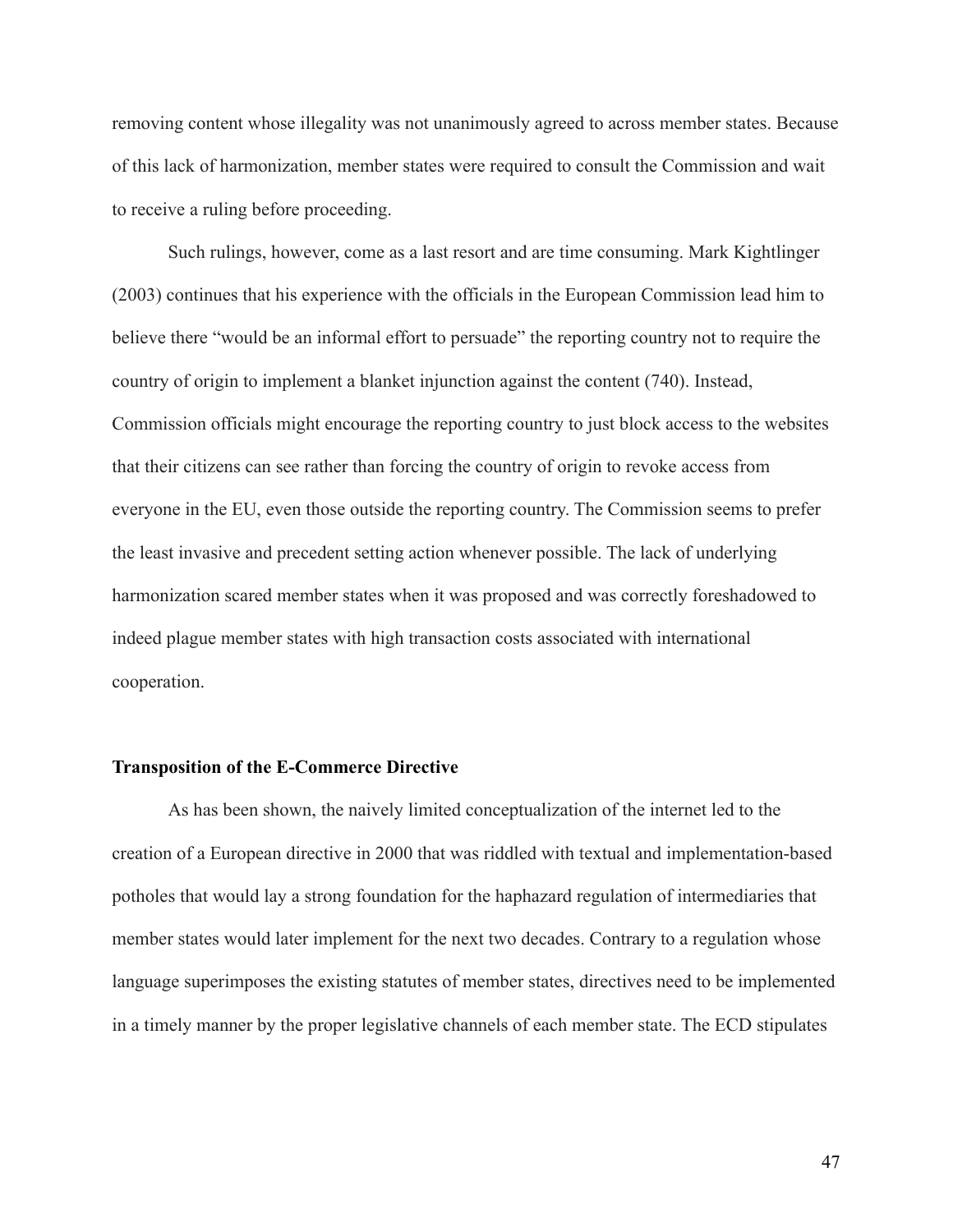a January 17, 2002 deadline for national legislatures to "transpose" the directive into national legislation.<sup>28</sup>

According to Eur-Lex, Germany reported to the European Union on December 20, 2001 a bill (called the Elektronischer Geschäftsverkehr-Gesetz, Electronic Commerce Act, or EEG) that supposedly implemented the majority of the E-Commerce Directive. That being said, there is interestingly no such record of the EEG existing in the German federal registry of legislation. Academics seem split; a minority of which label the 2001 Electronic Commerce Act as the official transposition of the ECD and an overwhelming majority of academics labeling instead the 2007 Tele Media Act as such. The two acts are identical but the text of the EEG that was submitted to the European Union appears to be instructions for amending the 1997 Tele Services Act whereas the 2007 Tele Media Act is formatted as a finalized piece of legislation. What this implies is that Germany submitted their agreed upon intent to amend the 1997 bill as their amendment to the 1997 bill that would have satisfied their deadline. In reality, the EEG wouldn't become law until it was passed six years later as the Tele Media Act of 2007. While the bills are identical, this is important because it elucidates the lack of oversight that exists between the point at which a directive is passed by the European Union and the point at which it becomes national law.

The European Union has struggled with issues of transpositional oversight for years. Every year, it ranks its member nations on overall performance, transpositional deficit, and conformity deficit. Transpositional deficit refers to the number of months late a member state transposes a directive and conformity deficit refers to the percentage of directive language that the member state incorrectly transposed. The July 2004 and 2007 rankings note two unfortunate

<sup>28</sup> *Directive*, Article 22 (1)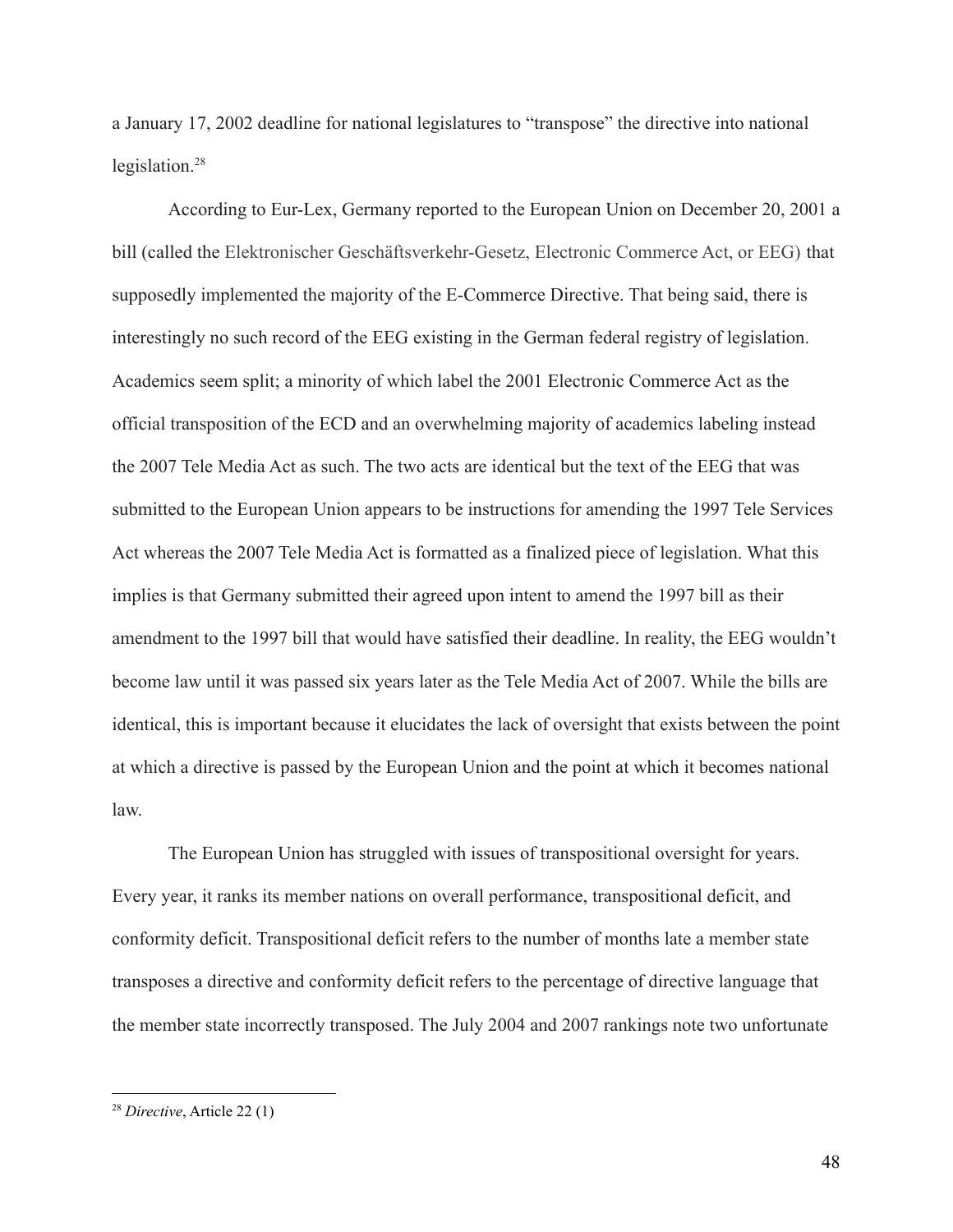realities. The 2004 rankings<sup>29</sup> judges directives whose deadlines were between March of 2001 and March 2002, like the ECD. It notes that, at the time when it was supposed to transcribe the ECD, Germany had the second highest number of outstanding directives to transcribe. The 2007 rankings<sup>30</sup> evaluation of conformity deficit judges directives, like the ECD, that were transcribed between March 2006 and March 2007. This report notes that even though Germany made some of the largest strides to finally clear their outstanding directives that the country still "continue[s] to accumulate a large number of infringement proceedings" related to inaccurate transposition (p. 7). Germany had the fifth highest number of open infringement proceedings (82) and took the fifth longest to resolve each one (average of 27 months). All of this is to say that transpositional delay is an issue in many EU countries, but that Germany was a particularly troubled offender in the early to mid-2000s. The inaccurate transposition of this E-Commerce Directive and lack of oversight over such transposition will continue to cause legal uncertainty and therefore hinder the ability of ISPs to formulate content moderation guidelines.

# **Tele Media Act of 2007 ("Telemediengesetz")**

The institutional problems facing content moderation in Germany start with the haphazard textual drafting of the ECD and the improper implementation of this governance as a directive rather than a regulation. But such problems are compounded by the fact that the transposition of this directive into the Tele Media Act of 2007 was equally careless. With one 32-word sentence in Section 7 of the Tele Media Act, the Bundestag seemingly negated all the safe harbors offered to ISPs by the E-Commerce Directive. These safe harbors were the last

<sup>29</sup> European Commission European Union.

https://ec.europa.eu/internal\_market/score/docs/score13/score13-printed\_en.pdf (March 15, 2022).

<sup>&</sup>lt;sup>30</sup> European Commission European Union. https://ec.europa.eu/internal\_market/score/docs/score16\_en.pdf (March 16, 2022).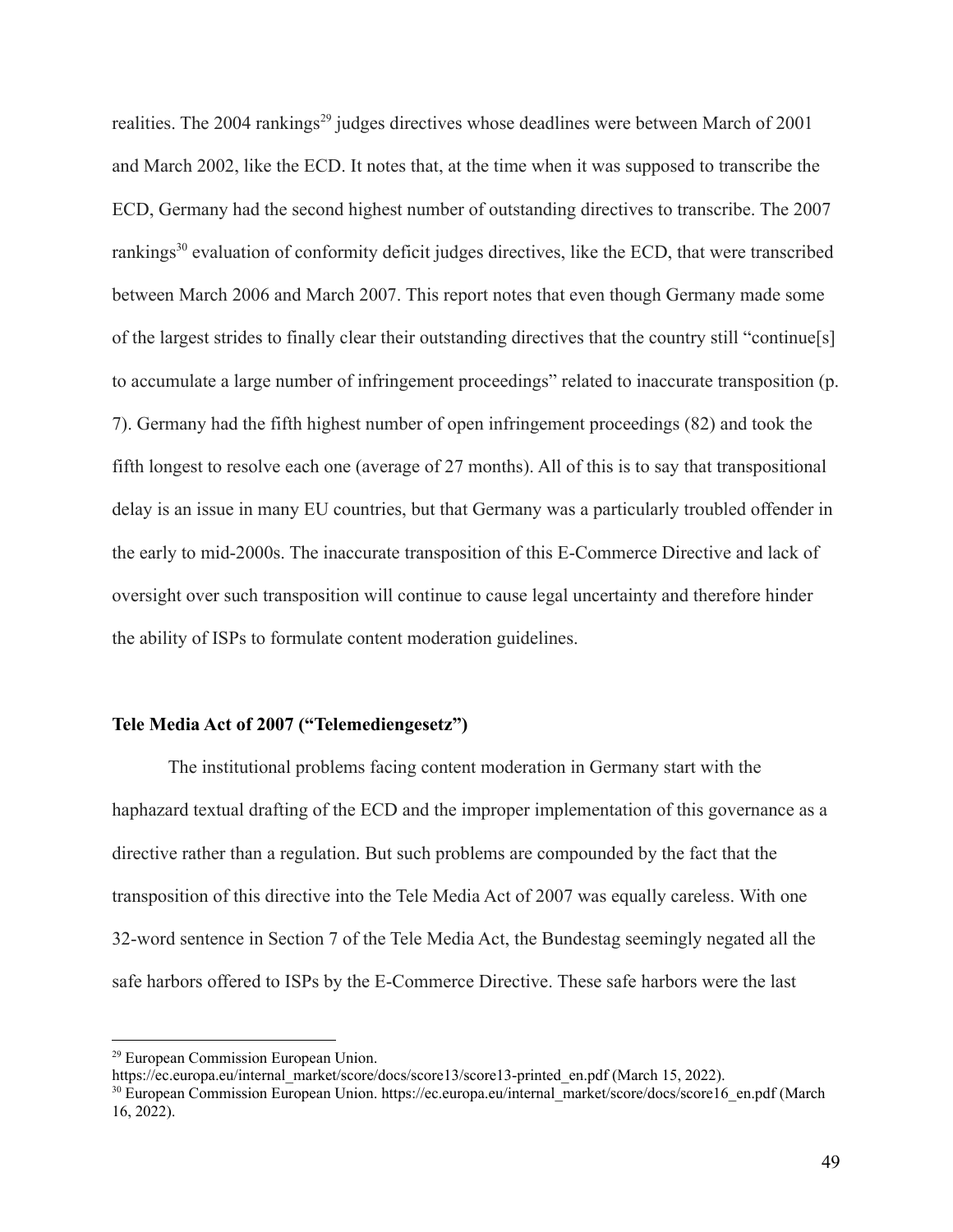shred of protection ISPs could use to keep content up in the fight against those looking to dilute legitimate information. In what appears to be an overly expansive reading of the "duty of care" provision in Recital 48 of the ECD and a willingful ignorance to the actual legislative intent of the recital, German legislators effectively created a new type of liability that increased the likelihood of heckler's vetoes.

As mentioned earlier with the case of *Delfi AS v. Estonia* (2015), the ECD tried to have its cake and eat it too. Article 15 prohibits ISPs from being required to constantly monitor, but Recital 48 says that "duties of care" exist where ISPS can be reasonably expected to "detect and prevent certain types of illegal activities."<sup>31</sup> Delfi believed it was protected against constantly monitoring its comment section, but Estonia argued (and the Court ruled) it was reasonable to expect a company whose business model revolves around sollicing comments to constantly monitor the comment section. This legal uncertainty has now been codified outside the legislative intent (recitals) and instead in the textual language of the Tele Media Act. Section 7 (2) of the TMA reads: "Service providers within the meaning of Sections 8 to 10 are not required to monitor the information transmitted or stored by them or to search for circumstances indicating an illegal activity. This shall be without prejudice to obligations to remove or disable access to information under general legislation, even where the service provider does not bear responsibility pursuant to Sections 8 to 10." The first sentence is the transposition of Article 15 and the second the apparent codification of Recital 48.

Recitals are written to convey the legislative intent of the operative language in the body of a bill. They are not legally binding and are, therefore, usually free from political disagreement. Most importantly, "recitals cannot overrule a relevant operative provision: if they are

<sup>31</sup> *Directive*, Recital 48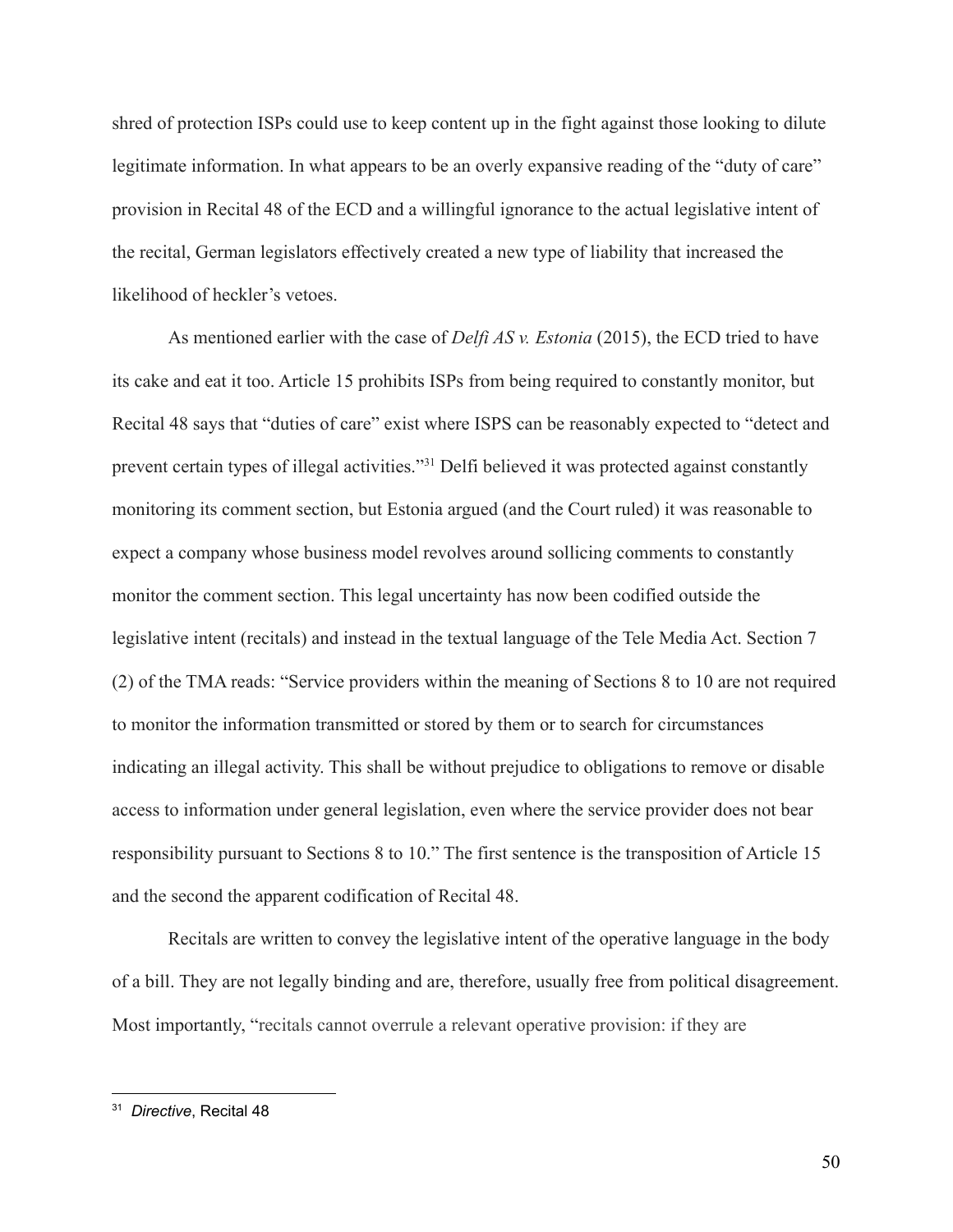irredeemably inconsistent then the text of the operative provision will take precedence."<sup>32</sup> Recital 48 was written as a way to keep ISPs accountable to the quality of their sites. The "duty of care" was purposefully vague and put as a recital not to be expansively read and codified as operative language but rather to be an ace in the sleeve of national governments. That provision exists to remind ISPs that the safe harbors of Articles 12-14 are not absolute, that they cannot hide behind them, and that there is still a reasonable expectation that platforms will do their part (even if not required to) to have some kind of content quality safeguards.

With this in mind, German legislators made legally binding something that was originally intended to loosely keep ISPs accountable to the unreported content on their sites. But, in doing so, legislators put the two sentences of Section 7 (2) in seeming contradiction. One exempting ISPs from monitoring if it's a host, caching service, or mere conduit and one saying that national level "obligations to remove or block unlawful content remain unaffected" by a sites status as a host, caching service, or mere conduit (Hoeren and Yankova 2012, 508). Hoeren and Yankova label this added sentence a direct contradiction to the protections offered in the E-Commerce Directive and detail the effects of unchecked transposition as more legal uncertainty. "General, unambiguous, and binding liability standards, which the Tele Media Act and Directive intended to create, are absent… In every single case, courts observe the relevant circumstances and facts before attempting to find a fair balance between the interests of the parties involved" (Hoeren and Yankova 2012, 528). This contradiction negates any ability for precedent-establishing, legal clarity upon which ISPs could draft effective and enforceable content moderation guidelines. Sites are torn between whether they need to actively monitor and err on the side of excessive "take downs" or whether Article 15 protects them from such an assault on free speech and

<sup>32</sup> Thomas Reuters. "Recital (EU)." Practical Law Encyclopedia.

https://content.next.westlaw.com/Glossary/PracticalLaw/I13f404e5785211e79bef99c0ee06c731?transitionType=Def ault&contextData=(sc.Default)&firstPage=true (March 29, 2022).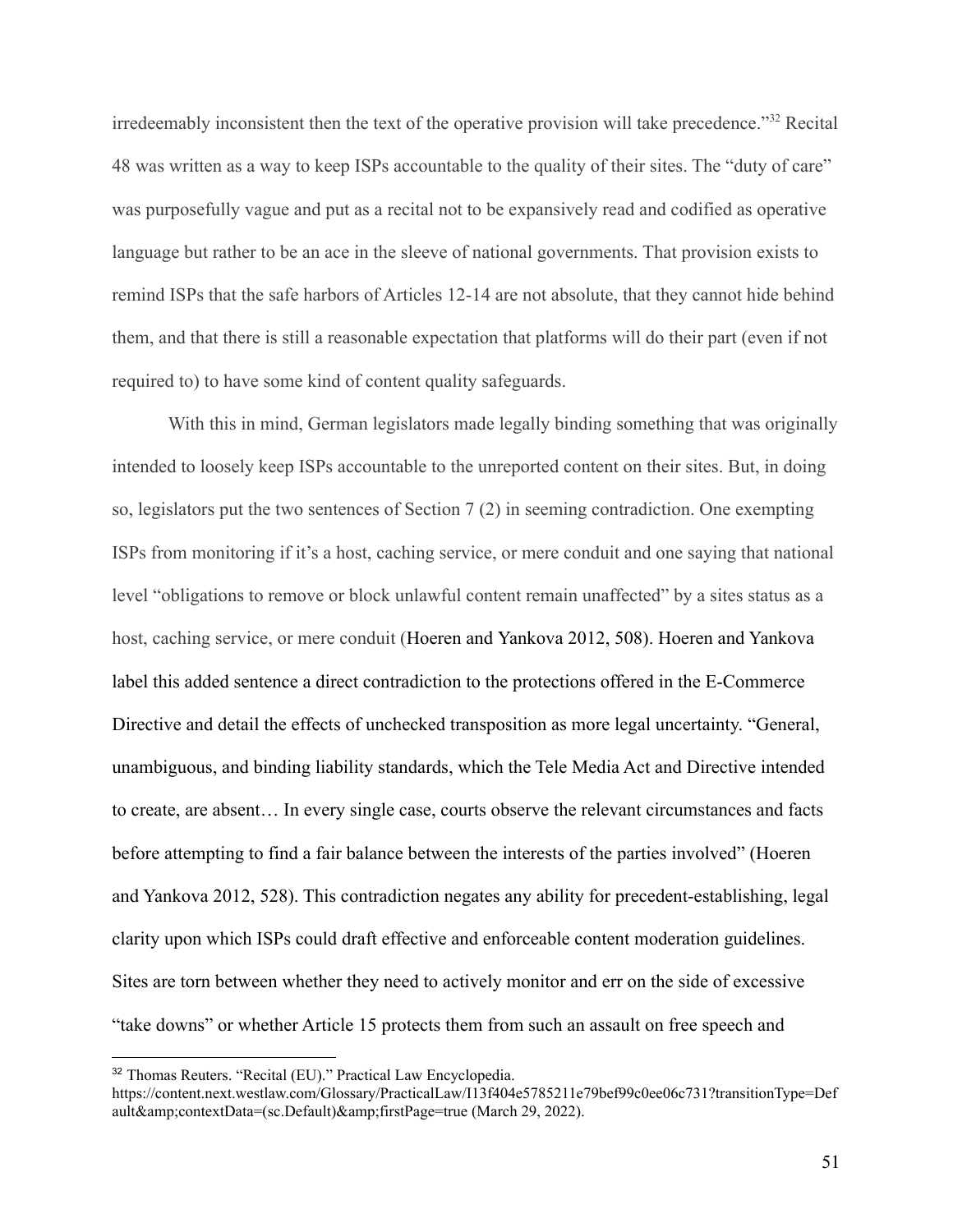expression. In 2017, German legislators seemed to acknowledge this legal uncertainty and rectified the issue by attempting to embrace the original Article 15 intent of the ECD and rejecting the burden that Recital 48 put on ISPs.

### **Network Enforcement Act of 2017 (NetzDG)**

In 2016, three of the largest European social media ISPs (Facebook, Google, and Twitter) met to draft a Code of Conduct which represented one of the most unified opportunities for industry input into European internet regulation. This meeting and the feedback solicited from ISPs would later be the inspiration for a 2017 bill called the Network Enforcement Act (Claussen 2018). Although controversial for its constitutionality, the NetzDG passed in late 2017 was put into effect on January 1, 2018<sup>33</sup>. The act exclusively targets large social media ISPs (two million or more German users) who were likely paying the largest price as a result of the legal uncertainties in the TMA. NetzDG clarified not only the content that was being targeted but established procedures and time frames for moderating such content that were encouraged in the E-Commerce Directive but completely absent in the Tele Media Act.

For the first time in German intermediary liability legislation, the NetzDG clearly defined "illegal content" using references to existing analogue criminal and civil codes codes. It created a time frame under which ISPs must operate depending on the clarity of the content in question. To avoid liability, clearly illegal content had to be removed in 24 hours and more complex content that required the advice of a judge would be granted up to 7 days.<sup>34</sup> Especially innovative was a self-regulatory body that was established so that ISPs could turn over questionable content in the

<sup>34</sup> *NetzDG*, Section 3 (2) (2-3) <sup>33</sup> In 2021, the NetzDG was amended, but only with minor edits. Legislatively, these represent two bills. But for the intents and purposes of my argument, I will be referring to them as one item and one collective slice of the timeline.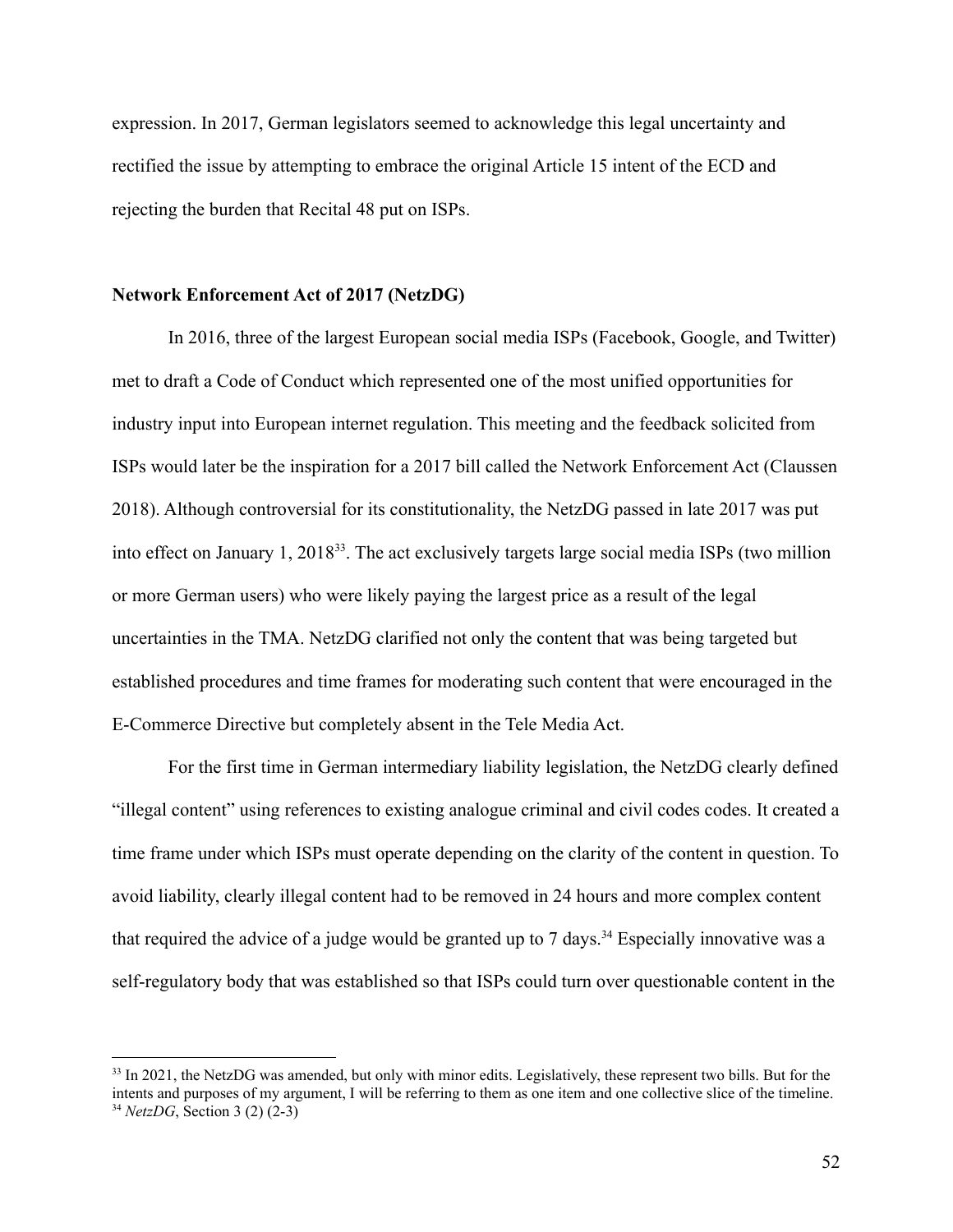pursuit of receiving consistent, unbiased, quick legal judgments.<sup>35</sup> Finally, there was a much clearer and more accessible reporting mechanism required on ISPs. Reporting mechanisms for users were required under the TMA, but sites were incentivized to hide them in obscure sections of the website. Hiding it meant marginally less notifications from users, less content systematically taken down, more content on their site and therefore more profits. NetzDG required that all (1) reporting mechanisms be clearly visible while viewing any type of content the ISP was supporting and (2) all users of reported content be cataloged and reported to the government. All of these upgrades represent an important burden shift away from ISPs; this was a shift away from forcing sites to constantly monitor and a "duty of care." This legislation gave users more tools to be their own police for the platforms while also offering ISPs an outside self-regulatory body to offshore content moderation decisions.

That being said, the self-regulatory body should not be considered a panacea for the European Union. The self-regulatory body is not there to take all the pressure off ISPs. There is even an enacted provision that allows the regulatory body to suspect an ISPs privileges of sending content for consideration if it deems that the ISP could have handled it in-house or is otherwise misusing the regulatory body. <sup>36</sup> While the burden is partially shifted away from ISPs in this respect, other areas of the 2017 regulation make it so that heckler's vetoes are still powerful tools that could be used by people to dilute legitimate information. Specifically, the 24-hour timeline is what many academics and legislators feared would worsen the systematic content removal that was incentivized under the ECD and the TMA. In the short term, as Claussen explains, the 24-hour guideline was effective in taking down content (2018). But the 24-hour guideline did nothing to long term reduce the creation of this content.

<sup>35</sup> *NetzDG*, Section 3 (2) (3) b

<sup>36</sup> *NetzDG*, Section 3 (11)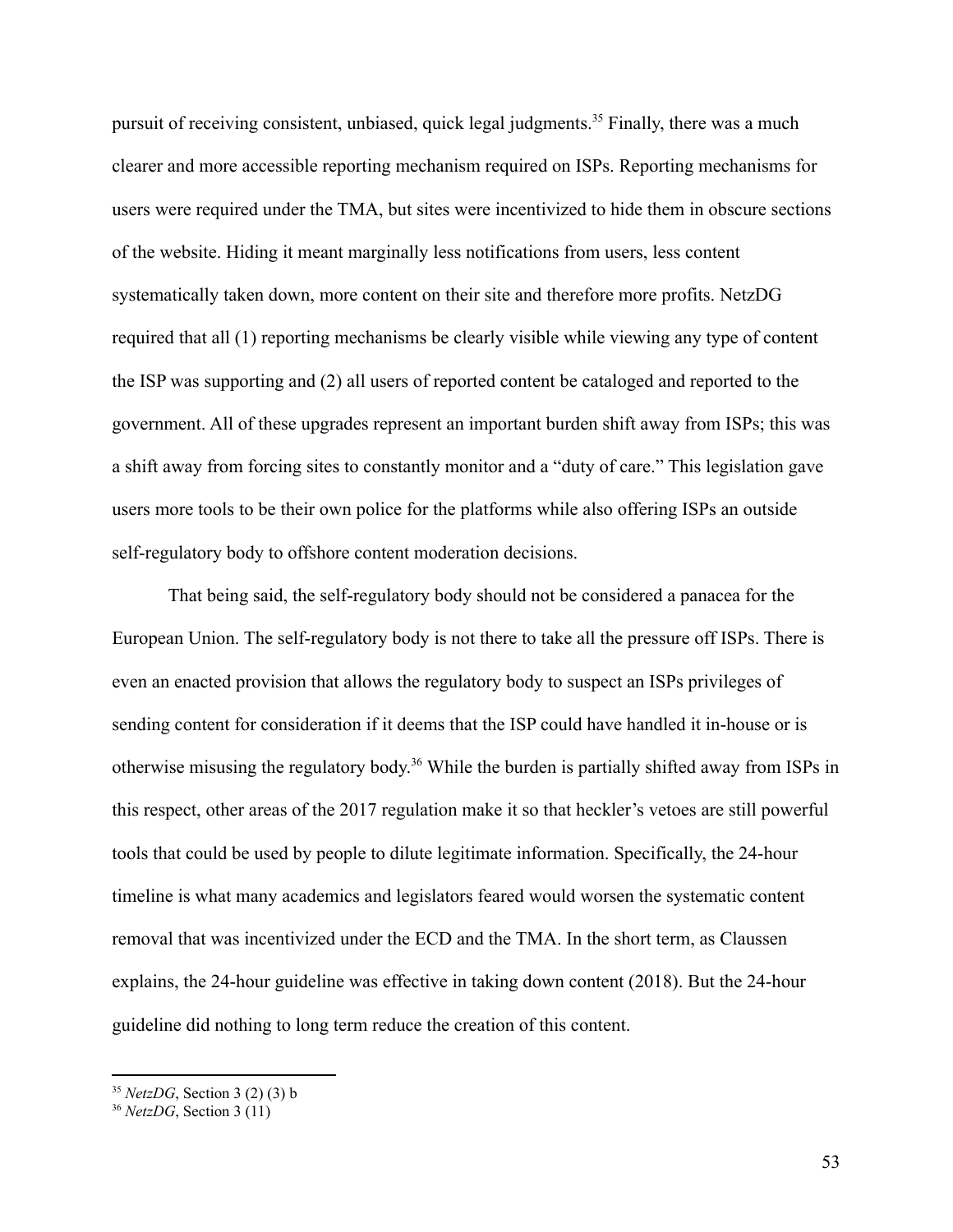The 24-hour guideline was like playing "whack-a-mole." Radicalizing, objectionable content would pop up and ISPs would (largely indiscriminately) wack it but nothing was being done to address its underlying cause. Furthermore, academics like Claussen and others even alleged that such a short timeline for removing content upon notification was a violation of the ECD. The E-Commerce Directive doesn't give a time frame in which an intermediary must remove after notice, it just says it has to happen "expeditiously."<sup>37</sup> Guidelines can be more restrictive than what the ECD requires since it's a directive and not a regulation but not if it substantially changes the incentive structure or regulatory outcomes for ISPs (Claussen 2018). Article 15, again, prohibits the requirement of ISPs to constantly monitor; this 24-hour guideline to many scholars effectively enforces a *de facto* monitoring requirement to try and preempt the many requests it gets throughout the day. Furthermore, this whack-a-mole on content had long term implications on journalists seeking to post legitimate news that functions to dilute objectionable content.

In a 2020 interview<sup>38</sup> with the Committee to Protect Journalists, Matthias Kettemann of the Leibniz Institute for Media Research in Hamburg elaborated on this bill's deleterious effect on benevolent users. He noted that reporters whose stories report on hate speech or other crimes that are listed as keywords for automated moderation algorithms could end up on databases that further prohibit them from publishing legitimate articles. Further, he explains that COVID-19 played an exacerbating role in this. With a large proportion of human moderators being laid off or sent home, content moderation was more heavily executed by algorithms and there was virtually no ability to appeal either fraudulent flags of legitimate stories by the algorithm or

<sup>37</sup> *Directive*, Recital 46, Article 13-14

<sup>&</sup>lt;sup>38</sup>Earp, Madeline. 2020. "Germany Revisits Influential Internet Law as Amendment Raises Privacy Implications." Committee to Protect Journalists.

https://cpj.org/2020/10/germany-revisits-influential-internet-law-as-amendment-raises-privacy-implications/ (March 16, 2022).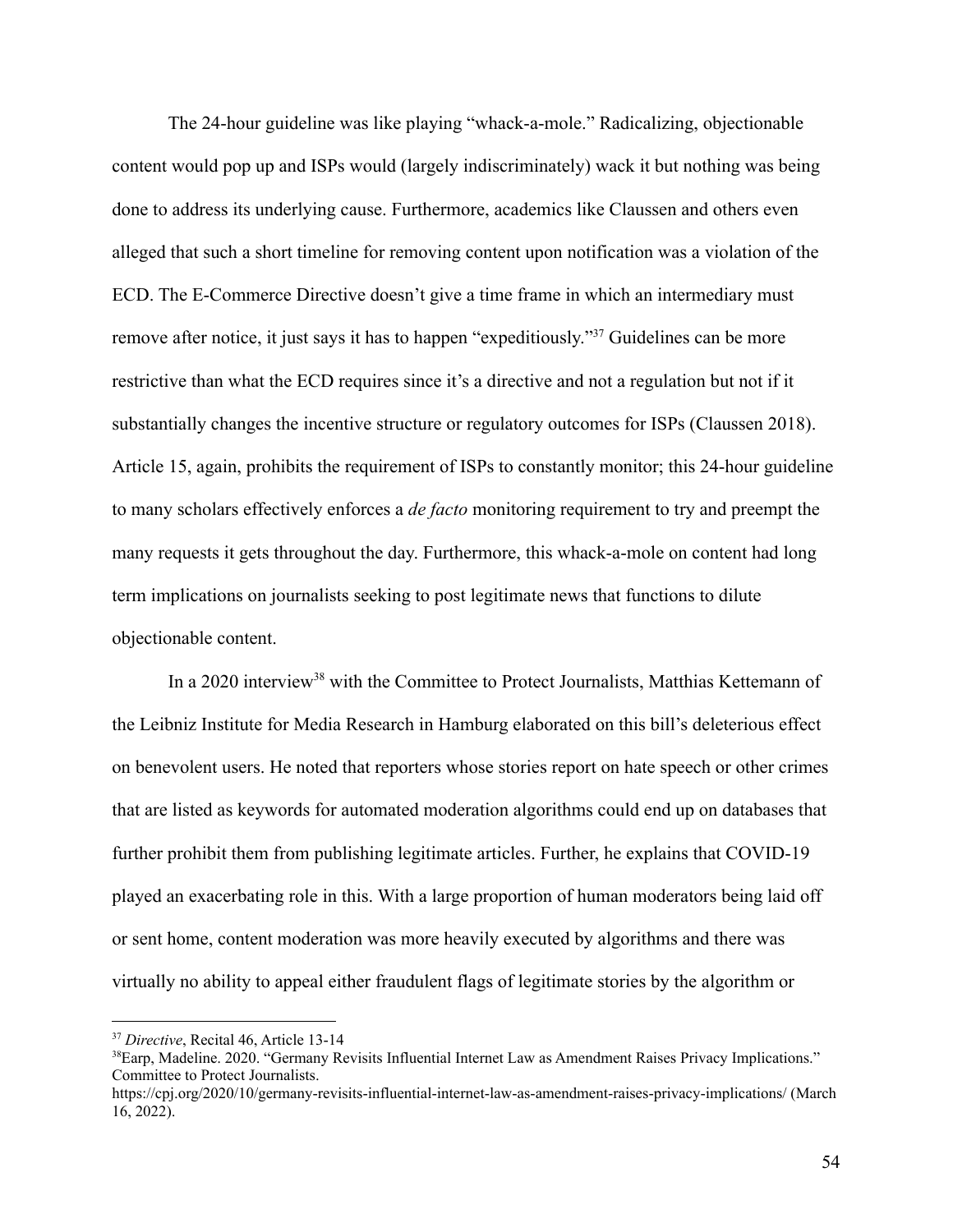heckler's vetoes by malicious users looking to dilute legitimate stories. In an August 2020 Facebook (now Meta) statement<sup>39</sup>, they admit that they'll be temporarily unable to offer appeals for the foreseeable future to users who were flagged and that the majority of such flagging is coming from technological and not human moderation.

## **Conclusion**

This chapter examined the *preemptive framework* endorsed by the European Union and all the various ways it errs on the side of removal and affords ISPs limited liability protections for the speech that they support. I argue that, with the E-Commerce Directive as the foundation, German regulation has repeatedly created opportunities for objectionable content to dilute the redemptive power of legitimate speech by leaving open the door for, if not amplifying the effects of, heckler's vetoes. Beginning with the E-Commerce Directive, such haphazard regulation began as a byproduct of (1) textually taking inspiration from the US DMCA without incorporating all of the underlying principles and (2) its implementation as a directive rather than a regulation. Both of these missteps can be traced back to the way that the European Union and its lawmakers conceptualized the internet and its potential, as limited, intranational and best regulated by constant monitoring provisions on the sites themselves. From this rocky beginning, this chapter traced the legislative line through 2021's amendments to the NetzDG and argued that its status as a directive coupled with Germany's lackluster history of transcribing directives accurately and timely created a volatile legal environment at every iteration. Starting with the Tele Media Act in 2007, the lack of oversight by the European Union on ensuring an accurate translation led to contradictory statutes regarding the obligation of ISPs to constantly monitor.

<sup>&</sup>lt;sup>39</sup>Rosen, Guy. 2021. "Community Standards Enforcement Report, August 2020." Meta. https://about.fb.com/news/2020/08/community-standards-enforcement-report-aug-2020/ (March 22, 2022).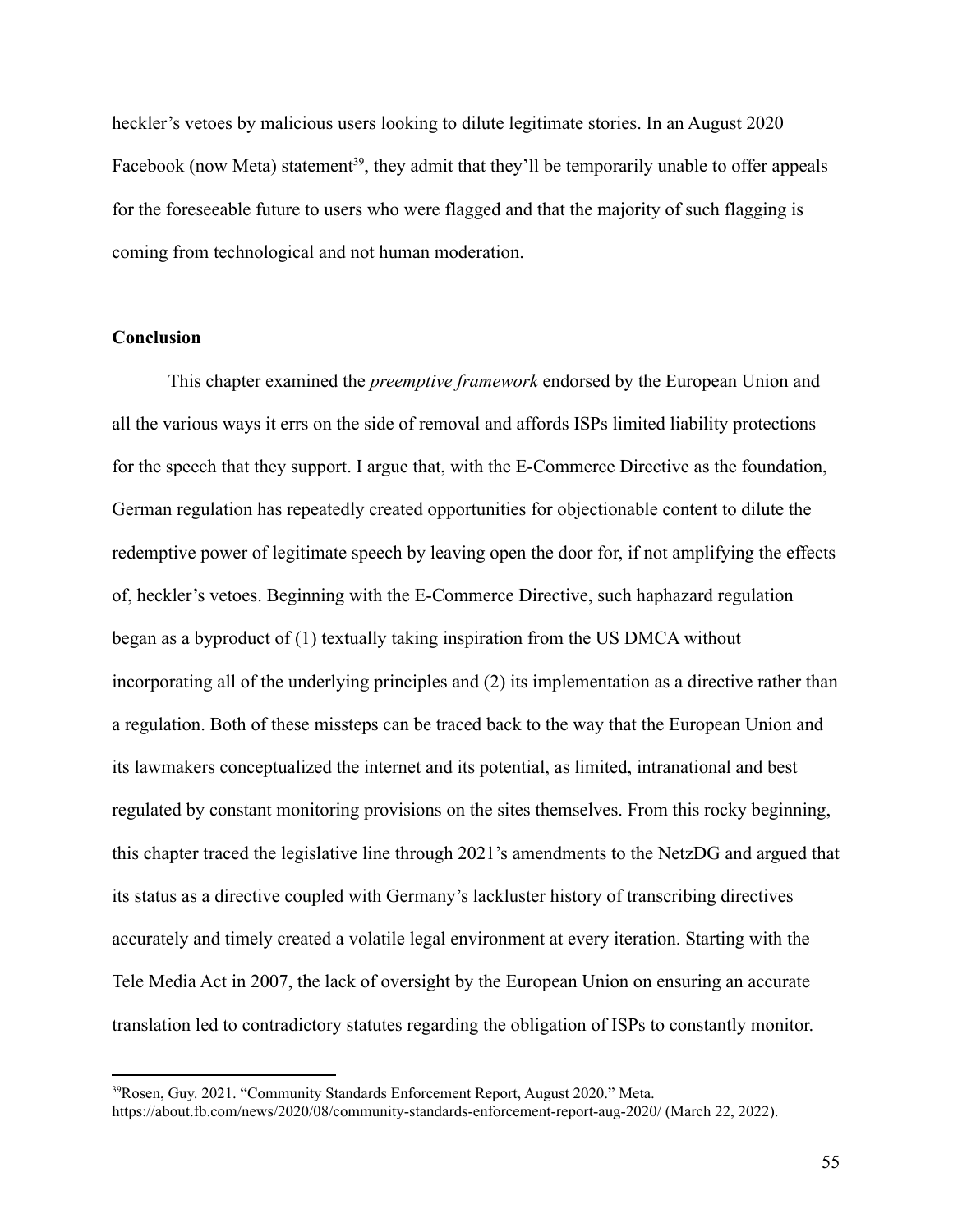Such a "have your cake and eat it too" incongruity created a perverse incentive for ISPs to err on the side of removing any reported content. The next update to the Germany intermediary liability governance, the NetzDG, reified Germany's ongoingly contradictory understanding of ISP monitoring provisions. Originating with the Recital 48 v. Article 15 debate in the ECD, the TMA did through its Section 7(2) contradiction what the NetzDG did through its 24-hour guideline. Although in different forms, each iteration of German intermediary liability regulation perpetuated the incentive created in the ECD to err on the side of removal (even if wrongfully removing legitimate content). Contrary to the problems of the U.S. regulatory regime which center around the free speech rights afforded to malicious actors, objectionable content is able to flourish in Europe as a result of malicious actors being able to instead silence legitimate content providers.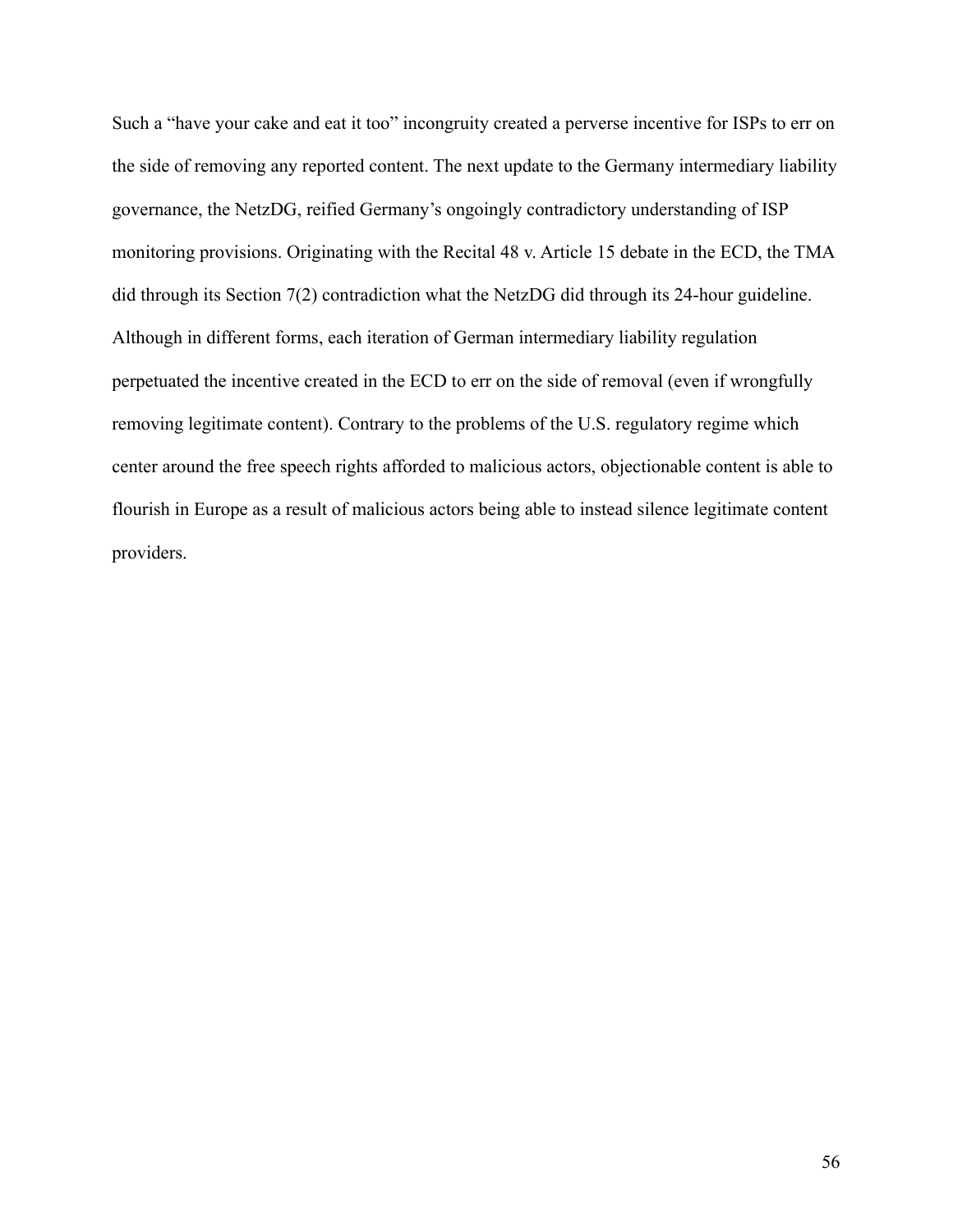# **Chapter 3: United States**

What's more emblematic of the American dream than leaving a job you hated and setting off on your own to plant your own stake in the world? At 34, Bradley Rukstales of Illinois did just that. With nothing but a refurbished, early 2000s laptop and a passion, he launched his own company, Consumer Asset Consulting Group. Outside his successful career in marketing analytics, Brad's a self-proclaimed lover of music, smoker of meats, and "dog dad" to his Maltese Yorkshire Terrier, Daisy. His community knew him well as a patron of "Homes of Hope" which helps orphanages in India, "Smile Train" which assists children with cleft palate, the Special Olympics of Illinois, microlending in South Africa, and building homes for the troops. Suffice to say, Brad and his wife, Jill, along with their two daughters are the epitome of a stereotypical, wholesome, American, suburban family. Brad's personal blog<sup>40</sup> remarks about his family voting their conscience and the importance of unbiased news. A now-CEO at his own "Big Tech" marketing analytics firm, Brad was no stranger to railing against the manipulation that sites employ to drum up business. Like many Americans, he deleted traditional social media applications in a self-announced "social media cleanse" as a result of the reductive and polarizing information he was being presented. In 2020, however, Brad redownloaded some of these platforms and was exposed to an internet he previously did not know. Months later, this meat-smoking, dog dad from Illinois would be caught on CCTV footage in the Capitol Building throwing metal chairs at police officers and later being detained by no less than three officers in the Capitol Visitors Center.

Rukstales was no stranger to candidates and arguments affiliated with "The Big Lie" of the 2020 U.S. Presidential Election. FEC filings show that he gave \$500 to the National

<sup>40</sup> https://www.bradrukstales.com/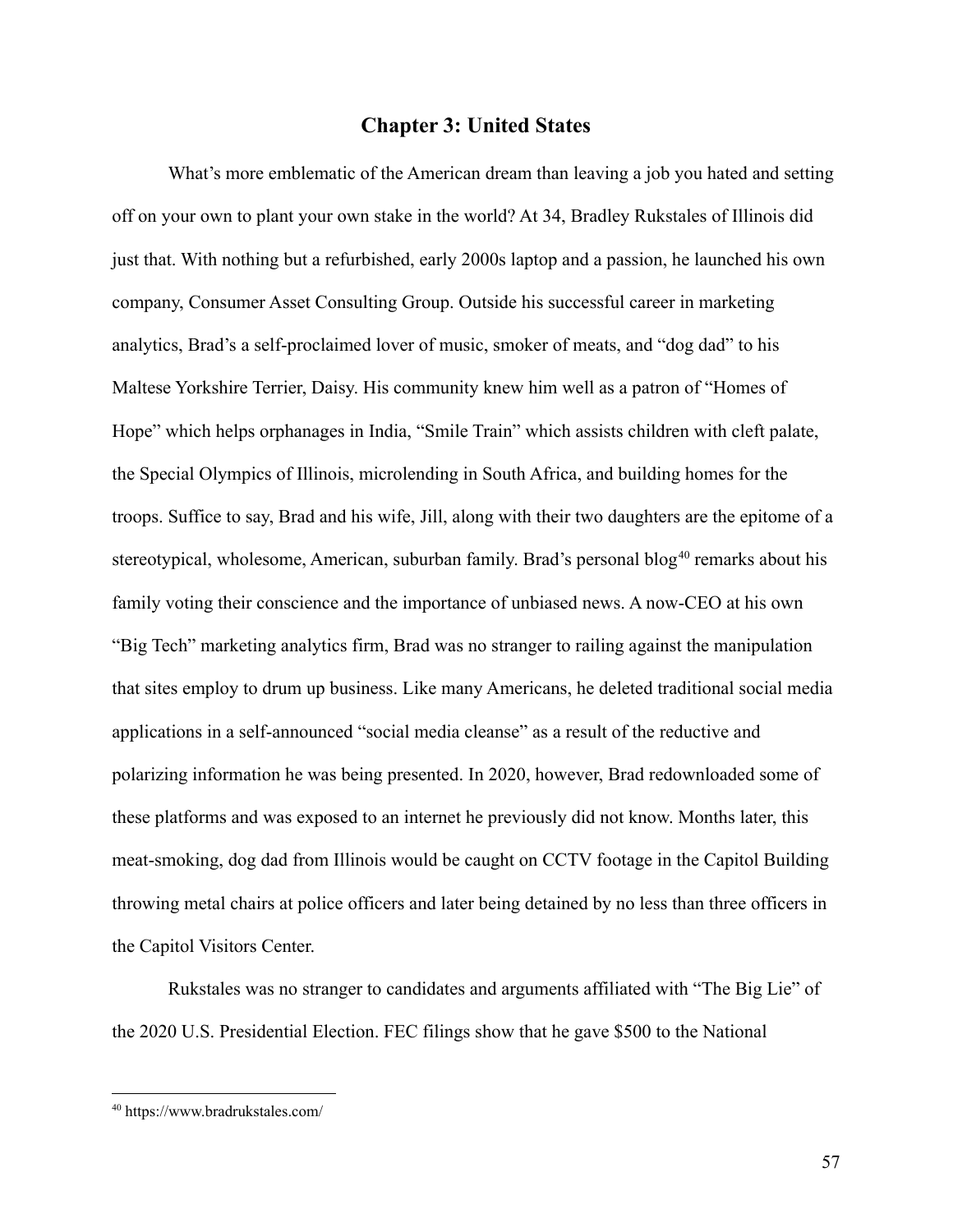Republican Congressional Committee in 2003 but then took a fifteen-year hiatus before giving his next donation. From 2018 to 2020, Rukstales gave \$26,000 to President Trump and Congressional candidates that affiliated with his ideologies within the Republican Party. But none of his conduct before this chair-slinging episode is particularly out of the ordinary. Donating to Trump is not in and of itself any way a red flag for predicting the kind of behavior Rukstales exhibited on January 6th, 2022. He had no prior criminal record, strong ties to the community, a clear self-awareness of the dangers of social media, strong financial security, and a rather politically open family (as evidenced by his eldest daughter who is known to be a very outspoken Democrat in Chicago-area politics). Even now in court appearances, he goes so far as to say he has "no excuse for [his] actions," it was the "single worst personal decision of [his] life," and that he "condemn[s] the violence and destruction that took place."<sup>41</sup> So what happened? How did this ordinary family man with 54-years of unimpeachable character end up on the ground of the Capitol Visitor Center?

### **History of Domestic Radicalization**

Although Rukstales' radicalization is not solely attributable to digital factors, the role of radical, inflammatory content on social media is undeniably a part of this story. It should come as no surprise that social media sites would be ideal mediums to spread messages. Since its inception, this has been the case. As mentioned in Chapter 1, groups like the "Aryan Nation Liberty Net" in the 80s and "Stormfront" in the 90s were predominantly-online, domestic terror groups (Walther and McCoy 2021) (Conway et al. 2019). In 2009, even the research arm of the Department of Homeland Security acknowledged the incidence of terror groups on mainstream,

<sup>41</sup>Goudie, Chuck. 2021. "Inverness Man, Ex-Schaumburg Tech CEO Sentenced to 30 Days in Prison in US Capitol Riot Case." ABC7 Chicago. https://abc7chicago.com/us-capitol-bradley-rukstales-inverness-il-cogensia/11227769/ (March 2, 2022).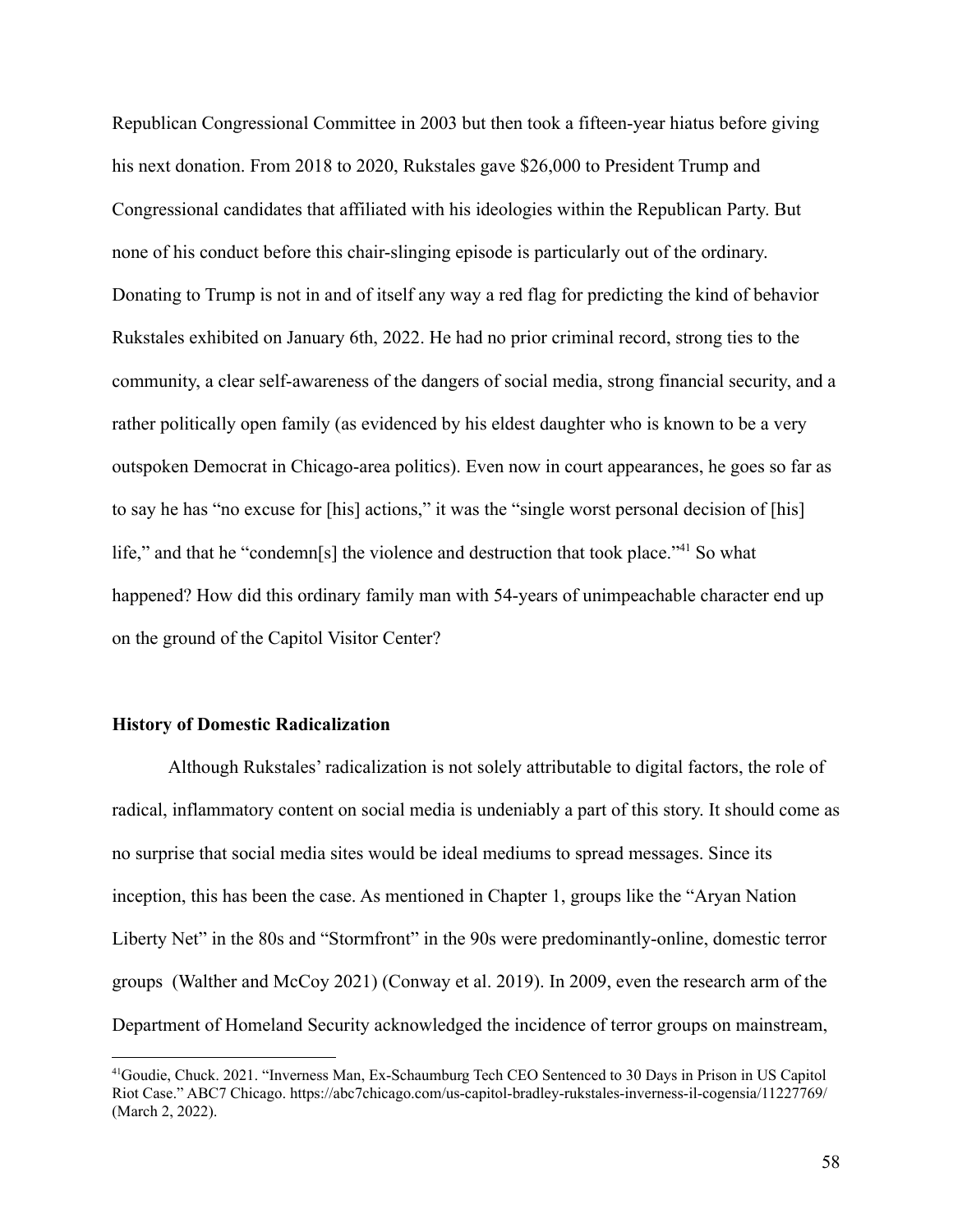commercially accessible platforms and wrote an entire report detailing the ways it has reached a demographic of people not even looking for such content, children (Homeland Security Institute 2009). Its frequency is well established, but its efficacy is the recent revelation.

As mentioned in Chapter 1, there has been a dramatic rise (+320%) in the past (5) five years of right-wing, domestic extremism in the world and Americans are being exposed to that content almost 30% faster than they were in 2005 (Institute for Economics and Peace 2019) (Jensen et al. 2018). What January 6th has illuminated is that this social media radicalization is affecting "unaffiliated citizens" at a much higher rate than ever before. Social media radicalization has been made more accessible. No longer do you need to be affiliated with an organized hate group or other collective to be radicalized by this content. In 2021, many of those who stormed the capitol were influenced to do so by family members, friends, or other role models and did not travel with an organized group like the Oath Keepers, The Proud Boys, or the Three Percenters. From 2015-2020, "unaffiliated citizens" accounted for 52% of extremist terror, but at the January 6th insurrection that number rose to 89%.<sup>42</sup> This rise in unaffiliated, domestic terror comes as research finds that social media is increasingly to blame for each one. A 2018 study by the National Consortium for the Study of Terrorism and Responses to Terrorism explains that from 2005-2016, social media played a role in radicalizing and mobilizing unaffiliated terrorists in 68.12% of all domestic terror attacks reported to the PIRUS (Profiles of Individual Radicalization in the United States) database. However, in 2016 alone, that number rose to 90% (Jensen et al. 2018). Although just a sliver of a much larger body of work, this research supports the argument that the attack at the Capitol was an aberration from our historical

<sup>42</sup> Pape, Robert, and Keven Ruby. 2021. "The Capitol Rioters Aren't Like Other Extremists." The Atlantic. https://www.theatlantic.com/ideas/archive/2021/02/the-capitol-rioters-arent-like-other-extremists/617895/ (March 29, 2022).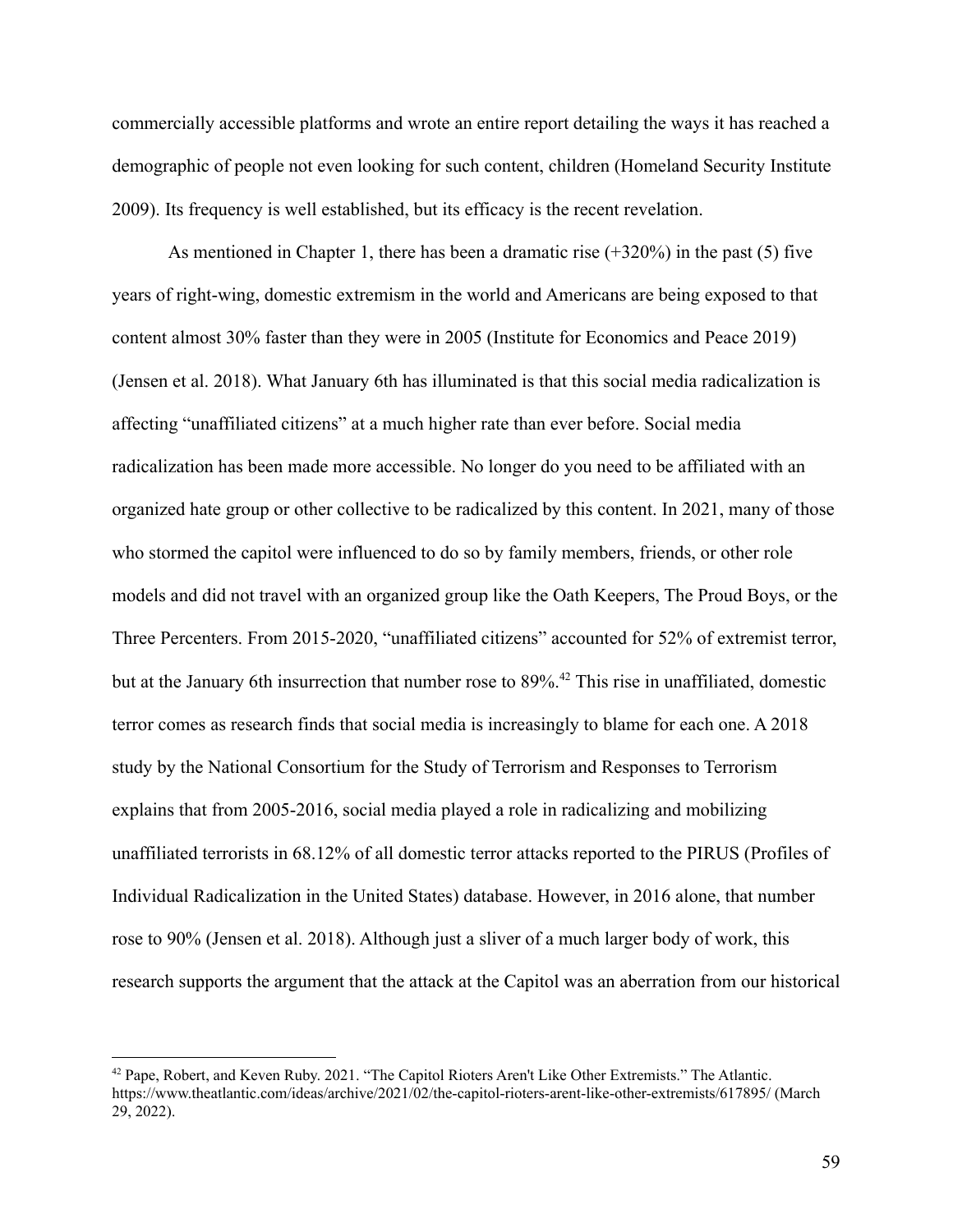conceptualization of online extremism manifesting in reality, that such an aberration is the

growing trend, and that social media plays a growing role in this trend.

| Year | Date      | Incident                                                                                                                                                                                                                                                                                                                                                                                                                                              | <b>Casualties</b>                                                                                                       | <b>Platforms Used</b> |
|------|-----------|-------------------------------------------------------------------------------------------------------------------------------------------------------------------------------------------------------------------------------------------------------------------------------------------------------------------------------------------------------------------------------------------------------------------------------------------------------|-------------------------------------------------------------------------------------------------------------------------|-----------------------|
| 2021 | January 6 | <b>U.S. Capitol Insurrection</b><br>Armed insurrectionists<br>organized on Gab and Parler<br>behind the extremist idea that<br>the 2020 Presidential Election<br>was being stolen and that votes<br>were not being counted. On the<br>day when Congress was going<br>to certify the votes, 2000-2500<br>Trump-aligned rioters stormed<br>the Capitol and called for<br>violence against Congressmen<br>and women certifying the<br>"fraudulent" vote. | Seven (7) dead, 150<br>officers injured,<br>countless more<br>officers reporting<br>trauma and<br>PTSD-like<br>symptoms | Gab, Parler           |
| 2019 |           | <b>Ned Pepper's Bar Shooting</b><br>Shooter heavily subscribed to<br>alt-left, Antifa content on<br>Twitter and was inspired by<br>their violent ideologies. He<br>walked into a bar in Dayton,<br>OH and opened fire. Complete<br>motive is unsure, but reports<br>say it was likely linked to a<br>history of mental illness and<br>constructions of reality<br>presented to him online.                                                            | Nine (9) dead,<br>seventeen $(17)$<br>injured                                                                           | Twitter               |
|      | August 3  | <b>El Paso Walmart Shooting</b><br>A far-right hate monger,<br>Crusius, posted on 8chan a<br>manifesto supporting the<br>extremist "Great Replacement<br>Theory" and the 2019<br>Christchurch mosque<br>shootings. The shooter was<br>reading this material<br>extensively before posting his<br>own manifesto online detailing<br>the shooting and his<br>inspiration. He would then go<br>into the El Paso Walmart and                              | Twenty-three (23)<br>dead, Twenty-three<br>(23) wounded                                                                 | 8chan                 |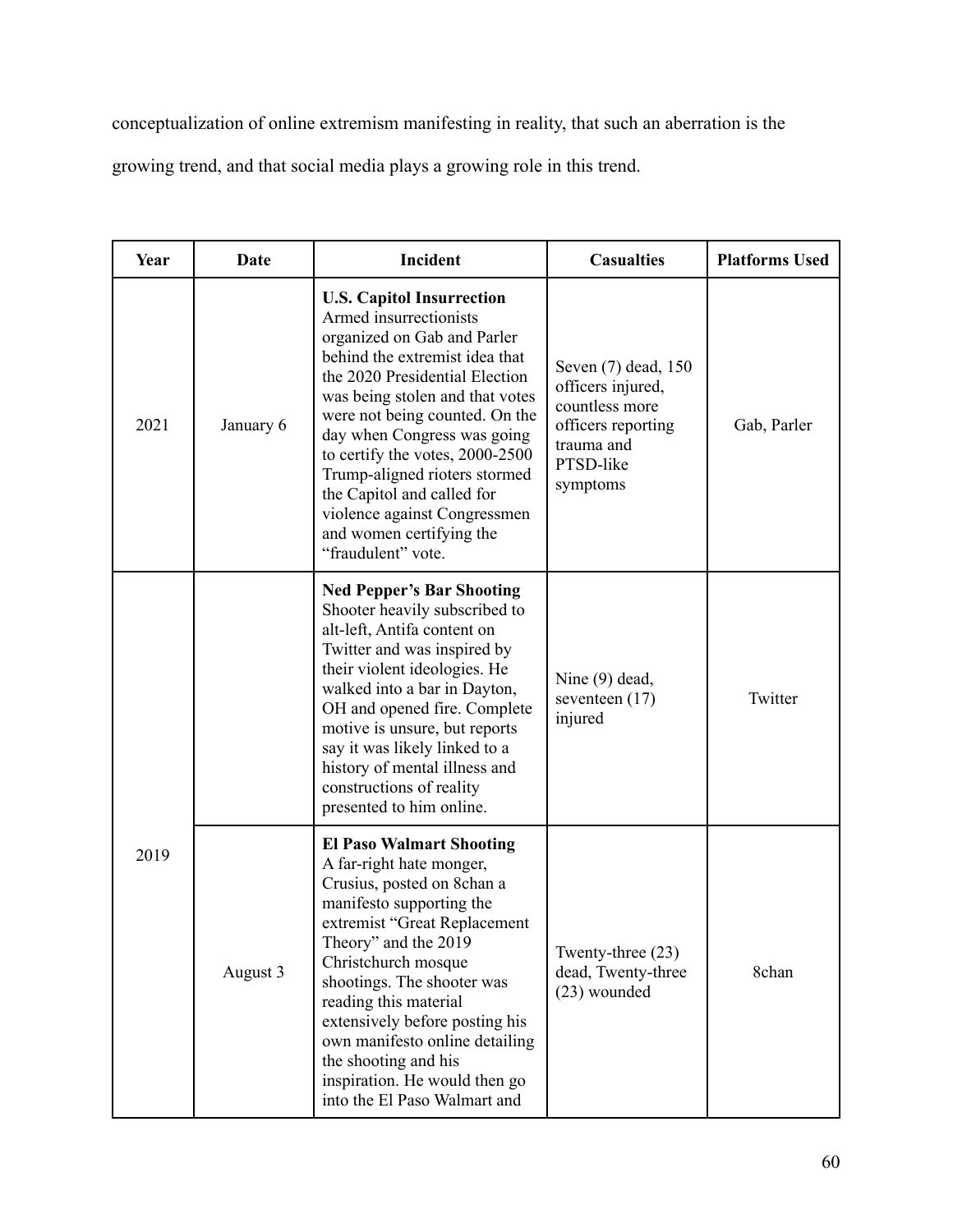|      |            | open fire allegedly targeting<br>Latinx customers.                                                                                                                                                                                                                                                                                                                                   |                                                     |                       |
|------|------------|--------------------------------------------------------------------------------------------------------------------------------------------------------------------------------------------------------------------------------------------------------------------------------------------------------------------------------------------------------------------------------------|-----------------------------------------------------|-----------------------|
| 2018 | October 27 | <b>Tree of Life Synagogue</b><br><b>Shooting</b><br>Shooter opened fire on a<br>synagogue in session in<br>Pittsburg, PA. He was allegedly<br>radicalized by anti-semetic<br>content posted on Gab and<br>created content of his own.                                                                                                                                                | Eleven (11) dead,<br>Seven (7) injured              | Gab                   |
| 2016 | June 12    | <b>Orlando Night Club Shooting</b><br>Anti-LGBTQ and anti-Latinx<br>shooting that took place over<br>three hours inside Pulse, a<br>historically gay night club in<br>Orlando. The suspect was<br>allegedly active in Facebook<br>groups and read Facebook<br>content from ISIS that<br>radicalized him to comit the<br>second most deadly deadliest<br>terrorist attack since 9/11. | Fifty $(50)$ dead,<br>Fifty-eight (58)<br>injured   | Facebook              |
| 2015 | December 2 | <b>San Bernardino Shooting</b><br>Inspired by international jihadi<br>organizers on various chat<br>rooms, a husband and wife<br>opened fire at a holiday party<br>and training event for<br>municipal employees before<br>attempting to plant a bomb and<br>flee on foot.                                                                                                           | Sixteen (16) dead,<br>Twenty-four $(24)$<br>injured | Various chat<br>rooms |
|      | June 17    | <b>Charleston Church Shooting</b><br>A racially motivated shooting<br>at a church in Charleston<br>historically known as a beacon<br>for civil rights organizing. The<br>shooter was a known white<br>supremicist radicalized by<br>online forums and a manifesto.                                                                                                                   | Nine (9) dead, One<br>$(1)$ injured                 | Various chat<br>rooms |
|      | May 3      | <b>Curtis Culwell Center Attack</b><br>A foiled attack on a 'Draw<br>Muhammad' art contest in<br>Garland, TX. The shooters<br>were killed before they could<br>enter the exhibit but were                                                                                                                                                                                            | Two (2) dead, One<br>$(1)$ injured                  | Twitter               |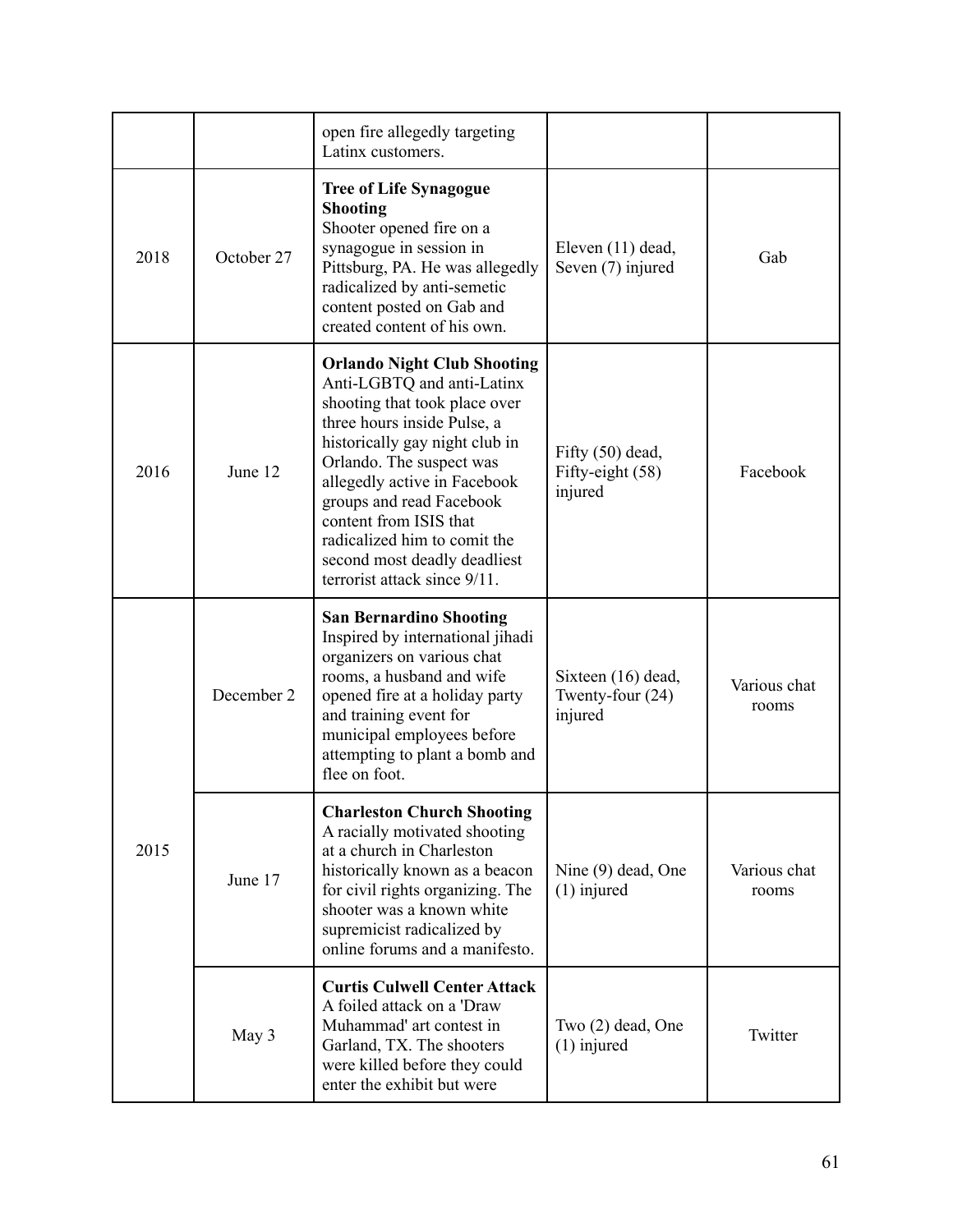| allegedly radicalized by the<br>content of Australian jihadist<br>Joshua Ryne Goldberg online<br>who posted instructions about<br>the event and gave a detailed |  |
|-----------------------------------------------------------------------------------------------------------------------------------------------------------------|--|
| map of how they should do it.                                                                                                                                   |  |

*Figure* 3: Selected domestic terrorism attacks perpetrated with the help of radicalizing content online

### **American Internet Exceptionalism**

A critical reader would argue that this is no different than the way the radio or television could be used to radicalize. After all, Orson Welles' 1938 radio transmission *The War of the Worlds* created mass hysteria and corrupted public information exchanges in an analogous way to the misinformation currently being spread. But the internet is inherently different. It's transnational, translatable, simultaneous, exponentially reproducing, and allows for the clandestine storage of information within its depths in a way that other mediums like newspapers, bookstores, radio broadcasts, television shows, or movies cannot. We would expect a result of this increased functionality would be a proportionately increased regulation, but such is not the case. As this chapter will explain, the internet is remarkably unregulated. This is a concept explored in Chapter 1, "internet exceptionalism," or the idea that the internet has unique growth potential and therefore should be subject to the lowest level of transaction costs and regulatory oversight. Legal theory in the U.S. makes clear this distinction between the internet and other information conduits by contrasting "publisher liability" with "distributor liability" with full immunity.

"Publisher liability" is the most stringent level of liability to which information conduits can be held. Traditionally, newspapers, movies, television shows, and radio broadcasts are held to this standard. It generally holds a medium liable for any illegal, defamatory, or objectionable content that it publishes to the same level of liability as the person who said it first. This is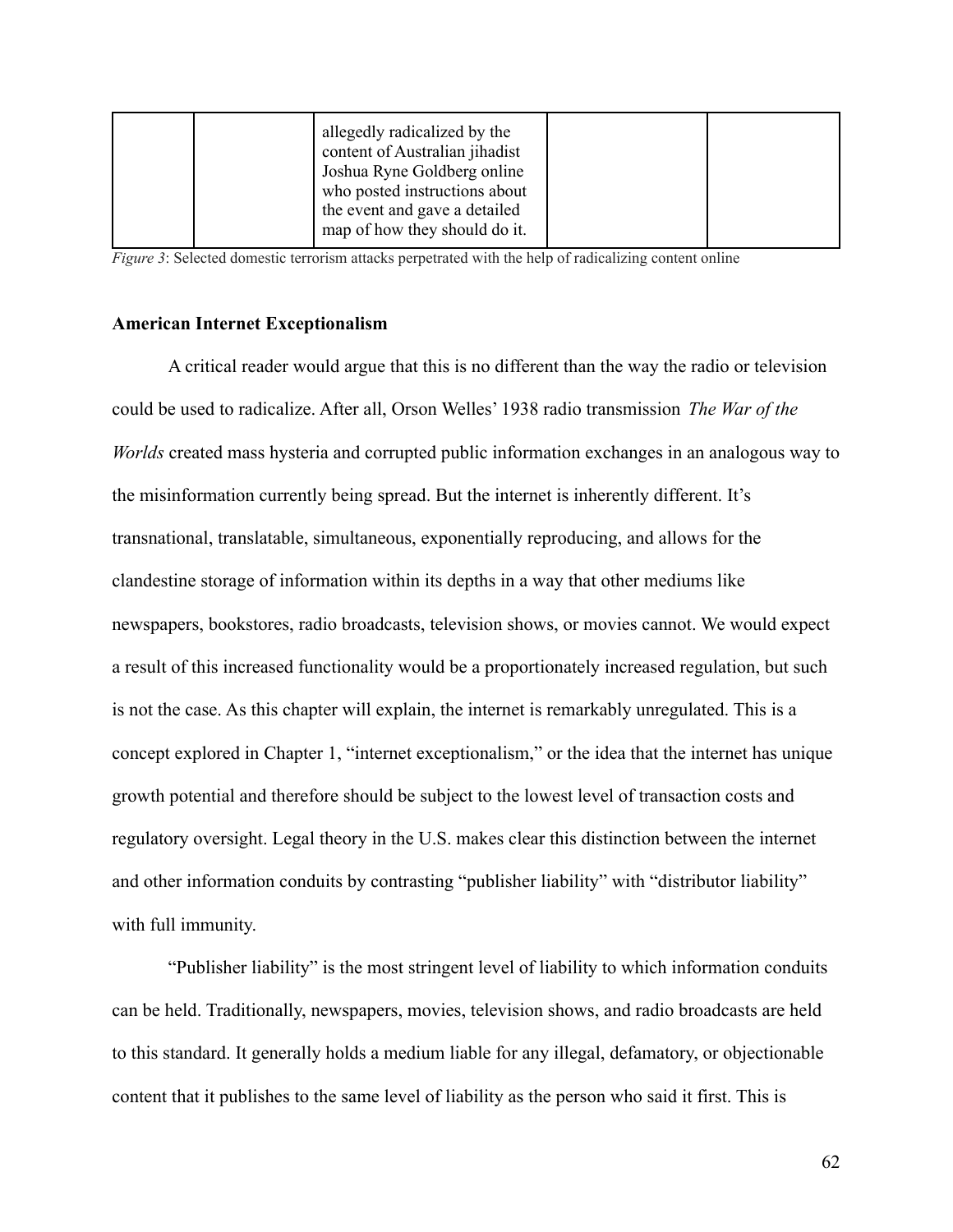because publishers have the "knowledge, opportunity, and ability to exercise editorial control over the content of its publications."<sup>43</sup> . Take for example the case of *Ross v. Santa Barbara News-Press* (2004). This 2004 appeal to the Supreme Court was denied certiorari but concerned a 1989 case where, essentially, Ross sued the Santa Barbara News-Press newspaper for misrepresenting the facts of an investigation about allegedly defrauding investors. The paper published a story about Ross' business partner who was sentenced to jail time and incorrectly linked Ross to the events. The newspaper lost the case and was held liable for the damages they caused to his reputation. The court held the paper has editorial content over the information it receives on a given story and therefore has an obligation to ensure the veracity (to a certain extent) of the content to which they give a platform.

"Distributor liability" is a less stringent level of liability to which newsstands, bookstores, and libraries are held. Such distributors are only held liable if they knew of something illegal in their offerings but are otherwise under no obligation to search for illegal or objectionable material otherwise. Take the case of *Smith v. California* (1959) for example. Put simply, Smith owned a bookstore that sold a book that contained indecent material and California sought to punish her for it. She sued and alleged there was no way for her to read every book and prevent violating the state statute against indecent books. The Supreme Court agreed and vacated the state law but said that she was aware the book was indecent and could be punished for selling the book again now that she's been made aware of its illegality. Distributors are only liable if they've received notification and continue to offer access to that material. This is the level of liability to

<sup>43</sup> Digital Media Law Project. "Immunity for Online Publishers Under the Communications Decency Act." Digital Media Law Project.

https://www.dmlp.org/legal-guide/immunity-online-publishers-under-communications-decency-act (March 29, 2022).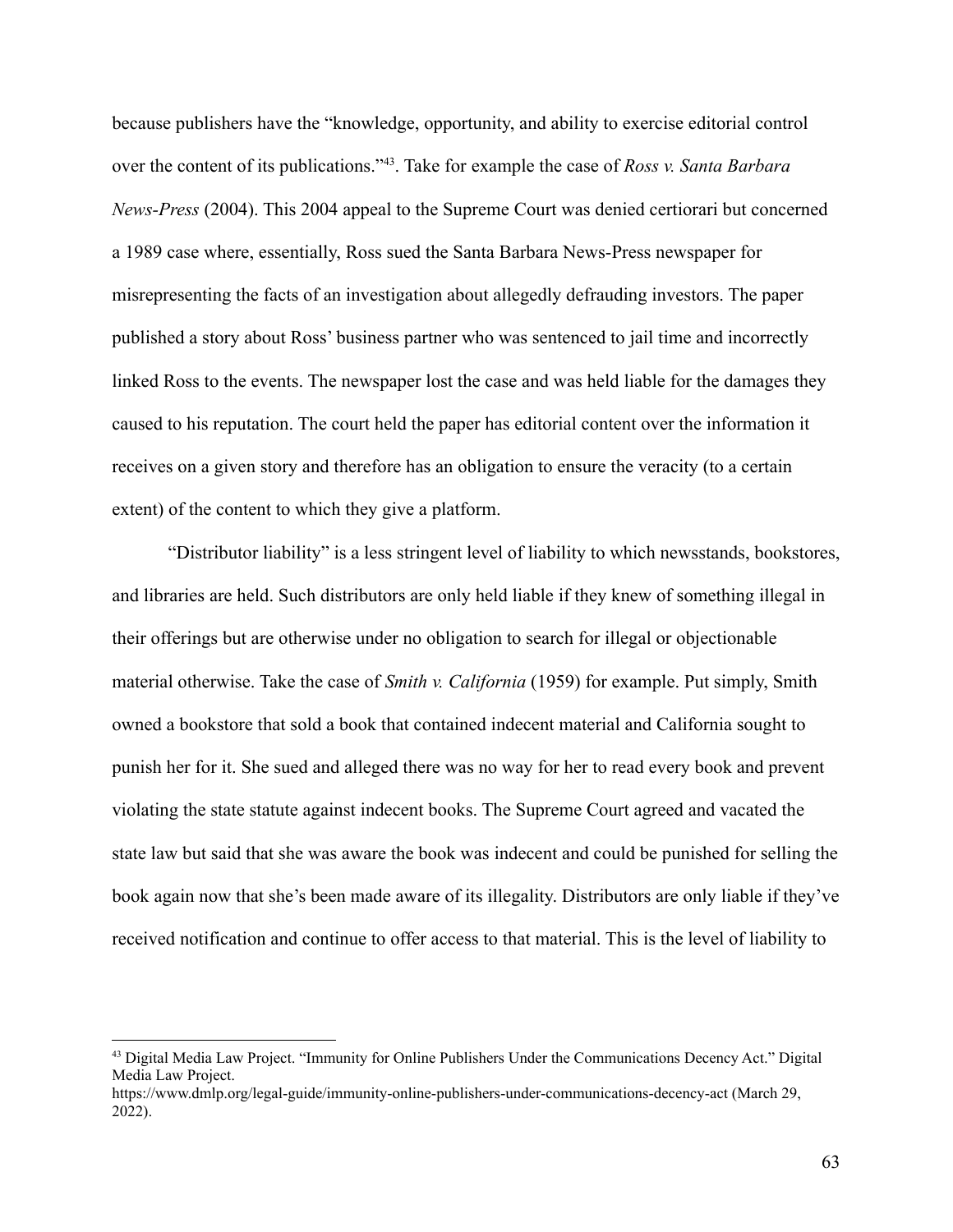which the letter of the law in the European Union and Germany intended to hold sites accountable.

In contrast to the treatment of American publishers or ISPs in the EU (distributor liability), the U.S. ISP industry is essentially fully immunized. The previous chapter argued that the European Union and Germany's *preemptive framework* incentivized systematic and proactive removals of content and that such actions created pathways for objectionable content to flourish in a way that would run counter to the legislative intent of the E-Commerce Directive. The U.S., on the other hand, represents the opposite approach and one that I will refer to as the *deregulatory framework*. The U.S. regulatory regime is governed by the Communications Decency Act (CDA) within the Telecommunications Act of 1996 and, specifically, a section of it that added a 230th Section to the Communications Act of 1934 (hereinafter "Section 230").<sup>44</sup> This chapter will explain the important legislative intent behind Section 230, explain the result of the tension that lies within it, and lay out how that tension has manifested itself in objectionable, radicalizing content for U.S. viewers. As a result of the way the Telecommunications Act of 1996 was enacted, objectionable content flourishes with neither a legal incentive to remove it nor an organized body to proactively police it.

<sup>44</sup> Interestingly, many commentators refer to it as "Section 230 of the Communications Decency Act." No such section exists. The statute they are referring to is 230th Section within Title 47 the U.S. Code. The "Communications Decency Act" is an instruction within the Telecommunications Act of 1996 that created a 230th Section to the Communications Act of 1934 (also known as Title 47 the U.S. Code). This is a niche technicality, but goes to show how much of a household name this controversial section has become.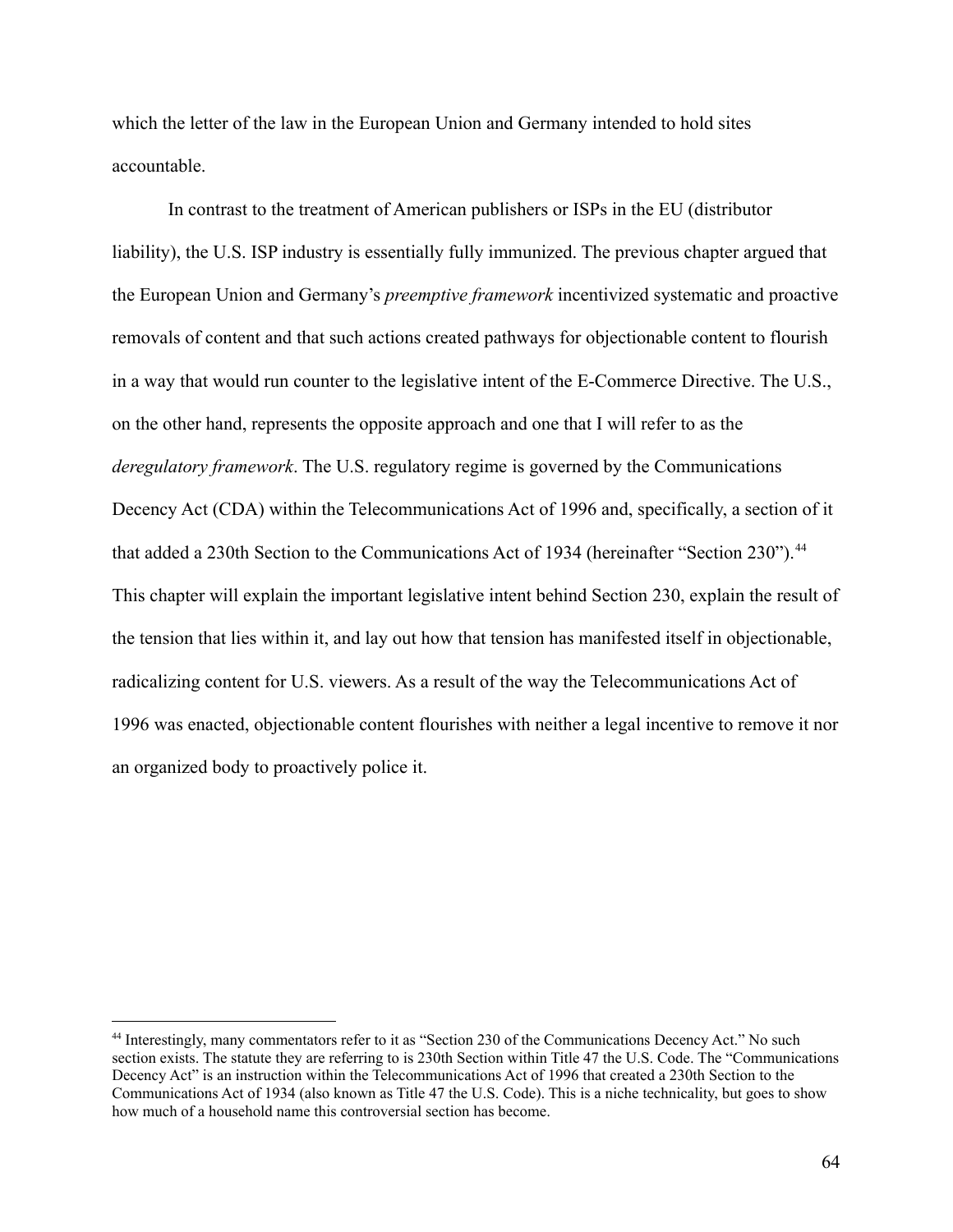| Conceptualization<br>of the Internet<br>(Framework) | <b>Institution for</b><br><b>Redress</b> | Outcome                                                                                                                                                              | Primary<br><b>Benefit</b>                                         | <b>Primary Drawback</b>                                  |
|-----------------------------------------------------|------------------------------------------|----------------------------------------------------------------------------------------------------------------------------------------------------------------------|-------------------------------------------------------------------|----------------------------------------------------------|
| Deregulatory                                        | Courts                                   | (U.S. Status Quo)<br>Content is assumed<br>to remain online<br>unless challenged in<br>court and ISPs are<br>not incentivized to<br>undertake their own<br>filtering | Maximizes<br>total<br>information<br>available on the<br>internet | Maximizes amount<br>of total<br>objectionable<br>content |
| Deregulatory                                        | Governmental<br>Body/Agency              | Content is assumed<br>to remain online but<br>the agency can<br>incentivize ISPs to<br>undertake their own<br>filtering pursuant to<br>Section $230(c)(2)(A)$        | Maximizes<br>total<br>information<br>available on the<br>internet | Costly and time<br>consuming for the<br>government       |
| Deregulatory                                        | Internet<br>Service<br>Providers         | (Not a compatible<br>combination)                                                                                                                                    | N/A                                                               | N/A                                                      |
| Preemptory                                          | Courts                                   | (Not a compatible)<br>combination)                                                                                                                                   | N/A                                                               | N/A                                                      |
| Preemptory                                          | Governmental<br>Body/Agency              | Agency would have<br>to constantly monitor<br>all content online                                                                                                     | Minimizes<br>amount of total<br>objectionable<br>content          | Costly and time<br>consuming for the<br>government       |
| Preemptory                                          | Internet<br>Service<br>Providers         | (E.U. Status Quo)<br>ISP would have to<br>constantly monitor<br>all content online                                                                                   | Minimizes<br>amount of total<br>objectionable<br>content          | Incentivizes<br>systematic removals<br>of content        |

*Figure 4*: Chart of potential avenues of internet governance with the corresponding effect such would have on ISP regulation.

# **Legislative History of Section 230**

Section 230 was originally created to vest content moderation in the hands of parents and generally to make the internet a safer place for children. With this in mind, it's ironic that the legislation would only come to be as a result of Jordan Belfort. You read that correctly; beyond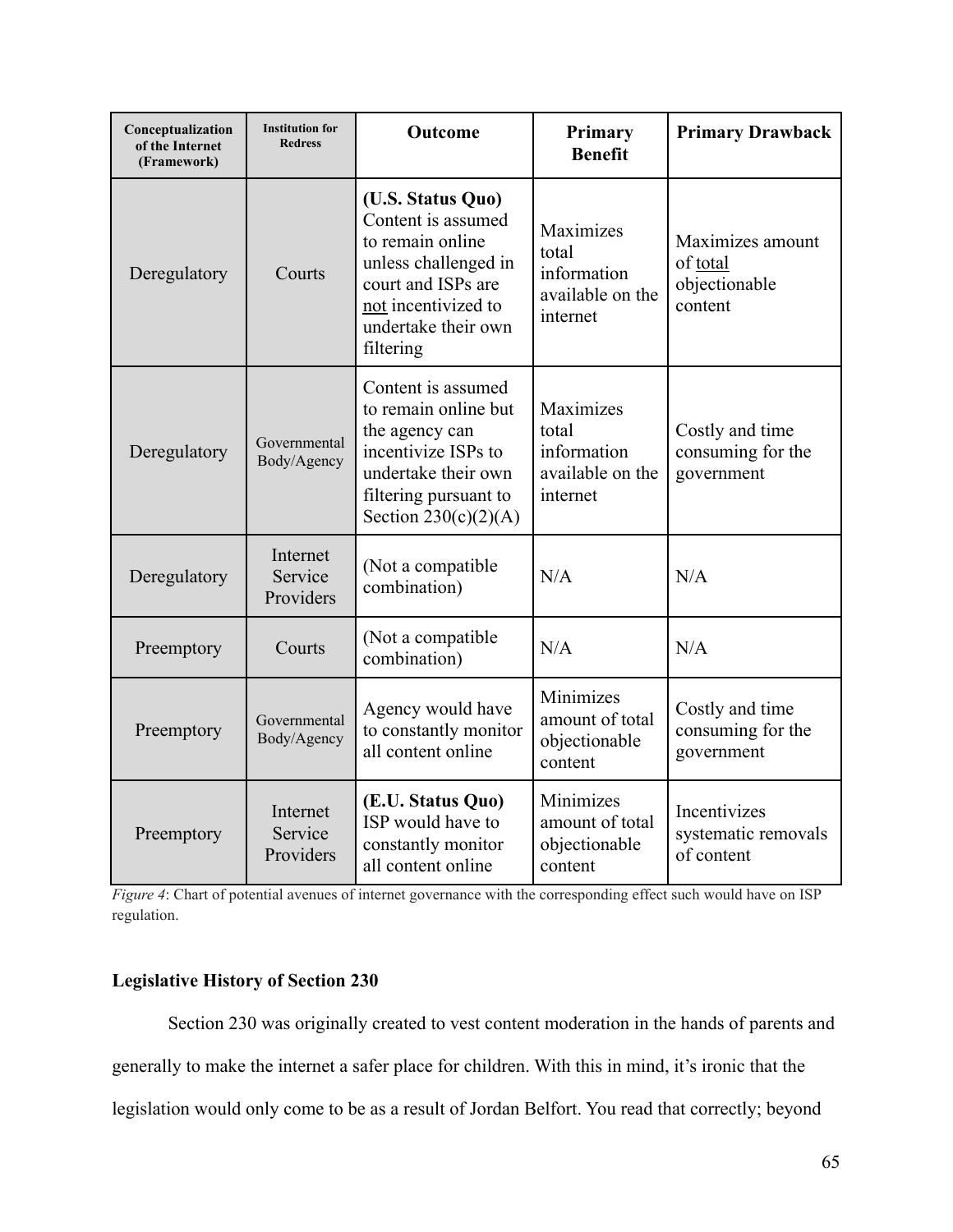the self-described drug use, habitual infidelity, and criminal record, this subject of the 2013 film *The Wolf of Wall Street* would indeed have a direct hand in the creation of sweeping internet decency law originally intended to protect children. Jordan will have to momentarily take a backseat, however. The important legislative history of Section 230 begins with a 1991 New York District Court decision, *Cubby v. CompuServe*.

Don Fitzpatrick ran a daily newsletter, "Rumorville," that covered gossip about reporters and the general field of journalism. The newsletter was accessible on CompuServe, a hosting platform that hosted many different forums and newsletters to which CompuServe members could subscribe.<sup>45</sup> A competing newsletter, "Skuttlebut," was created by Robert Blanchard and his company, Cubby. Blanchard and Cubby claimed that Fitzpatrick and "Rumorville" published allegedly false and defamatory remarks about "Skuttlebut." Cubby sued Fitzpatrick, which is a separate case, and also sought to hold CompuServe liable for the speech to which it was giving a platform. The court dismissed the case in a win for CompuServe by alleging CompuServe was a distributor rather than a publisher of the information.<sup>46</sup> CompuServe exerted no more editorial control than a public library or bookstore and exercised, nor was expected to exercise, any editorial control over the content. Five years later, Belfort comes into the picture and he loses where Cubby won.

Prodigy was a similar site to CompuServe hosting newsletters and forums on different topics and for different affinity groups. In October 1994, someone posted on "Money Talks," a financial gossip newsletter hosted by Prodigy, that Stratton Oakmont and its president had committed financial crimes in connection with a recent business deal. In the same Southern

<sup>&</sup>lt;sup>45</sup> This is a business model very popular in the late-1990s and early-2000s but faded out of popularity as forums began specializing in one type of content, vertically integrating, and having their own hosting site to save costs. But in the early days of the internet, this was a leading business model.

<sup>46</sup> *Cubby, Inc. v. CompuServe Inc.*, 776 F. Supp. 135 (S.D.N.Y. 1991)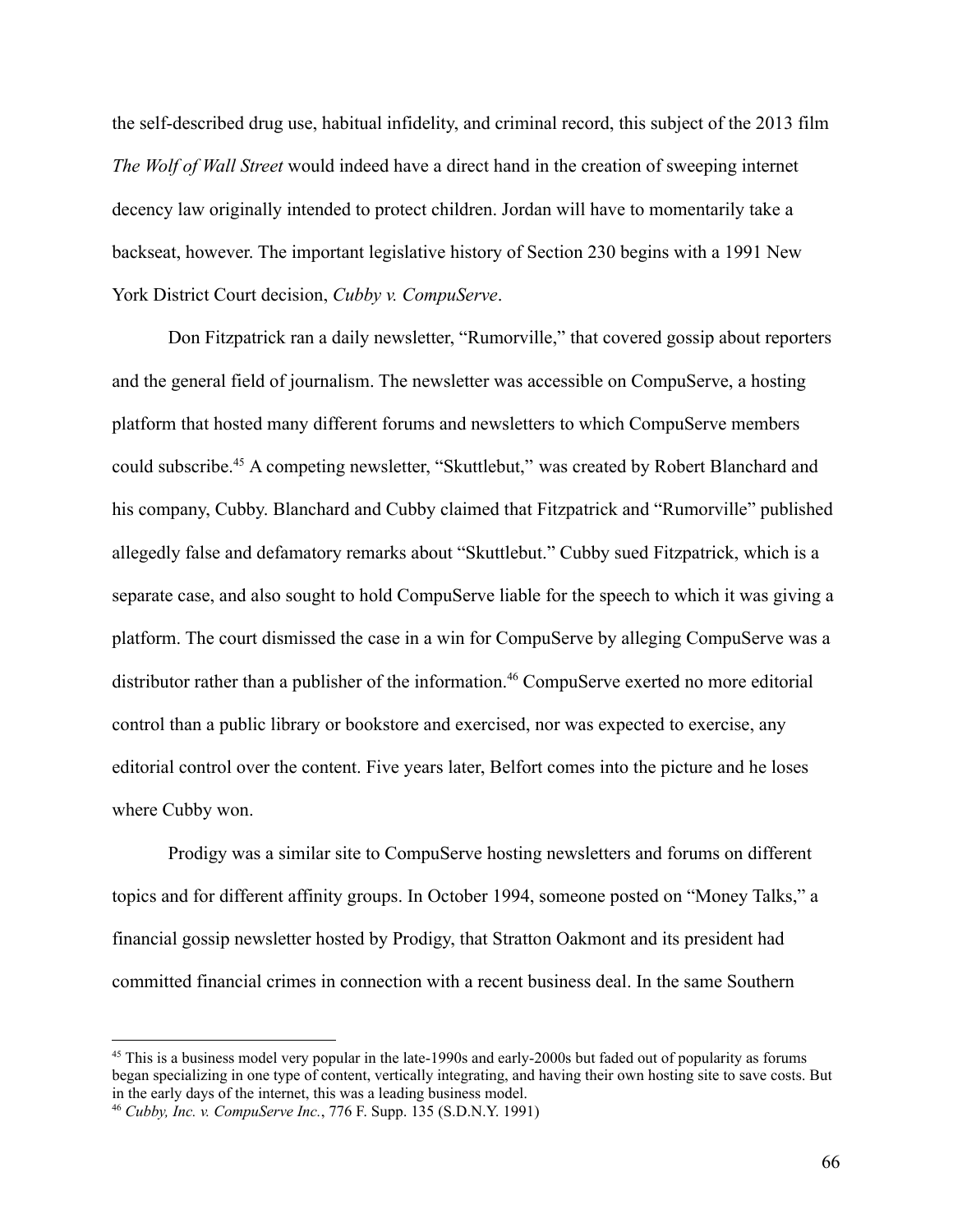District Court of New York, Stratton Oakmont, Belfort's trading firm, sought to hold Prodigy liable for the content of the anonymous user because they alleged it was defamatory and hurting their ability to do business. Stratton Oakmont noted that Prodigy was a very content-conscious forum that boasted its cleanliness and family-friendliness. Therefore he argued that they exercise editorial control that makes them not simply a "distributor" like Cubby but a "publisher" with a higher standard for content that they host. The judge agreed that Prodigy not only boasted its content moderators and the guidelines they enforced but went so far as to include it in promotional materials like in newspaper advertisements that they took out.<sup>47</sup> Because of this, the judge ruled in favor of Stratton Oakmont and held Prodigy liable for the speech of its anonymous user.

Lawmakers in Congress were outraged by such a result.<sup>48</sup> Prodigy was punished for exerting ethical content moderation while Cubby was rewarded for doing nothing. In an unlikely bipartisan effort, Representative Chris Cox (R-CA) and then-Representative (now-Senator) Ron Wyden (D-OR) got together over ice cream to draft legislation that they would add to the Senate's recently passed companion bill overhauling the internet (S652 - Telecommunications Act of 1996).<sup>49</sup> The legislative intent of the Cox-Wyden text was clear: the internet had the potential to blossom as an economic powerhouse, it should be allowed to grow unencumbered by Federal regulation, and that content is best left up to parents and not the government to police. Not only would they belabor this point in their floor speeches, but they went so far as to include such in the text of their bill. Section 230(b)(2) notes that, "[i]t is the policy of the United States to preserve the vibrant and competitive free market that presently exists for the Internet and other

<sup>47</sup> *Stratton Oakmont, Inc. v. Prodigy Services Co*., 23 Media L. Rep. 1794 (N.Y. Sup. Ct. 1995)

<sup>48</sup> 141 CONG. REC. H8470 (daily ed. Aug. 4, 1995) (statement of Rep. Christopher Cox).

<sup>&</sup>lt;sup>49</sup> This is an unfortunately short summary of an extremely interesting story which was done for the sake of making my larger argument more cogent. The full legislative story is the topic of Chapter 3 of Kosseff (2019) and is well worth a read beyond my necessarily-reductive summary.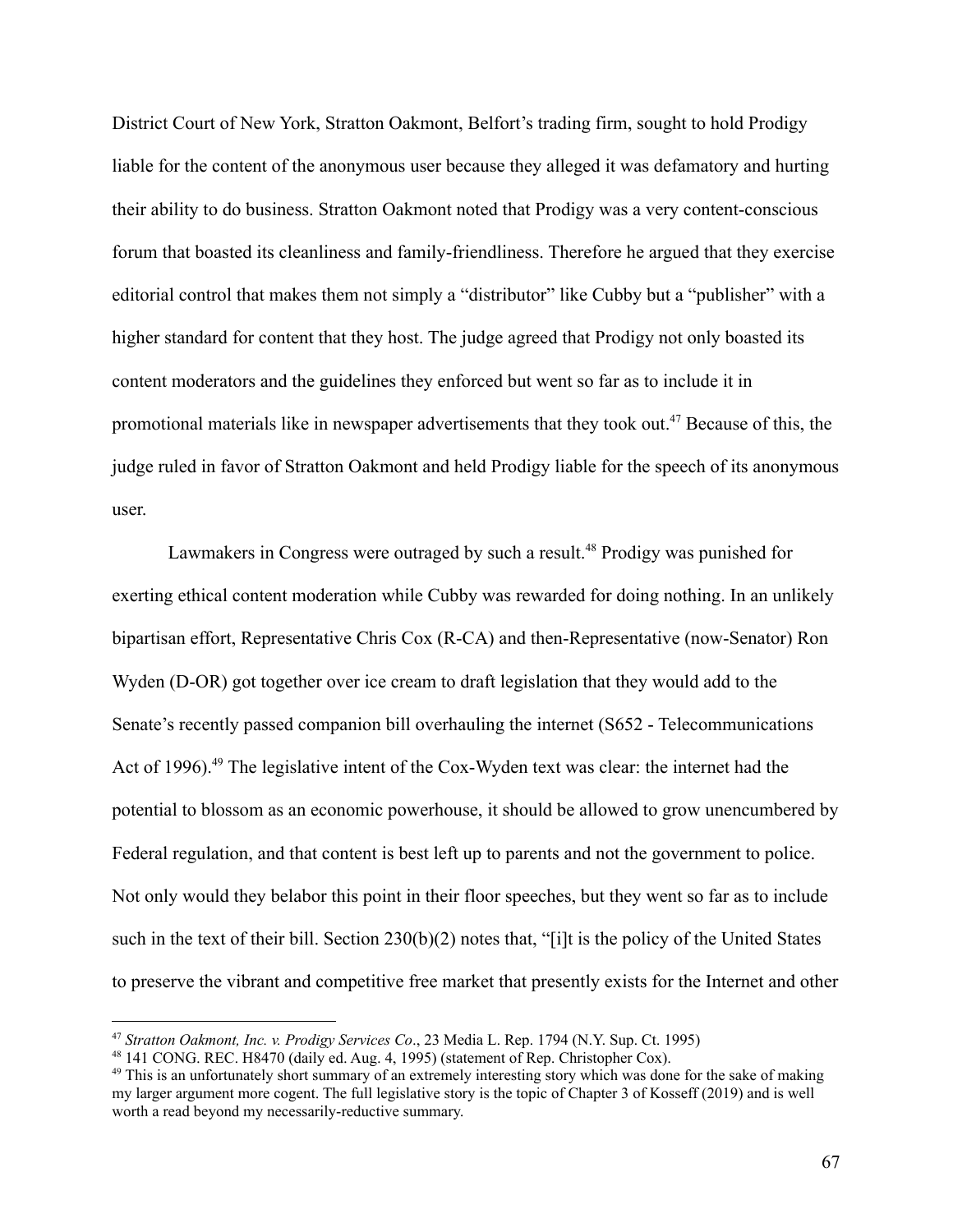interactive computer services, unfettered by Federal or State regulation." Of particular interest is Rep. Wyden's remarks on the floor of the House:

"Now what the gentleman from California [Mr. Cox] and I have proposed does stand in sharp contrast *to the work of the other body*. They seek there to try to put in place the Government rather than the private sector… In my view that approach, the approach of the other body, will essentially involve the Federal Government spending vast sums of money trying to define elusive terms that are going to lead to a flood of legal challenges." <sup>50</sup>

In his use of "work of the other body," Rep. Wyden is referring to the Exon amendment.

The Exon amendment was a piece of legislation that was attached to the recently-passed and aforementioned Senate companion bill. Senator James Exon (D-NE) was a grandfather concerned about his grandchildren stumbling across internet pornography online. As Kosseff notes, Exon carried around what was referred to as "The Blue Book" which contained pornographic images he alleged were freely accessible on mainstream sites of the then-nascent internet (62, 2019). While maybe his showing it to congressional colleagues in the Senate cloakroom to prove his point was a shade unnecessary, his point was certainly valid. Online pornography was legal for adults to view (see *Jacobellis v. Ohio* (1964) and *Miller v. California* (1973)), there was a growing amount of pornography online that was unsolicited and accessible to children. His original amendment would vest the power to the FCC in the same way the agency already had authority over content broadcast on television and radio. This was done pursuant to their existing authority to fine companies, stations, and actors for violating decency guidelines or doing indecent things outside of established "safe harbor hours'' (10 P.M. to 6 A.M.).

<sup>50</sup> 104th Cong., 1st Sess., 141 Cong. Rec. Part 16, 22045-46 (August 4, 1995) (statement of Rep. Ron Wyden). (emphasis added)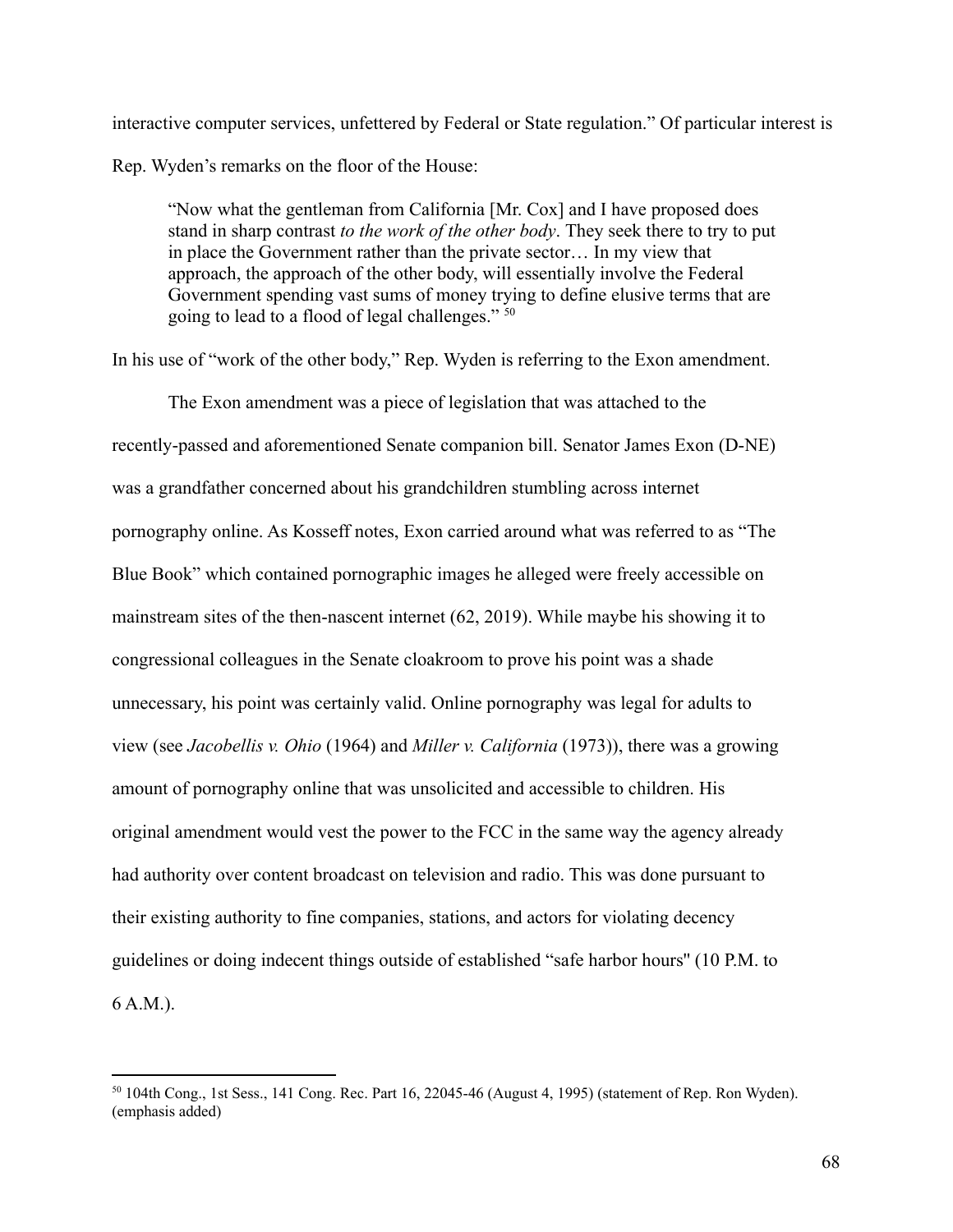There was opposition to vesting content moderation authority in the FCC, however. This came particularly from Senator Leahy (D-VT). First, he questioned the constitutionality of such an undertaking citing the Supreme Court case *Sable Communications of California, Inc. v. FCC* (1989) which had recently said that sexual expression is protected under the First Amendment and that restrictions passed in the name of protecting children cannot impede on the access of consenting adults. But more importantly and in siding with Cox and Wyden's eventual rationale, he felt that such FCC was restricted in its role as an independent agency and that it would only harm the future growth of the internet. He cited the fact that their attempt at regulating "dial-a-porn," pornographic content transmitted via traditional cable telephone, took almost 10 years of litigation to do constitutionally. Instead, he proposed handing off authority to the Department of Justice so that speech would be less infringed upon and so that actions would only be undertaken in the event of rooting out criminal activity. 51 However, neither the DOJ nor the FCC wanted jurisdiction at the time. In addition to recognizing the chilling effects that their regulation would have on the industry's growth, they both note the subjectivity of moderating internet speech and how this is a job left to the legislature.<sup>5253</sup>

Suffice it to say that the legislative history of Section 230 is riddled with a complicated debate about regulatory authority that would coalesce with the Cox-Wyden text eventually prevailing. The Cox-Wyden statute firmly applied the U.S. "court order standard," where everything is presumed to stay accessible online until a court says

<sup>51</sup> 141 Cong. Rec. S8342 (daily ed. June 14, 1995) (statement of Sen. Leahy).

<sup>52</sup> Letter from Kent Markus, Acting Assistant Attorney General, Department of Justice, to Sen. Patrick J. Leahy (undated), reprinted at 141 Cong. Rec. S8343-44 (daily ed. June 14, 1995)

<sup>&</sup>lt;sup>53</sup> Benjamin Wittes, Interview: Reed Hundt Picks His Battles, Legal Times, Sept. 4, 1995, at 10, 12.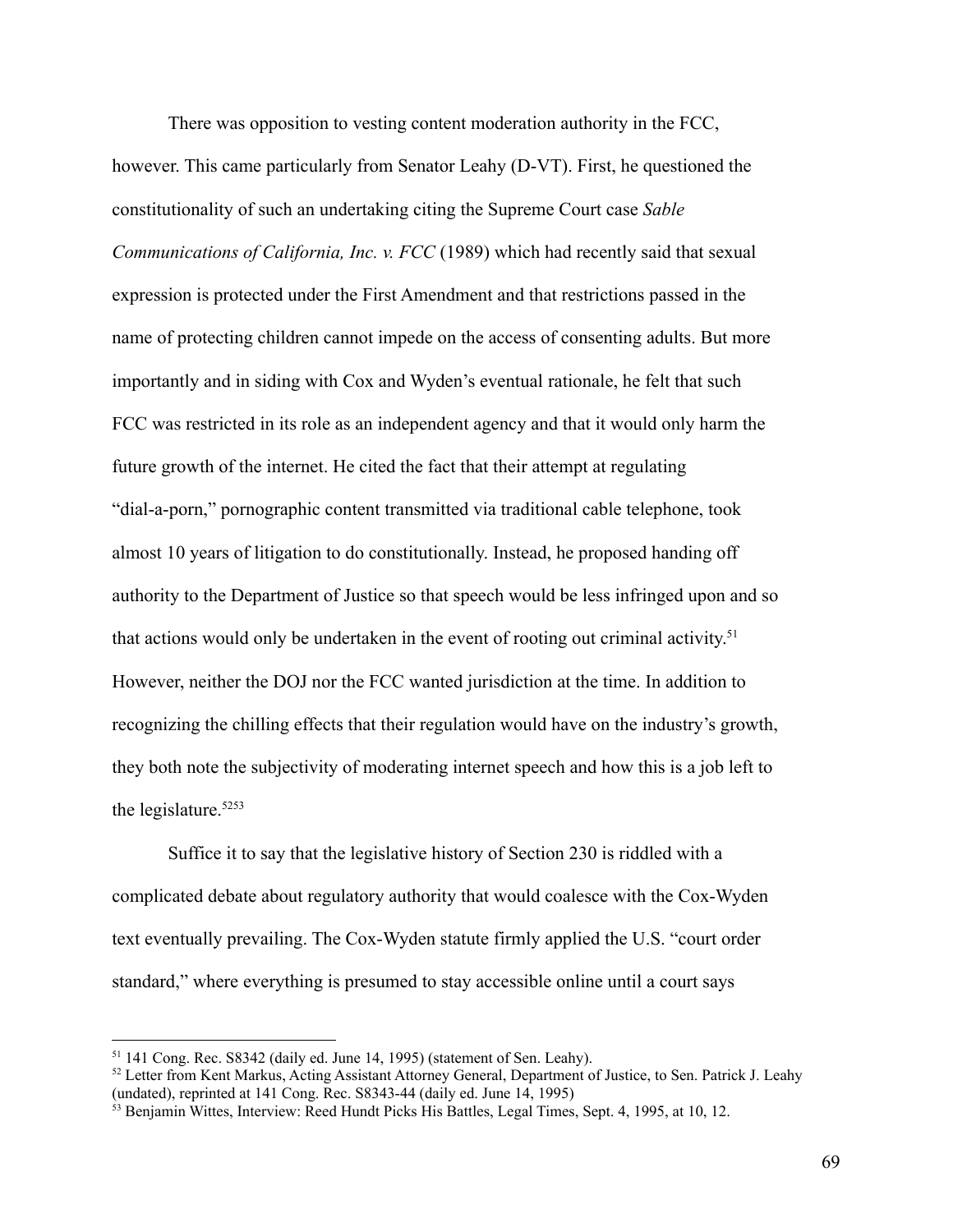otherwise, to the internet.<sup>54</sup> This is in contrast to the *preemptive framework* which was chosen by the European Union and which would arguably have been implemented in the U.S. if the FCC was vested with initial authority. <sup>55</sup> Once the bill eventually got to the President, there was little media coverage or dispute about the Cox-Wyden addition. Telephone and cable companies were too concerned with other areas of the bill that more clearly affected them (Kosseff 2019). This niche debate over vesting authority over the then-nascent internet industry was of little concern to them at the time (which they would very quickly live to regret). Once signed by President Clinton on February 8, 1996, Section 230 would only be modified two times. First in 1998 to address a technical clarification about how the section interacted with a recently passed act about child safety online. The second time is in 2018 with SESTA/FOSTA, which was an act that amended Section 230 to no longer immunize ISPs that were facilitating sex trafficking. SESTA/FOSTA is a fascinating case study for another thesis argument and more so reflects the institutional failures of political participation in law drafting rather than lending credence to my argument about the contrasting frameworks. For this reason, it should be mentioned as evidence of the fact that Section 230 has otherwise gone untouched for 25-years but will not be explored in greater detail for the sake of clarity in my argument.

The problem that my argument seeks to address is how this U.S. framework has itself bolstered objectionable content. With the background of U.S. digitally-inspired

<sup>54</sup> Riley, Chris, and David Morar. 2021. "Legislative Efforts and Policy Frameworks within the Section 230 Debate." *Brookings*.

https://www.brookings.edu/techstream/legislative-efforts-and-policy-frameworks-within-the-section-230-debate/ (March 29, 2022).

<sup>&</sup>lt;sup>55</sup> See *Barrett v. Rosenthal*, 146 P.3d 510, 520 (Cal. 2006) (In comparing the notice-and-takedown regime under the DMCA to the liability shield of Section 230, the court held that "Congress did not intend to permit notice liability under the CDA.")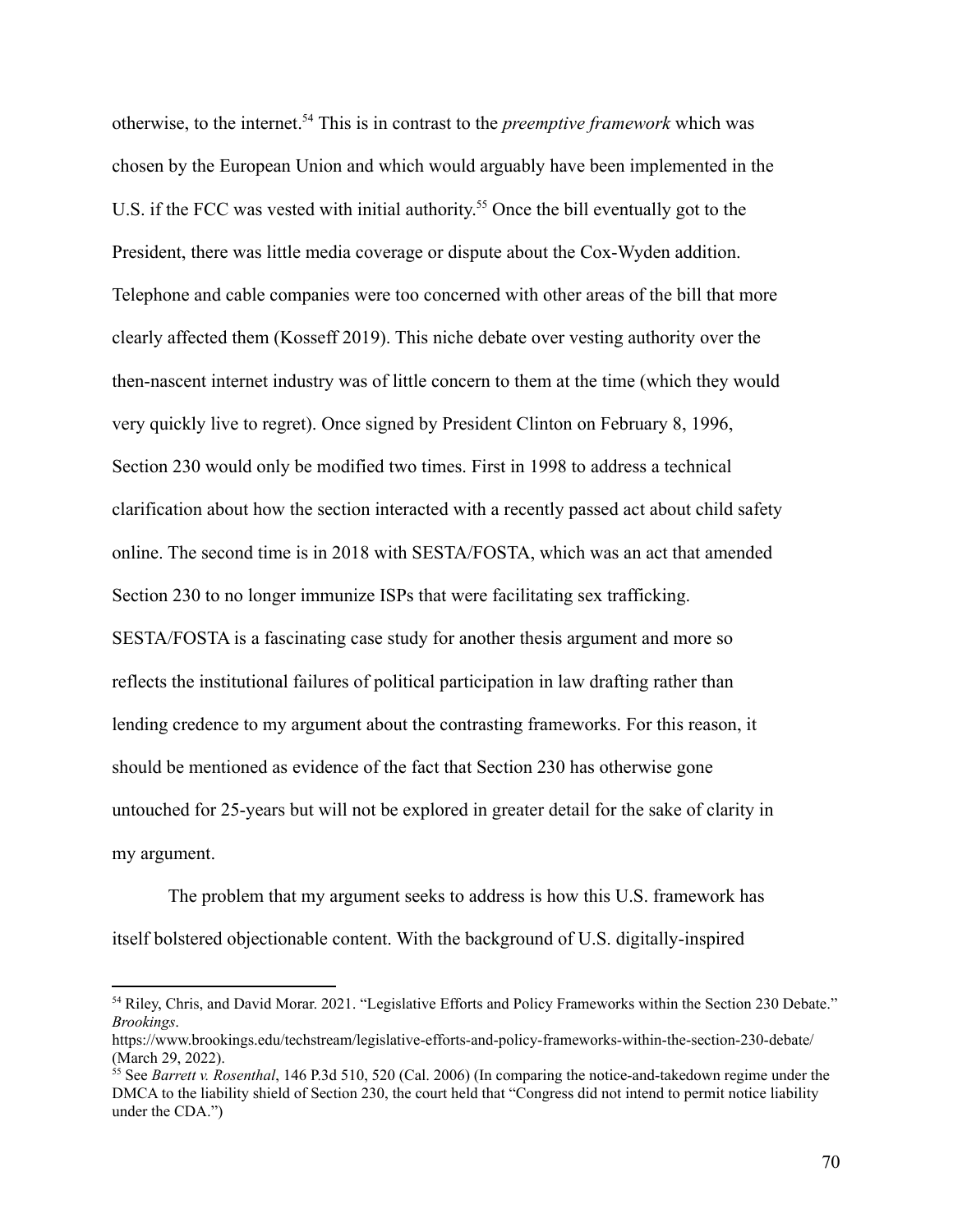terrorism and the legislative history of its supposed solution in mind, I'll now break down what Section 230 specifically spells out (and doesn't spell out) from both a textual and administrative perspective. First, I'll argue below that the text of Section 230 allows sites to create content moderation safeguards but doesn't incentivize them to do so. Sites are under a perverse incentive to host objectionable speech in so far as they appear just marginally less objectionable than their competitors. Second, I'll argue that there exists a contradicting textual basis of FCC jurisdiction. The legislative history of the act makes it clear that Congress didn't want the FCC to have jurisdiction over the internet, and yet left open certain legal doors that allow the FCC to be granted a circular pathway to authority over the internet.

### **Text of Section 230**

Section 230 is broken up into four major sections. The first of which (subsection (a)) is the "findings" of Congress that lay out the facts that they felt distinguished the internet from other mediums that are regulated. The second (subsection (b)) is the "policy" of Congress which spells out the legislative intent of where Congress wanted to place the onus of enforcing this text. The third (subsection (c)) gives the clear and concise immunity blanket for both content left up and good faith moderation efforts to take content down. This section directed future courts in interpreting the "court order standard" that was created by this immunity. The final section (subsection (e)) is exemptions to the blanked immunity offered to ISPs. Originally four exemptions, but after SESTA/FOSTA that became five exemptions to the protections of Section 230.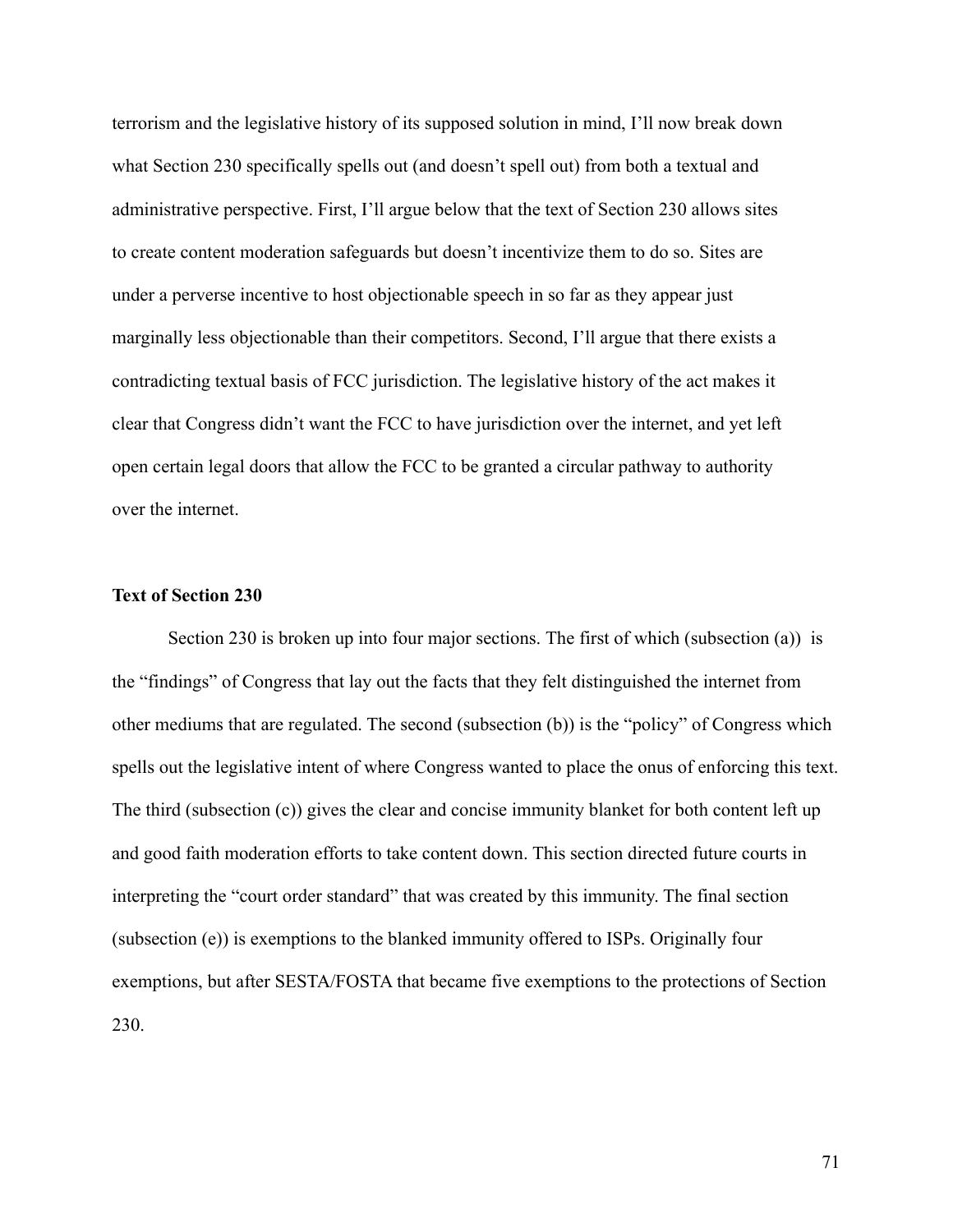Section 230(a) offers a window into how Congress valued and conceptualized the internet in 1996. This section could be understood as evidence that Congress intended to distinguish the internet from other mediums and the liabilities they're held to (distributor or publisher liability). Of the five "findings," two are of particular relevance. Section  $230(a)(2)$  notes that, "These services *offer users a great degree of control* over the information that they receive, as well as the potential for even greater control in the future as technology develops."<sup>56</sup> No other medium under the U.S. regulatory regime offers users or sites the ability to repackage the information. Newspapers are static and the words are the same for everyone, radio broadcasts are not personally recorded for each listener, and books are not reprinted depending on the font preferences of the reader. But the internet is interactive, which is what the statute codifies as a distinction here. Finally, Section 230(a)(4) confirms again the legislative intent of both the House (Cox and Wyden) and the Senate (Leahy) by writing, "The Internet and other interactive computer services have flourished, to the benefit of all Americans, with a minimum of government regulation."<sup>57</sup> It's clear that the Wyden-Cox-Leahy perspective on internet exceptionalism prevailed over the Exon perspective that the internet should be held to the same regulatory level as other mediums. Was that the right choice? Such will be explored later in this chapter, but Section 230(a) is important evidence that Congress made up its mind (in theory).

Section 230(b) from the perspective of "the forest" appears to represent evidence of Wyden-Cox-Leahy's perspective again, but at the level of "the trees" leaves open legal loopholes for supporters of Exon's perspective for agency regulation. Section 230(b)(2) is one of the most widely quoted sections of the text. It explains that "it is the policy of the United States to *preserve the vibrant and competitive free market* that presently exists for the Internet and other

<sup>56</sup> 47 U.S.C. § 230(a)(2) (1996) (emphasis added)

<sup>57</sup> 47 U.S.C. § 230(a)(4) (1996)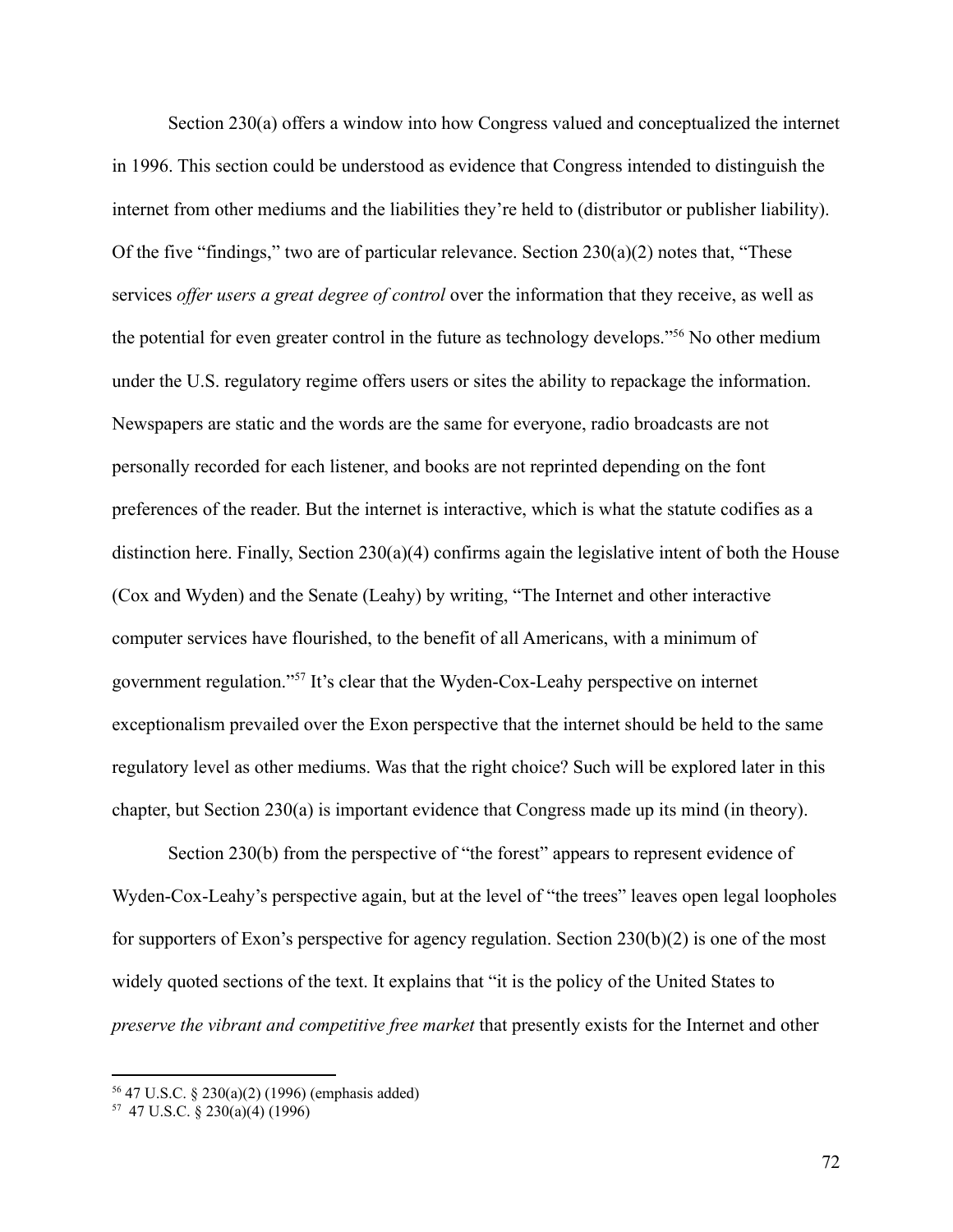interactive computer services, *unfettered by Federal or State regulation.*" <sup>58</sup> With that being said,

the rest of the subsection implies a need for a Federal regulator. Section 230(b)(1, 3-5) write:

"It is the policy of the United States – (1) to promote the continued development of the Internet and other interactive computer services and other interactive media; […] (3) to encourage the development of technologies which maximize user control over what information is received by individuals, families, and schools who use the Internet and other interactive computer services; (4) to remove disincentives for the development and utilization of blocking and filtering technologies that empower parents to restrict their children's access to objectionable or inappropriate online material; and (5) to ensure vigorous enforcement of Federal criminal laws to deter and punish trafficking in obscenity, stalking, and harassment by means of computer."<sup>59</sup>

Such language further muddies the water between Exon's perspective and that codified elsewhere in the statute. As the FCC will later argue, "promoting," "encouraging," "removing disincentives," "and ensuring vigorous enforcement" all require an overseer. In the eyes of the FCC, Congress' intention to prevent the fettering of the internet needs to be carried out and prevented by a Federal overseer. This will be later explored in this chapter, but represent a crucial contradiction between deregulation and enforcing that deregulation.

Section 230(c) is the famous twenty-six words that Kosseff alleges created the internet.

This is a line that the in-house attorneys at Facebook and civil rights groups alike know by heart. Section 230(c)(1) gives immunity to sites for things they choose to leave up by proclaiming, "No provider or user of an interactive computer service *shall be treated as the publisher or speaker* of any information provided by another information content provider."<sup>60</sup> In response to pages upon pages of briefs and amicus filings, these twenty-six words are all a site needs to submit at times to get a case against them dismissed. Section  $230(c)(2)(A)$  was written as a direct response to the holding in *Prodigy*. It immunizes ISPs for good faith efforts to restrict access to objectionable

<sup>58</sup> 47 U.S.C. § 230(b)(2) (1996) (emphasis added)

<sup>59</sup> 47 U.S.C. § 230(b)(1, 3-5) (1996)

 $60$  47 U.S.C. § 230(c)(1) (1996) (emphasis added)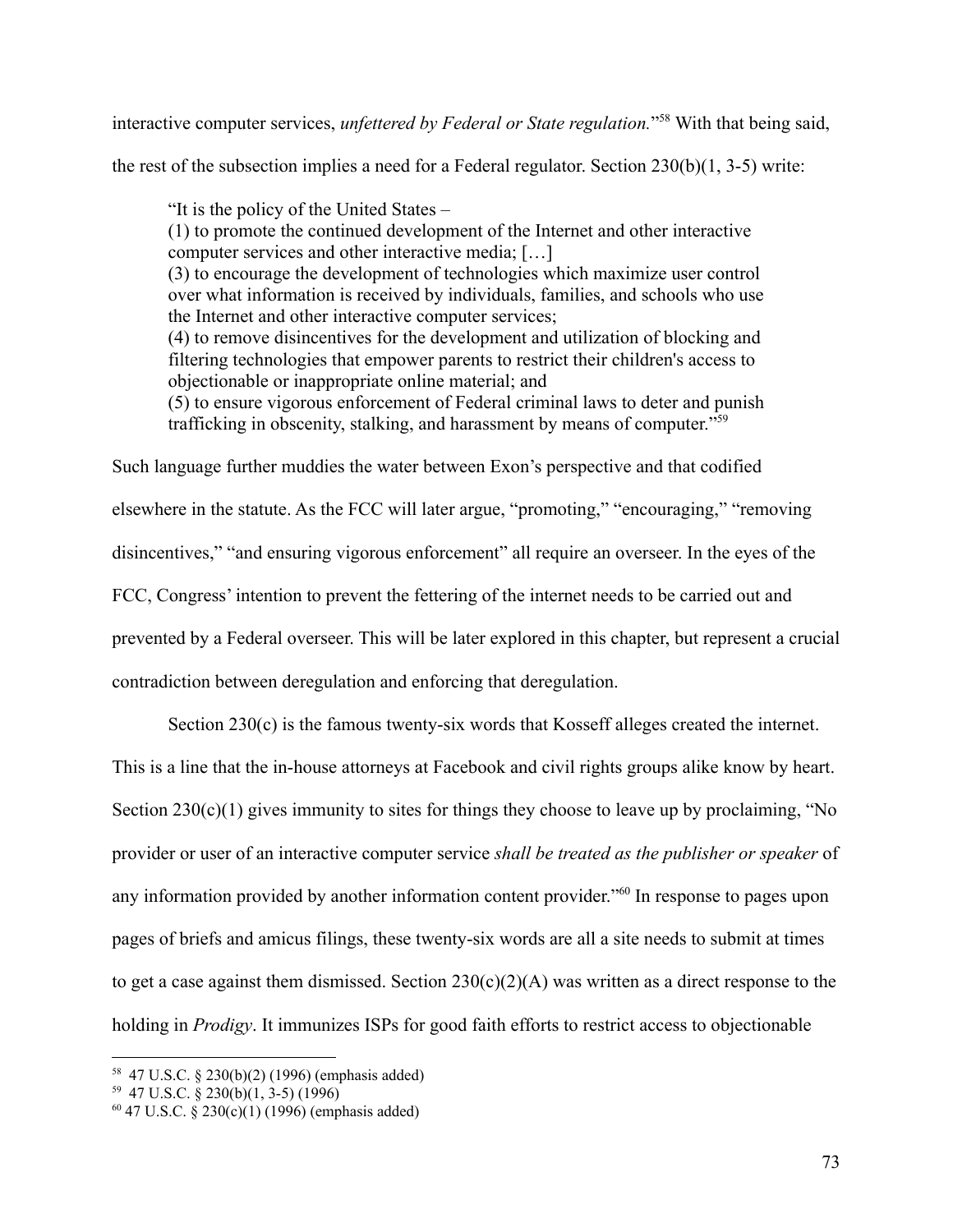material. Sites do not open themselves up to civil liability from users whose content was removed as long as it is done in a good faith effort to preserve the internet ecosystem. For example, anti-competitive motives, like Twitter removing Zuckerberg's posts on Twitter, are not protected. Finally, Section 230(c)(2)(B) enables sites to offer users the opportunity to self-select what they individually would like to see. This clause provides liability protection to Facebook for offering a "hide" button or TikTok for offering a "don't show me more like this" feature. Section 230(c) has both a sword and a shield; subsection  $(c)(1)$  is a shield from liability for what they choose to keep up and subsection  $(c)(2)$  is a sword that allows sites to remove objectionable content.

Finally, Section 230(e) offers exemptions to these liability protections. Section 230(c) protection does not apply to: Federal criminal law, IP infringements, state laws consistent with Section 230, sites that host certain illegally obtained information<sup>61</sup>, and any sites that knowingly engage in sex trafficking or intend to promote it. A critical reader of my argument would see Section 230(e)(1) about Federal criminal law and argue that sites hosting inciting speech do not fall within the protections. That would make sense; inciting violence against the U.S. government is a Federal crime that this subsection says is exempt from immunity protections. Therefore we would expect sites to more actively monitor for this speech because they're not immune.

To which, there are two responses. First, rarely are users on Facebook explicitly saying, "I would like you all to storm the Capitol and hurt someone on this day at this time." Generally, the speech on these sites is inflammatory but fails to reach a bar where it constitutes a call to explicit action. As it relates to the application of this specific crime to the specific incidence of January 6th, it seems more likely than not that the speech being put out on Facebook or Gab or

<sup>&</sup>lt;sup>61</sup> See the Electronic Communications Privacy Act of 1986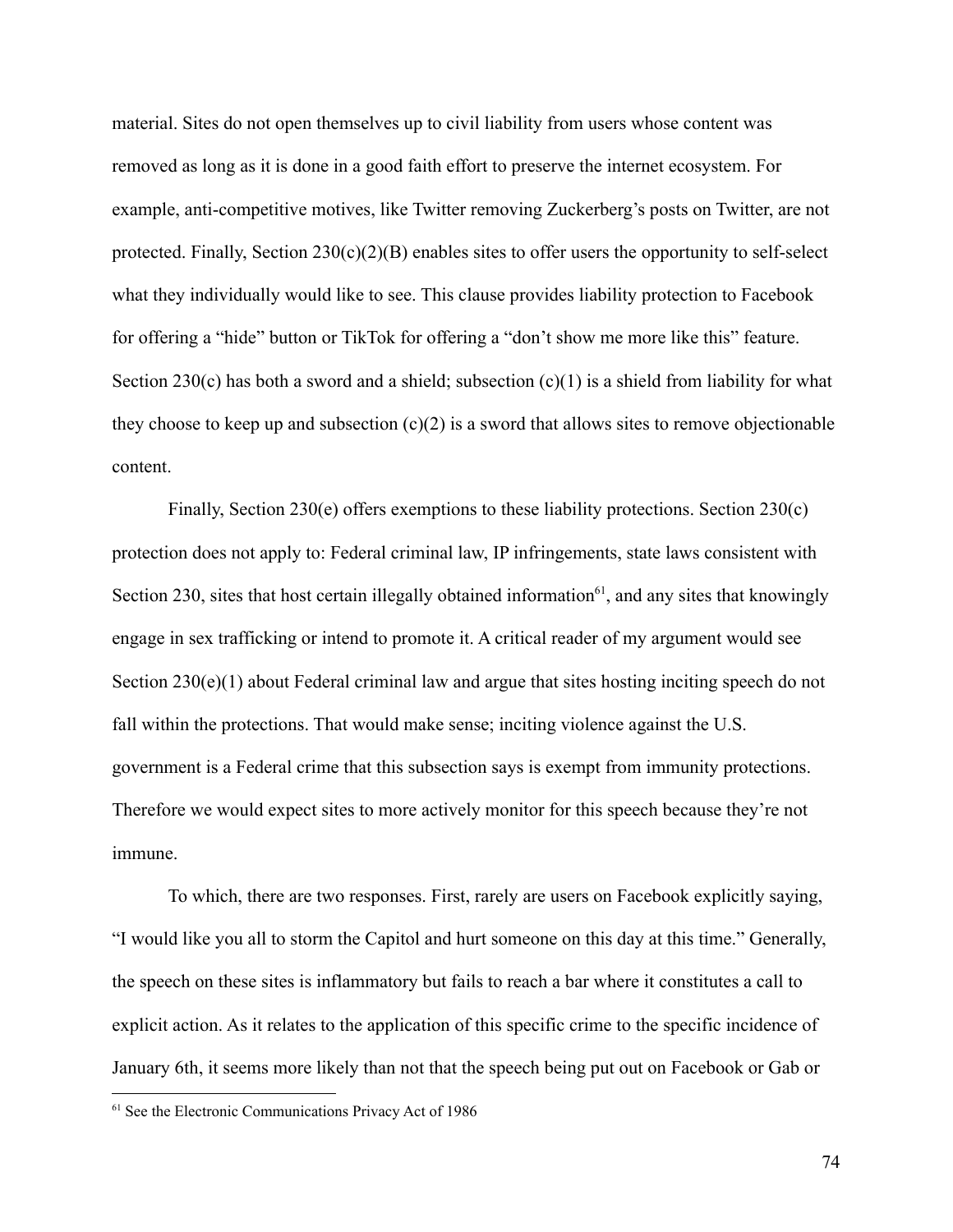Parler was general calls to actions and restatements of misinformation where people drew their own conclusions to storm the Capitol together. Once people have been amassed, their planning of the "imminent lawless action"<sup>62</sup> takes place on encrypted sites like Telegram or Whatsapp, some type of alt-tech site, or on the dark web. Even if a user explicitly posts on Facebook that they intend to do something criminal and incites others to join him or her in that specific crime, Facebook needs to be notified that something said on their site broke a Federal statute and have time to respond before being held liable. There are too many federal criminal statutes in existence that a requirement to monitor for all of them would result in the 'constant monitoring' dilemma that has played out in Europe for the past twenty-five years. All of that being said, some good comes of this criminal law exemption. But that good is not a panacea for objectionable content, especially those that fail to hit high bars of federal proof or hit those high bars of proof on sites that are harder to police (dark web, alt-tech sites).

| <b>Site</b>   | <b>Founding</b> | <b>Alternative to</b>        | <b>Status</b> |
|---------------|-----------------|------------------------------|---------------|
| 4chan         | 2003            | Instagram                    | Active        |
| Epik          | 2009            | <b>Amazon Web Services</b>   | Active        |
| MeWe          | 2012            | Facebook                     | Active        |
| 8chan         | 2013            | Instagram                    | Active        |
| Rumble        | 2013            | YouTube                      | Active        |
| Telegram      | 2013            | <b>AIM Instant Messenger</b> | Active        |
| Signal        | 2014            | <b>AIM Instant Messenger</b> | Active        |
| Minds         | 2015            | Facebook                     | Active        |
| Odysee (LBRY) | 2015            | YouTube                      | Active        |
| Triller       | 2015            | YouTube                      | Active        |
| WeSearchr     | 2015            | Crowdfunding                 | Active        |

<sup>62</sup> From the "clear and present danger" doctrine set forth by *Brandenburg v. Ohio* (1969) for defining when the government can curtail your freedom of speech.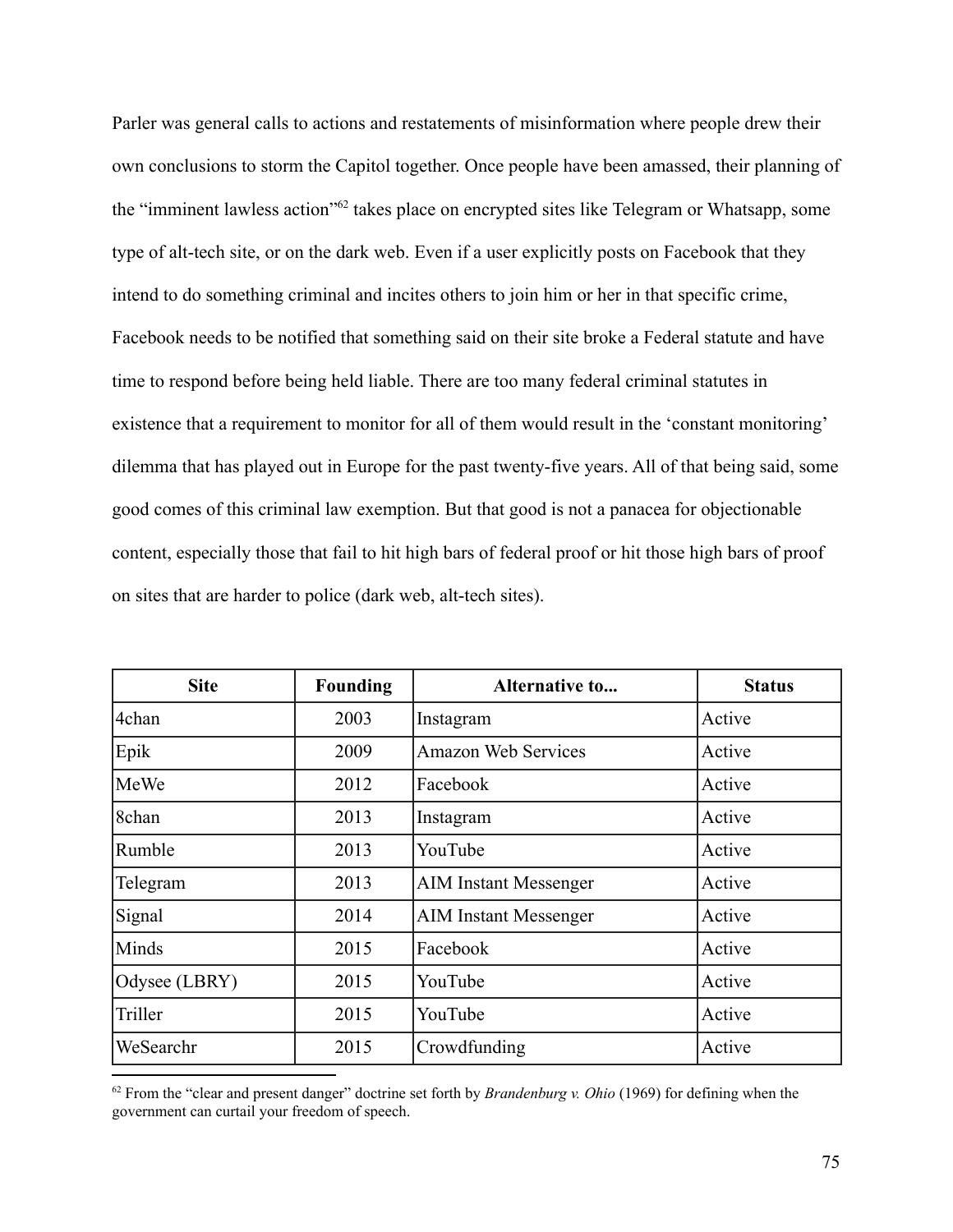| <b>DTube</b>     | 2016 | YouTube          | Active  |
|------------------|------|------------------|---------|
| Gab              | 2016 | Facebook/Twitter | Active  |
| <b>WASP</b> Love | 2016 | Dating Site      | Active  |
| <b>BitChute</b>  | 2017 | YouTube          | Active  |
| <b>DLive</b>     | 2017 | YouTube          | Active  |
| GoyFundMe        | 2017 | Crowdfunding     | Defunct |
| Hatreon          | 2017 | Crowdfunding     | Defunct |
| PewTube          | 2017 | YouTube          | Defunct |
| Slug             | 2017 | Facebook         | Active  |
| SubscribeStar    | 2017 | Crowdfunding     | Active  |
| WrongThink       | 2017 | Facebook         | Active  |
| Parler           | 2018 | Facebook/Twitter | Active  |
| Thinkspot        | 2019 | Crowdfunding     | Active  |
| Gettr            | 2021 | YouTube          | Active  |

*Figure 5*: Non-exhaustive, sample list of alt-tech ISPs that accomplish traditionally-mainstream functions but boast stronger encryption or less access to the general population.

# **Judicial Manifestations of Section 230**

As mentioned, this text creates a deregulatory framework and a "court order standard" where there is not only an incentive to keep the internet free from government intervention but also that any attempts for government intervention are decided by the courts. Section 230 gets an infamous reputation among myopic onlookers as a statute that allegedly condones terrible things being on the internet. There are many ways that the U.S. could have created their regulatory regime, but they chose to do so by pairing a deregulatory framework with a court order standard. While this combination does maximize the total amount of information available to consumers of the internet, it also allows for the largest amount of objectionable material to remain online. The cases below will illustrate that such a combination has manifested in objectionable material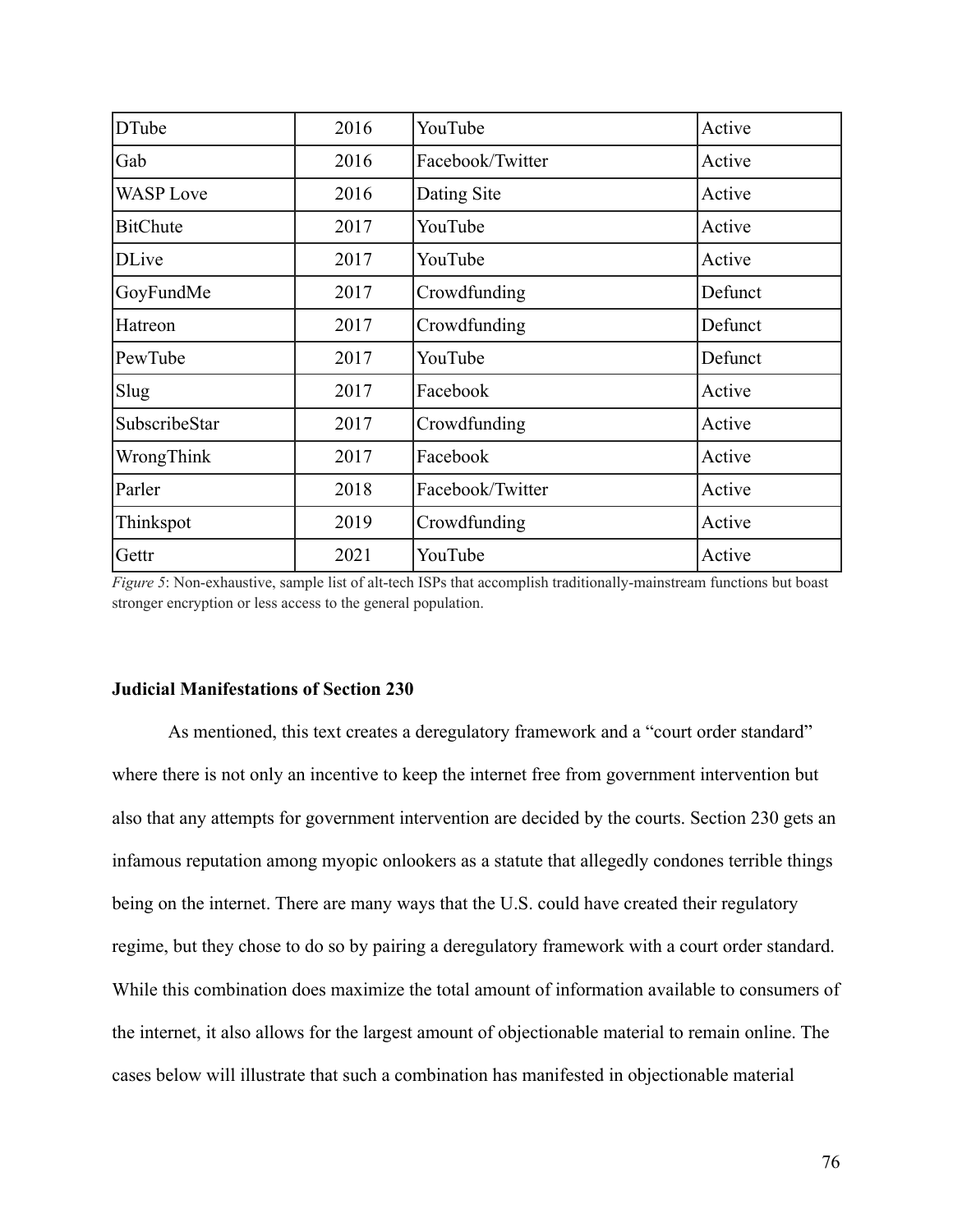remaining online. With neither a governmental body nor agency to police content not brought before a court nor an incentive for sites to maximize their content moderation efforts, a body of case law is created that highlights the objectionable content being created through this platform complacency.

The first major Section 230 case, *Zeran v. America Online, Inc.* (1997), arrived at the courts less than a year after its passage. Kenneth Zeran was an ordinary citizen living an ordinary life. The only thing that made him unique was that his phone rang non-stop starting in April 1995. Shortly after the bombing of the Alfred P. Murrah Federal Building in Oklahoma City, an anonymous user of AOL posted an advertisement selling shirts that glorified the bomber and his motives. The anonymous user listed Ken by name and listed his phone number at the bottom of the listing. Zeran reached out to AOL in the hopes that they would remove the fraudulent posting and an employee said that the platform would do so. However, the posting would since be reposted multiple times by other anonymous users of AOL despite the original one being removed. Zeran alleges AOL lost its protections as a distributor once it took down the advertisement but failed to screen for future iterations of the content. Ken and his lawyer, Leo Kayser, acknowledged that they couldn't hold AOL liable as a publisher because of Section 230, but they alleged that the site was given notice of the illegal, defamatory material and should therefore be liable for giving a platform to such content's reproduction.

The famous ruling by Judge Wilkinson sided with AOL in holding that a distributor is the same as the word *publisher* and that Section 230's use of publisher included those that didn't even curate the content to which they gave a platform. Wilkinson wrote that "subjecting a computer service provider to liability based on the provider's knowledge would 'reinforce service providers' incentives to restrict speech and abstain from self-regulation.'" <sup>63</sup> This *Zeran*

<sup>63</sup> *Zeran v. Am. Online, Inc.*, 958 F. Supp. 1124, 1126 (E.D. Va. 1997) at 333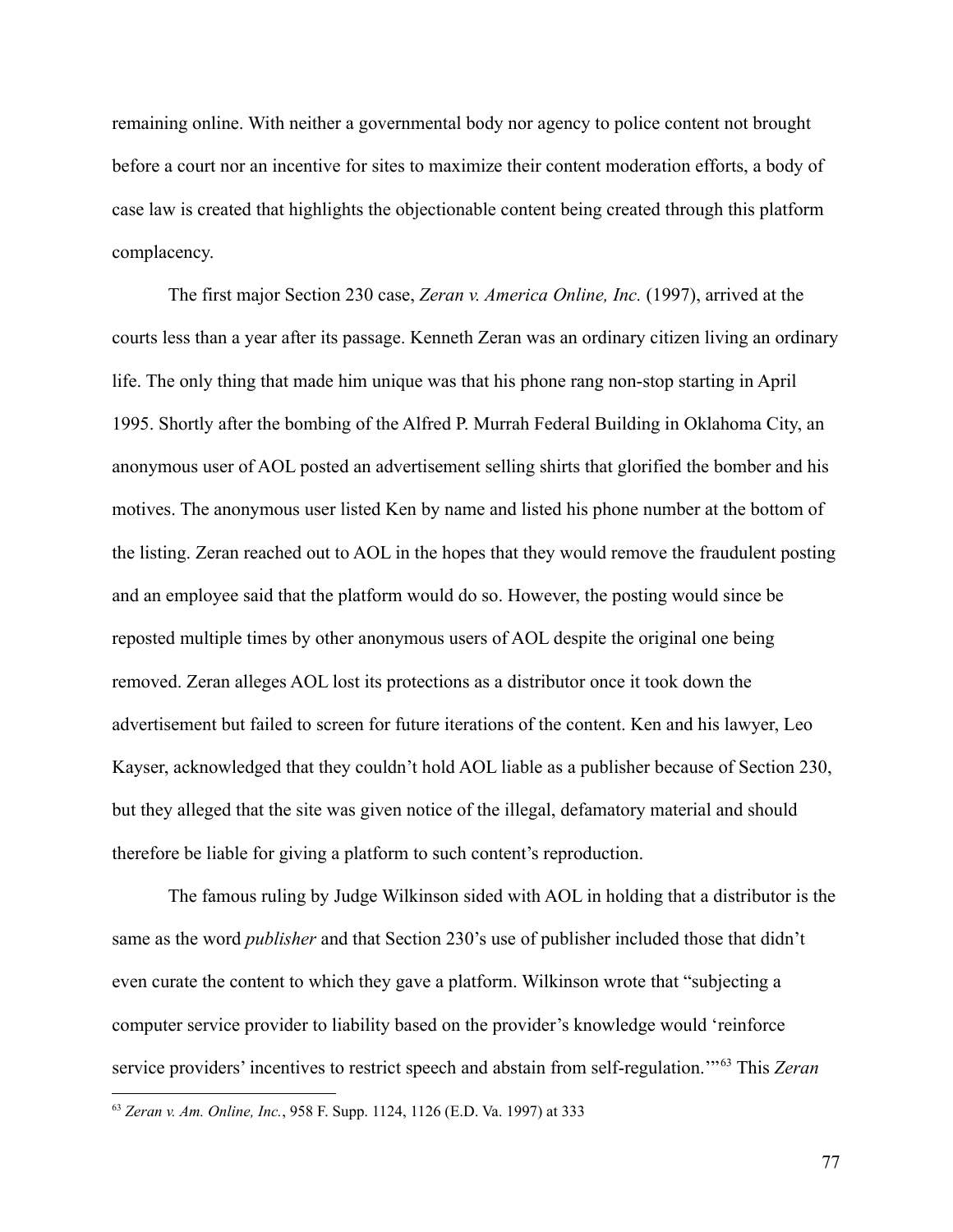ruling was a major case for proving Section 230's purpose because it (1) distinguished the US regulatory regime from the European model and its downsides and (2) it conferred immunity to both sites that moderate content (like Section  $230(c)(2)$  (A) intended) and those that do not (like Section 230(c)(1) intended). Kenneth would continue to receive death threats, his phone would continue ringing as this content was republished, and the anonymous posting prevented him from receiving any recourse. Furthermore, cases like Ken's would be just the beginning of a case law riddled with victimized people not receiving recourse.

| Case                                 | Year | What went unpunished as a result of a Section 230<br>defense?                                                                                                                                                                                                                                                                                                                                                                                                                                               |
|--------------------------------------|------|-------------------------------------------------------------------------------------------------------------------------------------------------------------------------------------------------------------------------------------------------------------------------------------------------------------------------------------------------------------------------------------------------------------------------------------------------------------------------------------------------------------|
| Blumenthal v. Drudge                 | 1998 | The Drudge Report posted an article alleging that Sydney<br>Blumenthal, a White House staffer, assaulted his wife, also<br>a White House staffer. Both husband and wife denied the<br>assault happened and sued for defamation. The Drudge<br>Report pays AOL to amplify its content. This article was<br>amplified through Capitol Hill circles but the Court ruled<br>that, while the Drudge Report could be held liable, AOL<br>was immune from liability for reproducing and<br>amplifying the content. |
| Doe v. America Online                | 2001 | An 11-year old boy was lured into sexual acts with an adult<br>defendant via AOL chat rooms. The defendant recorded the<br>encounter and marketed this video online. While the<br>defendant could be tried for these crimes, Justice Wells<br>ruled that AOL was immune from liability and had no<br>legal obligation to prevent the future reproduction of<br>this content by other users on the site.                                                                                                     |
| Batzel v. Smith                      | 2003 | Smith accused Batzel, a California attorney, of owning art<br>stolen by the Nazis and being a descendant of Heinrich<br>Himmler. Batzel's career was upended and still lost her<br>case.                                                                                                                                                                                                                                                                                                                    |
| Carafano v.<br>Metrosplash.com, Inc. | 2003 | Famous Star Trek actress, Christianne Carafano, was being<br>stalked by a man in Berlin. He eventually created a fake<br>dating profile with her name and image and posted her<br>personal phone number and address (which violated the                                                                                                                                                                                                                                                                     |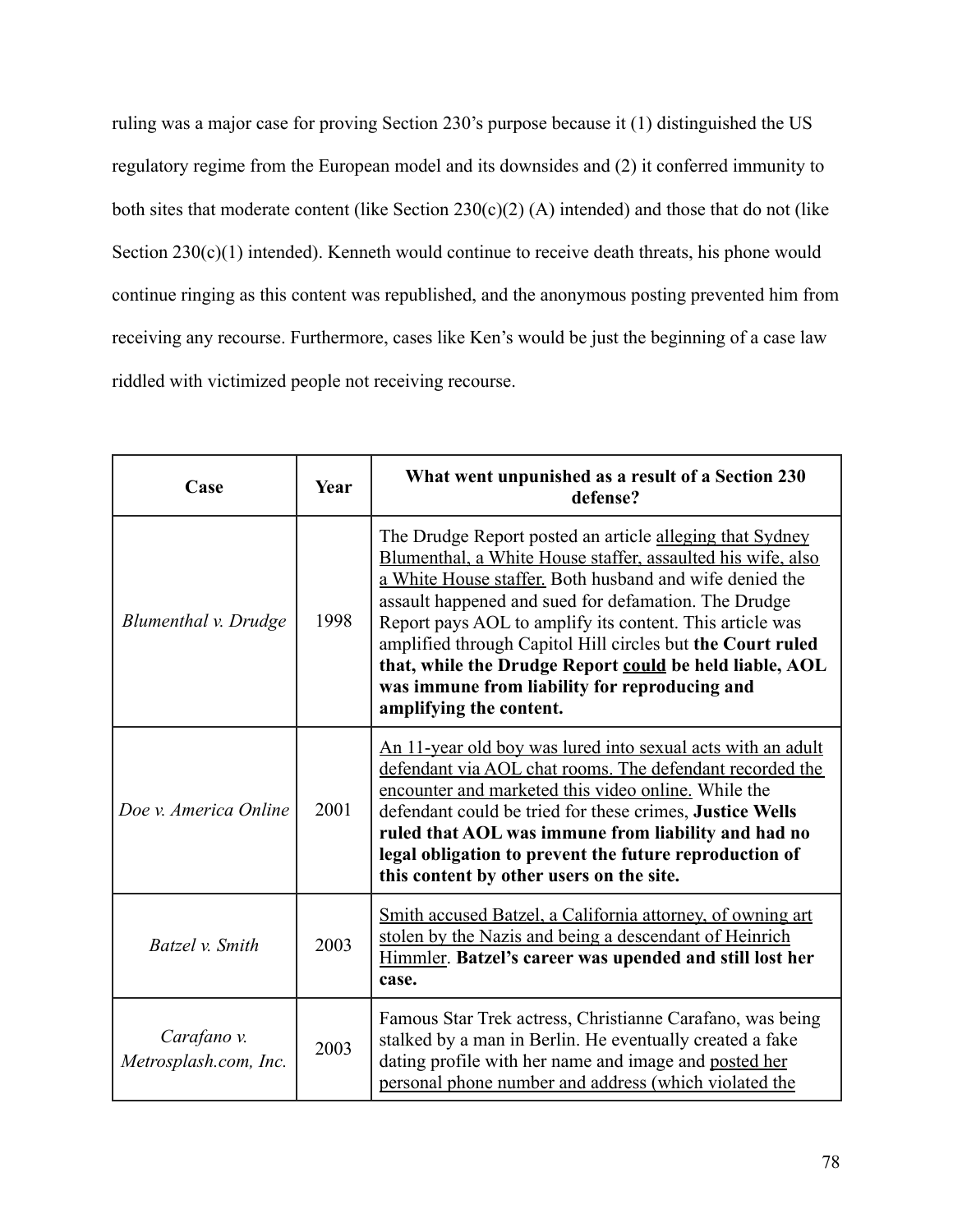|                                                         |      | dating site's terms of service). Other stalkers would leave<br>sexually explicit voicemails and threats against her and her<br>son. She and Jeremiah had to flee their house and live<br>hotel-to-hotel for months until the dating site eventually<br>took down her post. She alleged the dating site should have<br>had content filters to spot this infraction and rectify the<br>situation faster upon receiving notice. The Court disagreed<br>and said matchmaker.com had no obligation to seek or<br>disable such content.                                                                                               |
|---------------------------------------------------------|------|---------------------------------------------------------------------------------------------------------------------------------------------------------------------------------------------------------------------------------------------------------------------------------------------------------------------------------------------------------------------------------------------------------------------------------------------------------------------------------------------------------------------------------------------------------------------------------------------------------------------------------|
| Doe v. MySpace                                          | 2008 | A 13-year old girl was lured into meeting a 19-year old boy<br>she met on MySpace and was sexually assaulted. The<br>Court ruled that MySpace was not liable for hosting<br>such content or for being an accomplice to the actions of<br>the sexual preditor.                                                                                                                                                                                                                                                                                                                                                                   |
| Barnes v. Yahoo!                                        | 2009 | Barnes' ex-boyfriend posted revenge pornography of her<br>online following their breakup and pretended to be her on<br>multiple chat rooms to entice men into sexual relationships<br>with Barnes. These postings listed her address and phone<br>number. These men would repeatedly call and arrive at her<br>home and office under the promise of solicited sex. This<br>case had to deal with a legal principle known as <i>promissory</i><br>estoppel as the central issue. But the Court ruled that<br>Yahoo! was immunized under Section 230 from having<br>to take down these posts even if they promised they<br>would. |
| Jones v. Dirty World<br>Entertainment<br>Recordings LLC | 2014 | Posts were made online (and endorsed by the site's<br>moderator) about high school teacher and Bengals<br>cheerleader, Sarah Jones, alleging she was sexually<br>promiscuous, STI-positive, and having inappropriate<br>relationships with her students. The Court ruled that the<br>site and its moderator were both immune under Section<br>230 and Jones had to pay Dirty World Entertainment<br>$$6,000+$ .                                                                                                                                                                                                                 |
| Klayman v. Zuckerberg                                   | 2014 | Klayman sued Facebook after they dragged their feet in<br>removing the "Third Palestinian Intifada" Facebook page<br>which called for Muslims around the world to rise up and<br>kill Jewish people. Facebook and Zuckerberg easily<br>dismiss the case under Section 230.                                                                                                                                                                                                                                                                                                                                                      |
| Doe v. Internet Brands                                  | 2014 | Doe was using a website that connects aspiring models to<br>shoots looking for models. The site had both an anecdotal<br>and analytical history of being used to lure women into<br>nonconsensual sexual encounters. Doe was lured into a fake                                                                                                                                                                                                                                                                                                                                                                                  |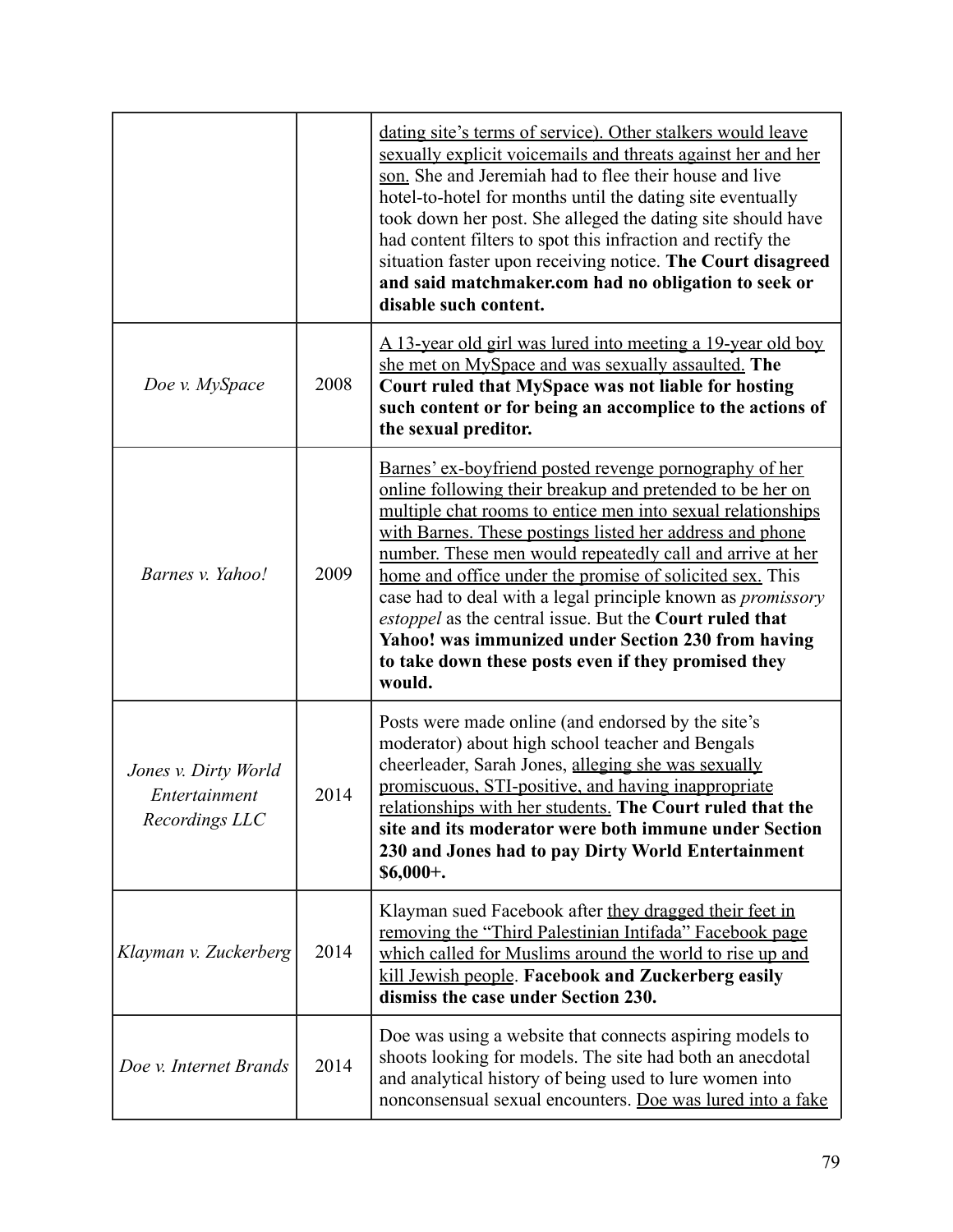|                   |      | <u>audition, drugged, raped, and recorded</u> . The Court ruled<br>that the site was immune from punishment despite this<br>history of abuse on their site.                                                                                                                                                                                                                                                                                                                                                                                                                                                          |
|-------------------|------|----------------------------------------------------------------------------------------------------------------------------------------------------------------------------------------------------------------------------------------------------------------------------------------------------------------------------------------------------------------------------------------------------------------------------------------------------------------------------------------------------------------------------------------------------------------------------------------------------------------------|
| Doe v. Backpage   | 2016 | A group of parents filed suit in Massachusetts alleging that<br>the sex trafficking of their children was a result of<br>Backpage.com. They argue the business model of Backpage<br>incentivized such illegal actions and facilitated<br>advertisements for their children. The Court denied the<br>parents standing to sue and denied that the site's<br>behavior constituted facilitation of such trafficking. This<br>case would later be the impetus for the SESTA/FOSTA<br>Amendment to Section 230 and the 2017 film <i>I Am Jane</i><br>Doe which details the trial and the lives of the trafficked<br>girls. |
| Fields v. Twitter | 2016 | Two American service members, Lloyd "Carl" Fields, Jr.<br>and James Damon Creach, were killed overseas in Jordan<br>by Anwar Abu Zaid. It was discovered he was a member of<br>an ISIS radicalization ring on Twitter and ISIS claimed<br>responsibility. The Court ruled that Twitter was neither<br>negligent nor liable for the deaths of Fields and Creach.                                                                                                                                                                                                                                                      |
| Herrick v. Grindr | 2019 | Herrick's ex-boyfriend began impersonating Herrick on<br>Grindr, a dating app, and instructing suitors that he<br>("Herrick") had a hardcore rape fantasy and preferred role<br>play. Some men would come to Herrick's office and<br>physically assault him and threaten him and his co-workers.<br>The Court ruled that Grindr was not liable for hosting<br>the fraudulent profiles despite notification of illegal<br>activity.                                                                                                                                                                                   |
| Force v. Facebook | 2019 | Families of five Americans who were killed or hurt in Israel<br>by attacks perpetrated by Hamas, a defined terror<br>organization. Plaintiffs allege that Facebook knowingly<br>hosted Hamas profiles and their algorithm funneled<br>radicalizing content and terror plots to like-minded, but<br>unaffiliated anti-Israel terrorists. The Court ruled that<br>Facebook's algorithm did not constitute a form of<br>editorial discretion over the content and that Section 230<br>could immunize Facebook.                                                                                                          |

*Figure* 6: A selection of a few, high-profile cases that sided with ISPs and ruled in favor of their Section 230(c)(1) immunity to allow such content to remain online. These are strictly summaries and do not include the many levels of nuance that these cases present. The objectionable content is highlighted and the result is bolded. (Source: Kosseff (2019) and Brannon and Holmes (2021))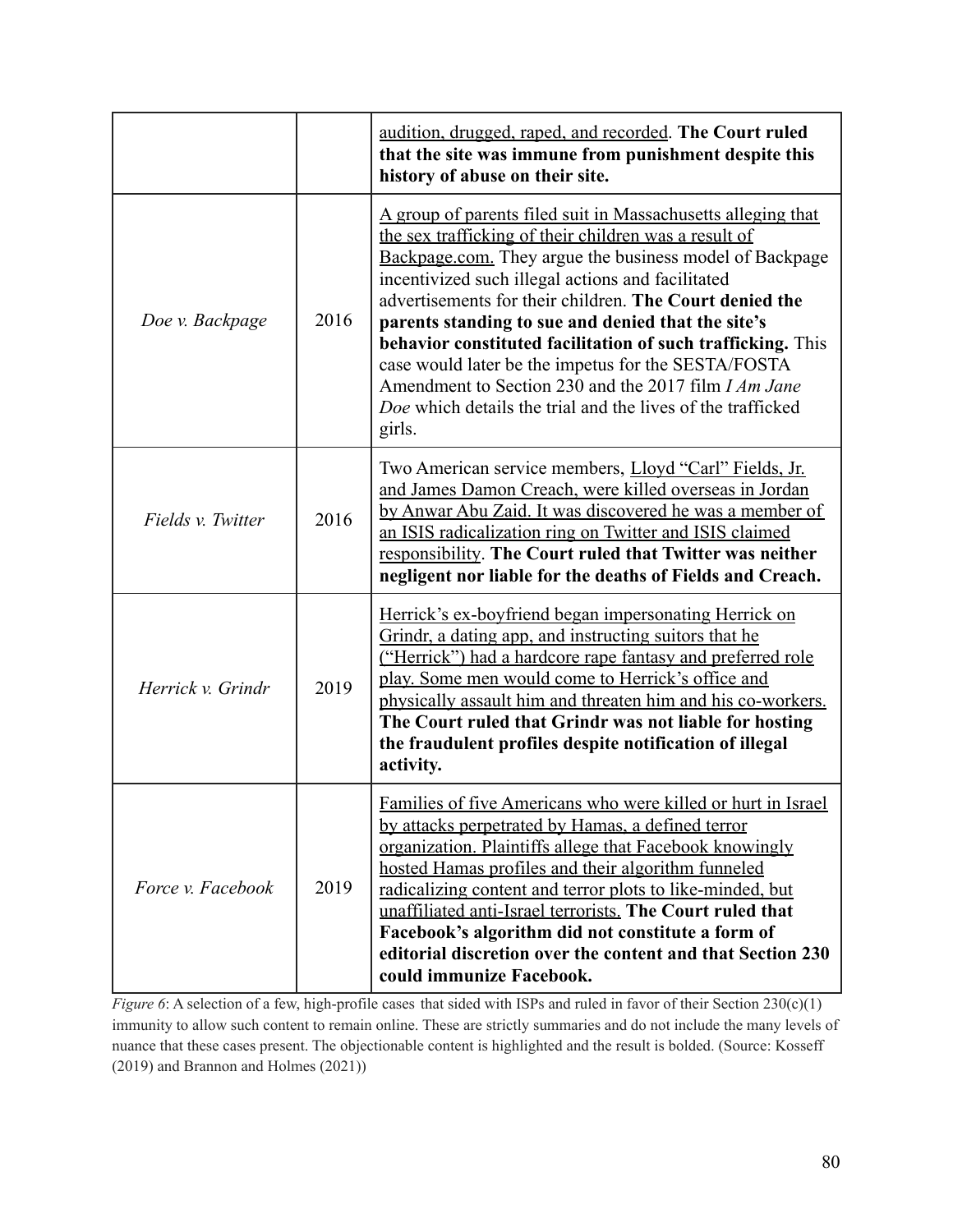### **Limitations of the "court order standard" employed by Section 230**

The central argument of this chapter is not proven by the cases themselves, such is out of the scope of my question. Let's assume that all the cases above are justly decided given the facts of each case. From an institutional perspective, vesting the courts (rather than with the ISPs or with a government agency) with the power to provide recourse for victims came with drawbacks. First, judicial remedy requires that the injustice occurs before the issue at stake can be clarified. Second, these clarified issues are often decided on narrow grounds that depend on the facts of the case. This makes it difficult to use these cases as the building blocks of a clearer legal landscape for the internet ecosystem. While an agency rule or clarification can have wide applicability, the court ruling in *Zeran* or *Force* or *Barnes*, for example, only serves to prevent future infractions of the same circumstances and in the same jurisdictions. After all, Ninth Circuit rulings are not binding in Virginia in the same way that Second Circuit rulings are not binding to cases that arise in Silicon Valley. Such "circuit split" became evident recently when the Third Circuit ruled in 2021 that celebrities could sue Facebook for unauthorized use of their images in state court under Section  $230(e)(2)^{64}$  but such was a direct contradiction to the holding in another famous Section 230 case in 2007 in the Ninth Circuit.<sup>65</sup> All of this is to say that there exist issues with vesting recourse in the courts.

This is not to say that a judicially regulatory pathway is bad in and of itself. After all, the newspaper industry has used it for years. As will be later explained, the content of newspapers is not under the jurisdiction of the FCC or another government agency. Therefore victims of what they publish do not receive recourse through future rulemaking clarifications but only through the courts evaluating their claims. The difference between the judicial oversight of newspapers

<sup>64</sup> *Hepp v. Facebook, Inc.*, 465 F. Supp. 3d 491 (3d Cir. 2021)

<sup>65</sup> *Perfect 10, Inc. v. CCBill LLC*, 488 F.3d 1102 (9th Cir. 2007)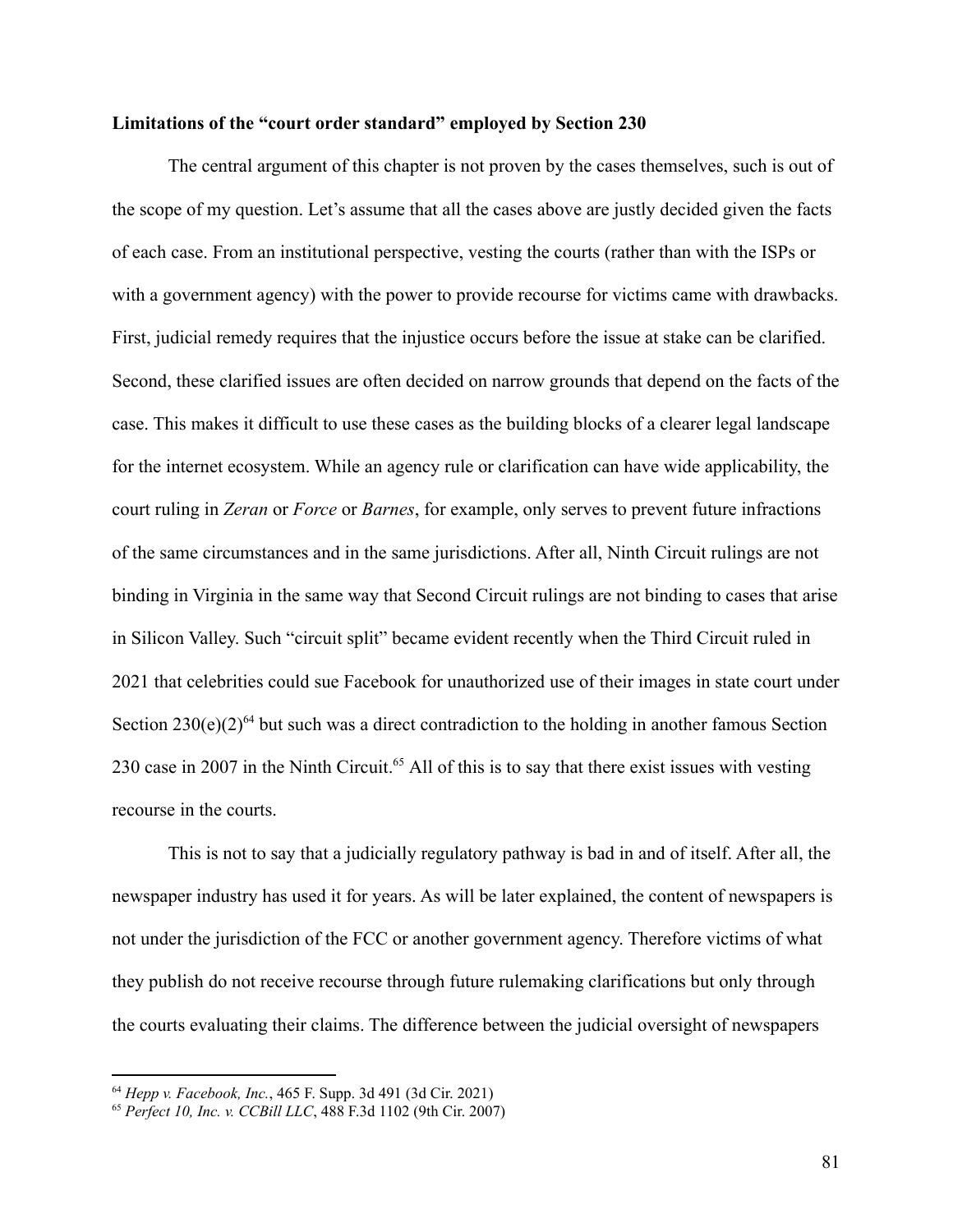and of the internet is where the regulation places the onus. Section 230 specifically precludes ISPs from publisher liability. The burden of proof under "publisher liability" is the responsibility of newspapers in a way that the internet is not burdened as such. If allegations are made against a newspaper in court, the defendants (the newspaper) have to prove that they are entitled to immunity. If allegations are made against an ISP in court, the plaintiffs (victim of the speech) have to prove that the ISP is not entitled to protection. Immunity is the internet's to lose where it's the newspaper industries' to gain. For the internet, Section 230 takes away one of the crucial checks and balances, the onerous burden of proof, that allow such industries not under the regulatory jurisdiction of a government agency to responsibly be a part of a judicial regulatory scheme.

The question then becomes, why isn't the internet under the jurisdiction of the FCC? The FCC already regulates radio, television and phone content through things like safe harbor hours, explicative guidance, and guidelines on nudity and enforces such with fines, sanctions, censures, and licensing penalties. So why is the internet exceptional? The answer is… (very) complicated. But it essentially boils down to the way that early Congressional instruction and FCC interpretation hamstrung the future regulation of the internet. It should be noted that, while the FCC is an independent agency, its chairpeople who vote are politically appointed. This is evident in the countless 3-2 votes undertaken by the panel of five in charge of overseeing the FCC that almost always falls upon partisan lines. While the FCC is politically volatile, it's a nimble, proactive, and dynamic regulatory complement to the courts.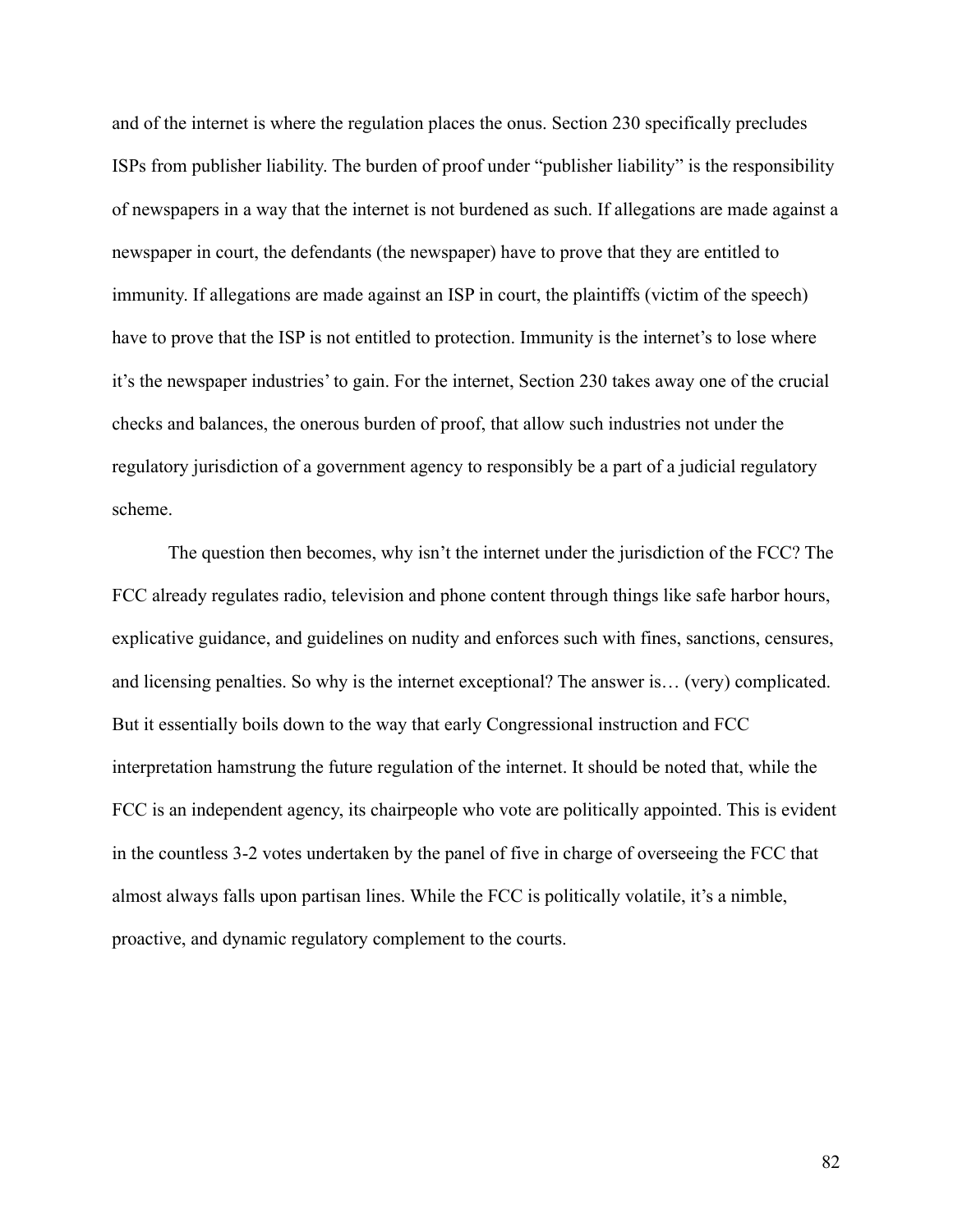#### **FCC Authority over the Regulation of the Internet**

In contrast to the courts and Congress, the FCC has more access to industry knowledge. As the literature has illuminated, there exists a pervasive exchange between the FCC and industry leaders that some have dubbed a "revolving door" (Gilens and Page 2014; Popiel 2018). Their regulators go on to work at broadband, cellular, telecommunications, and radio companies and vice versa. As a result of the regularity of this knowledge and the proactive nature of agencies in comparison to courts, the FCC can more agilely make rulings that adapt to new technologies. We've seen examples of their hands-on regulatory abilities in the past: the modification of explicative standards, changing definitions of sexual innuendo, and inclusion or exclusion of other types of speech as they become more or less societally acceptable (Levi 2008). The FCC has power over most things related to communication, telecommunications, and broadcasting with hands in both the economics and production of all this material. From a speech perspective, the FCC has control over what can be said, when it can be said, who can say it, and the punishments for violating such rules. But the FCC chairs are politically appointed and the FCC is therefore subject to changing politics as administrations change.

As a result of this, the FCC's policymaking can best be described as they're writing a chain novel. The chairs have five-year terms and each successive administration of chairs gets to write a new chapter over the next four years but it has to be in line with the chapters made by the administrations before. They can chalk a few chapters up to being a "dream sequence" or a flashback but they can't ignore the precedents and backstories of characters in the novel. As a result, the FCC's regulatory scheme can best be described as a patchwork. As Thompson (2010) notes using a gardening analogy, they can plant new policies but some of those policies can't touch other policies in the garden and some need more or less sunlight than others. So trying to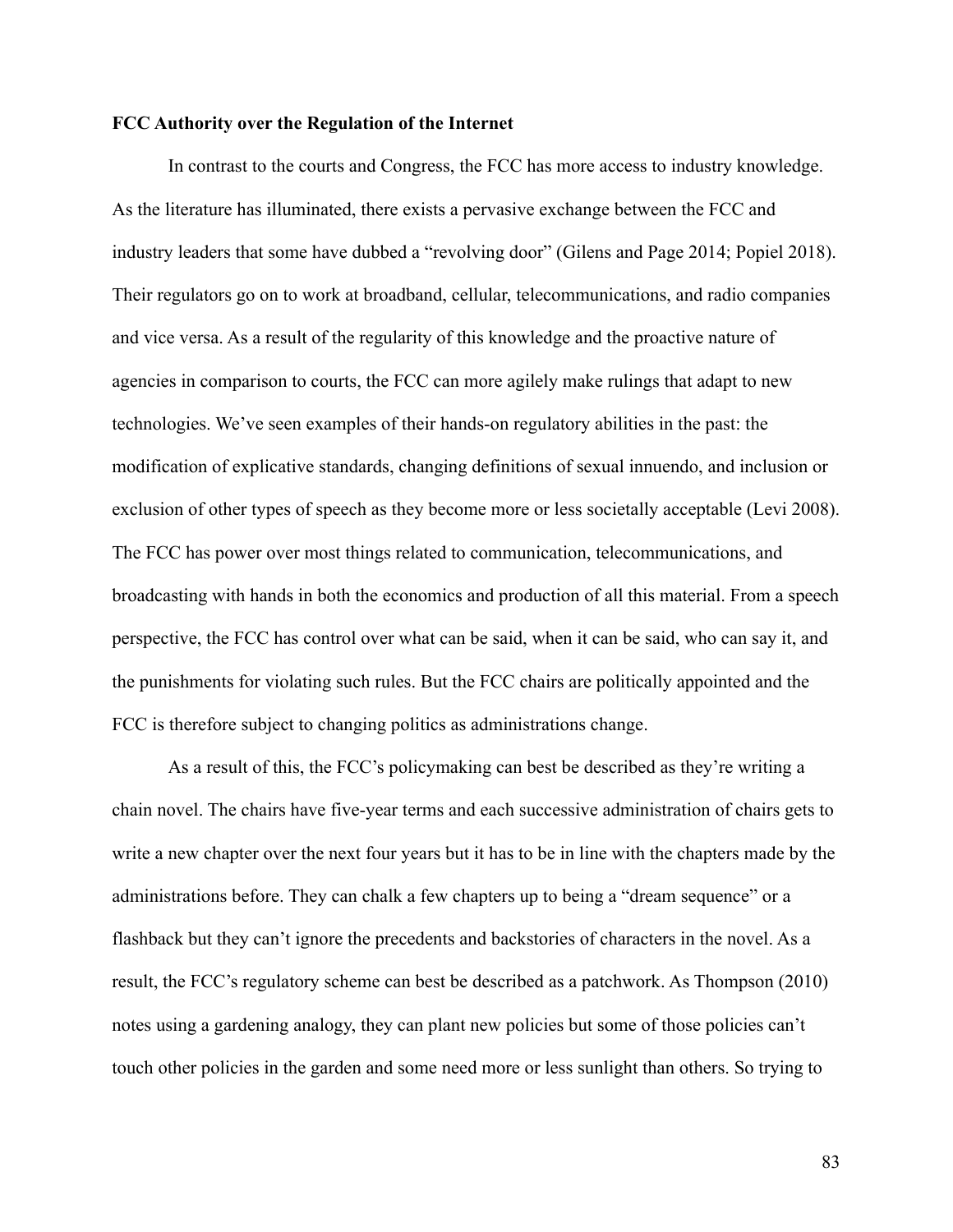adapt this garden to a whole new plant, or a whole new industry like the internet, can create issues of jurisdiction that are hindered by previous plantings. In addition to the issues that the FCC has with incorporating this new plant into their metaphorical garden, there are also issues of whether they're allowed to be the gardener in the first place.

As I will argue in the subsequent sections, the FCC has questionable authority over the regulation of the internet and as such has refrained from issuing heavy-handed regulation over speech on the internet to avoid their jurisdiction of the internet as a whole from being challenged in court. The argument begins with Congress' simultaneous definition of the FCC as both the administrator and not the administrator over the internet in their 1996 bill. From there, the FCC started a chain novel by pulling at textual straws in the bill to establish jurisdiction over the internet through a constantly modifying precedent. This further complicated the existing patchwork of a regulatory regime. By the 2010s, the FCC took a big step in the direction of genuine internet jurisdiction. But in doing so, it linked speech on the internet to "net neutrality," which would further complicate regulation as those two issues became part of politically opposing agendas by the early 2020s. With all of this in mind, my argument closes by addressing the way that legislative corrections to this patchwork regulatory regime are nearly impossible as a result of the uncontrollable rise of these ISPs and the radically different political environment that had developed by the time the U.S. could realize they had a problem.

### *Was the FCC vested with regulatory jurisdiction over the internet?*

The FCC would like the answer to be "yes" but Congress constructed the 1996 bill in a way that left such ambiguous. Congress made very explicit within Section 230 that the FCC was to have no hand in regulating the internet, but legally Section 230 is placed within a larger bill

84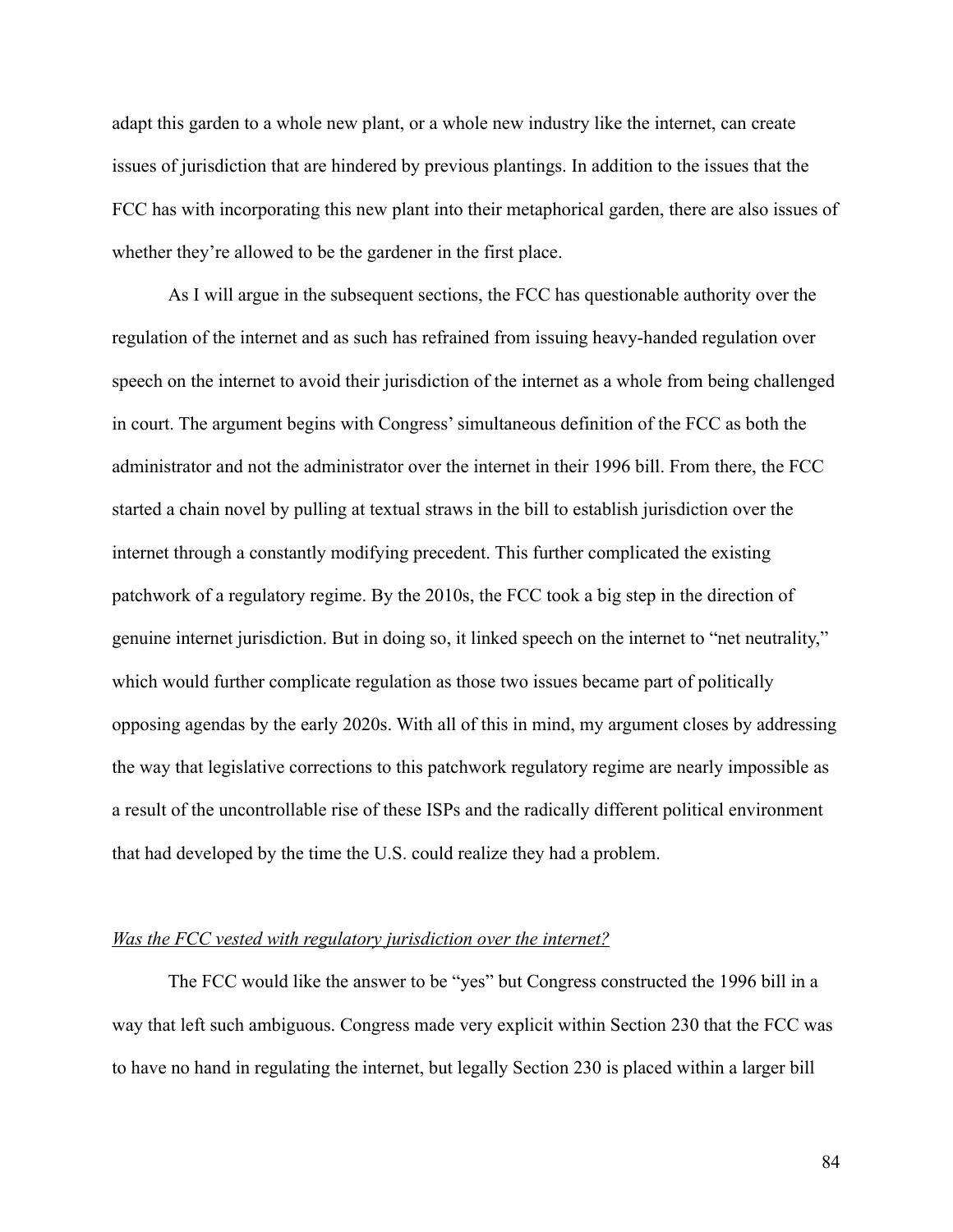that amends Title II of the Communications Act of 1934 which is explicitly under the FCC's jurisdiction. Questions arise of policy statements and legislative intent and how the two reconcile when in conflict. This section will first recap the way Congress and the FCC fought over the jurisdiction of the internet. Second, it will explain how the FCC fought with its past self to establish jurisdiction over the internet.

The framers of Section 230 unambiguously proclaimed that "it is the policy of the United States to preserve the vibrant and competitive free market that presently exists for the Internet and other interactive computer services, *unfettered by Federal or State regulation*."<sup>66</sup> This in addition to the failure of the Exon Amendment and the statements on the floor of the House mentioned above all support the textual proof that Congress intended Section 230 and ISPs be unencumbered by federal regulation, including the FCC. Congress felt that the internet was different from other services (TV, radio, telephone, etc.) under the FCC's umbrella because the "basic justifications for regulating traditional communications (scarcity and monopolization) [did] not apply" (Kennedy and Zallaps 1999, 18). There are endless computers, packets, and passageways to and within the internet that were exponentially growing without the need for physical infrastructure, unlike traditional FCC services that needed telephone wires or radio and television stations.

Despite this exceptionalism coded within Section 230, there exists a strong opposition that similarly cites legislative intent and textual grounding to find FCC jurisdiction. Prior to a committee conference that struck it, there existed a Section 104(d) in the 1996 bill which went even further than the "unfettered" clause within Section 230(b)(2); it specifically enumerated that the FCC was precluded from overseeing the regulation of the internet (Crawford 1997). Section 230(b)(2) is strictly a statement of legislative intent, not of policy direction. Proponents of FCC

<sup>66</sup> Id. at 58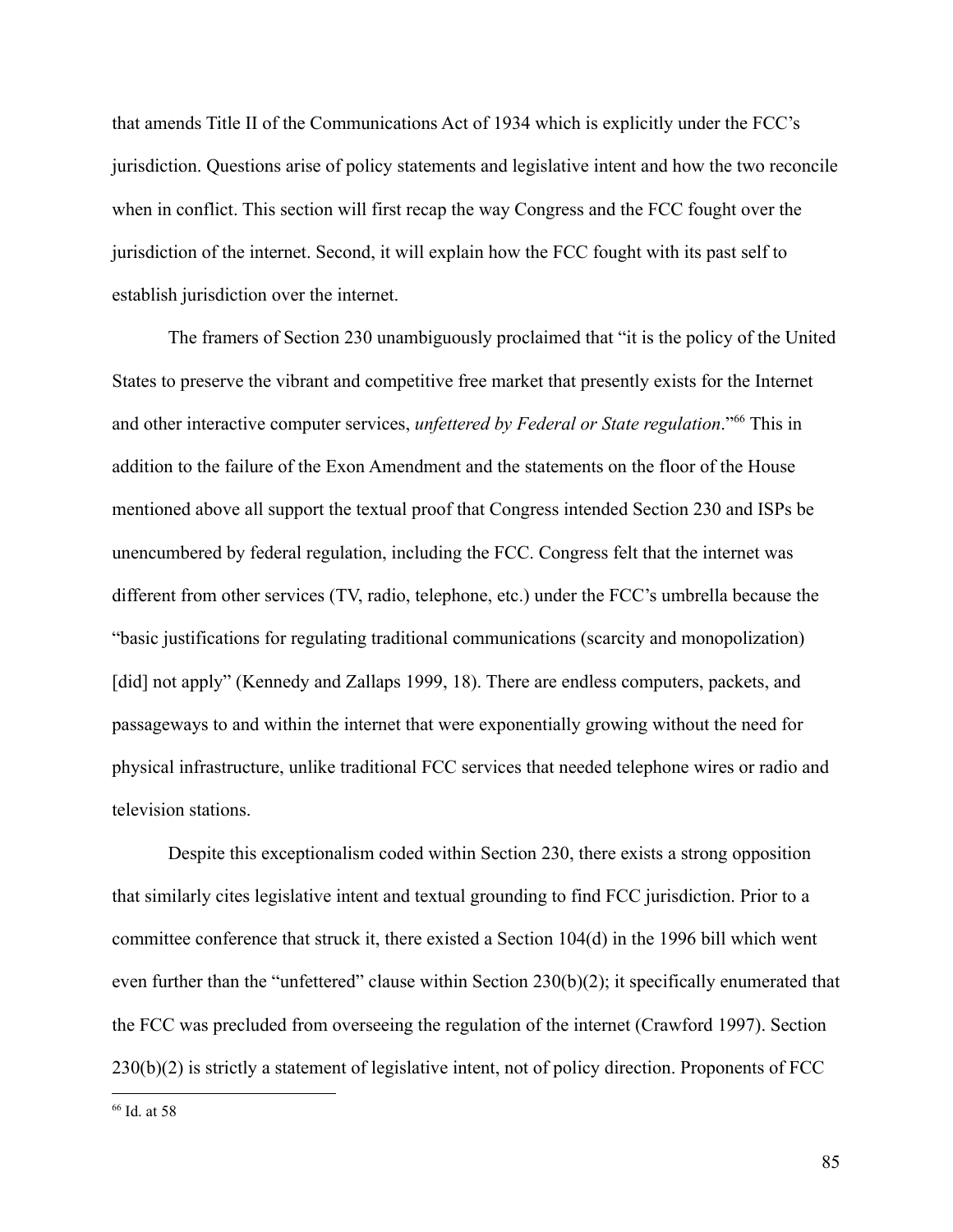jurisdiction further cite the dissonance within Section 230(b), the same section that contains the "unfettered" clause. As mentioned above, Section 230(b)(1, 3-5) represents a hidden escape valve of sorts that was added to the bill by someone from Exon's side of the issue. They imply that an actor will "promote… development," "encourage… development," "remove disincentives" to the development of the internet in addition to "[ensuring] vigorous enforcement of Federal criminal laws" but do not name who the actor is (or is not).<sup>67</sup> Such has been construed to imply that the FCC, whose Communications Act is being amended by the 1996 bill, is the unspoken actor. This dissonance and the contrasting signals of legislative intent would riddle the next two decades of attempts made by the FCC to establish authority. To understand better the regulatory patchwork they would create thanks to this ambiguity, we need to understand the tools that the FCC could use to create it.

### *Pathways of Acquiring Jurisdiction*

The FCC has two major legal pathways to authority over an industry: statutory authority and ancillary authority. The FCC has statutory authority over "common carriers." Common carriers are services under Title II of the Communications Act of 1934. They are defined as a service engaged "in interstate or foreign communication *by wire or radio* or interstate or foreign radio transmission of energy."<sup>68</sup> This refers to telephones, radio transmissions, and the original medium of cable television over wires. Under this authority, the FCC has complete jurisdiction over these mediums. It can regulate the communication that goes over the wires, the installation of the wires, the merging of these wired companies, and anything else that is done pursuant to defending the principles of common carrier communications like competition, fairness, and

<sup>67</sup> Id. at 17

<sup>68</sup> 47 U.S.C. § 151(11) (1996) (emphasis added)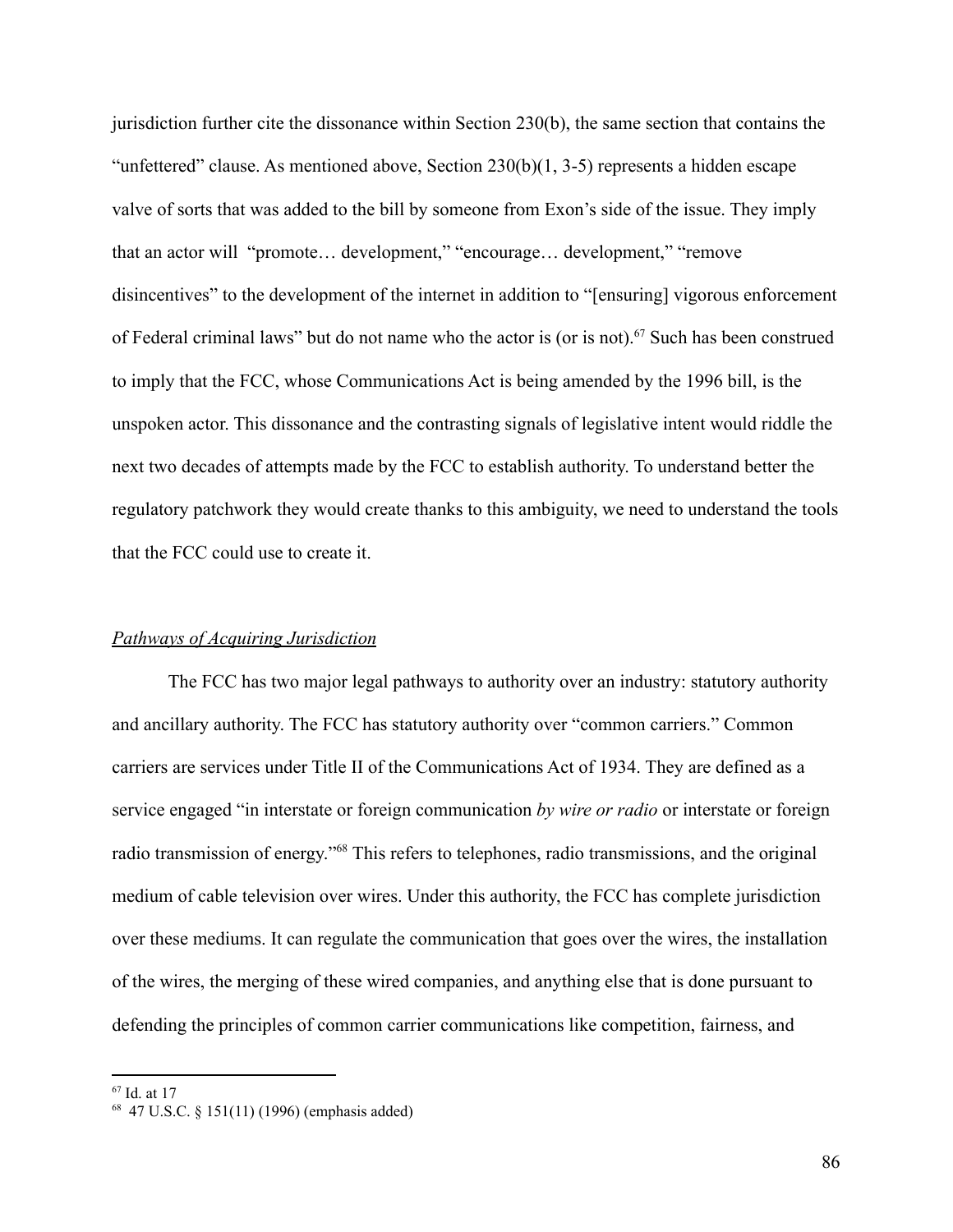access. An important distinction is that while all common carriers are wired, not all wired communications are common carriers.

Although the early days of the internet used dial-up and other telephone-adjacent technologies, the internet was not cleanly classified as a common carrier. Although the "interactive computer services" (ISPs) are listed in a provision (Section 230) within Title II, they are defined as a type of "information service" under Title I whose two-way, interactive nature distinguishes it from the characteristics of common carriers. Title I services are "unregulated services" of the FCC not under the statutory authority. But, because Title I services are still under the larger Communications Act of 1934, they can be regulated but only if such is tangentially related to one of its Title II authorities. This is called a *Chevron* defense. In 1984, environmental groups challenged the EPA's ability to quantify provisions of the Clean Air Act that were left unquantified by Congress' original text. A unanimous Supreme Court found <sup>69</sup> that Congress did not enumerate a specific intention for the interpretation of the term and that the EPA was in the best position to create a reasonable policy choice. Therefore, the EPA was permitted to issue clarifying policy. This legal leeway was clarified again in 2001 when the Supreme Court ruled that any agency interpretations of statutes "qualify for *Chevron* deference when it appears that Congress delegated authority to the agency to make rules carrying the force of law, and that the agency interpretation claiming deference was promulgated in the exercise of that authority."<sup>70</sup>

Only once (2015-2017) did the FCC have statutory authority over "interactive computer services" and it only came as a result of decades of litigation and the precedent established in a major 2005 Supreme Court case. Otherwise, the FCC has had a mix of ancillary authority or no authority for the remainder of its interactions with ISPs. Even that statutory authority in 2015

<sup>69</sup> *Chevron U.S.A. Inc. v. Natural Resources Defense Council, Inc.*, 467 U.S. 837 (1984)

<sup>70</sup> *United States v. Mead Corp.*, 533 U.S. 218, 226–27 (2001)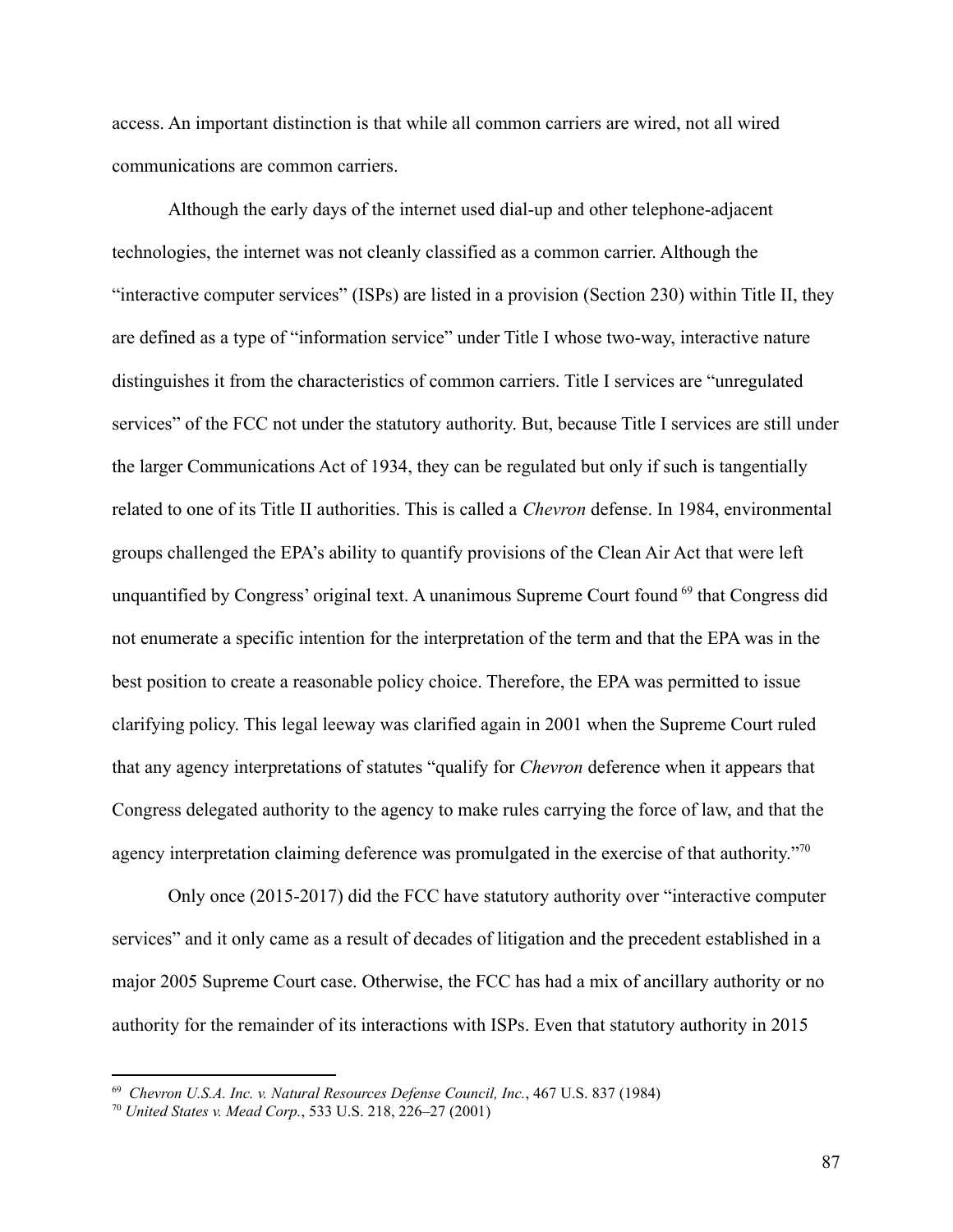would eventually be overturned in 2017 when former President Trump would take office. The complicated story of patchwork regulatory attempts to secure ancillary jurisdiction over the internet begins in the 1960s when the internet was at its absolute infancy. From here, I'll be illustrating the haphazard way the FCC has written its chain novel over the years as a way of demonstrating how the court order standard in the U.S. failed to prevent the rise of objectionable material. Section  $230(c)(1)$  protects content left up and Section  $230(c)(2)$  immunizes ISPs for good faith efforts to enact self-moderation. The court order standard privileges ISPs who can hide behind Section 230 for the content left up and the only check that could have existed on the system is if the FCC had less volatile jurisdiction over these ISPs and could have incentivized them to undertake more good faith efforts to self-moderate.

### *Volatile History of FCC Jurisdiction over ISPs*

In 1966, the FCC initiated *Computer Inquiry I*, a policy that sought to differentiate computer communication from data processing. To the commission, communication was defined as a "basic" service of computers, while data processing was defined as "enhanced."<sup>71</sup> Computer communication at the time (called "message switching") was a very rudimentary form of sending code between terminals with little to no reformatting. The commission created rules that prevented competition over these wires between terminals but it deregulated, encouraged growth, and promoted competition when it came to creating additional safeguards for data processing. The FCC wanted technologies with the power to not just transmit code but reformat it and be interactive to shift their business models to one that rewarded the company with the most

 $71$  In re Regulatory & Policy Problems Presented by the Interdependence of Computer and Communication Services & Facilities, Notice of Inquiry, 7 FCC 2d 11 (1966)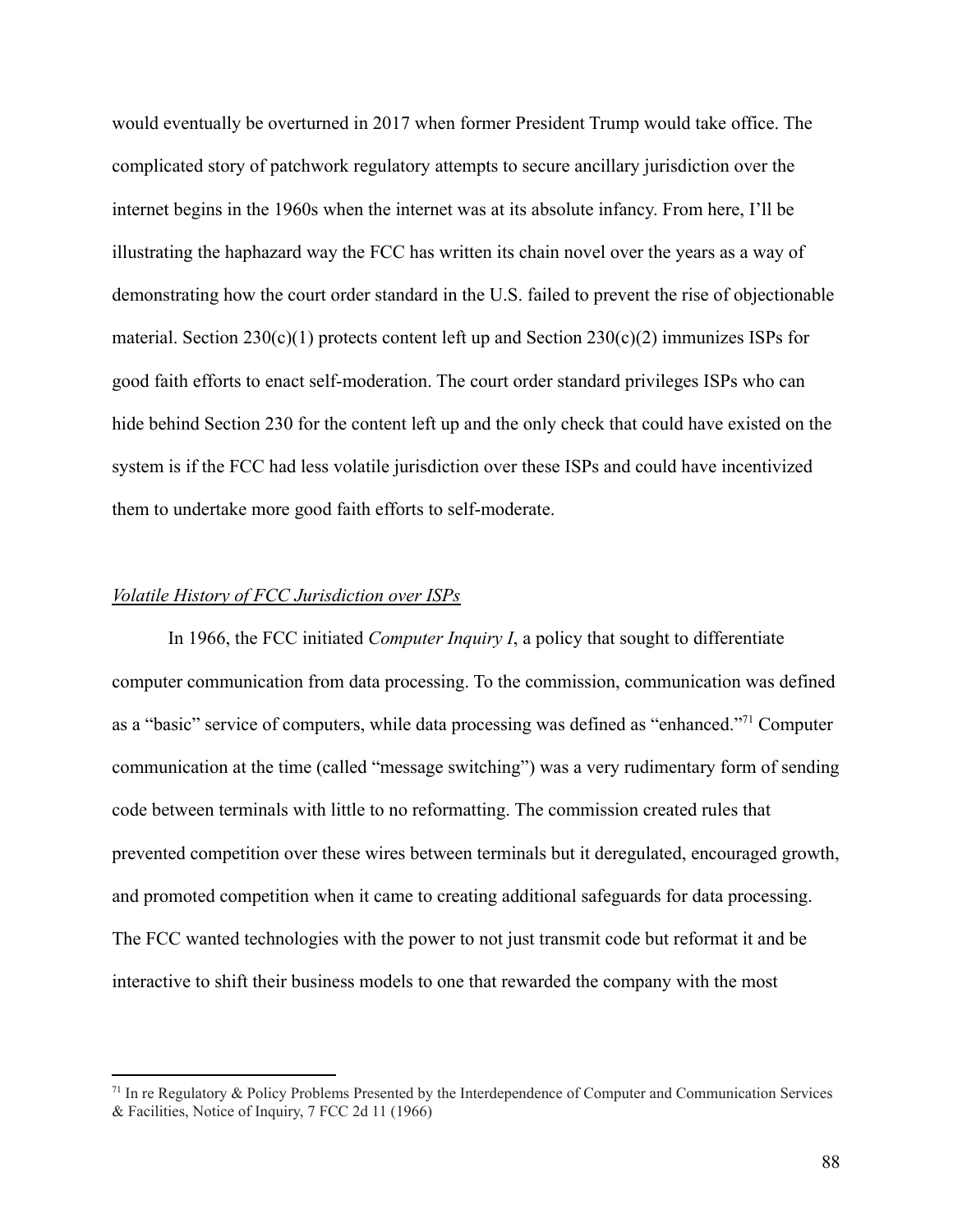safeguards for security and privacy (Kennedy and Zallaps 1999, Esbin 1999). This would set the early stages for modern ISPs who take on the functions of "enhanced services."

In the late-1970s and mid-1980s, the FCC refined this with their *Computer II<sup>72</sup>* and *III<sup>73</sup> Inquiries*. The internet was now leaving the jurisdiction of government offices and the military. With the internet rolling out to consumers, the FCC had to clarify its jurisdiction. They "determined that the enhanced services market was competitive, and that consumers were deriving benefits from this competition" so "the Commission declined to regulate enhanced services as common carriage under Title II of the Act" (Esbin 1999, 60). This would be the first ruling by the FCC: they explicitly reject jurisdiction over ISPs that reformat the text being sent but still retain jurisdiction over simple "message switching" ISPs who don't modify the information. Esbin (1999) simplifies this perfectly when she writes, "therefore, a service that allows subscribers to calculate the Dow Jones average using software located off the subscribers' premises would not be a cable service, even though a service that makes the Dow Jones average available to all subscribers would be a cable service" (85).

After this lack of jurisdiction was seemingly codified in a parallel way with Section 230, phone companies were upset that the internet was not being held to the same standard as they were. From an economic standpoint, they feared that internet telephony would drive traditional telecommunications out of business. As a result, their trade association, America's Carriers Telecommunication Association (ACTA), petitioned<sup> $74$ </sup> the FCC for rulemaking to take control of the internet in the same way it regulated their traditional telephone clients. Likely recognizing

<sup>72</sup> Second Computer Inquiry, Tentative Decision and Further Notice of Inquiry and Rulemaking, 72 FCC 2d 358, 45 Rad. Reg.2d (P & F) 1485 (1979)

<sup>&</sup>lt;sup>73</sup> Amendment of Sections 64.702 of the Commission's Rules and Regs, Report and Order, 104 FCC 2d 958, 45 Rad. Reg.2d (P & F) 603 (1986)

<sup>&</sup>lt;sup>74</sup> In re Provision of Interstate and International Interexchange Telecommunications Service Via the "Internet" by Non-Tariffed, Uncertified Entities, Petition for Declaratory Ruling, Special Relief and Institution of Rulemaking of America's Carriers Telecommunication Association, RM 8775 (1996)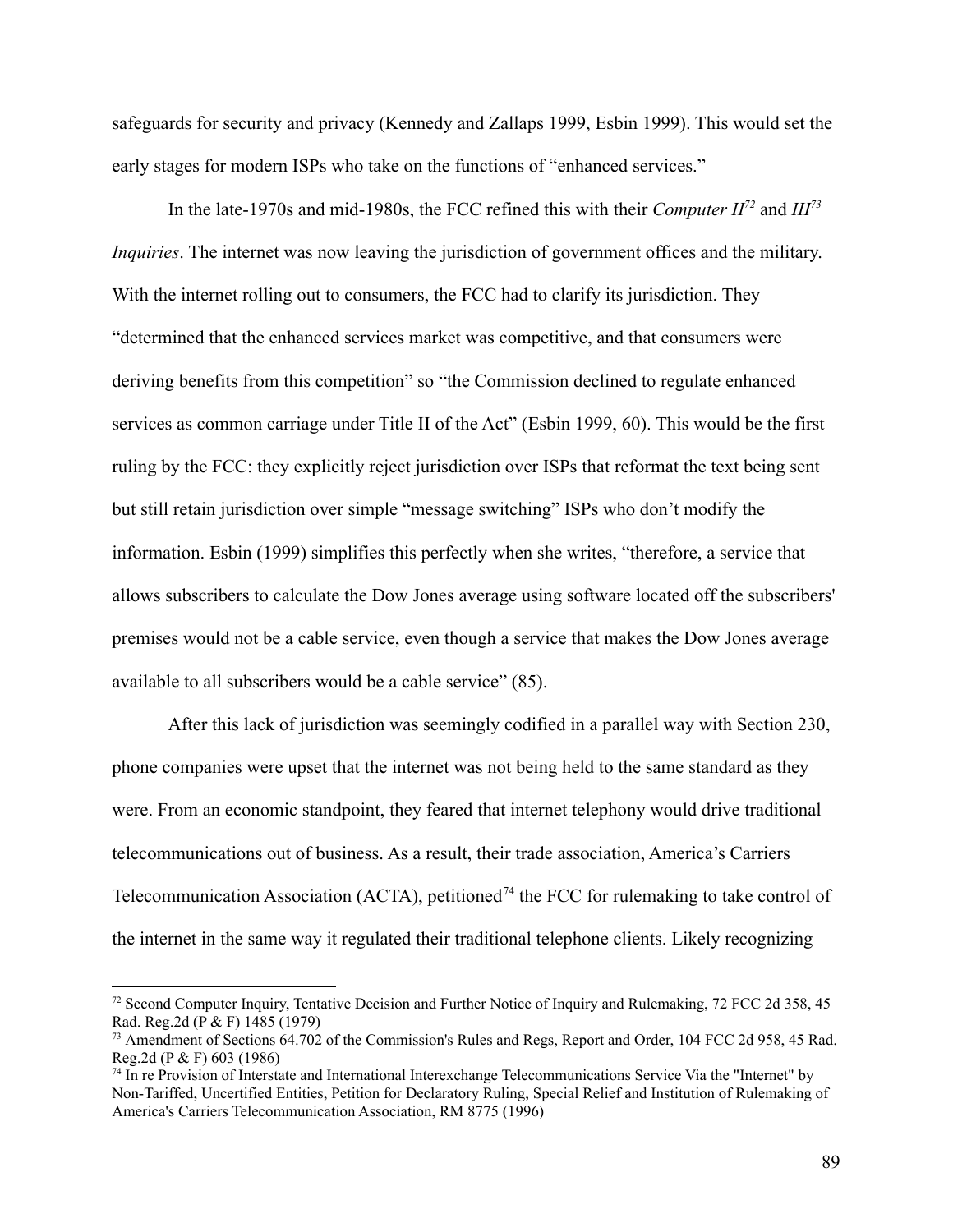either the validity of their concern or the costs of displeasing the telecommunications industry, the FCC immediately began seeking ancillary authority over the internet ("enhanced services" as it was known at the time). In a 1996 order, the FCC cited no less than four textual grounds for ancillary authority. <sup>75</sup> Two years later, a new round of FCC chairs would declare, in their bi-annual address to Congress<sup>76</sup>, that the use of cable doesn't make the internet subject to Title II jurisdiction. This, in conjunction with their 1998 proposed rulemaking order<sup>77</sup> which attempted to codify such a sentiment, represents a stark contrast from their 1996 reasoning. To boot, the 1998 and 1996 orders both cited the same sections (Section 271-272) to justify their contradictory reasonings. Even worse, this 1998 reasoning would be reversed again in a 1999 FCC order<sup>78</sup> that used a definition technicality as an attempt to "backdoor" their way into internet regulation. From this point, the chain novel had commenced. Subsequent FCC attempts to regulate and then disavow regulation over "enhanced services" would need to be ever more complex in order to not disrupt the legitimacy of previous orders.

<sup>&</sup>lt;sup>75</sup> Implementation of the Non-Accounting Safeguards of Section 271 and 272 of the Communications Act of 1934, as amended, 11 FCC Rcd 21905 (1996)

<sup>77</sup> In re Deployment of Wireline Services Offering Advanced Telecommunications Capability, Memorandum Opinion and Order, and Notice of Proposed Rulemaking, 13 FCC Rcd. 24012-13, (1998) <sup>76</sup> In re Federal-State Joint Board on Universal Service, Report to Congress, 13 FCC Rcd. 11501, para. 73 (1998)

 $78$  In re Inquiry Concerning the Deployment of Advanced Telecommunications Capability to All Americans in a Reasonable and Timely Fashion, and Possible Steps to Accelerate Such Deployment Pursuant to Section 706 of the Telecommunications Act of 1996, 14 FCC Rcd. 2398 (1999)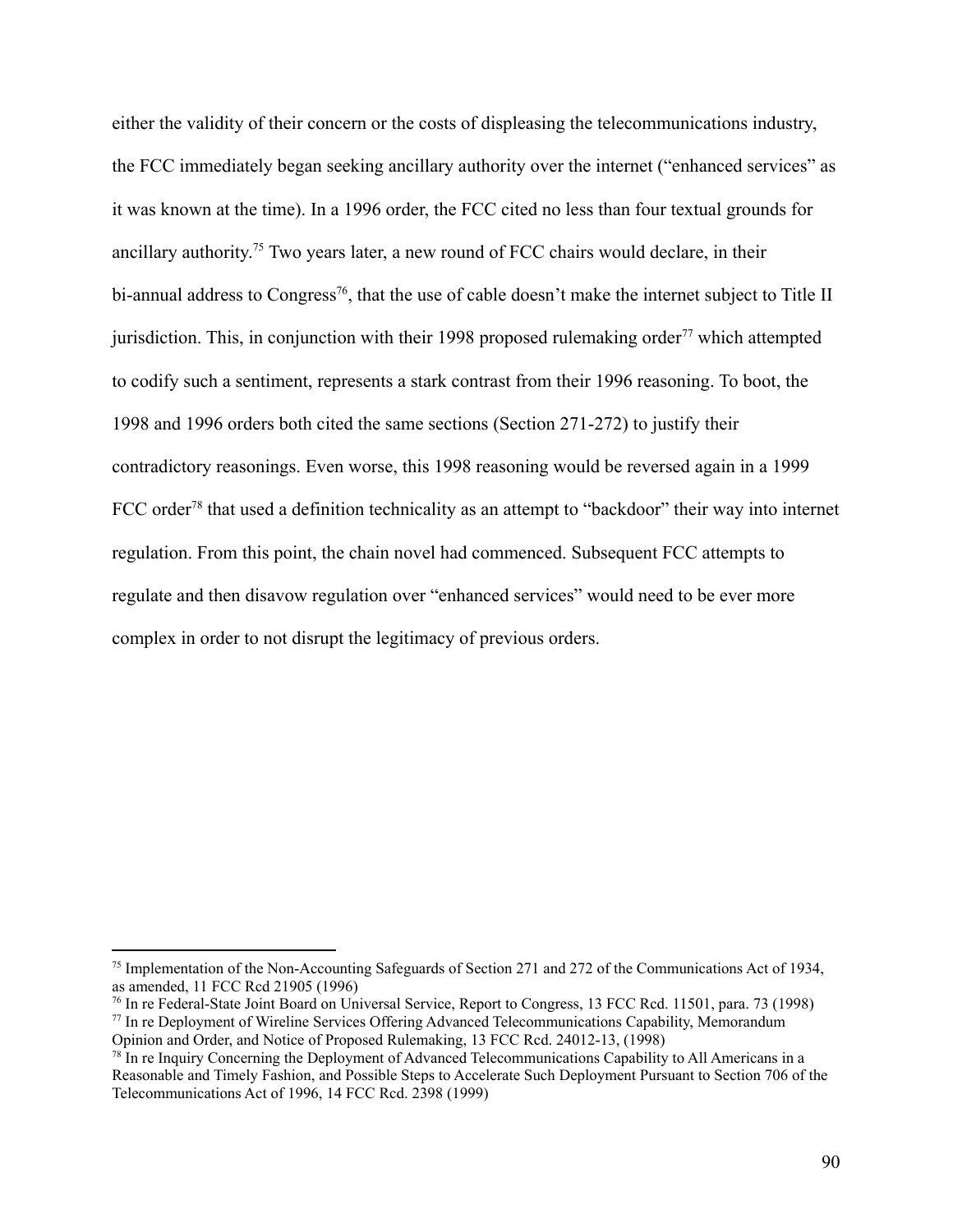| <b>Text Cited</b> | <b>Argument Summary</b>                                                                                                                                                                                                                                                                                                                                                                                       | Where?             |
|-------------------|---------------------------------------------------------------------------------------------------------------------------------------------------------------------------------------------------------------------------------------------------------------------------------------------------------------------------------------------------------------------------------------------------------------|--------------------|
| Section 151       | The internet uses cables and is,<br>therefore, a common carrier under Title<br>II regulation.                                                                                                                                                                                                                                                                                                                 | 1996 ACTA Petition |
| Section 271/272   | These sections give the FCC regulatory<br>authority over "Bell Operating<br>Companies," which are the local<br>internet connection providers that<br>resulted after a 1982 breakup of AT&T.<br>If the FCC can control the internet<br>connection, it, therefore, has the power<br>to control ISP access for consumers. If<br>it can control ISP access, it can control<br>access to ISP content by extension. |                    |
| Section 601       | Section 601 says that nothing within the<br>Telecommunications Act of 1996<br>should be construed as limiting or<br>circumventing Federal authority unless<br>otherwise stated. Section $230(b)(2)$ is<br>not a legally binding statement and<br>therefore its preclusion of Federal<br>regulation is not reason enough to<br>prevent this section from giving the<br>FCC jurisdiction.                       | 1996 FCC Order     |
| Section 254       | Section 254 empowers the FCC to<br>provide equitable "access to advanced<br>telecommunications and information<br>services should be provided in all<br>regions of the nation."79                                                                                                                                                                                                                             |                    |
| Section 706       | FCC argued that an "interactive"<br>computer service" was a type of<br>"advanced telecommunications<br>capacity" (ATC) provider which is<br>under Title II.                                                                                                                                                                                                                                                   | 1999 FCC Order     |

*Figure* 7: An illustration of the unique sections that had to be cited in each successive attempt by the FCC to get ancillary authority after being hamstrung by a previous FCC order. (Source: Crawford 1997, Fried 1999, Comstock and Butler 2000, Whiteley 2000, Chen 2001)

<sup>79</sup> 47 U.S.C. § 254(b)(2) (1996)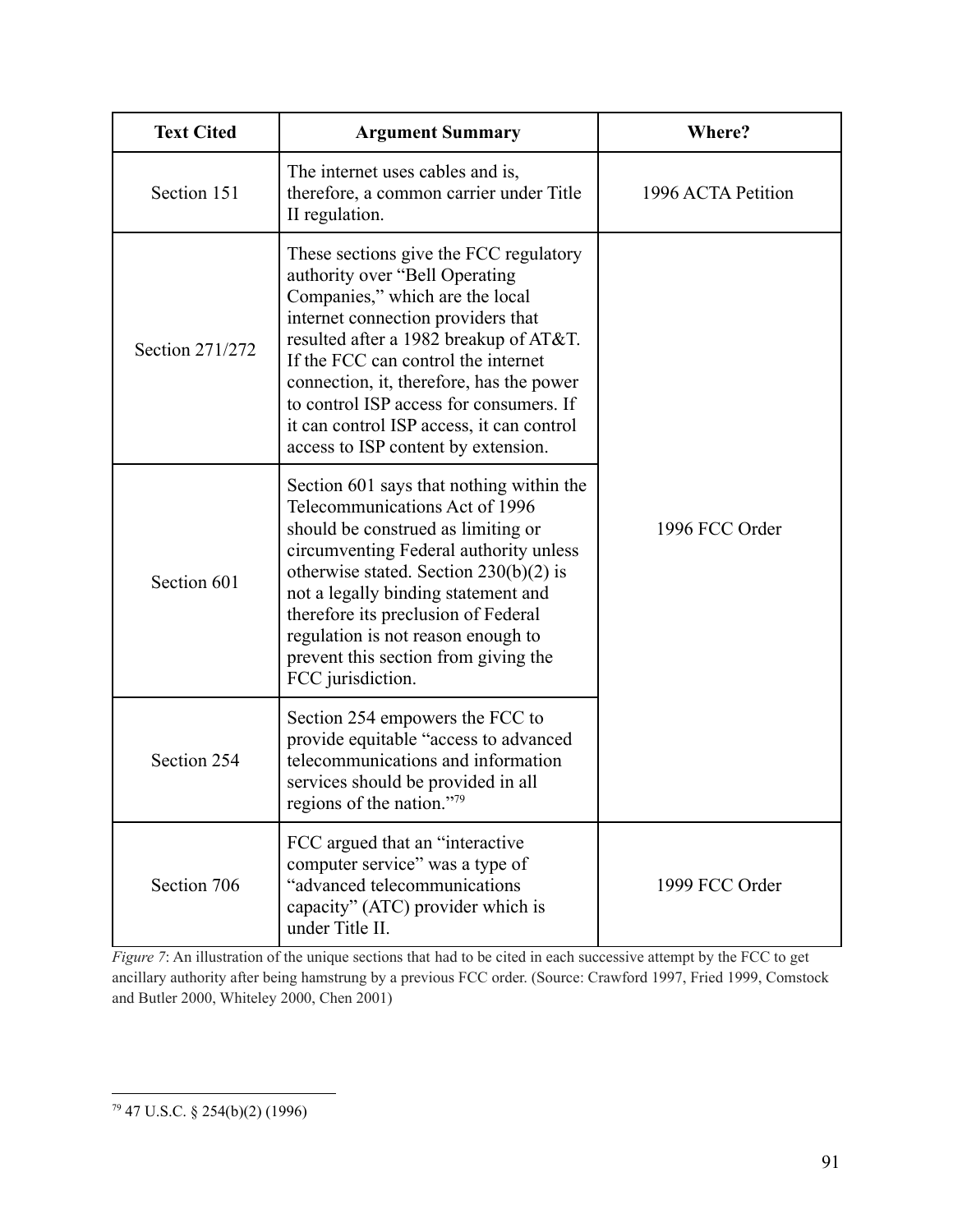Although this is a simplified illustration of the nuance that underscores each iterative attempt by the FCC, it goes to show that the FCC hamstrung itself at an early point and soiled the metaphorical regulatory garden for years to come. As Lyons (2013) notes, "the Commission has invoked its ancillary authority roughly 65 times since 2007 – approximately the same number of times it has invoked its ancillary authority during the entirety of its history up to that point… the Commission is grasping at statutory language to justify imposing its own mandates" (5). As Esbin (2009) comically furthers, "Congress does not hide elephants in mouseholes… this exercise — searching for snippets and threads of regulatory authority over a communications medium as significant as the Internet in multiple, unrelated statutory provisions — itself should signal to the reviewing court that the exercise is unlikely to produce a credible source of authority" (2-3). This unclear regulatory designation would result in decades more of this haphazard chain novel.

| Date | Action                                                                                                                                                                                                                                                | Effect on Internet Industry         |
|------|-------------------------------------------------------------------------------------------------------------------------------------------------------------------------------------------------------------------------------------------------------|-------------------------------------|
| 2002 | FCC determines that ISPs are not a Title II<br>"telecommunications provider" and were solely a<br>Title I "information service"                                                                                                                       | Deregulatory                        |
| 2003 | Ninth circuit ruled that ISPs had<br>telecommunication functions and should be<br>regulated under Title II                                                                                                                                            | Regulatory                          |
| 2004 | FCC Chair Powell implements this ruling by<br>asking for <i>voluntary</i> neutrality of ISPs in his<br>"Preserving Network Freedom" order                                                                                                             | Regulatory                          |
| 2005 | National Cable & Telecommunications Ass'n v.<br><i>Brand X Internet Services</i> (2005) - Supreme<br>Court reverses the 9th circuit case (2003) and<br>rules that FCC currently placed ISPs under Title I<br>but that it has the power to change that | Both Regulatory and<br>Deregulatory |
| 2006 | Comcast/AT&T contract establishes voluntary net                                                                                                                                                                                                       | Regulatory                          |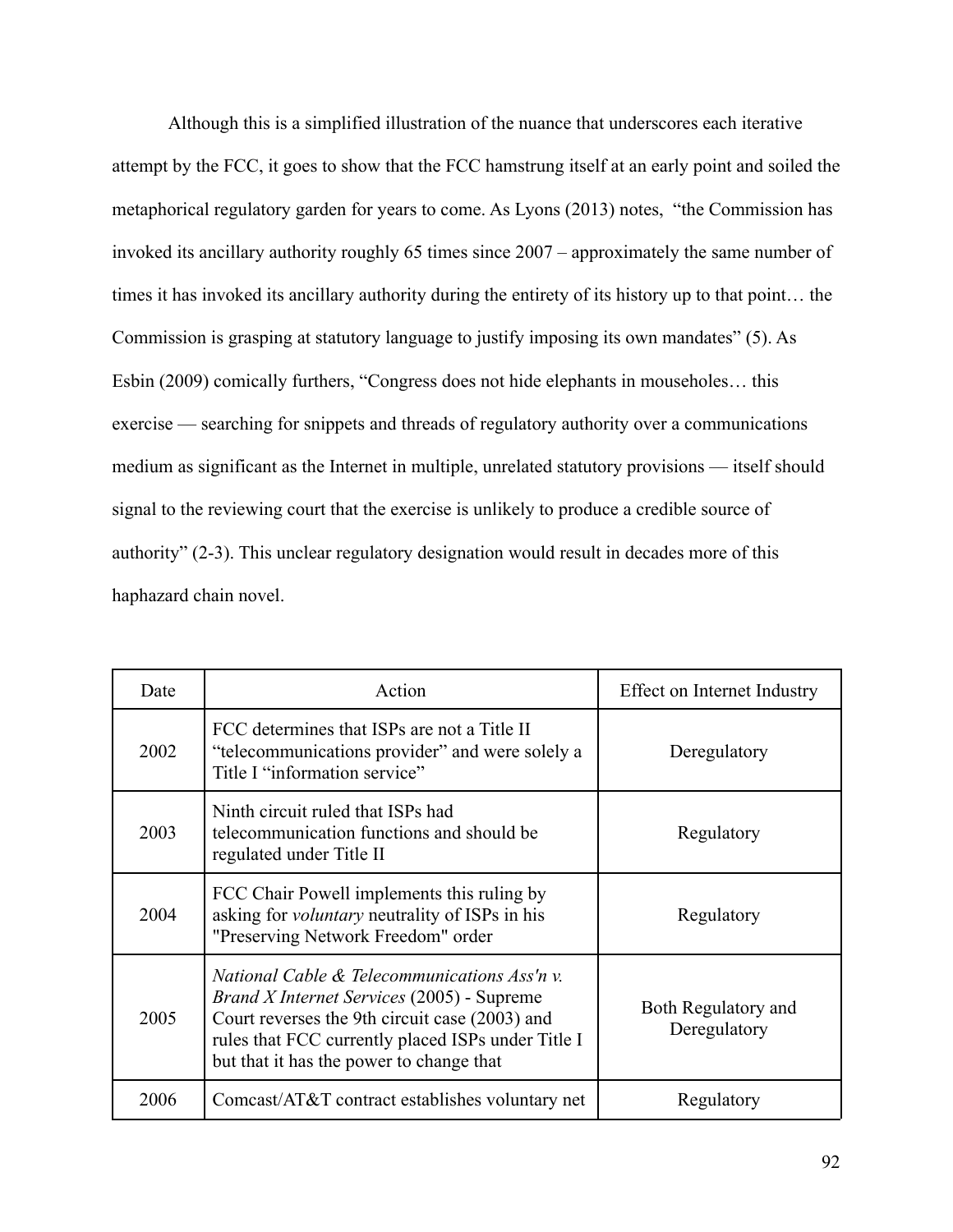|      | neutrality in their contract (Esbin and Marcus<br>2008)                                                                                                                                           |              |
|------|---------------------------------------------------------------------------------------------------------------------------------------------------------------------------------------------------|--------------|
| 2008 | FCC censures Comcast/AT&T for breaking the<br>voluntary "Preserving Network Freedom" order                                                                                                        | Regulatory   |
| 2010 | DC Circuit Court of Appeals overturns FCC's<br>censure and vacates their "Preserving Network"<br>Freedom" order because it was not enacted in a<br>way that passed the <i>Chevron</i> (1984) test | Deregulatory |
| 2010 | FCC alleges textual authority in a 2010 "Open<br>Internet Order" under Section 706 (which<br>SCOTUS implied in their 2005 decision) rather<br>than ancillary authority                            | Regulatory   |
| 2011 | Verizon sued the FCC alleging that it was<br>applying Title II principles to Title I services and<br>wins their case in 2014                                                                      | Deregulatory |
| 2015 | An Obama FCC takes the leap and reclassifies<br>ISPs under Title II                                                                                                                               | Regulatory   |
| 2017 | A Trump FCC reverses Obama's Title II<br>classification and vacates net neutrality                                                                                                                | Deregulatory |
| 2021 | A Biden FCC announces it plans to reverse<br>Trump's reversal and reinstate net neutrality                                                                                                        | Regulatory   |

*Figure* 8: A synthesis of the back-and-forth between the FCC, the courts, and private ISPs over net neutrality and their attempts to patch together authority from 2001-2021 (Source: Esbin and Marcus 2008, Esbin 2009, Gioia 2008, Thompson 2010, Ruane 2011, Candeub 2020, Cheah 2021)

By the turn of the century, the courts finally had enough case law to hear a definitive case about the FCC's purported jurisdiction over the internet. In a landmark case, *National Cable & Telecommunications Association v. Brand X Internet Services* (2005), the FCC had to concede that it did not have statutory authority over the internet but the Supreme Court did agree that it had ancillary authority under *Chevron* (1984). The court said that the FCC's current classification of the internet left it under Title I but importantly affirmed that the FCC, not Congress, has the power to reclassify it. As a result, this issue received executive branch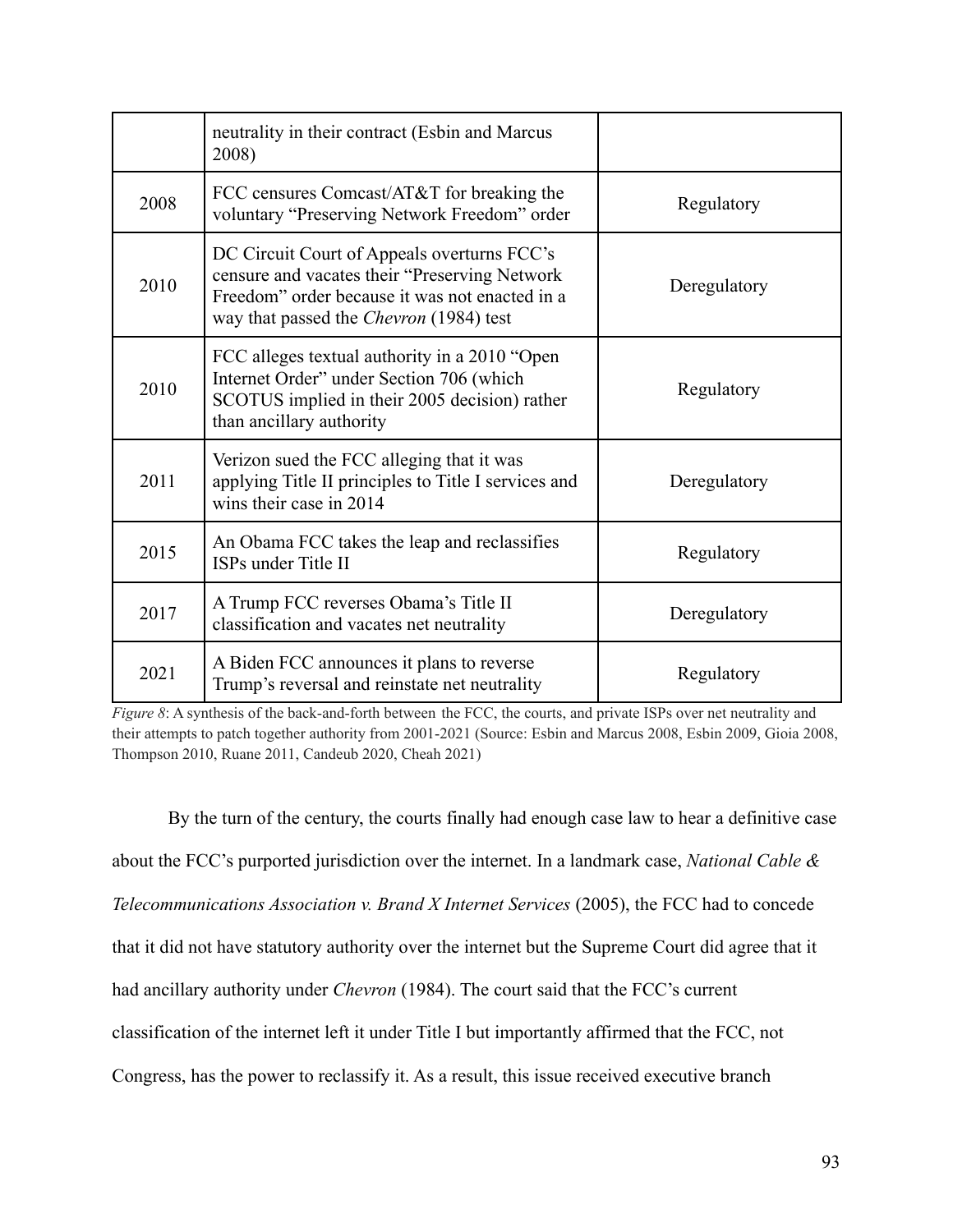attention and became an issue for presidential administrations rather than changing administrations within the FCC. From 2005 to 2015, the internet remained unregulated<sup>80</sup>. In 2015, President Obama was concerned with the growing inequality in the regulatory landscape. Networks could legally slow down access to certain sites on the internet. President Obama urged the FCC to reclassify it as a Title II common carrier in order to apply a Title II principle, equity of access," to networks on the internet in the same way it was required for telecommunications carriers. The FCC obliged and voted 3-2 along party lines to approve the change.<sup>81</sup> In 2017, President Trump urged the FCC, under Ajit Pai, to reverse that order and remove net neutrality principles. Pai obliged and voted 3-2 along party lines to reverse the reclassification and make the internet an unregulated service of the FCC again.<sup>82</sup> In 2021, President Biden passed an executive order directing the FCC to reverse that reversal and reinstate net neutrality $^{83}$ ; that instruction is just waiting on the Senate to confirm Gigi Sohn to fill the vacancy left by Pai's retirement in 2021.

# *Impact of Volatile Jurisdiction*

This patchwork regulatory framework is not just distressing to academics and policy wonks but has manifested itself in tangible harms for free speech. This created a volatile regulatory environment where especially nascent ISPs in the late 90s were forced to act as if they were in Europe. With uncertainty over whether they were subject to potential FCC fines at any given time, ISPs were incentivized to remove any content that could violate the FCC decency and obscenity guidelines established for common carriers. As Esbin (2009) notes, "unchecked

<sup>80</sup> A 2010 FCC, under Obama, attempted to install net neutrality prior to 2015. But that attempt was struck down by the Supreme Court in *Comcast v. FCC* (2010) because the way the FCC attempted to pass the change used authority the agency did not have.

<sup>&</sup>lt;sup>81</sup> In re Protecting and Promoting the Open Internet, 30 FCC Rcd 5601 (2015)

<sup>82</sup> In re Restoring Internet Freedom, 33 FCC Rcd 311 (2018)

<sup>83</sup> Executive Order No. 14036, 86 Fed. Reg. 36987 (2021)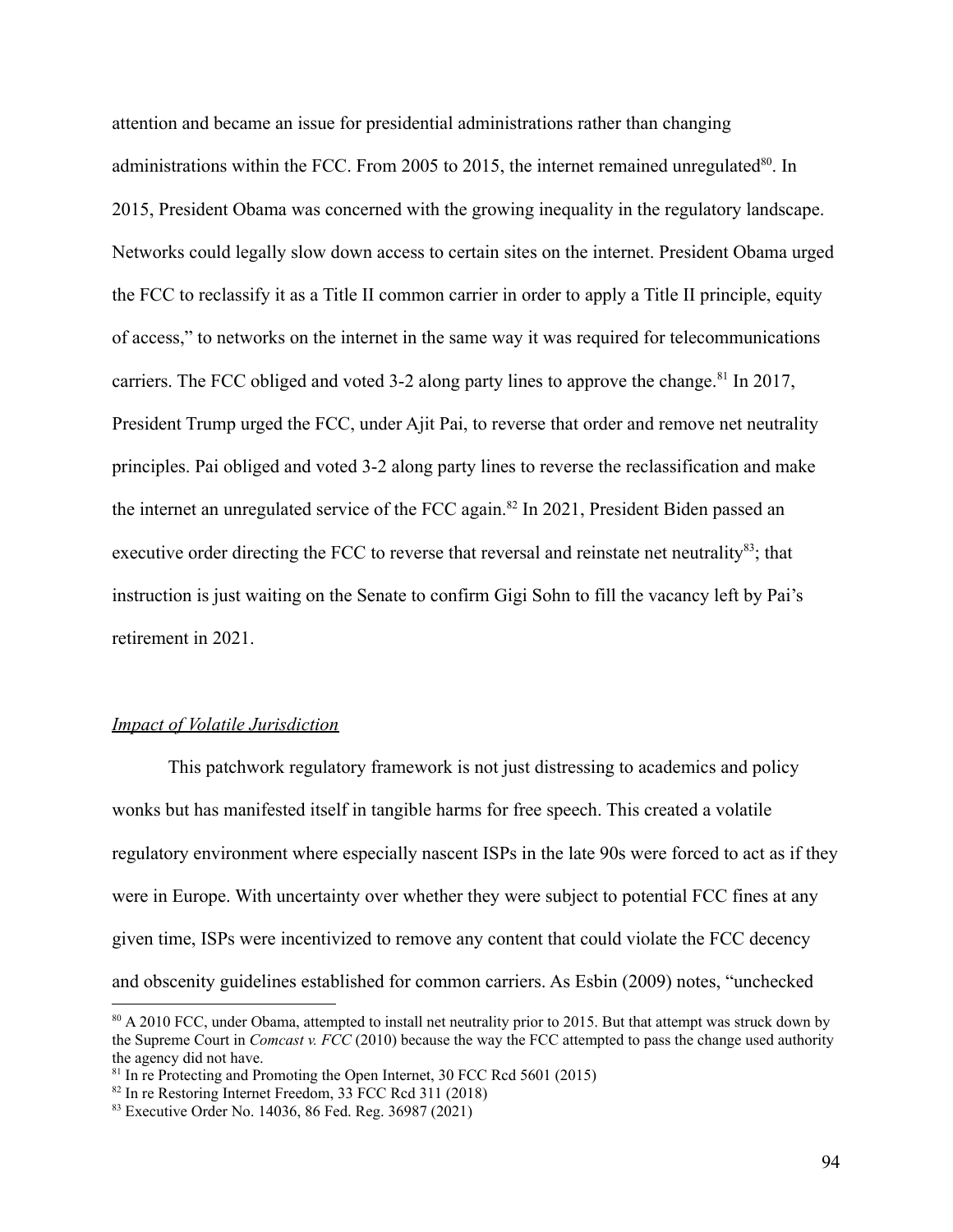regulatory discretion under the amorphous doctrine of 'ancillary jurisdiction' is every bit as big a danger to a free and open Internet as any of the other dangers the FCC posits" (5). In addition to abstract incentives, this chain novel had real impacts on judicial equity. This volatility meant some ISPs were getting protection while others were not despite being sued for the same thing and it all depended on when the suit happened amidst changing, or otherwise unclear, regulations.

Take for example the *Cubby* (1991), *Stratton* (1996), and *Lunney* (1999) case study. In 1991, *Cubby* was protected because it was a "distributor" and exercised no editorial control. In 1996, Prodigy was punished for cleaning up the internet because it exerted some editorial control and was, therefore, a "publisher." In 1999, Prodigy was sued for the same charge (defamation) in the same Southern District of New York court but this time by teenager Alex Lunney. Following the 1999 FCC Order<sup>84</sup>, Prodigy argued that it was akin to the telephone company. Prodigy argued that telephone companies are not responsible for tapping every phone, so they shouldn't be responsible for tapping every message. While this sounds logical, remember that this reasoning runs counter to the exceptionalist distinction that was made in the 1960s and 70s in the *Computer Inquiries* and codified in the 1996 bill. In this 1999 case, the judge bought Prodigy's rationale and gave them immunity under a 1974 case (*Anderson v. New York Tel. Co*) that is only supposed to apply to telephone companies. Although the 1999 Prodigy case ended the way Cox and Wyden would have wanted, it wasn't for the right reasons. ISPs shouldn't be able to classify as common carriers when it's convenient and unregulated services when it's not. If Prodigy really felt it was a common carrier, then the FCC would have had some oversight that could have prevented Lunney from being wronged in the first place. But Prodigy avoided FCC regulation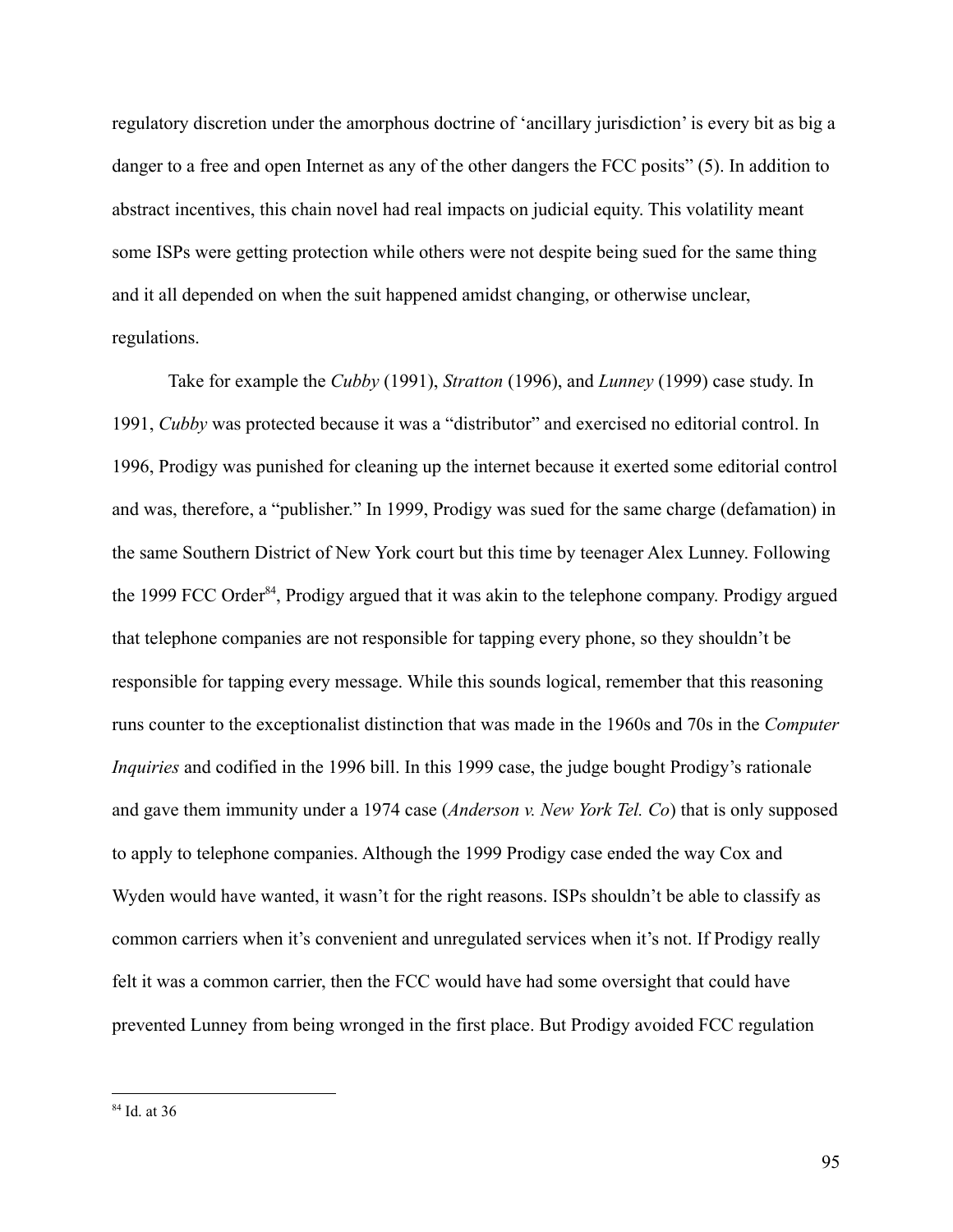while Lunney was being defamed, but then called themselves an FCC-regulated common carrier before the judge when they needed to get out of their suit.

Although the FCC could be a great resource for incentivizing ISPs to utilize their Section  $230(c)(2)$  self-moderation protections, I argue that the haphazard regulatory patchwork of the FCC has created a volatile legal environment and questions about the validity of FCC jurisdiction that preclude them from being an effective partner in the war on objectionable content. So the question remains: do ISPs need a Federal regulator to incentivize them to self-moderate? The answer is an unfortunate "yes." Will it happen? The answer is also an unfortunate "no."

#### **Expired Pathways to ISP Self-Moderation**

With a majority of the world's ISPs being based in the United States, the next logical question becomes: why don't they self-police themselves? After all, they have sweeping Section  $230(c)(2)$  immunity for all good faith efforts at self-policing. Cleaner platforms attract more users and are more profitable than sites that are cesspools of objectionable content. So what's stopping Facebook, Instagram, Youtube, or Twitter from picking up the torch that the FCC dropped? The answer is threefold. First, "ask nicely" was an unsustainable policy. ISPs have a financial opportunity now that didn't exist in the early-2000s which incentivizes inflammatory content to be left up. They hide this financial opportunity behind a plausible and understandable (even if untrue) argument that there is just too much content. Under this sweeping immunity, content creation outpaced the growth of ISPs and their ability to keep up. Second, actions taken in 2015 linked content moderation to net neutrality. As a result of this merge, mandating stricter self-moderation could come to the detriment of another powerful internet principle, equity of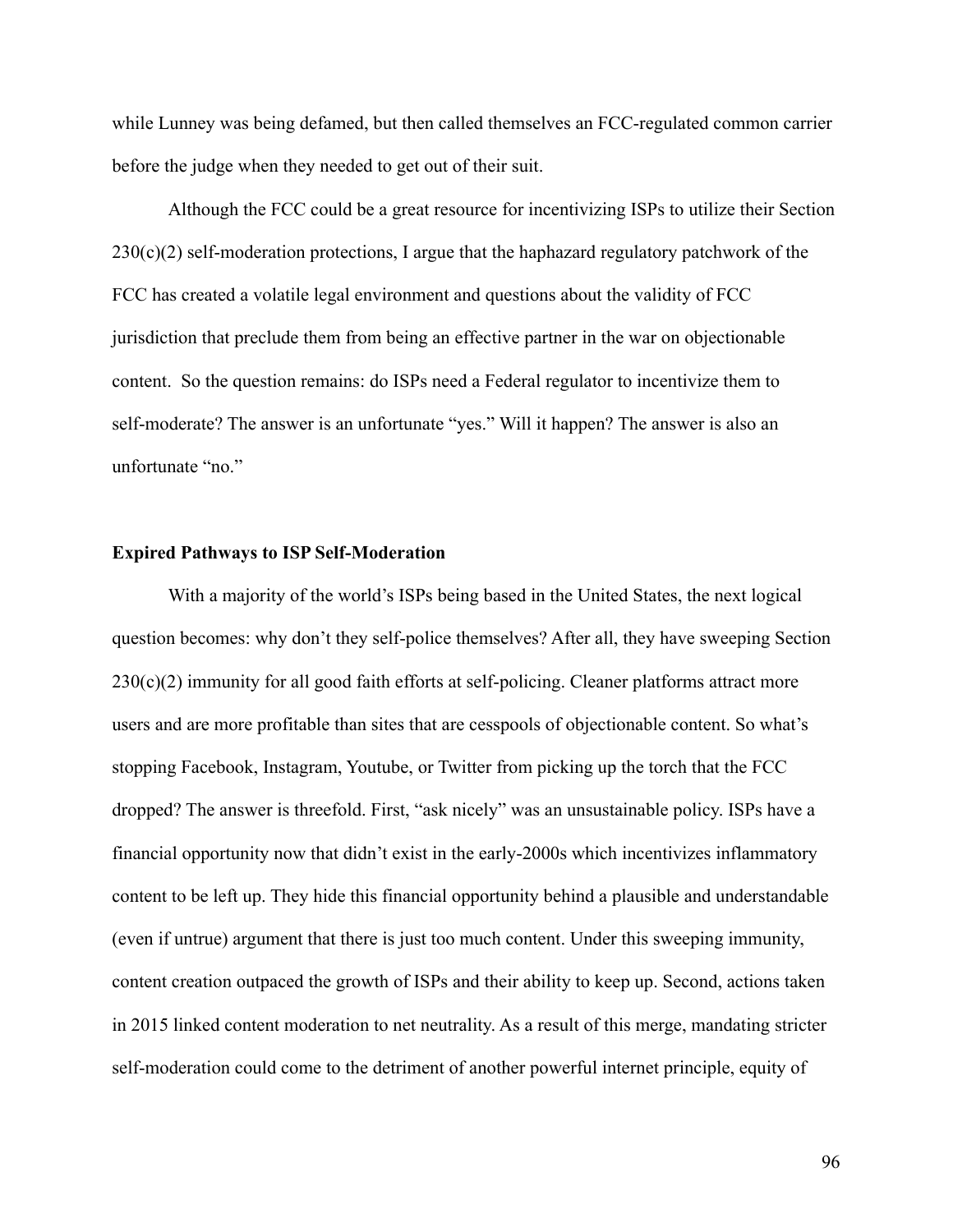access. Finally, even if there was political consensus at a philosophical level *and* ISPs felt there was requisite public outcry to necessitate coming to the table, these technology companies have a stronghold on actual bill passage that gives them essentially a get-out-of-jail-free card behind the scenes.

#### *Changing ISP Business Models*

When the internet was smaller in scale, ISPs were hungry to attract customers and competed with each other for customers by offering them and their families the most content safeguards. Think back to the *Stratton* case in 1996 where Prodigy lauded themselves as a pioneer in content moderation and used newspaper advertisements to flaunt their safeguards. Although they were punished for it in a pre-Section 230 world, their business model was nonetheless the norm at the time. As these tech firms grew, their user bases became, for lack of a better word, addicted to them.

The algorithms kept users engaged and people were not choosing between Facebook or Instagram – the in-vogue thing was to have a Facebook *and* an Instagram account. In addition to the user base landscape changing, the landscape of ISPs themselves can also be said to have changed. This industry developed further as a result of the sweepingly immune legal landscape, companies merged, and those that didn't merge would eventually form a symbiotic relationship. They recognized that there was power in pseudo-collusion. In economic terms, the relationship that these platforms share can be likened to that of a cartel. They are so powerful as a result of this deregulation that they set the rules and govern the conduct of each other. Instead of having to fight to be the cleanest site, as long as they all exert the same level of content moderation the level itself can be rather low.

97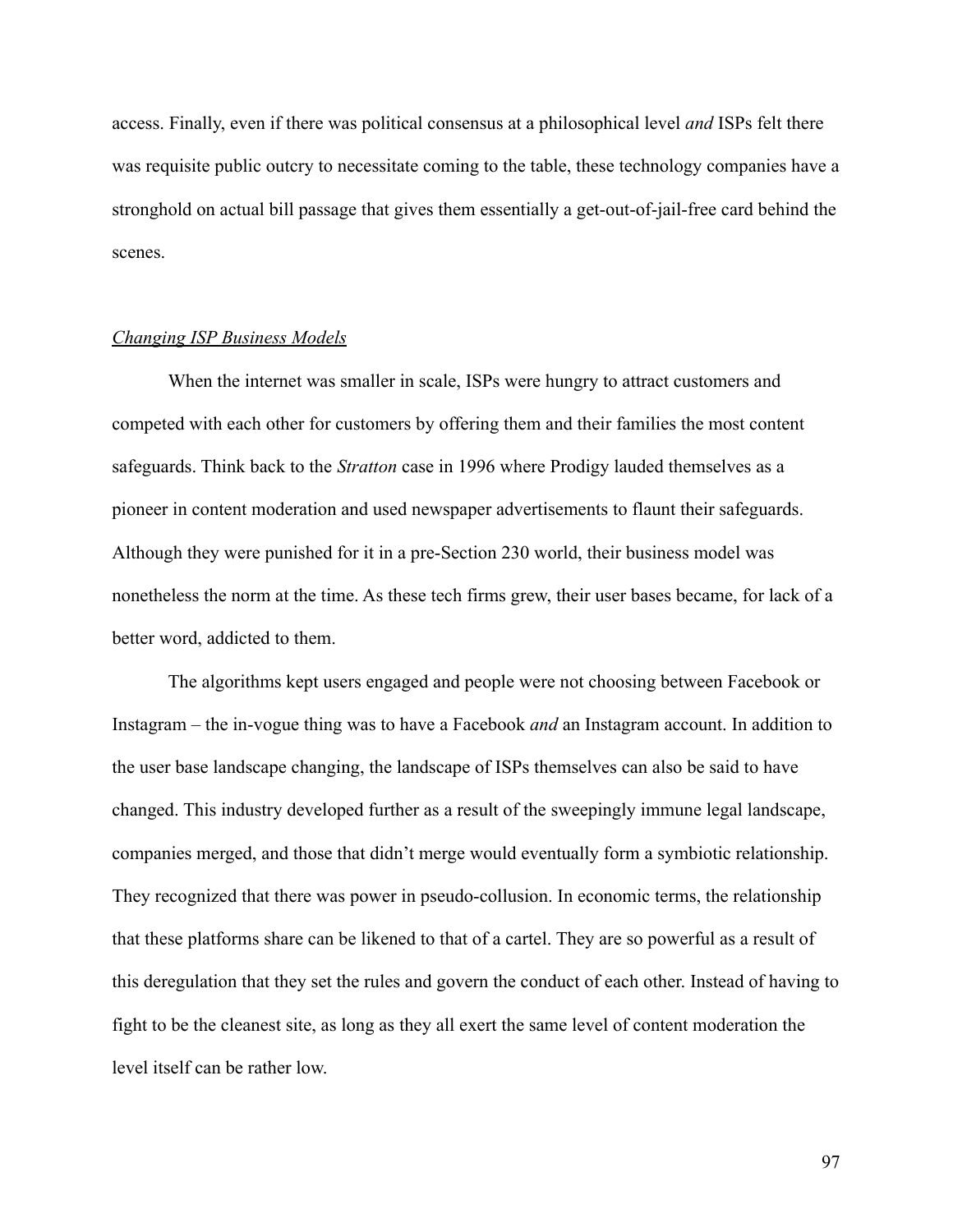They make more money, after all, from inflammatory content which drives interactions and therefore drives up page views and ad revenue. Although mitigating objectionable content drives up user bases, these sites have hit an inflection point. Each inflammatory, objectionable post they allow is more financially valuable than the profit lost by that reciprocal number of users being turned off by it (Cohen-Almagor 2017, Gillespie 2020). Tsesis (2017) argues that there are many cases in which this manifests itself. Facebook, in particular, has "reviewed" content that is clearly against its written terms of service and then allowed it to stay online like "Death to Zionist baby killer Israeli Jews" and a page called "Stab Israelis" (609).

Many ISPs can hide this financial incentive for objectionable content behind a veil of technological incapability. In this, they have to ride a fine line between being the leader in technological knowledge and yet simultaneously alleging that they lack the technological ability to moderate such a large quantity of content. As Cohen-Almagor (2015) highlights in *Confronting the Internet's Dark Side: Moral and Social Responsibility on the Free Highway*, there is overwhelming evidence in the technologically-savvy community to show an ability to monitor this quantity of content, but reciprocally overwhelming evidence to show that there is an unwillingness to do so. The sheer scale of ISPs is a plausible excuse to the layman public for not catching enough objectionable content. Only when the financial harms of user outcry exceed the financial benefits of maximizing usership and viewpoints will sites begin to self-police. As Cohen-Almagor (2017) writes, "Facebook invests in profitable activities and does not invest in unprofitable activities." Of all the things on Facebook's plate, content moderation "isn't that important'' (433). He furthers that Facebook takes objectively less pressing issues equally if not more seriously than policing for radicalizing content: for example, it has a team of specialists

98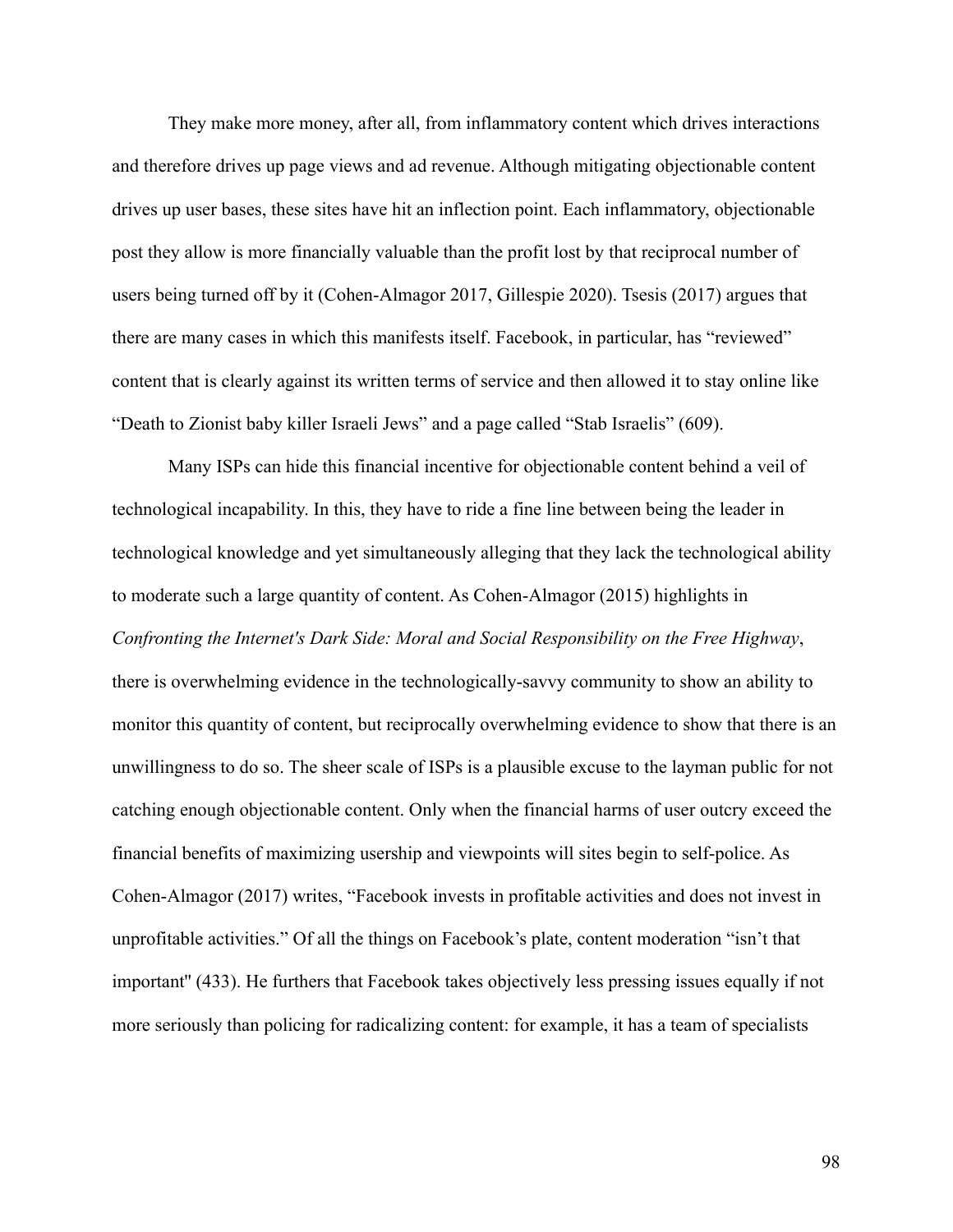that only investigates fake identities while that team could be better allocated to the content moderation division which yields much more severe consequences if understaffed (434).

To prove the existence of such ambivalence in the absence of public outcry, look no further than the case study of Anwar al-Awlaki. Anwar al-Awlaki was a leading propagandist for Al Qaeda that the U.S. killed in a 2011 drone strike. He was a well-known figure with a large following among terror cells but not by any means a household name like Osama Bin Laden or Abu Bakr al-Baghdadi. Despite his being deceased, his content remained online. Four years after his death, 68,400 videos of his still remained online. Six years after his death, that number only dropped by 0.6% to 68,000. His videos would become pervasive recruitment material for U.S. domestic jihadi cells. His videos would later go on to inspire 56 individual U.S. extremists whose executed terror plots resulted in the death of 93 civilians, 5 service members, and 417 Americans injured from 2001 to 2019. An additional 17 domestic terror plots within that period were fortunately foiled before coming to completion.

Most notably his videos were cited as inspirations by Nidal Hasan who murdered 13 and wounded 32 in the 2009 Fort Hood shooting rampage, the Boston Marathon bombers, the San Bernadino terrorists, the terrorists to attempted to kill at the "Draw Muhammad" cartoon contest in Garland, TX, Mohammad Youssef Abdulazeez who murdered four Marines in 2015, and the Pulse night club murderer in 2016.<sup>85</sup> After Hassan's rampage at Fort Hood, al-Awlaki glorified him with a post titled "Nidal Hassan Did the Right Thing" (Cohen-Almagor 2017, 443). There is little doubt that al-Awlaki's content was objectionable and radicalized domestic terrorists that harmed Americans. It's extreme to say that Facebook is complicit in this, but it is reasonable to say that Facebook is at the very least more ambivalent than they should be to such content. Hany

<sup>85</sup> Counter Extremism Project. "Anwar Al-Awlaki." Counter Extremism Project. https://www.counterextremism.com/extremists/anwar-al-awlaki (March 29, 2022).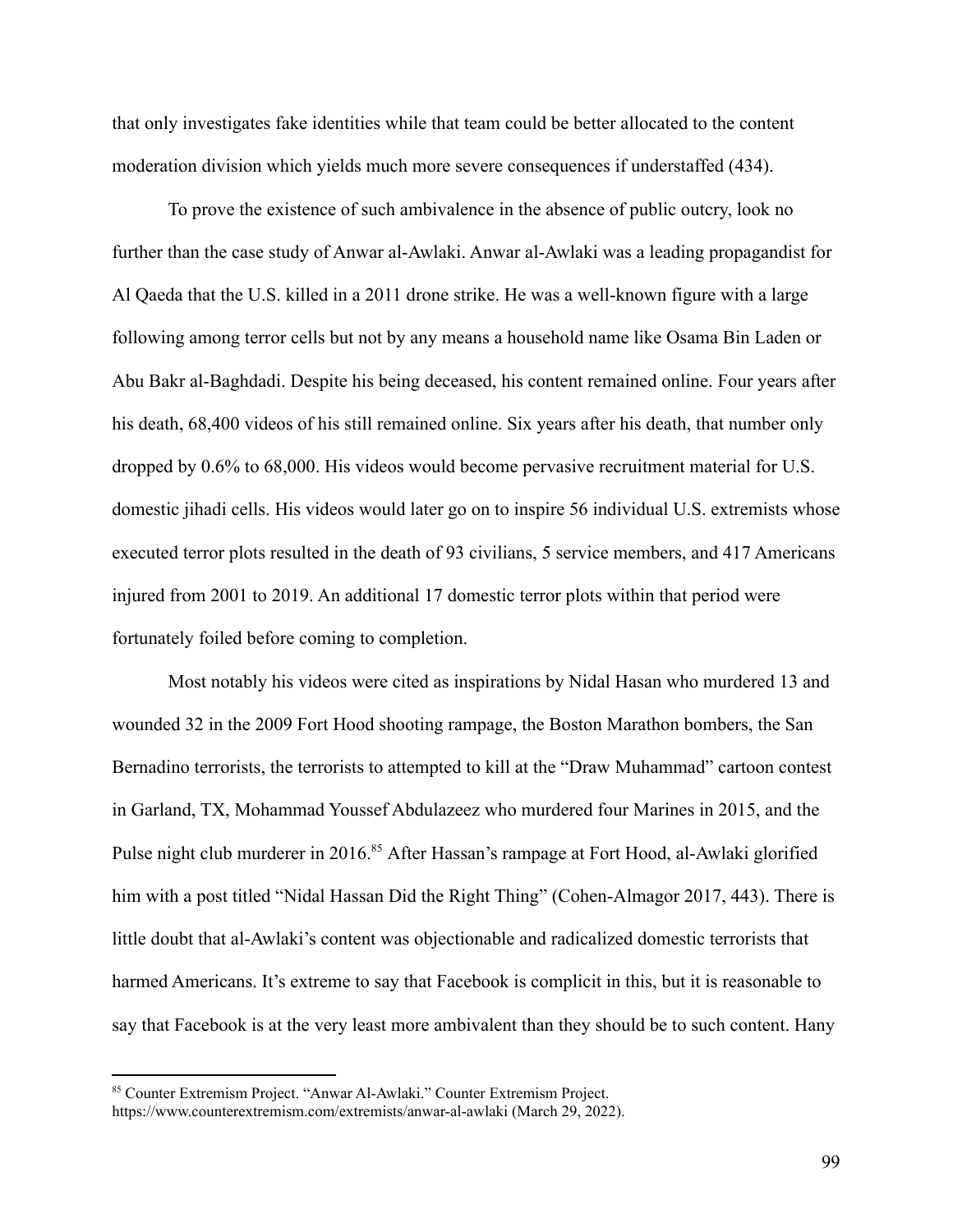Farid<sup>86</sup> puts it well, "It's not a technical problem, . . . [i]t's a policy issue. I think the speech and privacy issues are tricky. But to say there's nothing we can do about it *is cowardice*." In response to calls from the Counter Extremism Project to delete al-Awlaki's content, YouTube responded with a statement saying it permits "videos posted with a clear news or documentary purpose."<sup>87</sup> No matter where you watch your documentaries or get your news, I'm doubtful that anyone would consider videos with titles like "A Call to Jihad" to be a legitimate documentary or unbiased news broadcast.

Eventually, YouTube would take down almost 60,000 of al-Awlaki's videos in response to public pressure.<sup>88</sup> But such a "watershed moment" as the New York Times called it is in stark juxtaposition to the treatment that other more financially-impactful content received from these sites. As Shane explains, "copyrighted material, child pornography and beheading videos, for example, [pose] an obvious threat to their business" and such are removed at a far more responsive rate than al-Awlaki's content.<sup>89</sup> In another instance of seeming duality, Facebook's Director of Policy, Simon Milner, alleges that flagging potentially terrorist activity is a priority but deflects responsibility for preventing future content by noting that such content creators are best addressed by law enforcement and not repeated censorship by the ISP (Cohen-Almagor 2017).

<sup>&</sup>lt;sup>86</sup> Farid is a professor of Computer Science at Dartmouth College. He is a co-creator of PhotoDNA, the software employed by Facebook and others to detect and delete child pornography.

<sup>87</sup> Shane, Scott. 2015. "Internet Firms Urged to Limit Work of Anwar Al-Awlaki." *New York Times*. https://www.nytimes.com/2015/12/19/us/politics/internet-firms-urged-to-limit-work-of-anwar-al-awlaki.html (March 2, 2022).

<sup>88</sup> Hern, Alex. 2017. "'Youtube Islamist' Anwar Al-Awlaki Videos Removed in Extremism Clampdown." *The Guardian*.

https://www.theguardian.com/technology/2017/nov/13/youtube-islamist-anwar-al-awlaki-videos-removed-google-ex tremism-clampdown (March 03, 2022).

<sup>89</sup> Shane, Scott. 2017. "In 'Watershed Moment,' YouTube Blocks Extremist Cleric's Message." *The New York Times*. https://www.nytimes.com/2017/11/12/us/politics/youtube-terrorism-anwar-al-awlaki.html (March 03, 2022).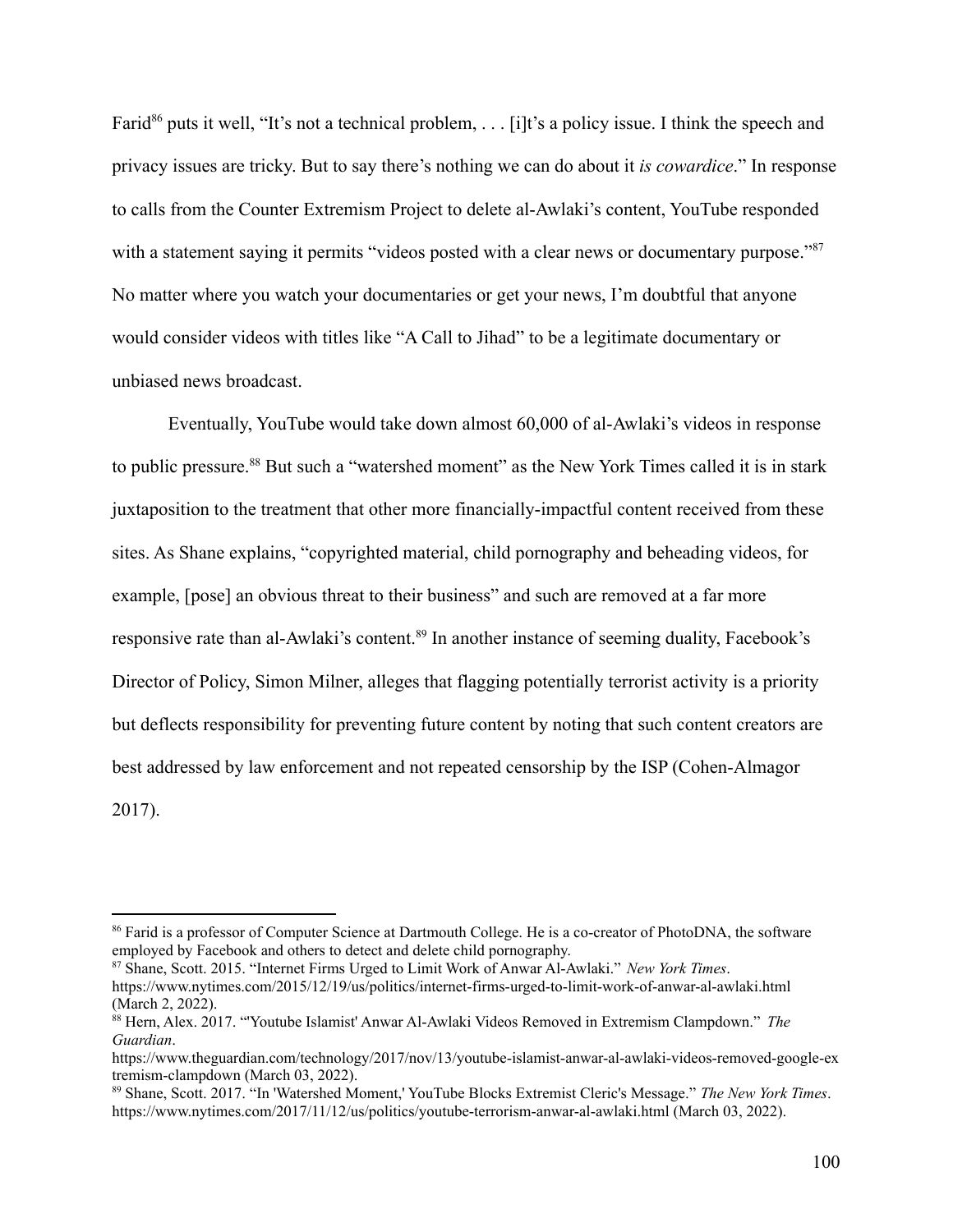Even if we do take the above argument by ISPs at face value and assume that there is indeed too much content on the internet, Milner's statements reflect the fact that Section 230's sweeping immunity led us to that point. Milner's statements don't argue it would be hard to have enacted a more expansive and stringent self-policing policy, he argues it would be hard to "change to" such a system (Cohen-Almagor 2017, 431). This blanket immunity allowed for a rapid proliferation of content which far outpaced the ability of ISPs to grow in tandem (Gillespie 2020). Overall, sites have a financial incentive to keep inflammatory content up and couch that incentive behind a veil of technological inability that is plausible at the layman's level (even if disproven by technology experts).

#### *Veto Power of Big Technology*

Even if there is *both* political consensus on a solution and there is enough public outcry to outweigh the financial incentives of the status quo for ISPs, there is a low likelihood that meaningful legislation can be passed. ISPs are more than happy to come to the table but they know that such appearances are largely public relations endeavors. The CEOs of many of the largest social media platforms gave countless hours of testimony before Congress in 2021. Their soundbites were well-rehearsed, direct, and painted a picture that they were not opposed to regulation. This, coupled with the complimenting advertisements<sup>90</sup> of ISPs and increases in the number of Americans in favor of regulating content moderation<sup>91</sup>, should signal a shift in the

<sup>90</sup> Facebook, Inc. 2021. iSpot.tv Internet Regulations: Remember the Internet in '96? iSpot.tv. https://www.ispot.tv/ad/OHcg/facebook-internet-regulations-remember-the-internet-in-96 (March 21, 2022). (A Facebook advertisement that ran on cable TV and YouTube shows pictures of technology in the 1990s and then a timeline with how that technology has evolved and concludes with the title "The internet has changed a lot since 1996… Facebook supports updated regulations.")

<sup>&</sup>lt;sup>91</sup> Kemp, David, and Emily Ekins. 2021. "Poll: 75% Don't Trust Social Media to Make Fair Content Moderation Decisions, 60% Want More Control over Posts They See." *Cato.org*.

https://www.cato.org/survey-reports/poll-75-dont-trust-social-media-make-fair-content-moderation-decisions-60-wa nt-more#american-support-tech-industry (March 21, 2022).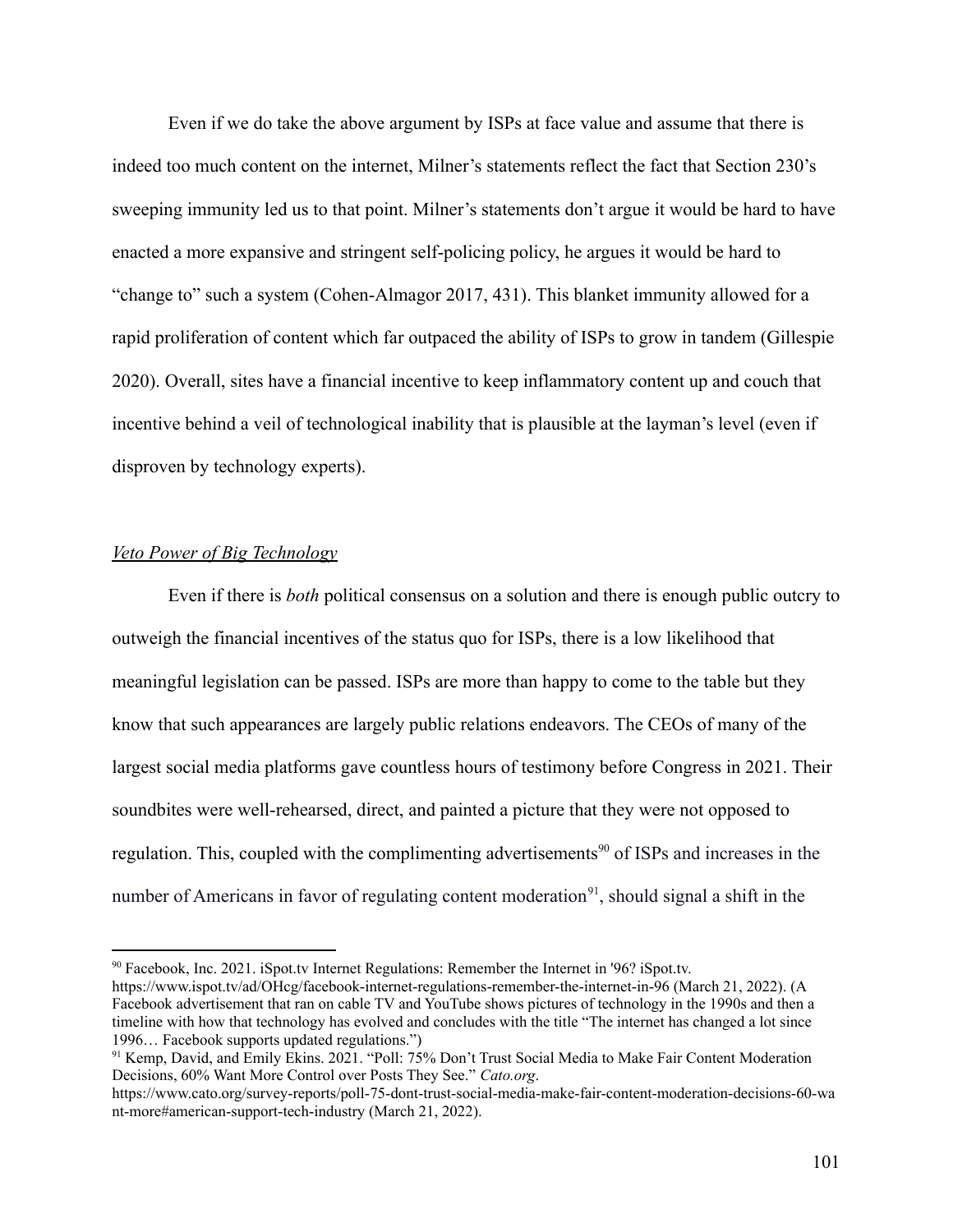Overton window away from the deregulatory history of U.S. technology policy. And yet no reciprocal legislation was passed in response to their seeming cooperation?

In 2021, Apple, Amazon, Google and Facebook alone spent \$55 million in registered lobbying expenditures (a 62% increase from 2020). A large part of this increase is tied to these sites fighting allegations that their platforms bore responsibility for radicalizing terror attacks like the January 6th insurrection, the Orlando nightclub shooting, and others. For example, Google increased its lobbying efforts by 27 percent (from \$7.5 million in 2020 to \$9.5 million in  $2021$ ) in response to YouTube's alleged contribution to right-wing extremism.<sup>92</sup> This money goes into killing bills that seek to challenge the technological hegemony of the larger social media platforms with the money to lobby. Popiel notes that this is often successful. In addition to killing bills before they reach the floor this money is also valuable in killing support for bills that do make it to the floor of Congress. He cites Facebook and Google's defeat of the Commercial Privacy Bill of Rights Act of 2011 and Amazon, Facebook, Google, and Twitter's successful defeat of the Do-Not-Track Online Act of 2011 as examples of such power despite Congressional support (Popiel 2018).

<sup>92</sup> Birnbaum, Emily. 2022. "Tech Spent Big on Lobbying Last Year." *POLITICO*. https://www.politico.com/newsletters/morning-tech/2022/01/24/tech-spent-big-on-lobbying-last-year-00001144 (March 21, 2022).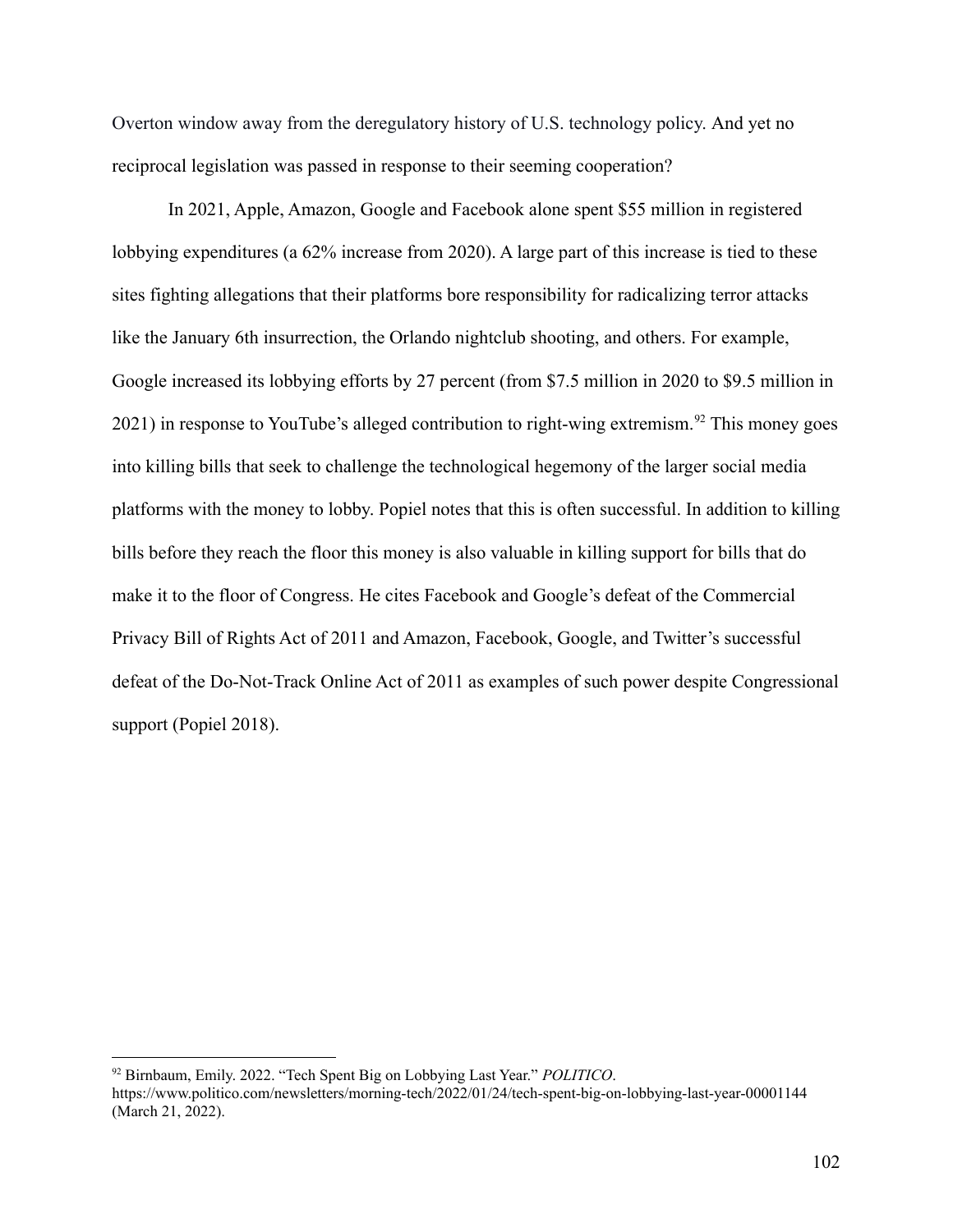

# Annual Lobbying Expenditures by Internet Industry

*Figure 9*: Cumulative lobbying expenditures by internet industry firms *(Source: OpenSecrets)*

In addition to the sheer power of the "Big Tech" lobby, their status as a now quasi-public utility can be used as a bargaining chip. Intelligence communities around the world have increasingly deepened their reliance on the services of these ISPs over the years for crucial signals intelligence (or SIGINT). This new, social media intelligence (dubbed SOCMINT) is used as an argument for why a deregulated internet is actually beneficial to the war against objectionable content and objectionable actions. SOCMINT "provides a new opportunity for law enforcement to generate operational intelligence that could help identify criminal activity, indicate early warning of outbreaks of disorder, provide information and intelligence about groups and individuals, and help understand and respond to public concerns" (Omand et al. 2012, 805). The deregulatory nature of the internet incentivizes speech. Even if objectionable, such speech still points intelligence communities in the direction of those hiring hitmen, those looking to plan attacks, those with psychologically violent tendencies, and pedophiles seeking to groom victims among other examples. As Google CEO, Sundar Pichai, ominously implied, "I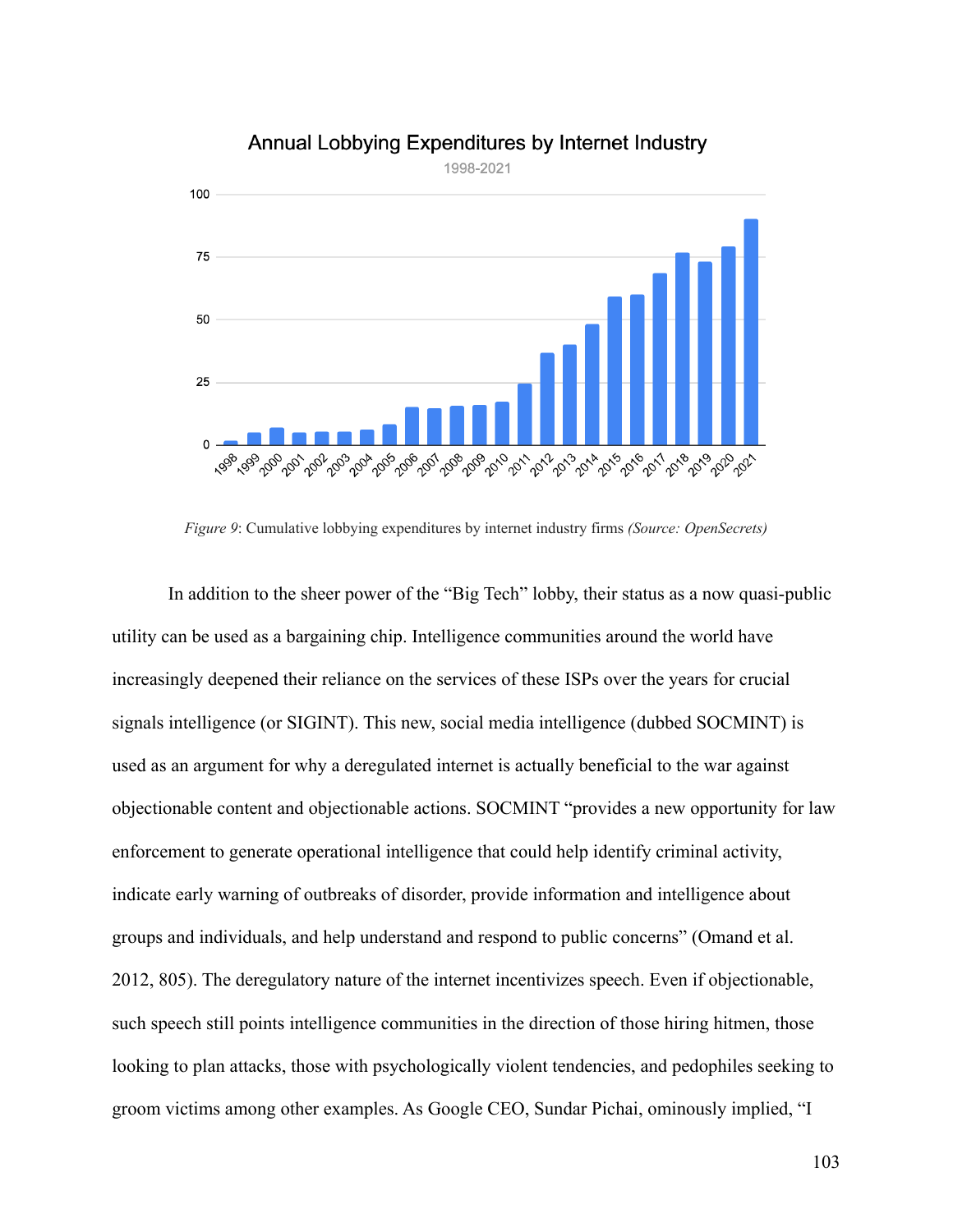worry that if you regulate for the sake of regulating, it has a lot of unintended consequences … [including] implications for our national security."<sup>93</sup>

If we regulate the internet, this objectionable speech may go away from the public eye. But it will just migrate to the dark web where it is harder for law enforcement to gather SOCMINT. Surveillance-related national interests are often used as a reason to overlook the sector's monopolistic tendencies, economically inefficient copyright protections, and undemocratic commercialization of essential digital services (Popiel 2018). McChesney (2013) details the way that this is both a bargaining chip and a debt owed. In exchange for this seeming deregulatory deference, ISPs routinely comply with thousands of government requests for information. Specifically, Google received at least 10,000 requests for user information from national security organizations in 2011 and voluntarily complied with more than 93% of them (McChesney 2013). Although this relationship has become marginally more regulated as a result of updated data privacy regulations, there still exists an off-book relationship between the U.S. intelligence community and ISPs that affords ISPs a great deal of security from overly regulatory legislative action. Even if there was political will to pass something at an ideological level *and* public outcry was great enough to bring ISPs to the table, these platforms have two crucial insurance policies that prevent unwanted legislative action: their financially significant lobbying efforts and their role as a quasi-public utility within the intelligence community.

<sup>93</sup> Fiegerman, Seth. 2019. "Google CEO Reacts to Looming US Antitrust Probes for First Time." *CNN*. https://www.cnn.com/2019/06/14/tech/sundar-pichai-google-antitrust/index.html (March 21, 2022).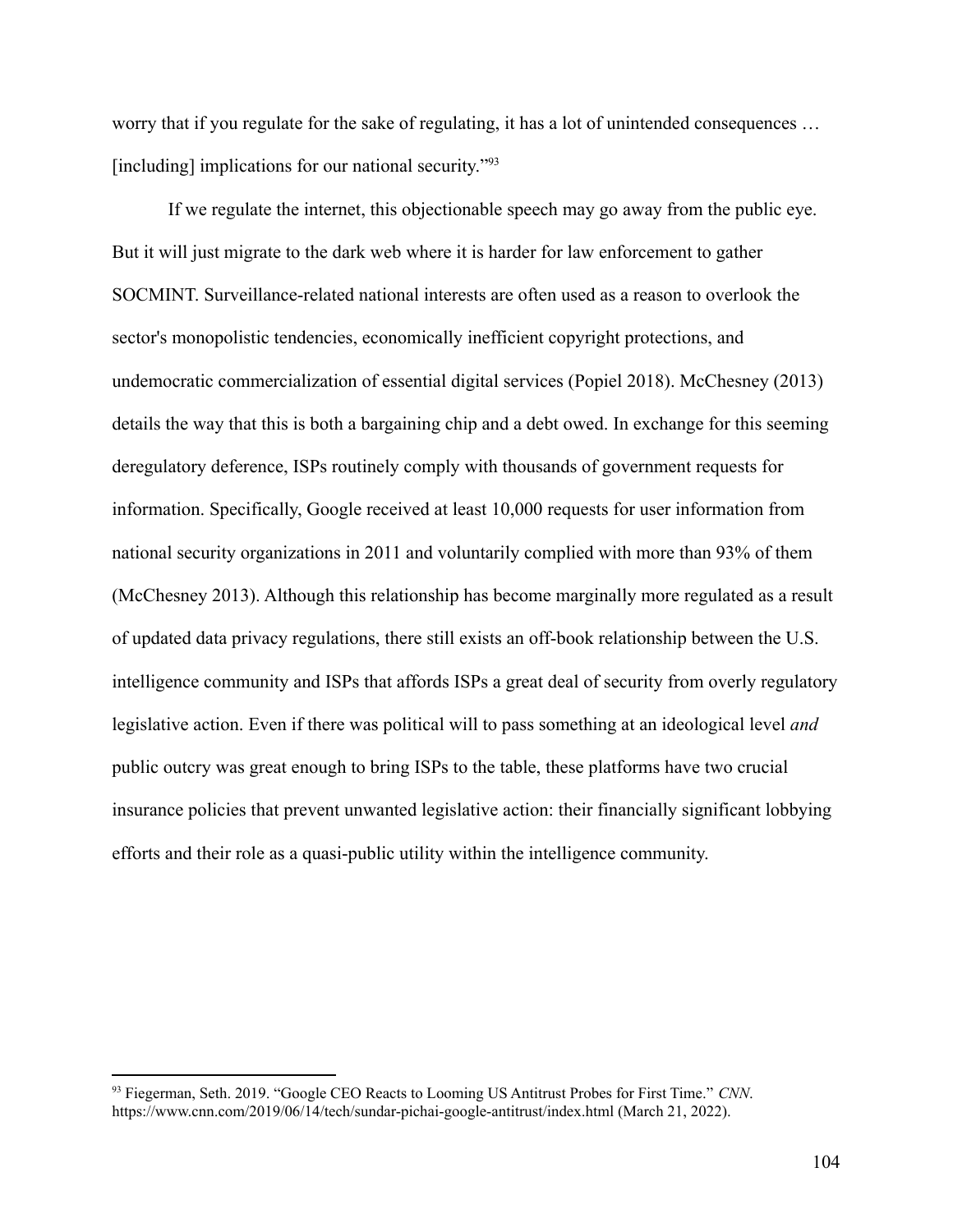### *Contradictory Political Landscape*

In 2014, President Obama urged the FCC to reclassify broadband under Title II of the Communications Act of 1934.<sup>94</sup> He was concerned about internet fairness and recognized that the only way to avoid the textual patchwork that was created from 2002-2013 (see *Figure 6*) was to fully reclassify ISPs under Title II. A 3-2 FCC voted to do just that and officially created a codified net neutrality jurisdiction. Although net neutrality is about equality of access, its reclassification of ISPs under Title II gives them many more regulatory avenues to control the quality of content on the internet in the same way it did for television and radio. From this point, net neutrality and intermediary liability were trailers tethered to the same truck, Title II. If a future administration wanted to modify content moderation jurisdiction, they would be affecting net neutrality and vice versa. The problem: these two issues cannot coexist under modern political priorities adopted by the two major parties.

Section 230 has been likened to both a sword and a shield in intermediary liability case law. Section  $230(c)(1)$  shields from liability for the content they choose to leave up, so long as it's provided by a user. Section  $230(c)(2)$  is a sword that allows sites to take down content provided by users. Democrats would like to weaken the shield and strengthen the sword. They feel sites can do more under Section  $230(c)(2)$  to police for objectionable content and benefit too much from the shield of Section  $230(c)(1)$ . Republicans would like to strengthen the shield and weaken the sword. Republicans believe that sites have too much power under Section  $230(c)(2)$ and allege they use it to censor right-leaning voices. One place we've seen manifestations of this political disagreement is in the lack of coordination in bringing bills to the floor. In the 116th Congress (2019-2020), twenty-six different bills were brought to the floor of the House or Senate

<sup>&</sup>lt;sup>94</sup> The Obama White House. 2014. President Obama's Statement on Keeping the Internet Open and Free https://youtu.be/uKcjQPVwfDk (March 4, 2022).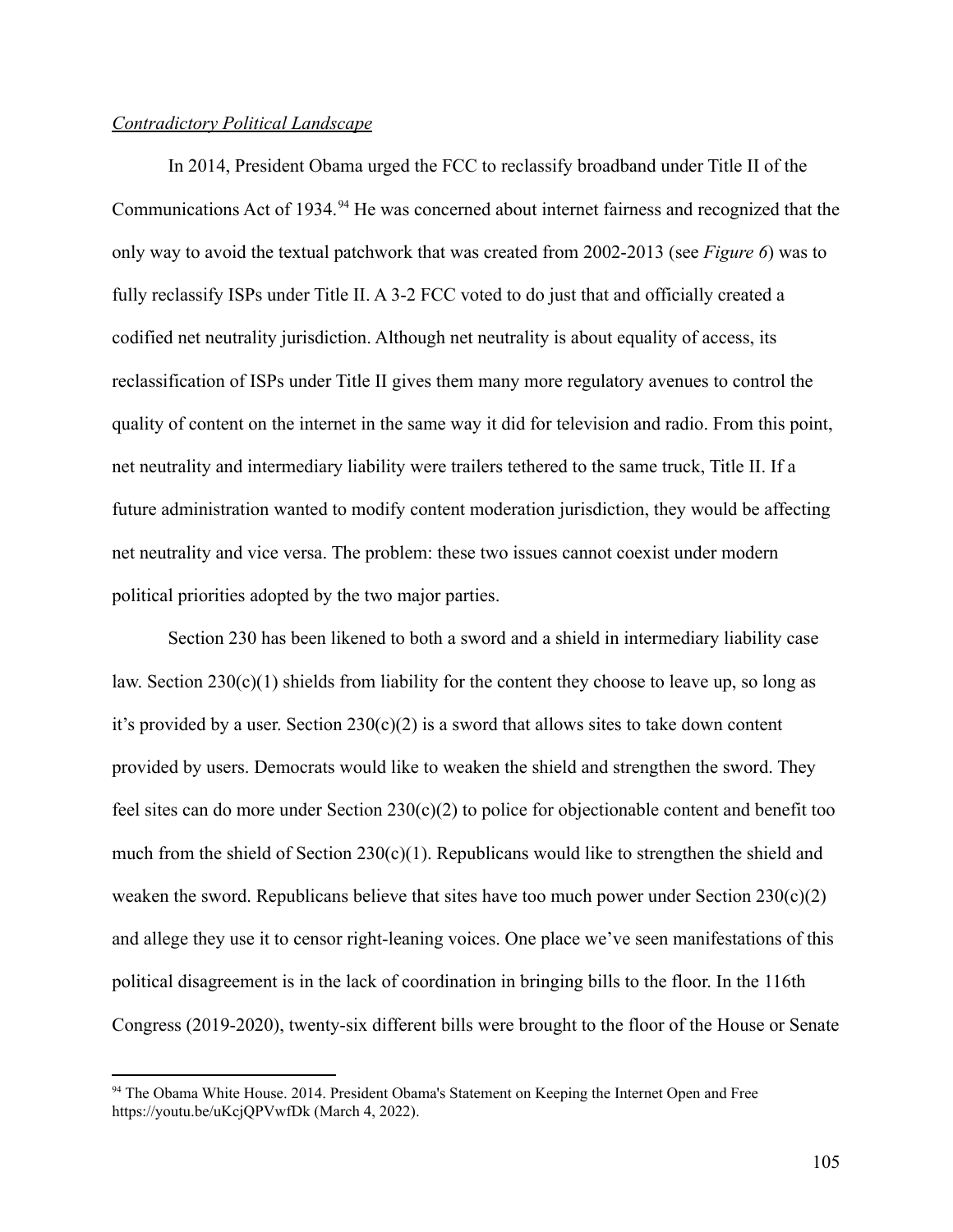that would have amended Section 230 (Brannon and Holmes 2021). This issue has become so ideologically complex that a team of researchers, called Future Tense<sup>95</sup> have started a constantly updating list of such bills. They divide all the bills into four categories: full repeal, limiting the scope, imposing new obligations, and modifying Good Samaritan protections.<sup>96</sup> Their research has tried to make sense of this legislative landscape but to ISPs and government regulators alike, the landscape for legislative reform looks more like a Jackson Pollock painting than a van Gogh or a Monet.

Concerned with the economic impact that regulation of networks was having on innovation and competition, the Trump administration implored the FCC, under Ajit Pai, to repeal net neutrality.<sup>97</sup> They would eventually do so and they did it in part by linking it to Section 230 and, more specifically, the "unfettered" clause in Section 230(b)(2). In fact, the FCC's 2015 Restoring Internet Freedom Order cited Section 230 eighty-four (84) times as statutory evidence that the FCC had no control over broadband internet equity and ISPs (referred to at times as "edge providers"). However, by forfeiting jurisdiction, Trump lost the regulatory arm that could have controlled content moderation practices by ISPs. It's in this way that the politics of the issue are divided. If Republicans want to prevent alleged internet censorship, they need to establish jurisdiction by conceding ISPs are under Title II, but doing so would mean they have to guarantee Title II protections to ISPs (like equality of access) and therefore reinstate net neutrality. As a result of this regulatory patchwork, it's become hard for Republicans to have their and eat it too. Conversely, Democrats are fearful that overly regulating ISPs could have deleterious effects on counterspeech (speech that seeks to dilute extremist points of view and

<sup>95</sup> A collaboration of researchers at Slate, New America, Arizona State University, American University, Stanford, and UNC Chapel Hill.

<sup>&</sup>lt;sup>97</sup> Collins, Keith. 2017. "Why Net Neutrality Was Repealed and How It Affects You." The New York Times. https://www.nytimes.com/2017/12/14/technology/net-neutrality-rules.html (March 10, 2022). <sup>96</sup> Anand, Meghan et al. 2021. "All the Ways Congress Wants to Change the Internet's Most Fundamental Law." *Slate Magazine*. https://slate.com/technology/2021/03/section-230-reform-legislative-tracker.html (March 5, 2022).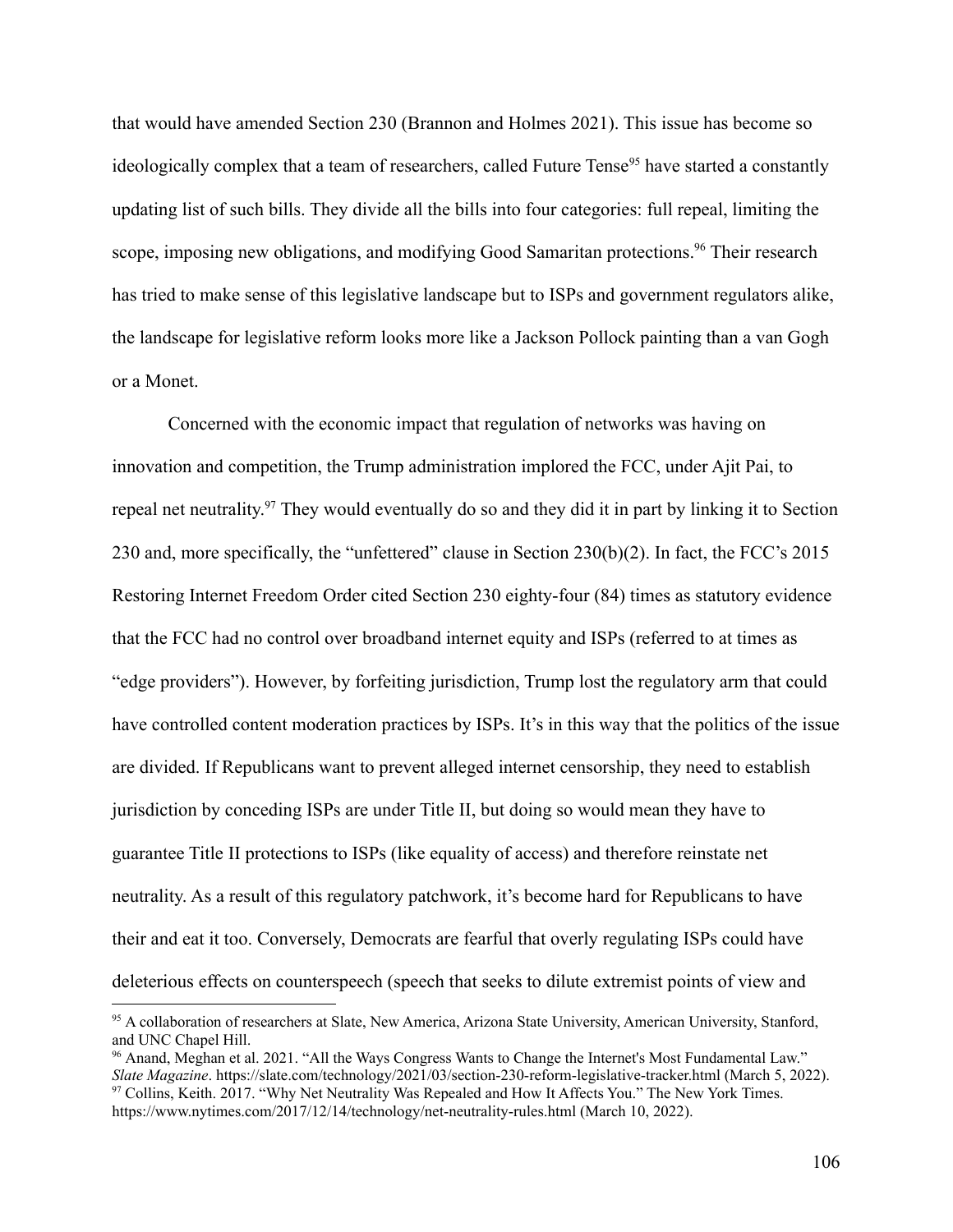bring the debate back to a more moderate perspective), and yet simultaneously want a highly regulated internet landscape under net neutrality. FCC Commissioner Jessica Rosenworcel put it well when she said, "In the end, it's not just the hypocrisy that disappoints, or the intellectual contortions required to make sense of this. It's the dishonesty. It can't be that the FCC points to Section 230 to disavow authority over broadband but then uses the same law to insist it can turn around and serve as the President's speech police."<sup>98</sup>

Trump attempted to use a backdoor route around this legislative dissonance in his 2018 "Executive Order on Preventing Online Censorship." It directed the Secretary of Commerce *to direct* the National Telecommunications and Information Administration (NTIA) *to direct* the FCC to *consider* rulemaking.<sup>99</sup> As anyone can tell, it's not particularly the most ironclad of legal orders and would later be held up by two pending court challenges over its constitutionality before being ultimately repealed by Biden in 2021.<sup>100, 101</sup>

Aside from the divided political consensus over content moderation itself, the patchwork has forced net neutrality and content moderation to ride the same statutory bus, Title II. Even if there was political consensus to clarify regulatory authority over ISPs, doing so would likely require throwing net neutrality to the wayside. As a result of the chain novel regulatory structure, legislators have been backed into some corners: is it the policy of the U.S. to strongly regulate content or promote network growth through deregulation? The tradeoffs come as a result of the

<sup>&</sup>lt;sup>99</sup> Executive Order No. 13925, 85 Fed. Reg. 34079 (2020) <sup>98</sup> Eggerton, John. 2020. "FCC Dems Can't Reconcile ISP Dereg, Section 230 Initiative." *Multichannel News*. https://www.nexttv.com/news/fcc-dems-cant-reconcile-isp-dereg-section-230-initiative (March 10, 2022).

<sup>&</sup>lt;sup>100</sup> Kelly, Makena. 2020. "President Trump's Social Media Order Will Endanger Voting Rights, New Lawsuit Claims." *The Verge*.

https://www.theverge.com/2020/8/27/21404554/trump-social-media-order-section-230-rock-the-vote-free-press (March 10, 2022).

<sup>&</sup>lt;sup>101</sup> Spangler, Todd. 2020. "Lawsuit Says Donald Trump's Executive Order Targeting Twitter, Facebook Violates First Amendment." *Variety*.

https://variety.com/2020/digital/news/trump-sued-over-social-media-executive-order-first-amendment-1234623504/ (March 10, 2022).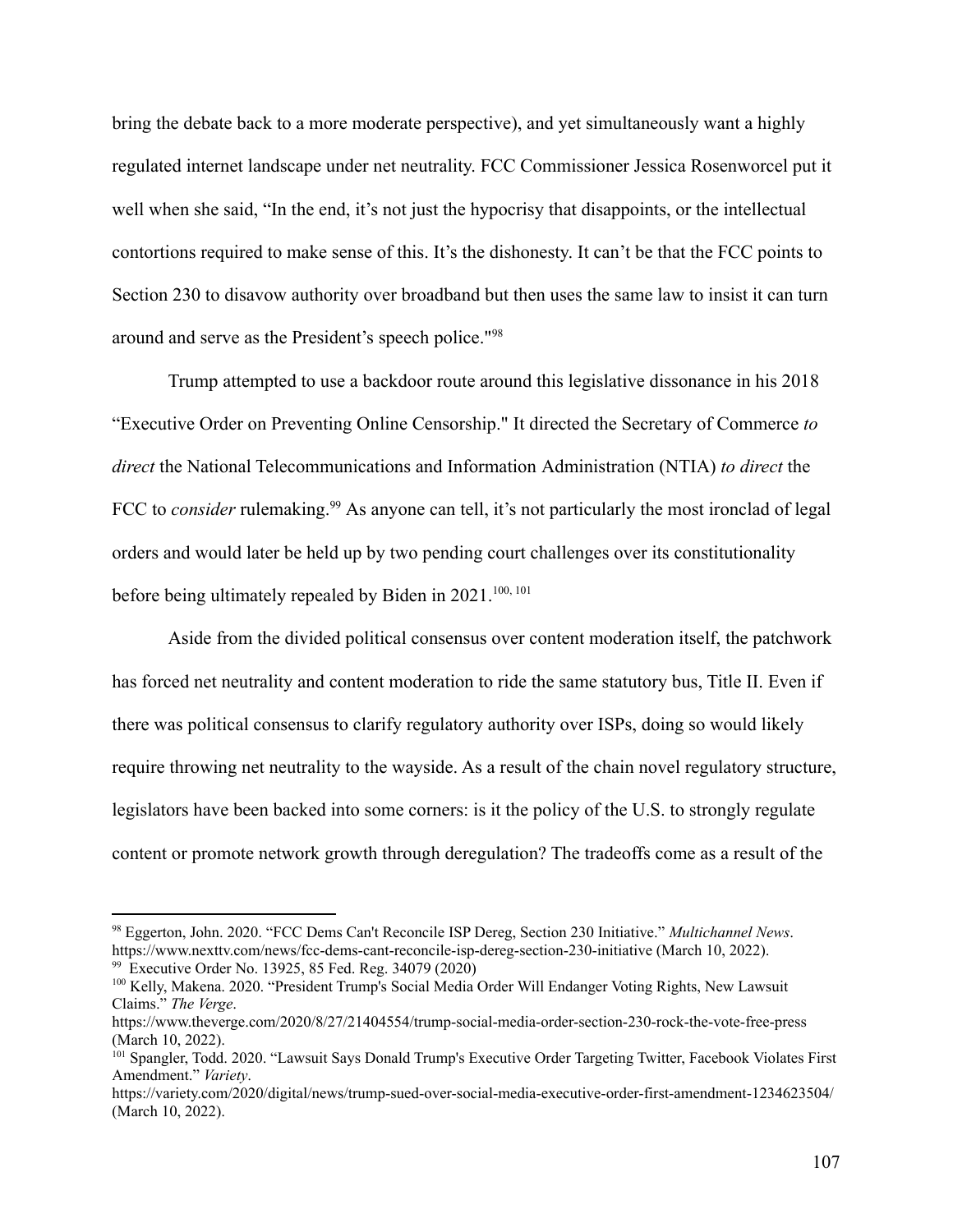patchwork regulatory regime and are only further exacerbated by the rise of platform power amidst that patchwork.

#### **Conclusion**

Of all the thousands of leads that the U.S. intelligence community tracks down every day, Brad Rukstales, "dog dad" and master griller from suburban Chicago, was nowhere near the top of their list. His exemplary behavior as a charitable father of two and self-aware critic of social media and alternative news are the antithesis of what we would expect when we're presented with pictures of January 6th insurrectionists. We're more disposed to believe someone that looks like the QAnon Shaman with his face painted and head adorned with a menacing fur pelt. But if the internet has taught us anything over the past three decades, looks aren't everything. Social media platforms and the algorithms that they employ have had a big role in curating content on the internet at a more individual and interactive level than previously available in other mediums like radio, television, or print journalism.

Contrary to these other mediums, the internet was uniquely classified as neither a distributor, nor a speaker, nor a publisher. A new class of intermediary liability was created in the name of bolstering the development of this nascent industry. The deregulatory framework employed by the U.S., in contrast to the approach taken by the European Union, incentivizes a higher quantity of content to stay up online. The European approach, on the other hand, would rather preemptively remove objectionable content than let the free marketplace of ideas and "counterspeech" dilute the objectionable material. This U.S. approach is codified in Section 230 which immunizes both content left up and good faith efforts to remove objectionable content. The problem is that this broad immunity is not coupled with a clear regulatory counterpart that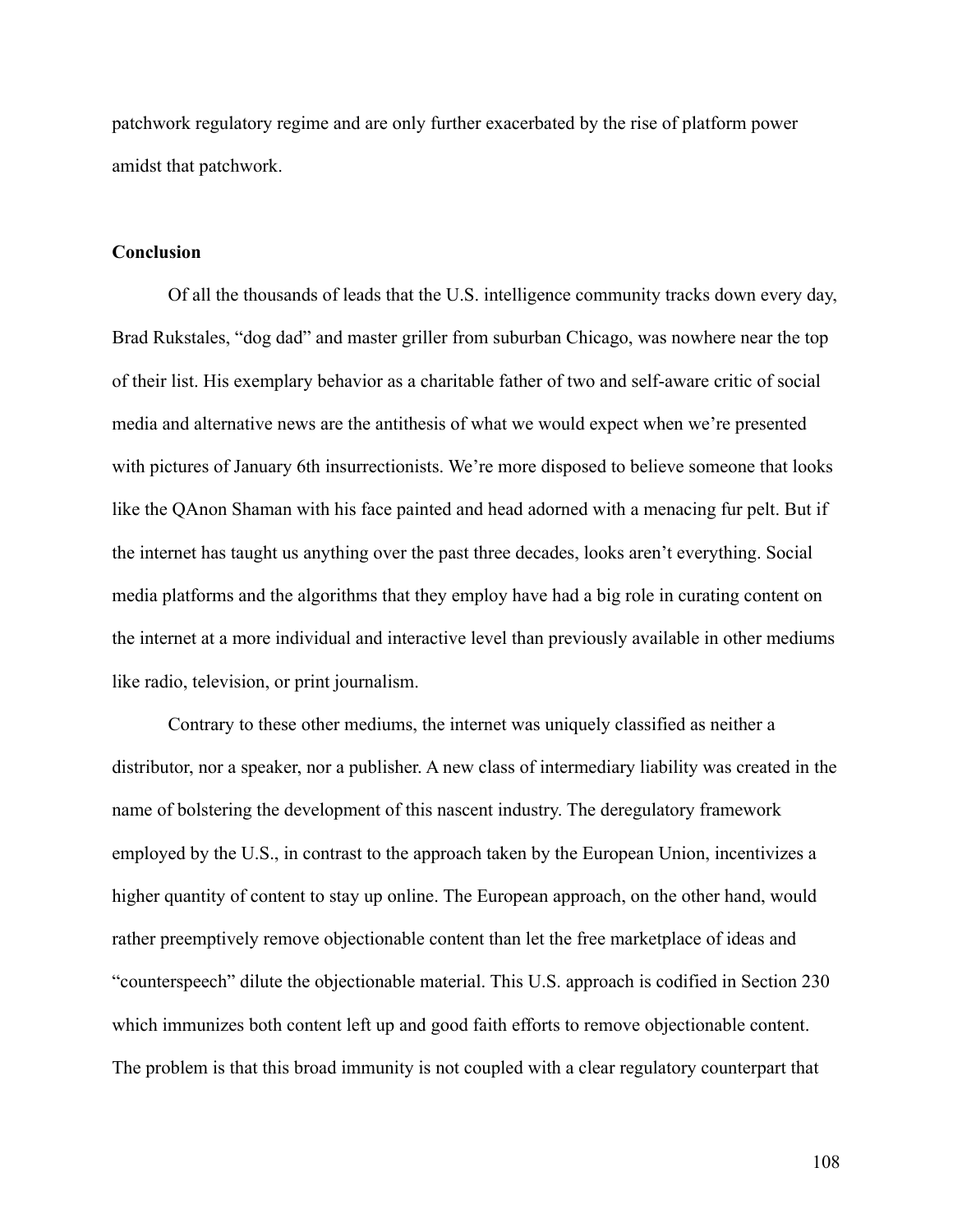can incentivize ISPs to use their Section  $230(c)(2)$  privilege to take bad content down without liability.

The FCC would be an ordinarily ideal regulatory agency to do just that. They already have fine structures they use on "common carriers" like radio, television, and telecommunications to compel self-moderation and punish attempts to circumvent existing decency guidelines. However, the conflicting legislative history and text of Section 230 create uncertainty of whether the FCC has jurisdiction over the internet. On one hand, Section 230 is within a larger piece of legislation (the Communications Act of 1934) that explicitly names the FCC as its regulatory agent – hence the jurisdiction over other mediums mentioned above. On the other hand, the text of the section itself, the floor debates about its passage, and the omission of the pro-FCC Exon amendment all suggest that Congress did not want the FCC involved in any way in internet oversight.

This contradiction and the patchwork regulatory nature of a politically appointed agency like the FCC creates a sort of "chain novel dilemma." Each successive administration of the FCC has to work with the chapters previously written and try to craft the chapter they've been empowered to write in a way that accomplishes their goals without trampling too much on the characters and storylines written by administrations before them. This unclear regulatory jurisdiction largely precluded the FCC from being involved in enforcing decency standards or incentivizing ISPs to use their Section  $230(c)(2)$  privileges for the past twenty-five years. Only in 2015, was FCC jurisdiction finally clarified when the internet was moved under Title II of the 1934 Act rather than Title I (a privilege that was only recognized by the Supreme Court almost ten years after the passage of the CDA). From this point, however, the regulation of the internet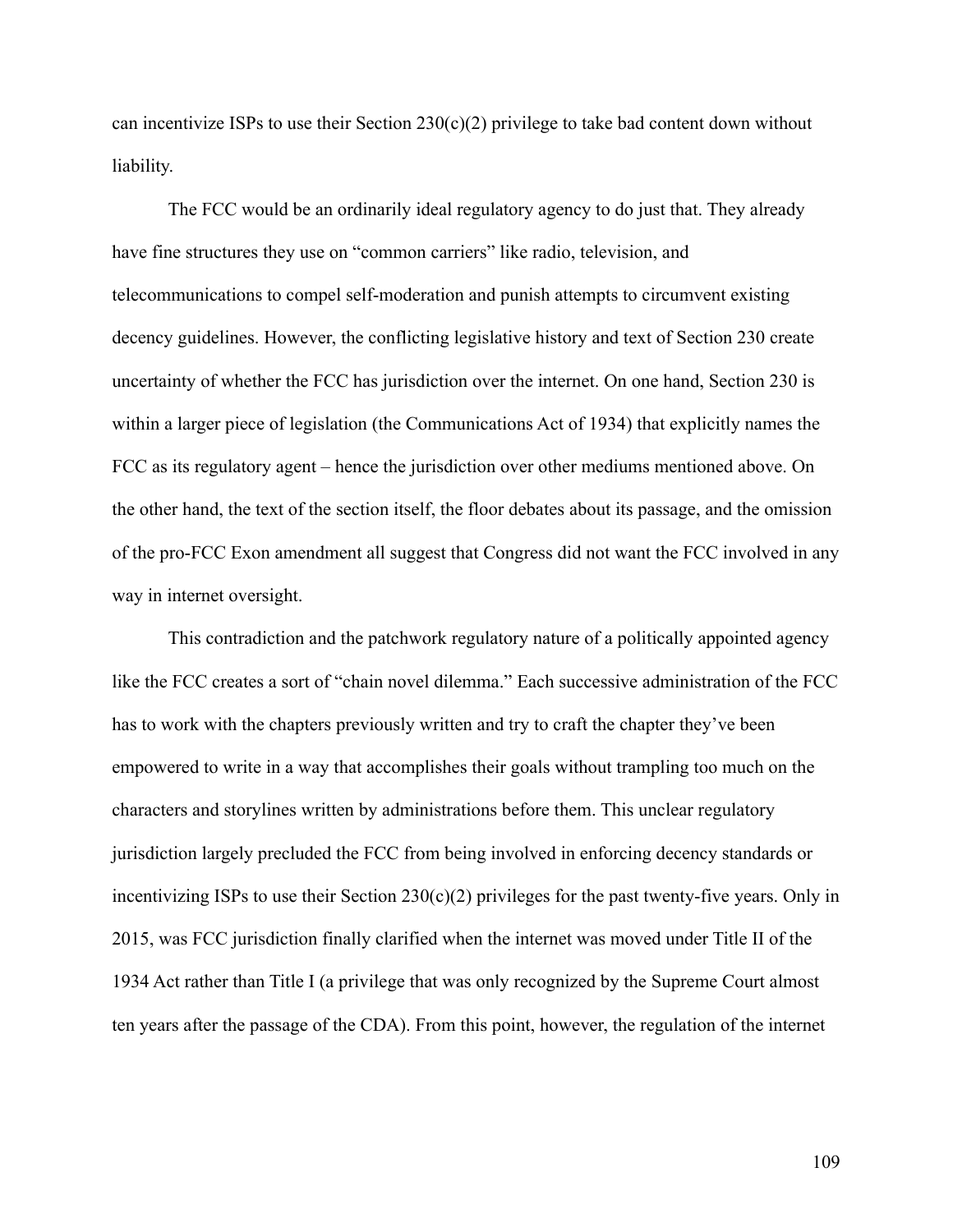would leave the hands of FCC attorneys and become a more political issue that sat at the doorstep of Presidential administrations.

Trump's reversal in 2017 of Obama's net neutrality doctrine would cite Section 230's "unfettered" clause extensively in justifying the fact that the Federal government had no jurisdiction over broadband internet and the ISPs that used it. From this point, net neutrality and content moderation became trailers attached to the same truck, Title II. As a result of this complicated political landscape, it becomes difficult to reform either policy without affecting the other. Democrats want to see a strong net neutrality but not see the chilling effects on free speech that would come from regulating the platforms in the way Trump suggested. Republicans would like to dismantle net neutrality and see the broadband industry flourish, but in doing so would have to relinquish their jurisdiction over ISPs and their ability to prevent alleged censorship of conservative voices.

The question then becomes: "why don't ISPs just pick up the slack that the FCC has been unable to do and Congress is unable to change?" The answer: it's too cost-prohibitive to do so. Sites don't operate under the same business model now as when they did in the 90s. There is still demand for a clean platform, but technology companies can form a sort of oligopoly which allows them to set their content moderation standards relatively low so long as they keep parity with their competitors. The social media sector has grown tremendously in power both financially and politically since the 1990s and especially since the late 2010s. They now operate one of the largest lobbying industries in US politics and have cemented their value in the US intelligence community in a way that they are indispensable and can evade unwanted regulatory attempts despite the theater of being "in favor of new regulations." This is largely the reason why no meaningful, well-drafted content moderation legislation has been passed in over two decades.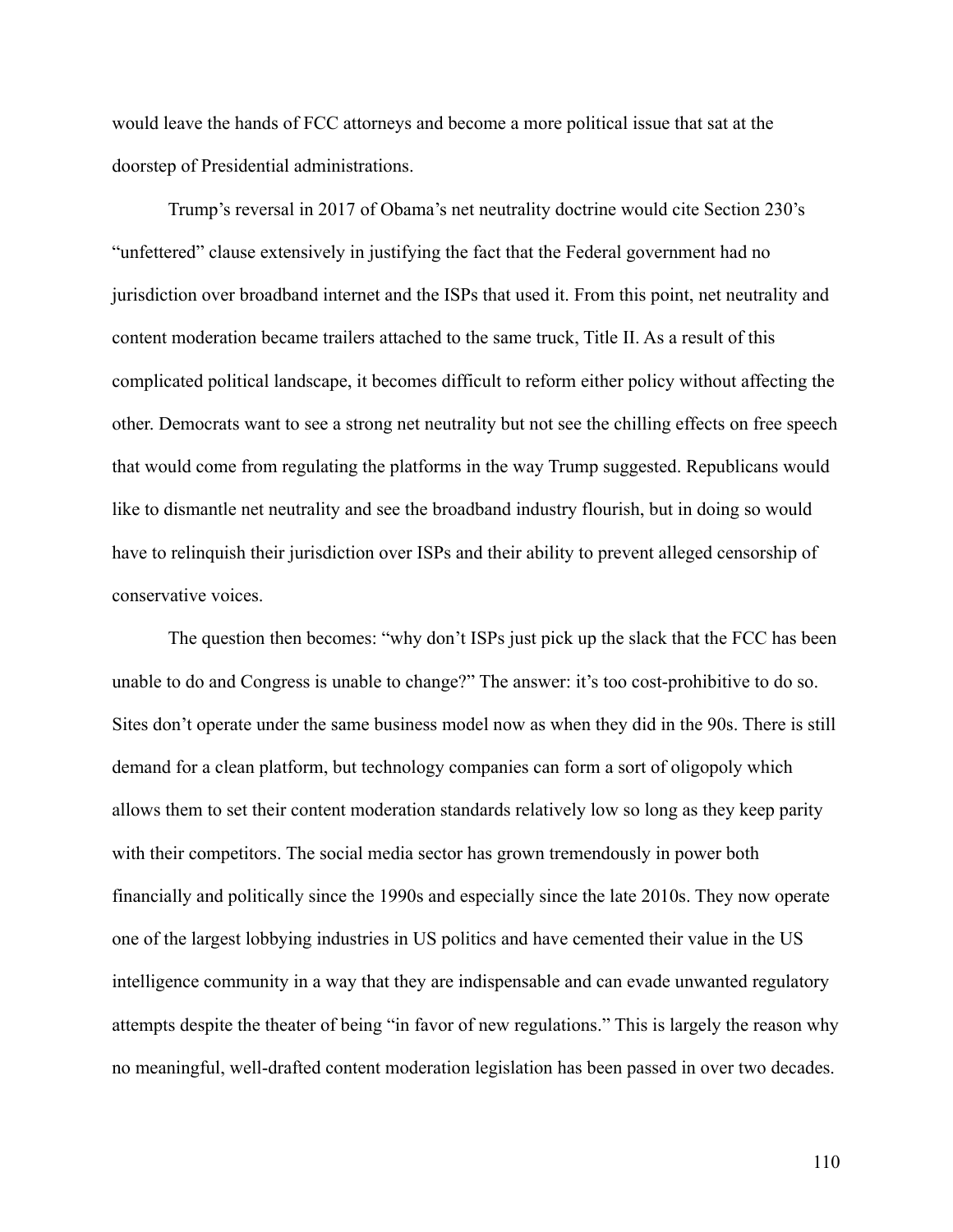SESTA/FOSTA was a farce in the eyes of the legal community and represents the only major edit to the foundational law of internet technology in the United States.

While it's tough to prove causally that Rukstales' radicalization along with the radicalization of the many other domestic terrorists was a result of platform ambivalence, I have argued that Section 230 and its deregulatory framework have created incentive structures that increase the likelihood of such radicalizing content remaining online for impressionable eyes to see. The U.S. set out in 1996 to prevent the internet from becoming a haven of objectionable content visible for kids and clearly knew the risks associated with a deregulated internet. But they chose to counter this objectionable content not with preemptive removal, like in Germany, but by flooding the marketplace of ideas with counterspeech to dilute the prevalence of the bad content. This is not a bad plan in and of itself. But it failed to account for the fact that ISPs would eventually become more powerful (financially, politically, socially) than they were in the 1990s, no longer have an incentive to take the proper content down when it had the chance, and create an algorithm that curates this content for people circumventing the benefits of counterspeech. Without a nimble and proactive regulatory agency, like the FCC, to update guidelines and keep ISPs in line, the inmates begin running the asylum; content on the internet is regulated not by elected officials but by corporations and others who stand to benefit from inflammatory content and the ad revenue it brings.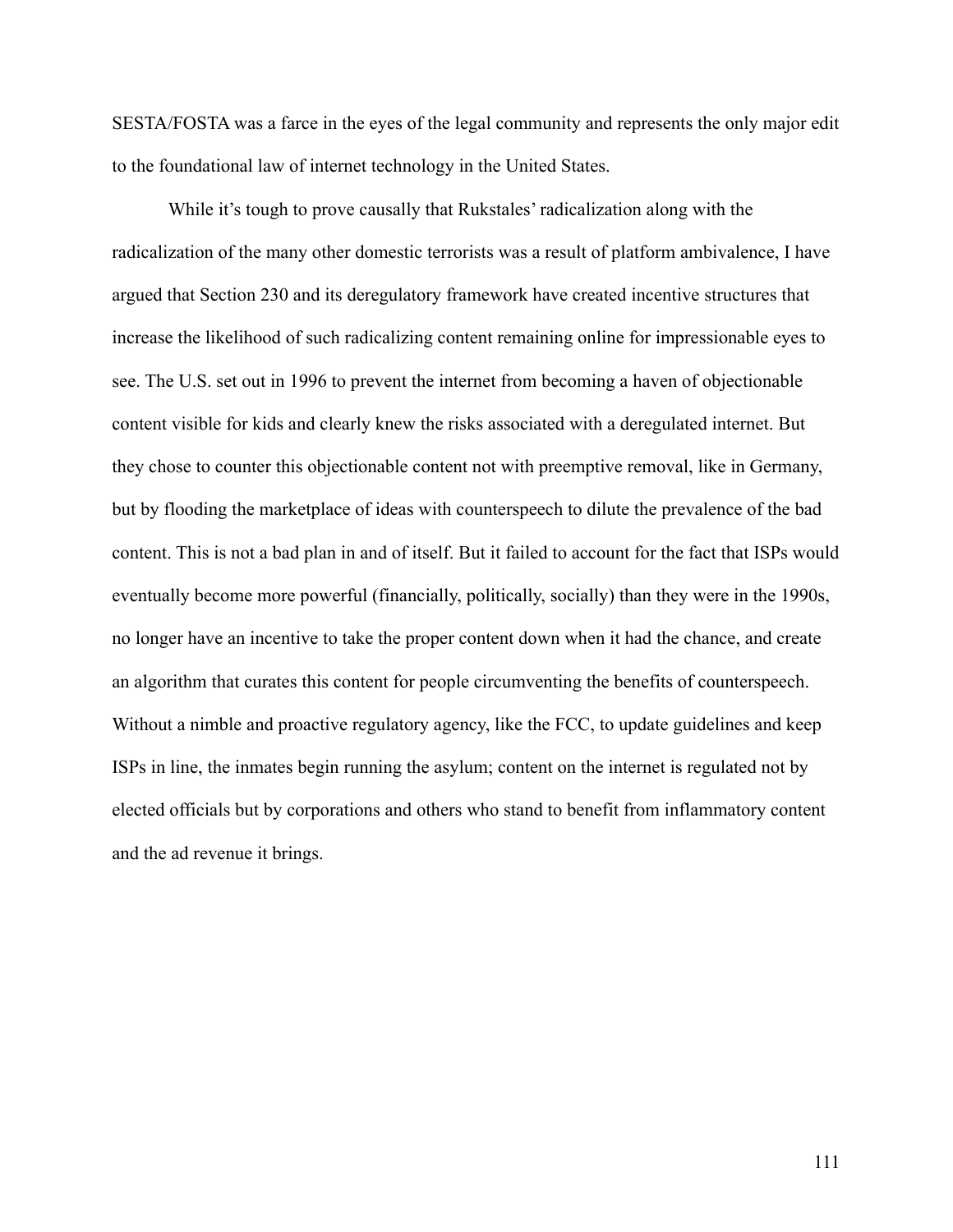### **Chapter 4: Alternatives and Interlopers**

As the previous chapters have made clear, the U.S. and Germany exist on two linearly different ends of a spectrum. While the U.S. regime set out to prioritize the growth of the internet sector through a deregulatory framework and the German regime set out to prioritize the wellbeing of citizens through a preemptive framework, both the U.S. and Germany share one thing in common: their predilection for the freedom of expression and internet privacy. Although I place them at opposite ends of a spectrum, that spectrum in and of itself still operates in complete juxtaposition to the regulatory regimes undertaken by authoritarian nation-states like Russia and China. The heavy-handed internet censorship of Eastern autocracies could certainly cure many of the woes bemoaned in previous chapters related to radicalization and its translation into violence.

Although my larger argument critiques the conceptualization of the internet within Western democratic regulatory regimes, that does not mean Western democracy and its principles are incompatible with a more comprehensive and responsible regulation of internet speech. An alternative to democratic regulation would be dictatorial control over the pathways of information. While I will highlight in this chapter that such is highly effective in addressing the dependent variable (violence stemming from radicalization) in my argument, this chapter serves to juxtapose Western democratic regulation against their much worse alternatives: the internet censorship of authoritarian countries like Russia and China.

Before doing so, it's important to conceptualize why these alternatives are important to the argument. Although the frameworks of these two countries are not alternatives that democracies like the U.S. and Germany would be likely to adopt, they represent alternatives that nonetheless affect the U.S. and Germany. My previous chapters have not compared apples to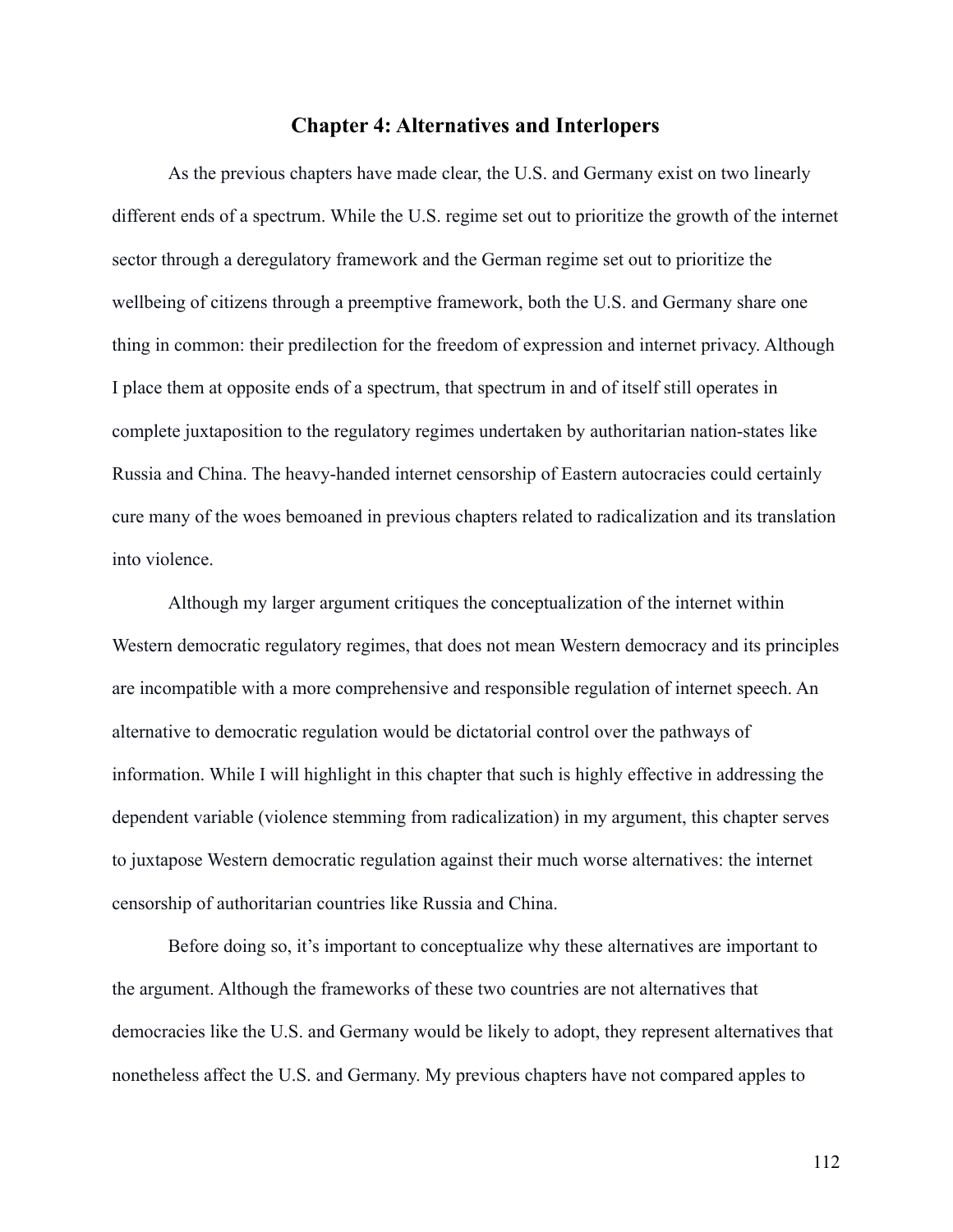oranges; my argument does not evaluate whether a deregulatory framework would have worked in Germany or vice versa. This is not a comparative analysis between the U.S. and Germany. This thesis has offered an analysis of each regulatory framework and how it functions amidst the larger regulatory regime at play in the country. But it becomes important to realize that the internet is a transnational industry. With few exceptions, almost all content is available in some way everywhere at the same time. The success of the U.S. and Germany in curbing radicalizing content therefore cannot only come from reconciling their incongruous frameworks within the larger regimes but also must take into account the risk posed by authoritarian regimes trespassing within the openness of democratic internet regulations.

As a result of this transnational nature, the shared support for freedom of expression in the two democracies comes at a cost. The 'fallacy of liberalism' posits that by opening up the doors for free expression, you inherently leave the doors open for bad actors looking to exploit your openness. By having comparatively less restrictive liability regimes than Russia and China, the U.S. and Germany allow foreign interlopers to join their domestic marketplaces of ideas. As we saw in the 2016 U.S. election, incentivizing a free internet allows foreign meddling where fake identities can post propaganda that could influence the behavior of millions.<sup>102</sup>

#### **Russia: "The Psychological Firewall"**

Russia's crackdown on internet speech is a fairly recent concept compared to China's. Before 2007, Russian social media was outside the purview of Putin's master plan. He targeted mass media like television and newspapers and put them under state control (Nisbet et al 2017).

<sup>102</sup> Kim, Young Mie. 2020. "New Evidence Shows How Russia's Election Interference Has Gotten More Brazen." *Brennan Center for Justice*.

https://www.brennancenter.org/our-work/analysis-opinion/new-evidence-shows-how-russias-election-interference-h as-gotten-more (March 20, 2022).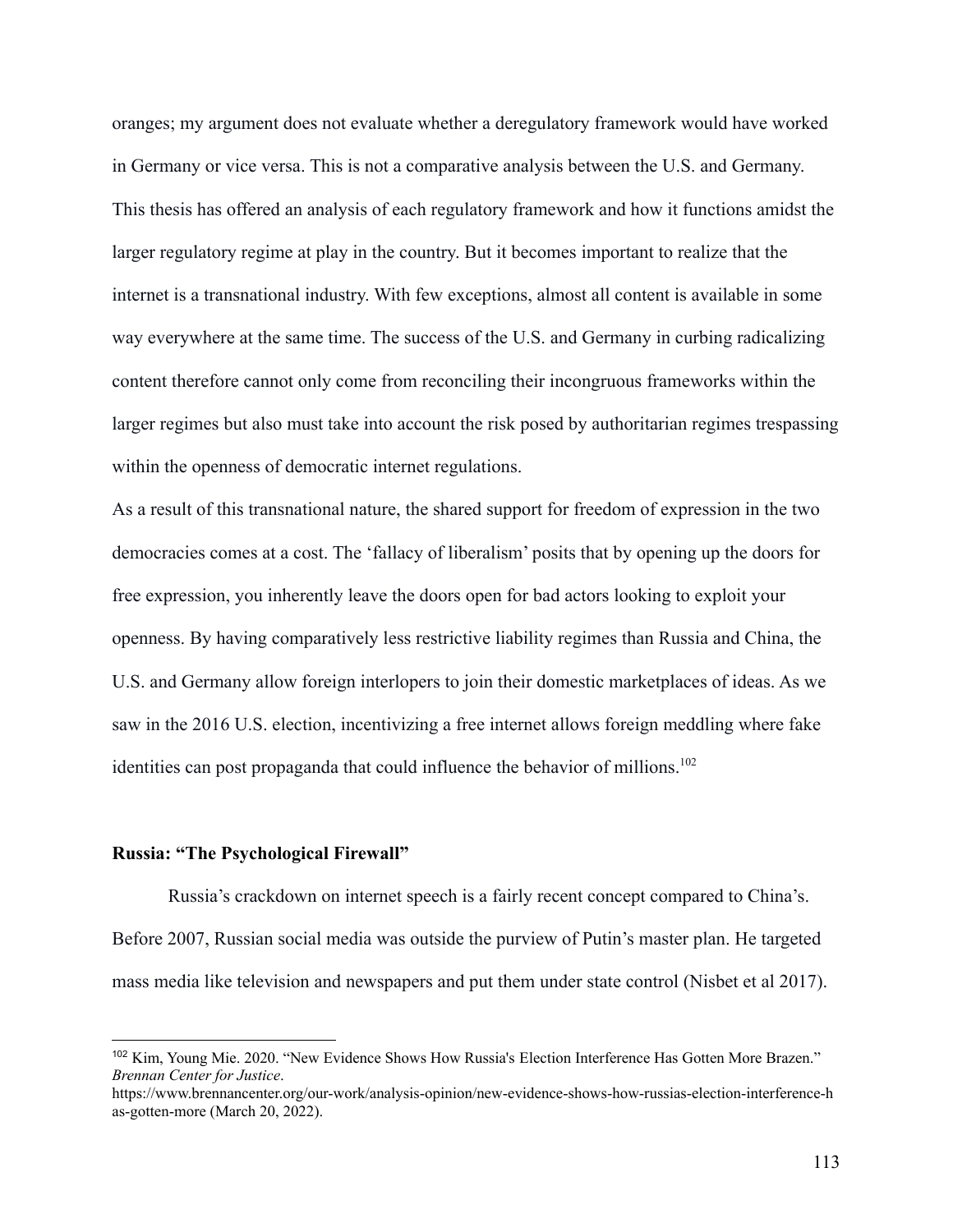The oversight of social media at the time was left up to a court-order standard like the U.S. but a less stringent one. Blocked sites could get around weak restrictions with technological fixes and were often only blocked in one region of Russia and not the whole country (Soldatov 2017). The functionality and popularity of modern social media platforms did not explode until around 2008. Before 2009, the "internet" was limited to primarily "message switching" where messages could be shared between terminals by sending messages to designated usernames, IP addresses, or onto message boards but there was no automatic curation. In 2009, however, came the advent of algorithms. Facebook created the first algorithm (called EdgeRank) which curated content using three factors (affinity, rank, decay). Two years later, that would be replaced with an algorithm called "News Feed" that used 100k factors, and the algorithm would only grow from there.<sup>103</sup> Suffice it to say, Putin was more concerned with the power of television and radio than the limited functionality of social media.

This is until the 2011-2012 riots. These riots were to protest the amateur videos posted on social media sites like Facebook and Twitter showing ballot stuffing and other voter fraud in the 2011 Parliamentary victory for Putin's party. <sup>104</sup> As a result of Facebook and other social medias' heavy hands in rallying support for the riots against him, Putin began to crack down on platforms in the same way he had previously done by nationalizing television and radio stations (Nisbet et al 2017). Because Russia had not always had a clamped down censorship system, Putin had to get creative on how to achieve his policy priorities. Russia uniquely put the onus on networks rather than ISPs or the government to moderate content. Putin characterized the internet as

<sup>103</sup> McGee, Matt. 2013. "EdgeRank Is Dead: Facebook's News Feed Algorithm Now Has Close to 100k Weight Factors." *MarTech*.

https://martech.org/edgerank-is-dead-facebooks-news-feed-algorithm-now-has-close-to-100k-weight-factors/ (March 20, 2022).

<sup>104</sup> de Carbonnel, Alissa. 2011. "Insight: Social Media Makes Anti-Putin Protests 'Snowball.'" *Reuters*. https://www.reuters.com/article/us-russia-protests-socialmedia/insight-social-media-makes-anti-putin-protests-snow ball-idUSTRE7B60R720111207 (March 20, 2022).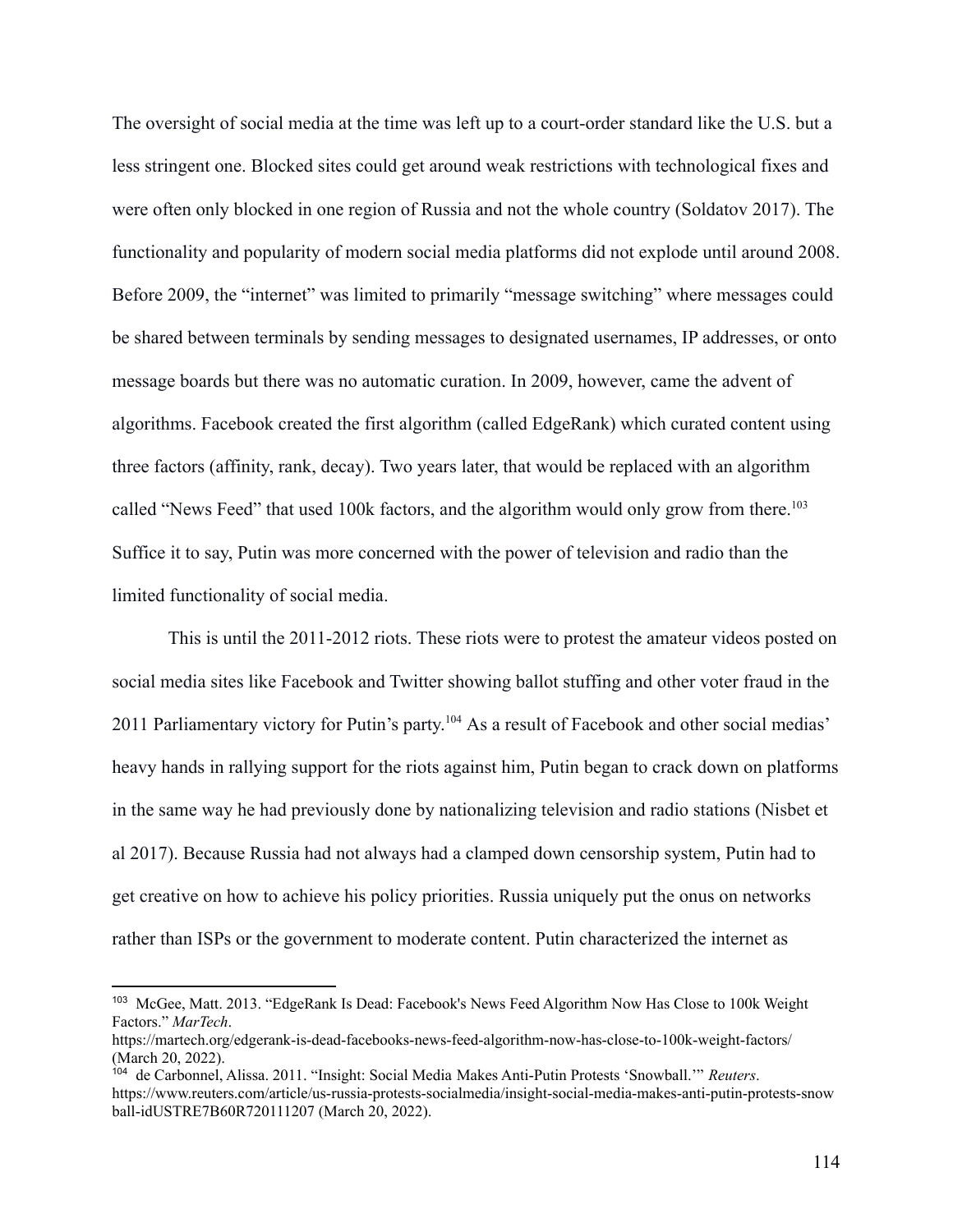something being used by both domestic extremists and alleged "that foreign powers use the Internet to pursue political and military objectives against Russia" thereby necessitating his creation of a "bulletproof vest" of protection for Russians (Nisbet et al 2017, 960). Putin alleged that he was building a firewall for the psychological protection of all Russians and framed his actions as something akin to Germany's defensive democratic model.

The government under the Roskomnadzor (Federal Service for Supervision of Mass Communication) contracted NGOs like Safe Internet League and Mediaguard to blacklist sites and oversee the enforcement of the bans (Soldatov 2017). These NGOs and government agencies then used networks as the enforcement mechanism. ISPs (ie: Twitter) use networks (ie: AT&T or Verizon) to transmit their content after their users request it. Since no ISPs were domiciled in Russia at the time, Putin had to resort to the networks. Networks could lose their license for negligently allowing a blacklisted site to be transmitted into Russia. In addition, Russia imposed the cost of such enforcement on the networks themselves. All the tracking and filtering equipment was paid for and maintained by the networks (Soldatov 2017). This proved rather effective: by using the networks as a choke point, Putin could more easily control the spread of information. Networks can filter for content that is posted on all sites that go over their connection, whereas ISPs can only monitor for blacklisted content on their own sites. As a result, networks were able to catch hundreds of mirrors of the same content on hundreds of sites simultaneously.

Another problem: the Russian intelligence community helped draft the 2012 laws and inextricably linked surveillance and content moderation. There was little to no oversight on tapping the content of these platforms. They could access network data without network permission. While a warrant was necessary, FSB (Federal Security Service) employees only had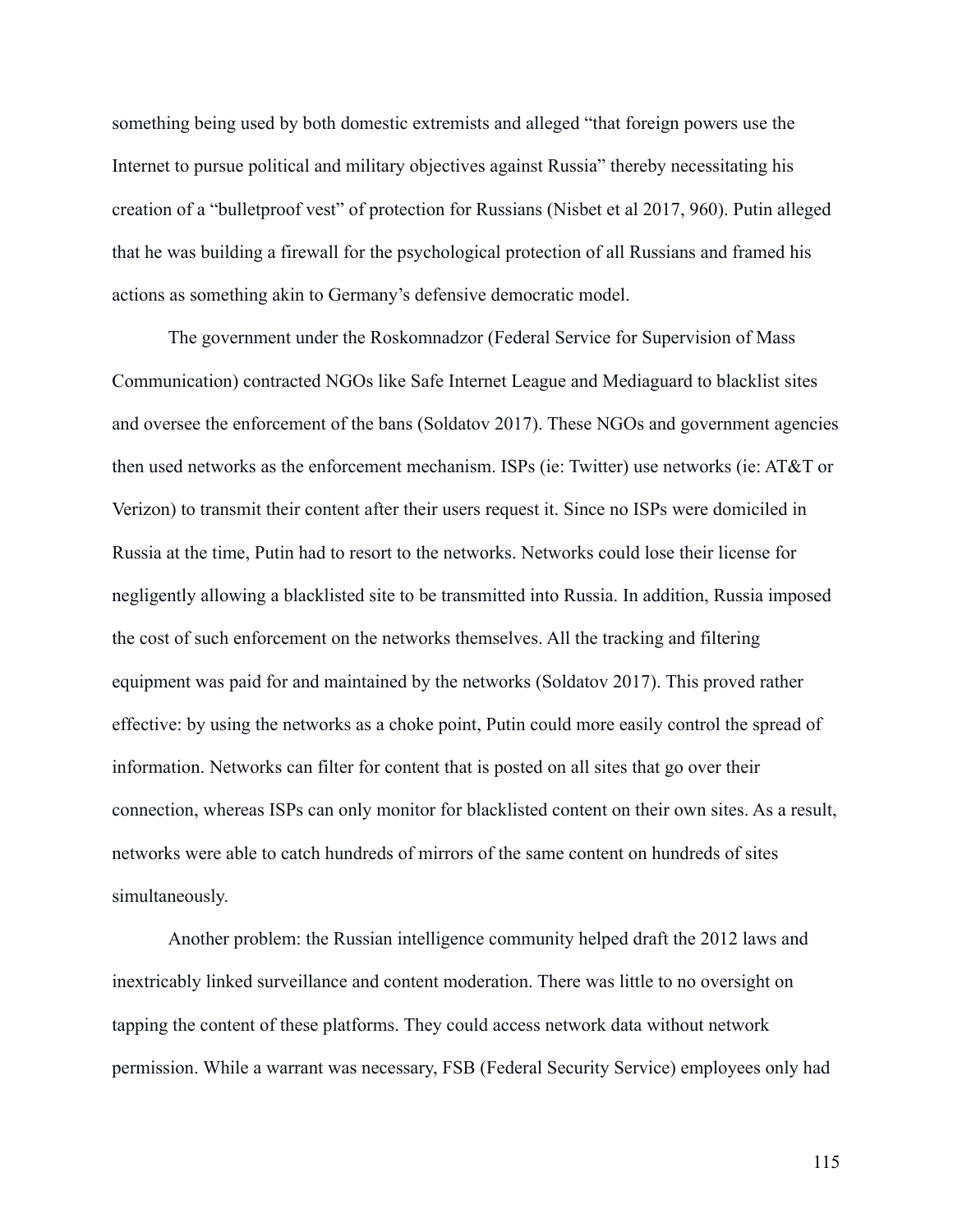to 'show' the warrant to their supervisor in order to tap networks and access the personal data of any Russian citizen (Soldatov 2017). While this prevents radicalizing content from being amplified and reproduced amongst fringe actors, it also hinders the ability of citizens and journalists to receive and transmit information detrimental to the hegemony of the Russian oligarchy. Nisbet et al (2017) define this phenomenon as "window opening" whereby Russians are prevented from seeing the outside world and realizing the oppression of Vladimir Putin's regime (959). Just recently, Russia shut down access to Twitter and Facebook, essentially cutting off Russians from information about Ukraine and allowing Putin to solely control the messaging of his invasion.<sup>105</sup> While a byproduct of this censorship is a logically lower incidence of domestic terror, it seems hardly worth vacating countless other hallmark principles of democratic governance to achieve it.

### **China: "The Information Curtain"**

In a more extreme case than Russia, China has banned Facebook and Twitter since 2009 and never had the pre-2007 internet freedom that Russians enjoyed. It has always been a bastion of internet censorship but goes about it differently. China also logically has fewer instances of domestic terrorism but that's because it doesn't let any outside ideas violate Chinese digital sovereignty or as Hillary Clinton has called it "The Information Curtain" (Kyriakopoulou 2011, 20). While Russia (barring this month's events) has historically supported Western platforms, China instead offers state-sponsored platforms as alternatives. Sites like Weibo and WeChat are

<sup>105</sup> Yuan, Li. 2022. "China's Information Dark Age Could Be Russia's Future." *The New York Times*. https://www.nytimes.com/2022/03/18/business/chinas-russia-information.html (March 30, 2022).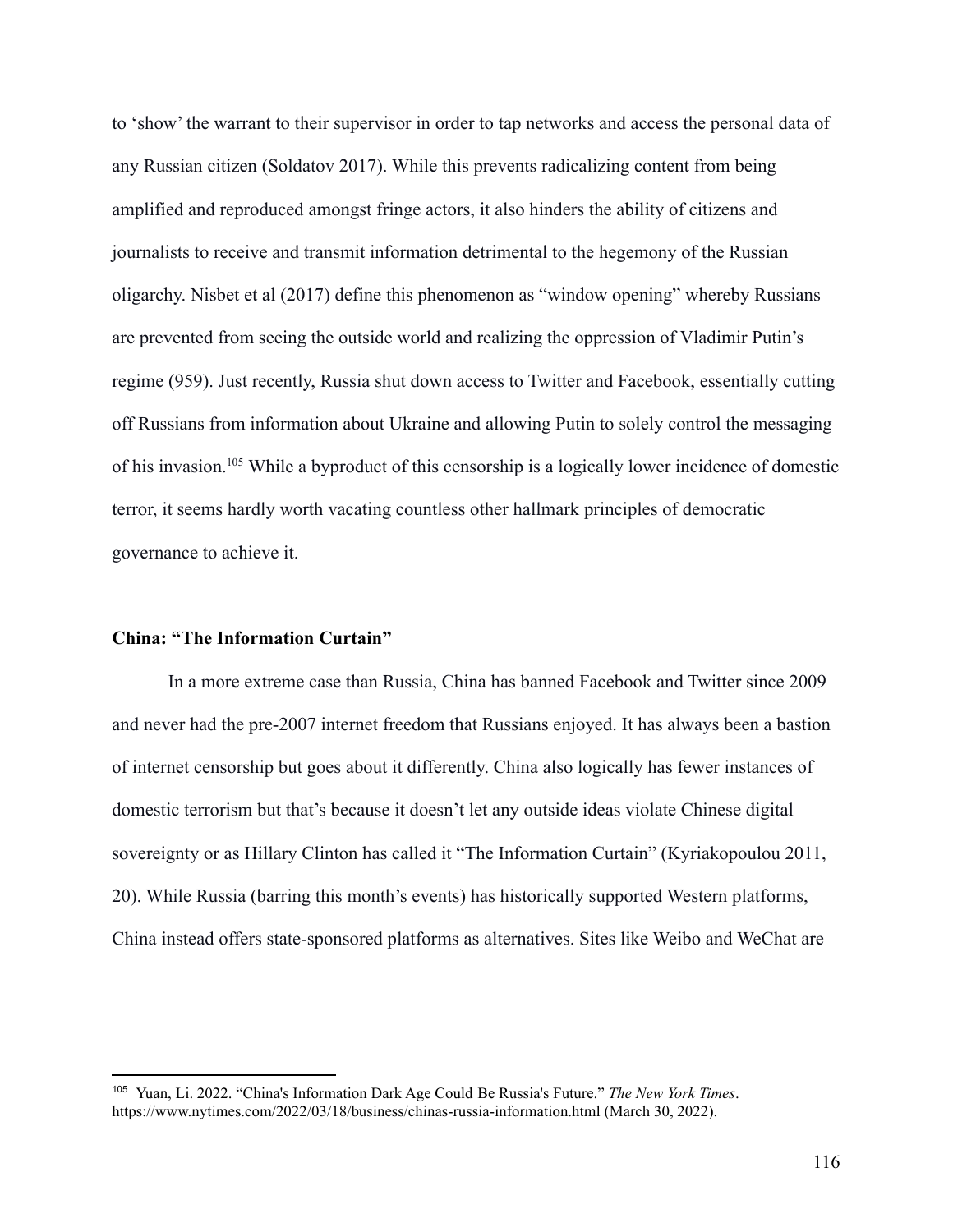platforms completely overseen by the Chinese government regardless of whether the user is in China or another jurisdiction.<sup>106</sup>

China similarly justifies its censorship as a necessary precaution for the national security of its citizens. China argues that state secrets are being shared on these platforms and China has a vested interest in monitoring them.<sup>107</sup> They use their army of government censors to monitor all this content and preemptively restrict access to any material that may jeopardize the hegemony of the Chinese state (Nisbit et al 2017). China clamped down on internet speech around the same time as Russia by rewriting its statutes about state secrets to be more vague and malleable in 2010. They can now claim jurisdiction over nearly all types of surveillance even on networks and communications that take place outside the state.

TikTok is a popular example of how an authoritarian nation can trespass within the openness and freedom of Western democratic regulatory frameworks. In 2020, Trump sought to force TikTok's parent company (which is Chinese) to merge with a U.S. parent company if it wanted to remain available in the United States. He and his then-Secretary of State alleged that TikTok was feeding information back to its parent company which was sharing the data directly with the Chinese Communist Party.<sup>108</sup> In addition to this surveillance, China has a history of flooding the U.S. with propaganda by paying influencers to peddle incorrect stories about their human rights, the origins of COVID, and other lies that are in the interest of Chinese hegemony.<sup>109</sup> By having this censorship, China too has the opportunity to pollute the U.S. social

<sup>106</sup> Feng, Emily. 2019. "China Intercepts WeChat Texts from U.S. and Abroad, Researchers Say." *NPR*. https://www.npr.org/2019/08/29/751116338/china-intercepts-wechat-texts-from-u-s-and-abroad-researcher-says (March 21, 2022).

<sup>107</sup> Xu, Beina, and Eleanor Albert. 2017. "Media Censorship in China." *Council on Foreign Relations*. https://www.cfr.org/backgrounder/media-censorship-china (March 30, 2022).

<sup>108</sup> Rodriguez, Salvador. 2021. "Tiktok Insiders Say Social Media Company Is Tightly Controlled by Chinese Parent ByteDance." CNBC.

<sup>&</sup>lt;sup>109</sup> Seitz, Amanda, Eric Tucker, and Mike Catalini. 2022. "How China's Tiktok, Facebook Influencers Push Propaganda." San Francisco Chronicle. https://www.cnbc.com/2021/06/25/tiktok-insiders-say-chinese-parent-bytedance-in-control.html (March 30, 2022).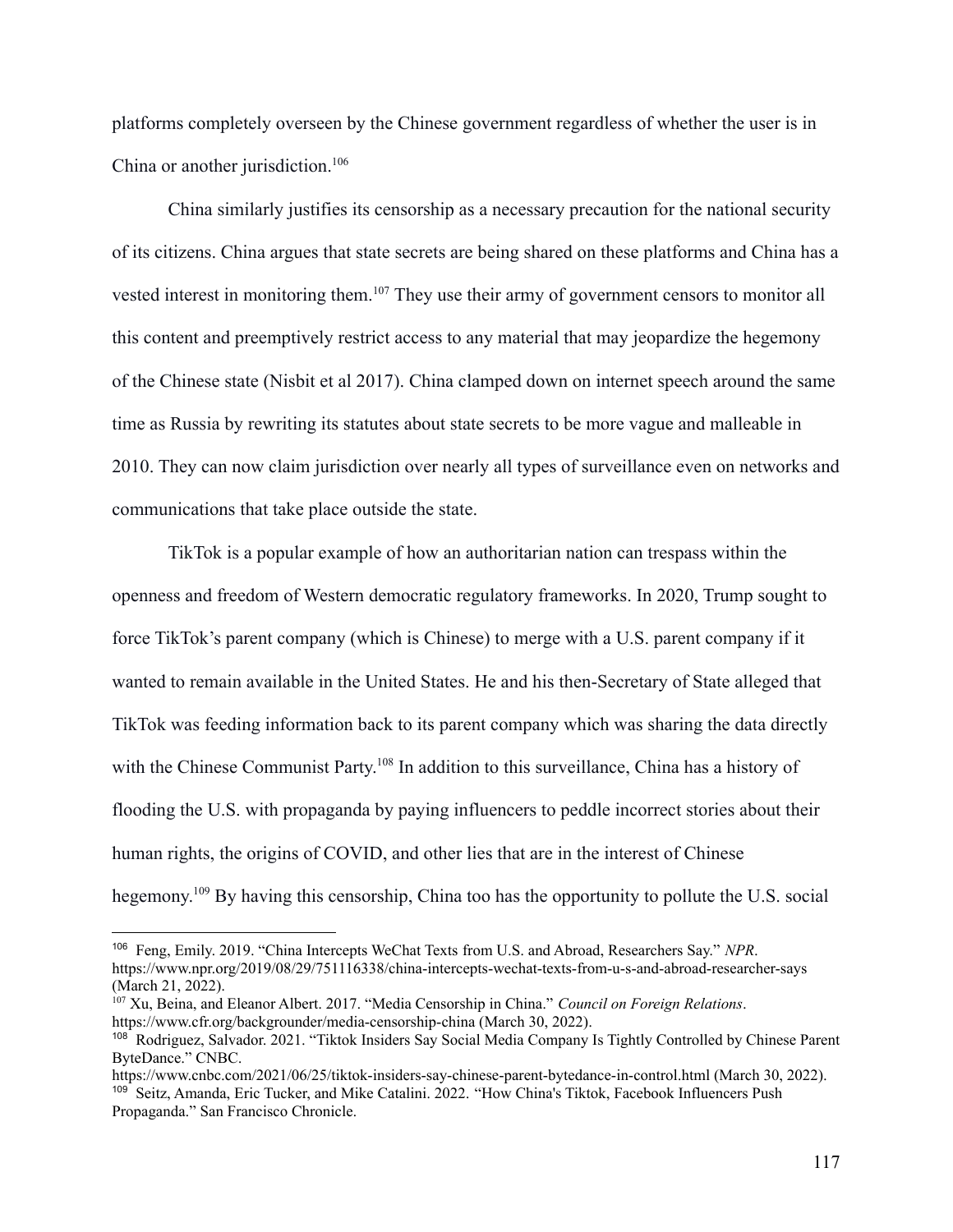media landscape despite our best regulatory attempts. Such is the price that Western democracies pay for promoting a free internet.

#### **Conclusion**

Chapters 2 and 3 critiqued the current conception of internet speech regulation by Western democracies. It put the U.S. and Germany on opposing sides of a linear spectrum. This chapter sought to contextualize where that spectrum falls in relation to the other world superpowers and the regulatory regimes they employ. In addition to contextualizing the earlier chapters, this chapter highlighted the anti-democratic regime that necessarily has to accompany the harsher framework that would be required to appropriately squash the reproduction of objectionable content. This chapter illustrates the inherent trade-offs associated with the type of comprehensive regulatory reform necessary to eliminate objectionable content. If the U.S. and Germany want to maintain their democratic ideals, there are costs to be paid. They need to accept the risk that malicious actors will seek to influence their free internet and they need to understand that you'll never be able to live in a world without a little objectionable or radicalizing content unless you aggressively censor the free flow of information.

https://www.sfchronicle.com/news/article/How-China-s-TikTok-Facebook-influencers-push-17038060.php (March 30, 2022).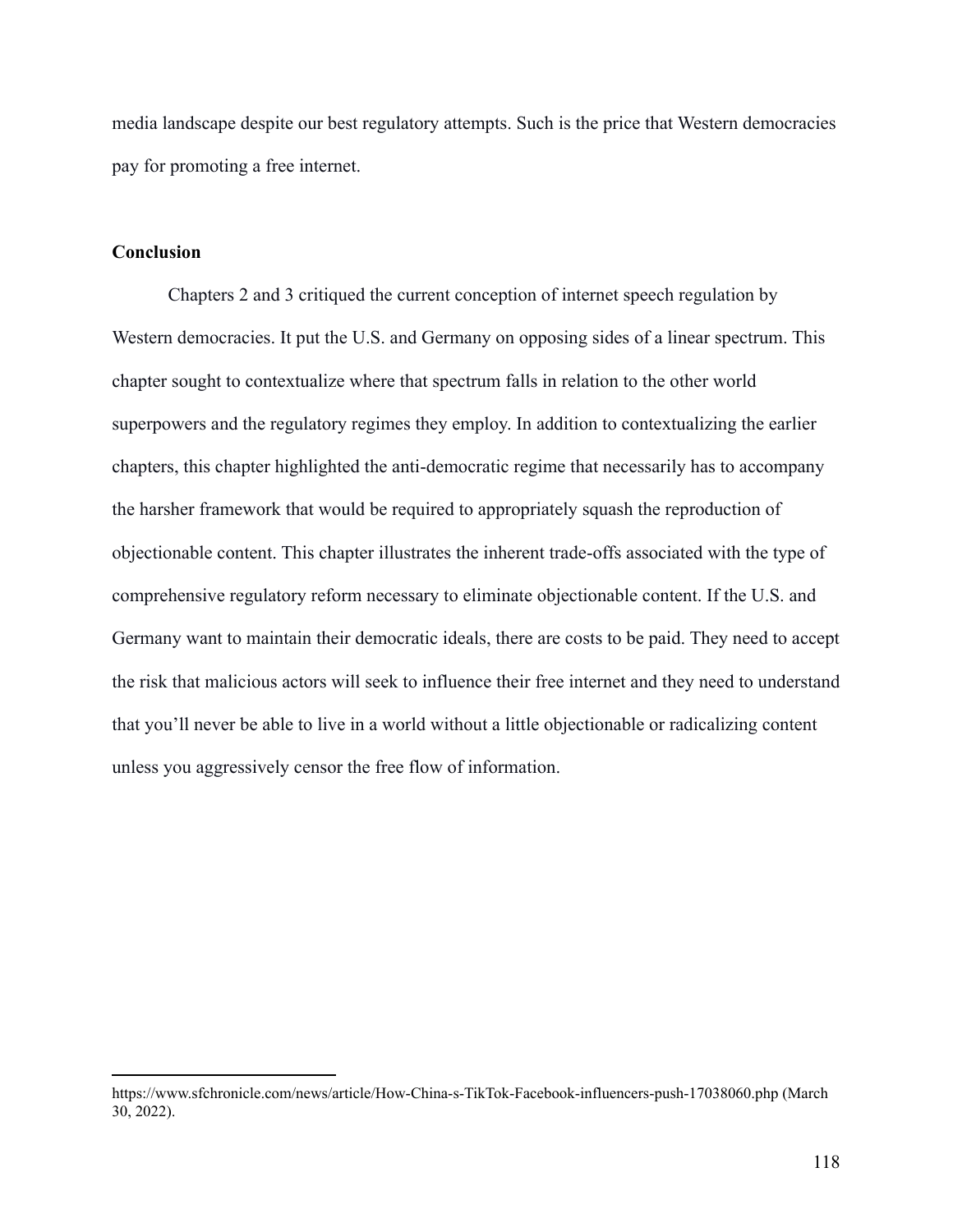### **Chapter 5: Conclusion**

This thesis identified reasons why two beacons of democracy, the U.S. and the European Union, not only chose mutually exclusive and linearly different regulatory frameworks but, more importantly, why neither framework proved to be better suited in responsively addressing the rise of radicalizing content on the internet. I argue that there are two narratives present. The micro-narrative has to do with the perverse incentive structures created as a byproduct of either the text of each bill or its implementation. This is bad in and of itself and has created demonstrable barriers to each country's ability to curb this objectionable content. The macro-narrative goes further and alleges that this cannot be blamed only on bad policy drafting or bad implementation. Rather, each of these case studies represents an incongruous relationship between the framework they intended and the regulatory regime that they either had in place or created to support that framework.

From the perspective of Germany, objectionable content drowns out well-intentioned counterspeech. This problem of the "heckler's veto" is a result of (1) Germany's defensive democratic underpinnings, (2) the fact that the E.U. took some provisions of the American D.M.C.A. but not all of it, (3) the unclarified statutory conflict between a sites' duty of care and its immunity from constant monitoring, and (4) the lack of oversight by the European Union on the accurate transposition of its directive into German national legislation. Each successive iteration of intermediary liability reform from 1997 to 2021 admittedly did clarify some aspects of the previous legislation but failed to address the incongruity that existed between the *preemptive* framework and the German regulatory regime that supported it.

The *preemptive* framework came as no surprise, Germany has been a leader in the defensive democratic model since the end of WWII. Their priority was to root out objectionable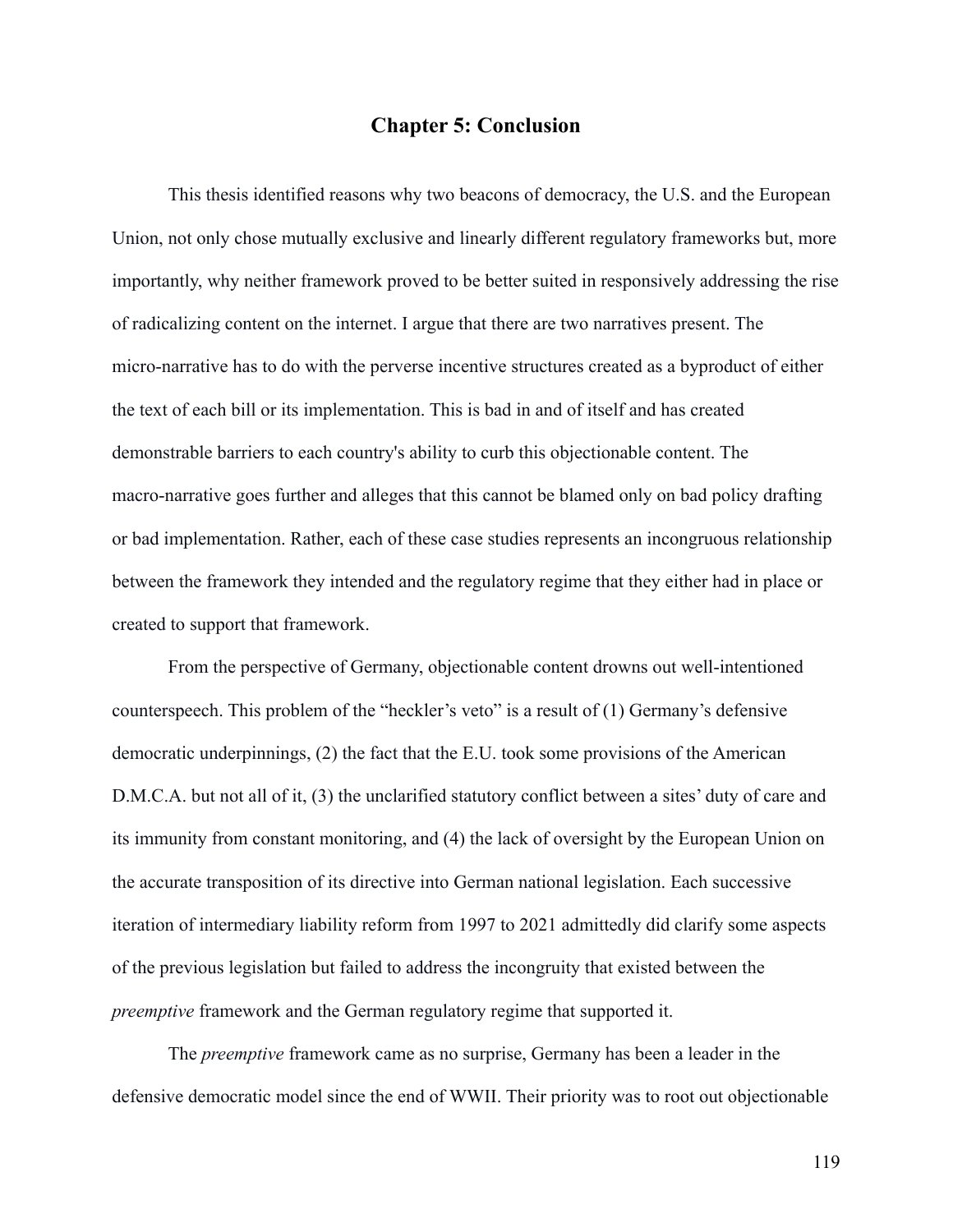content with force before it could take hold and damage national unity or the sanctity of the Constitution. Such defensive democratic ideals had existed before the internet via their Constitutional right to curtail speech if it threatens the unity of the state and such defensive democratic ideals continued with their notice-and-takedown policies that governed internet speech. This preemptive framework, however, was passed by the European Commission without harmonizing the underlying laws that the framework sought to enforce. The standard of proof for proving defamation/libel/slander, incitement, sexual harassment, threats to national sovereignty, and many other statutes were not harmonized from member state to member state. While the E-Commerce Directive made it clear that ISPs had to evaluate reported content in a certain period of time, it allowed for there to exist essentially twenty-seven (27) different sets of laws that could be applied. This created an incentive to just remove the content without a very critical eye. Although the ECD established the country of origin principle, it didn't create a clear pathway for how Germany can force Italy to remove (in a timely fashion or with any certainty) objectionable content posted on an Italian ISP that had made its way onto the smartphone of a citizen in Berlin.

To have properly implemented the preemptive framework, the E.U. would have needed to pass the ECD as a regulation and not a directive. They were experiencing a similar conflict with the 1995 Data Protection Directive before eventually reenacting it as the General Data Protection Regulation (GDPR) in 2016. Europe recognized the transnational nature of the internet in the policy statements of the ECD itself, and yet still chose to pass this as a directive. This directive-based regime made supporting the European Union and Germany's preemptive framework extremely difficult.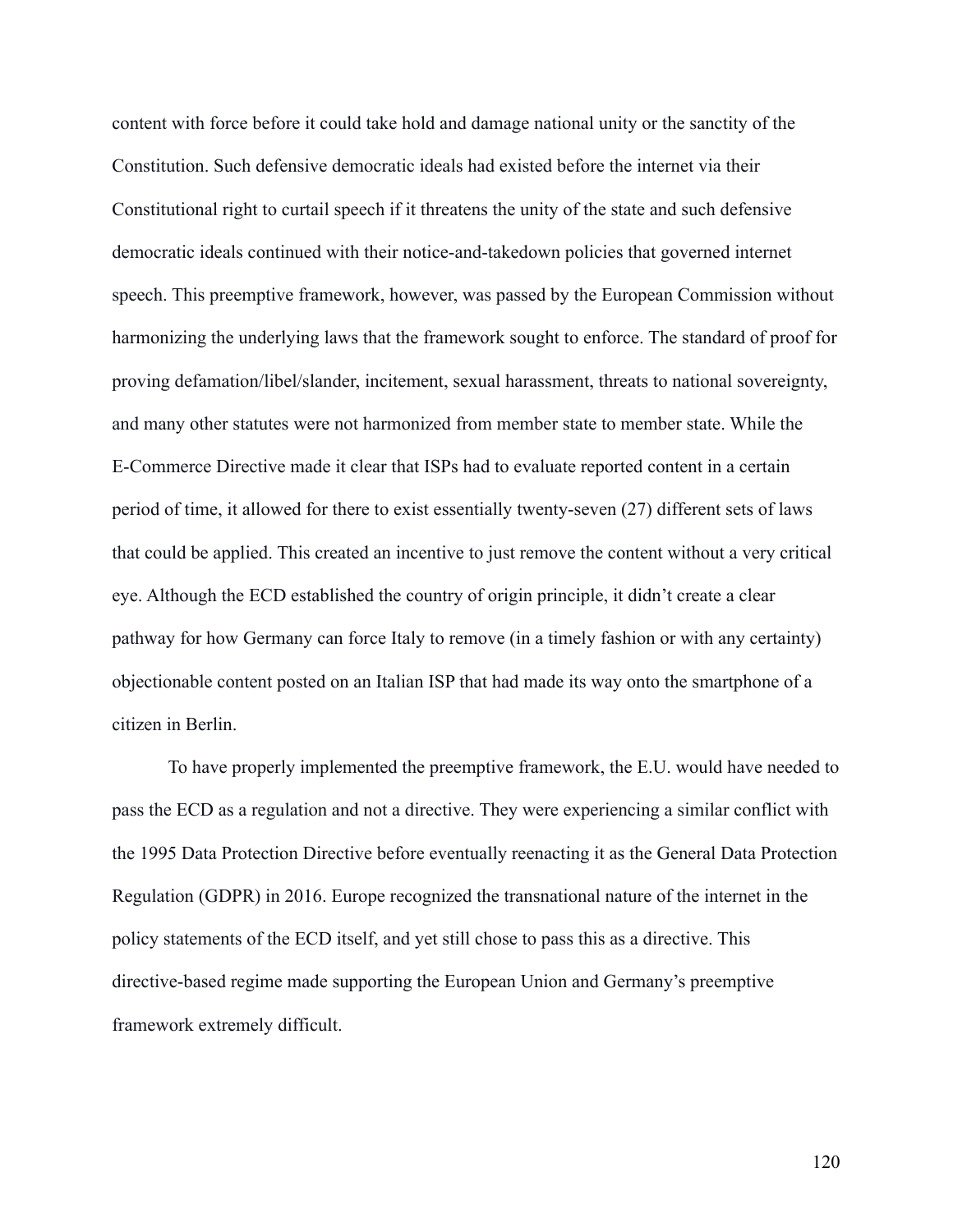From the perspective of the United States, counterspeech can flourish more but so too can objectionable content. Objectionable content, therefore, exists as a smaller proportion of all content, but in larger quantities compared to the German case study. The text of Section 230 gives nearly blanket immunity to sites for both the content that they leave up and that which they takedown. As a result of shifting business models and a financial incentive to keep inflammatory posts that didn't exist in the early days of ISPs, objectionable content can flourish irrespective of how hard well-intentioned people try to dilute it with counterspeech.

The deregulatory framework existed as a way of allowing the nascent internet industry to blossom. This should come as no surprise either, the promise of the First Amendment and the United States' natural inclination to support capitalist, free-market solutions aligns well with this largely hands-off framework. The macro-narrative becomes problematic however when you examine what it would have taken to responsibly implement a deregulatory framework. Vesting redress powers with the court (rather than ISPs like in Germany) is great insofar as it only rights injustices after the plaintiffs have been wronged. There is no proactive regulatory agent, even if non-binding, to liaise with ISPs and other stakeholders about mutual ways to make the internet a cleaner place without having to retroactively litigate all of the effects of objectionable content. Many drafters of the bill, like Sen. Exon, believed the FCC could fill that vital role. But Cox and Wyden's insistence on having a court order standard without a complimentary and nimble voice of proactive guidance won the day. They believed ISPs were exceptional from other media methods despite ISPs assuming the same functional roles as televisions, radios, and newspapers. The U.S. wanted a deregulatory standard but believed that such could only exist without a proactive overseer. As a result, ISPs have exponentially increased in power in the U.S. and can essentially now set their own regulations.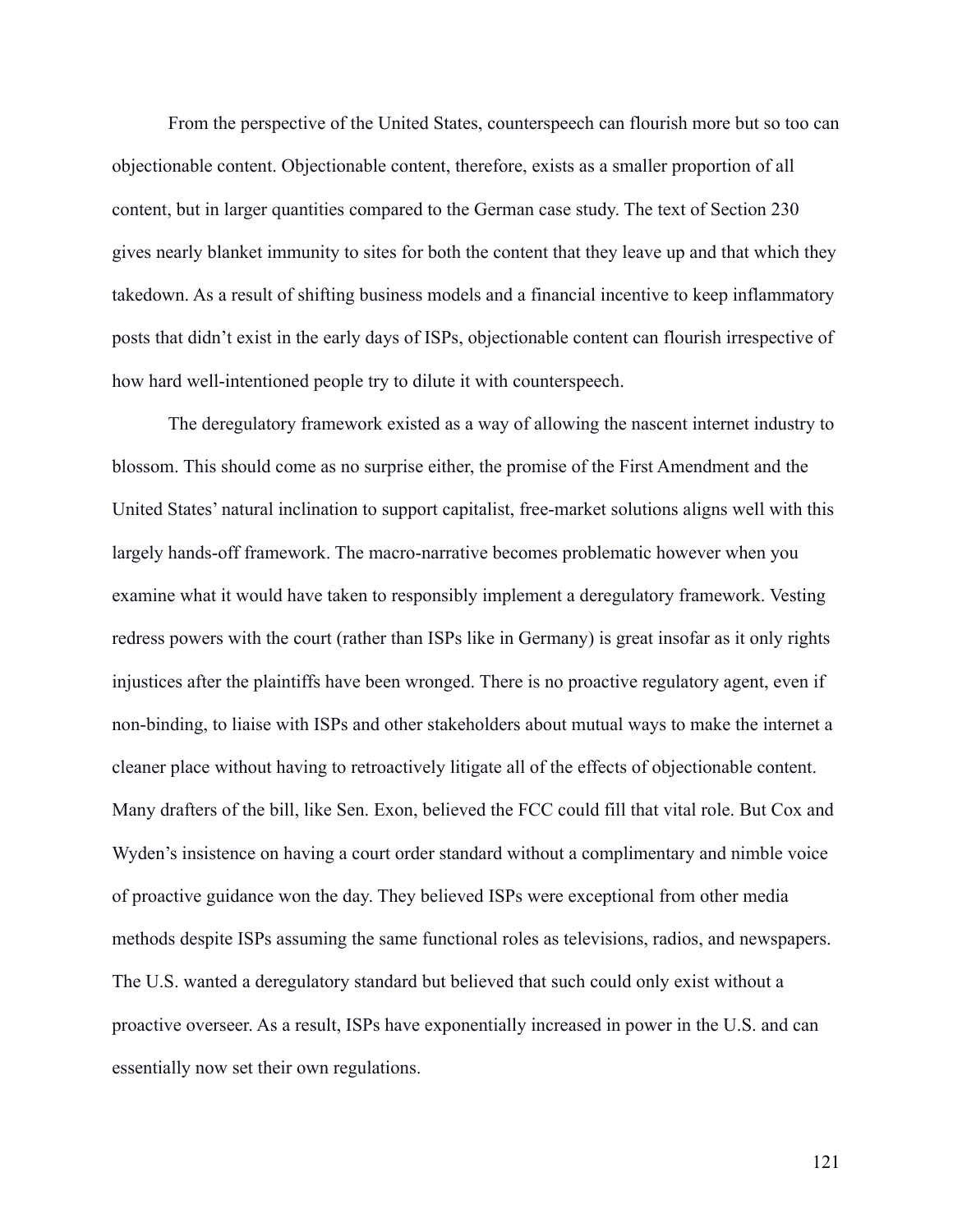Finally, I juxtapose and contextualize the debate over Western democratic governance with a brief analysis of authoritarian interlopers. I point out the costs that come as a result of having a free and open internet and the unfortunate fact that achieving success (eliminating all objectively objectionable content) under my puzzle naturally requires countries to sacrifice democratic ideals. One of the fallacies of liberalism is that democracy can only flourish if a little bit of objectionable content does as well.

In making my argument critiquing democratic conceptualizations of internet speech regulation, I am straying from the existing literature which is oversaturated with legal solutions to reform the legislation. I am instead contributing a structurally comparative analysis that conceptualizes our failure to curb radicalizing content as one that results from the origins of the bills and not any exogenous factors. Western democracies believe that updating these pieces of legislation can be done with additional legislation. I offer instead the perspective that democracies will only be able to move the needle on policing objectionable content if they look at how their desired frameworks fit into the original regimes by which they were surrounded.

With this being said, additional research is nonetheless necessary to discover what else, in addition to internet regulation, is creating this culture of objectionable content. The internet is simply the canvas on which society is painting. I would suggest there are cultural issues at play with regards to the inclination of users to believe things that are distortions of reality. Feelings of alienation, isolation, poverty, oppression and general distrust in institutions among many other emotions likely drive people to seek out ways of distorting their suboptimal reality. For example, there exists a growing body of literature on *creepypasta*, or the sharing of clearly fictional horror stories online that they allege are based on real stories. Users choose to believe the implausible is plausible in these stories because it offers an escape from the mundane realities of life.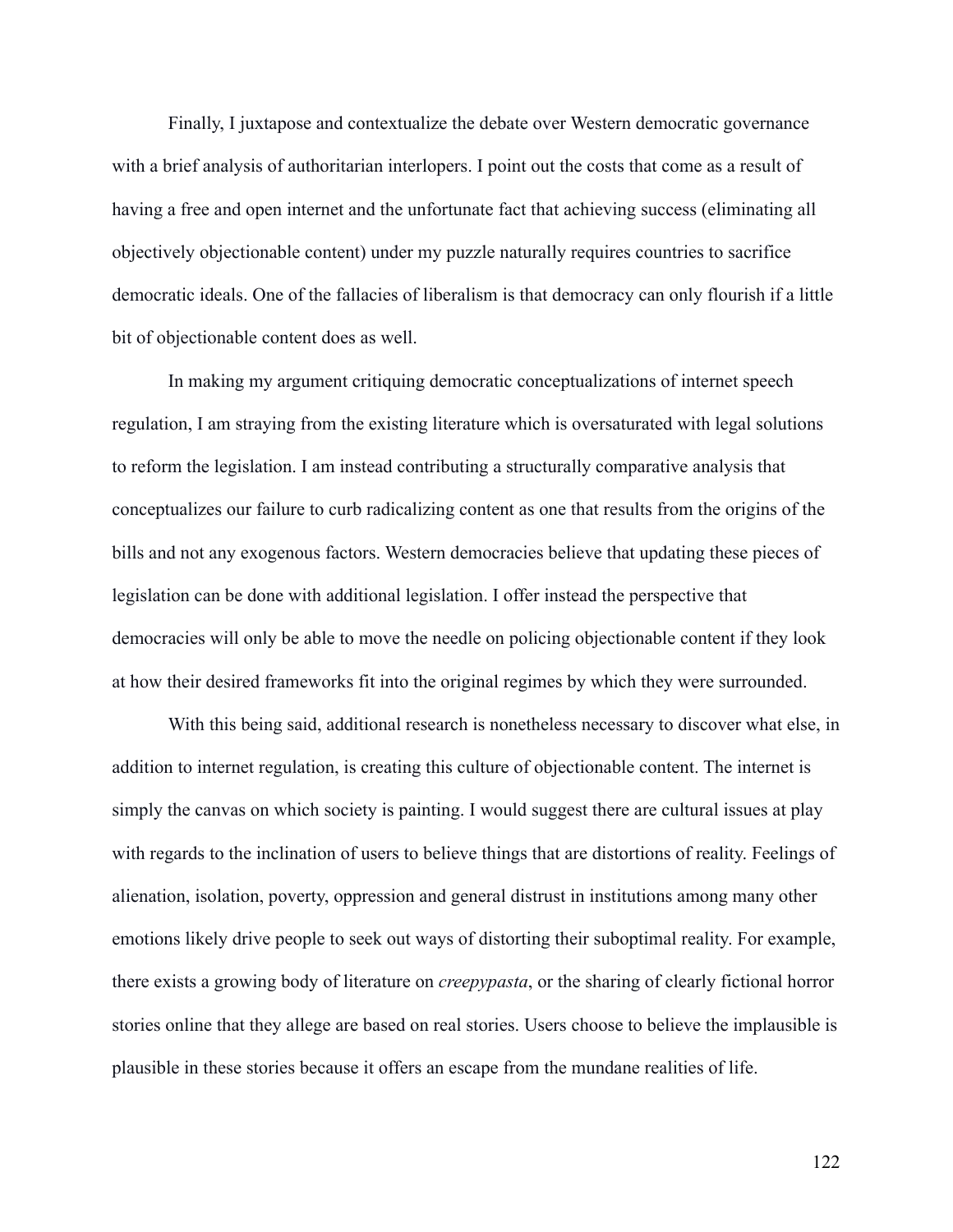Conceptions of reality and its validity are further obfuscated by the government itself. When the U.S. government acknowledged in 2021 the fact that the armed forces surveilled and tracked UFOs, people's conceptions of reality were shattered. UFO deniers felt like the silly ones and it muddied the waters between what the government said, what "rational" people chose to believe, what "rational" people should be believing, and what is the actual reality.

The impacts of this question are unmistakable. At risk here is a fundamental aspect of what differentiates humans from other animals and what has allowed us to progress as a society for thousands of years, our ability to agree on reality. We may not always agree on what to build, but we've predominantly had the human decency to operate with the same tools in the toolbox. That's not to say that addressing this problem of internet speech regulation is going to be a panacea to returning us to a pre-truth era. That's also not to say that truth couldn't continue to be distorted even with a refresh on internet speech regulations. But what is definitive is the fact that this problem can only get worse if we do nothing. Under the status quo, life will continue to imitate art. Our conceptions of reality and truth will be about as malleable as these sentences in Google Docs. If we don't want our next generations growing up in a world whose metaphorical font, size, color, and spacing can be distorted with little effort or oversight then we must address this issue of internet distortion before we gradually continue to lose control of it.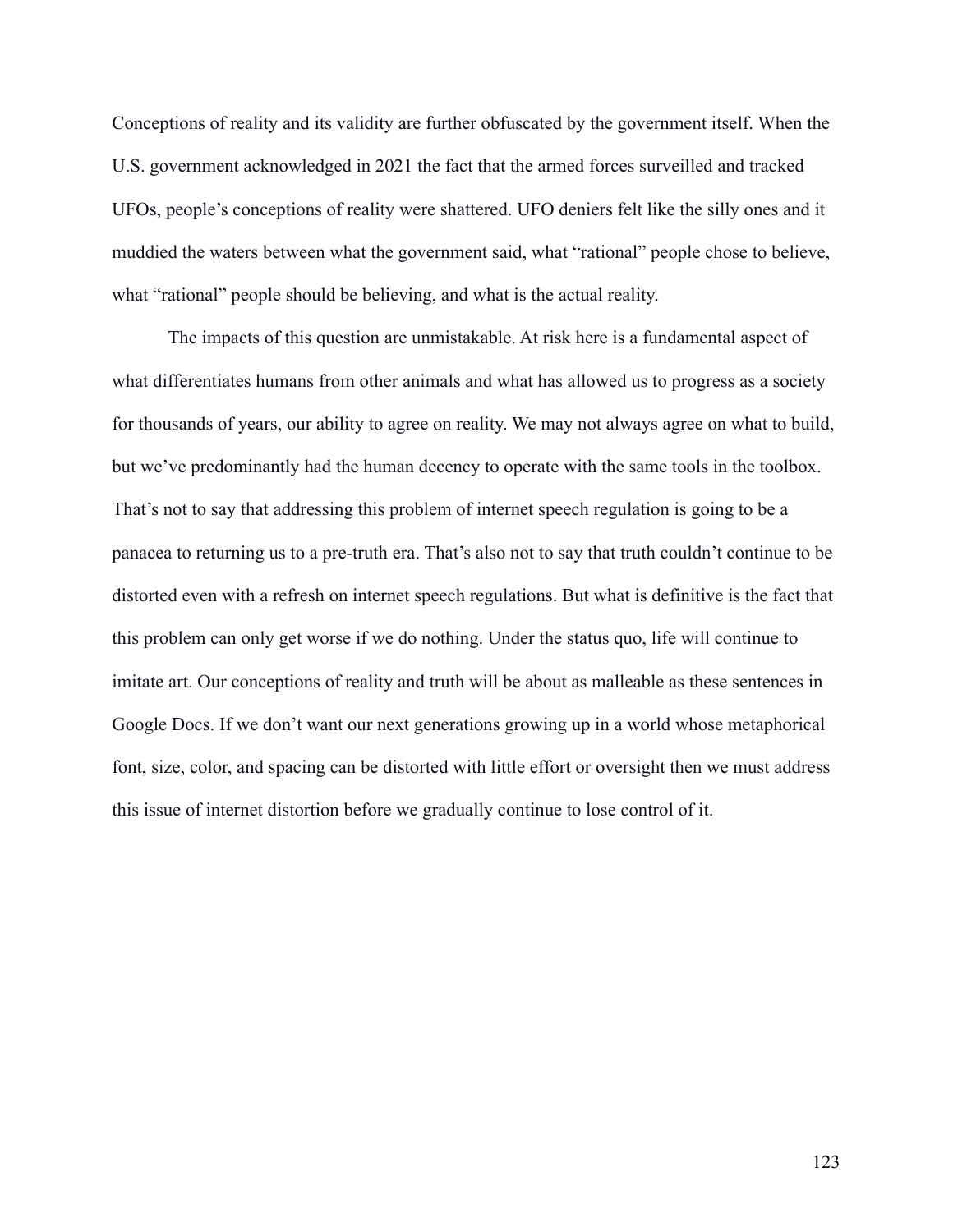## **Bibliography**

- Baistrocchi, Pablo A. 2002. "Liability of Intermediary Service Providers in the EU Directive on Electronic Commerce." *Santa Clara Computer and High Technology Law Journal* 19(1): 111–30.
- Bechtold, Eliza. 2020. "Terrorism, the Internet, and the Threat to Freedom of Expression: The Regulation of Digital Intermediaries in Europe and the United States." *Journal of Media Law* 12(1): 13–46. doi: 10.1080/17577632.2020.1760474.
- Bilazarian, Talene. 2019. "Countering Violent Extremist Narratives Online: Lessons from Offline Countering Violent Extremism." *Policy & Internet* 12(1): 46–65. doi: 10.1002/poi3.204.
- Brannon, Valerie C, and Eric N Holmes. 2021. "Section 230: An Overview." *Congressional Research Service*: 1–54.
- Candeub, Adam. 2020. "Bargaining for Free Speech: Common Carriage, Network Neutrality, and Section 230." *Yale Law Review* 11: 391–433.
- Cheah, Michael. 2020. "Section 230 and the Twitter Presidency." *Northwestern University Law Review* 115: 199–222.
- Chen, Jim. 2001. "The Authority to Regulate Broadband Internet Access Over Cable." *Berkeley Technology Law Journal* 16(2): 677–728.
- Claussen, Victor. 2018. "Fighting Hate Speech and Fake News: The Network Enforcement Act (NetzDG) in Germany in the Context of European Legislation." *Journal of Media Law*: 110–36.
- Cohen-Almagor, Raphael. 2015. *Confronting the Internet's Dark Side: Moral and Social Responsibility on the Free Highway.* Cambridge, MA: Cambridge University Press.
- Cohen-Almagor, Raphael. 2017. "The Role of Internet Intermediaries in Tackling Terrorism Online." *Fordham Law Review* 86: 425–53.
- Collins, Matthew. 2001. *The Law of Defamation and the Internet.* 1st ed. Oxford: Oxford University Press.
- Comstock, Earl W, and John W Butler. 2000. "Access Denied: The FCC's Failure to Implement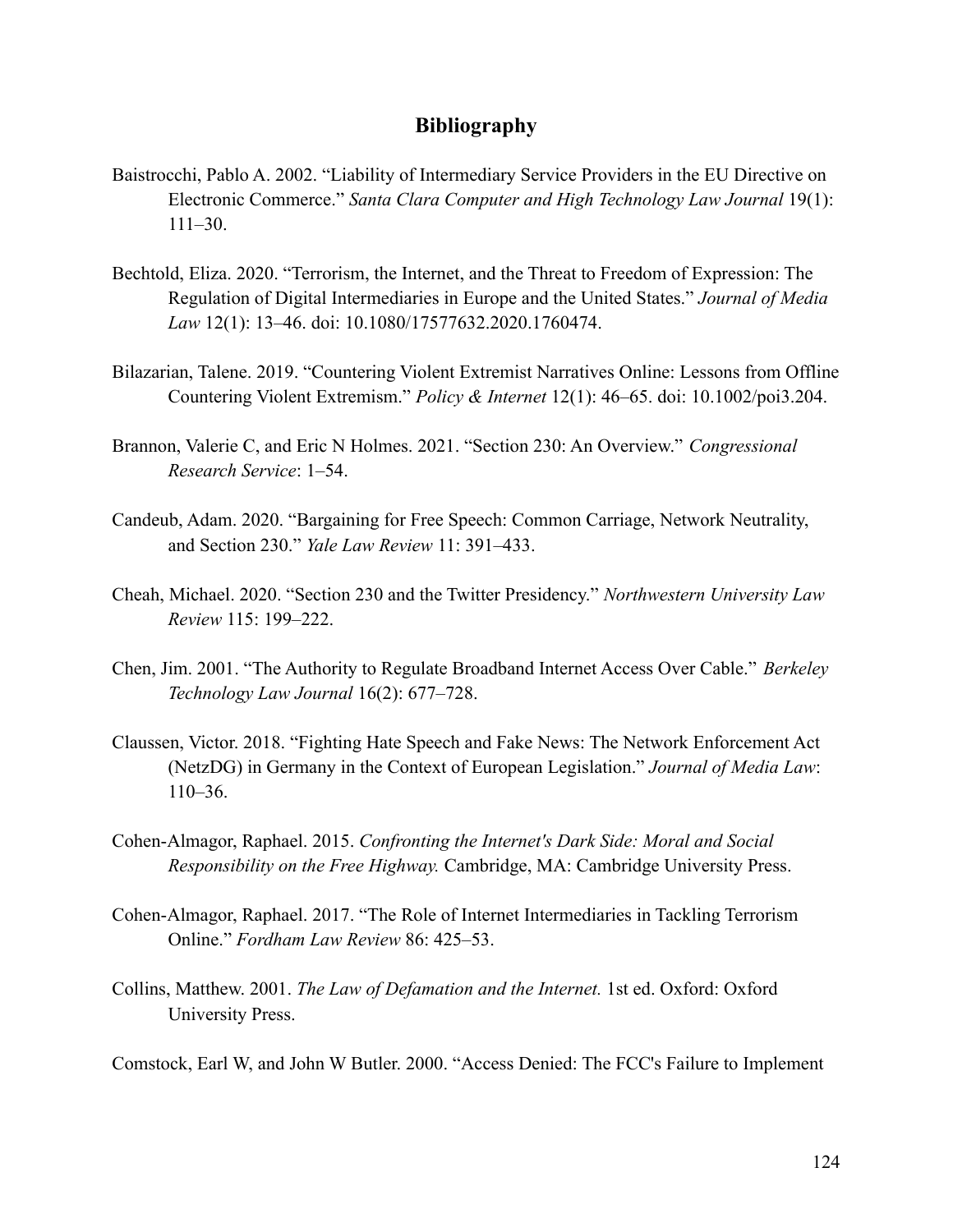Open Access to Cable as Required by the Communications Act." *Journal of Communications Law and Policy* 8(1): 5–22.

- Conway, Maura, Ryan Scrivens, and Logan Macnair. 2019. "Right-Wing Extremists' Persistent Online Presence: History and Contemporary Trends." *International Centre for Counter-Terrorism*: 1–24. doi: 10.19165/2019.3.12.
- Conway, Maura. 2020. "Routing the Extreme Right: Challenges for Social Media Platforms." *The RUSI Journal* 165(1): 108–13. doi: 10.1080/03071847.2020.1727157.
- Crawford, Henry E. 1997. "Internet Calling: FCC Jurisdiction over Internet Telephony." *Journal of Communications Law and Policy* 5(1): 43–54.
- Cusumano, Michael A., Annabelle Gawer, and David Yoffie. 2021. "Can Self-Regulation Save Digital Platforms?" *SSRN Electronic Journal*. doi: 10.2139/ssrn.3900137.
- Determann, Lothar. 1999. "Case Update: German CompuServe Director Acquitted on Appeal." *Hastings International and Comparative Law Review* 23(1): 109–24.
- Esbin, Barbara, and Adam Marcus. 2009. "The Law Is Whatever the Nobles Do: Undue Process at the FCC." *Journal of Communications Law and Policy* 17(2): 535–656.
- Esbin, Barbara. 1999. "Internet over Cable: Defining the Future in Terms of the Past." *Journal of Communications Law and Policy* 7(1): 37–118.
- Esbin, Barbara. 2009. "Jurisdiction: The \$64,000 Question." *The Progress and Freedom Foundation* 5(12): 1–7.
- Fried, Neil. 1999. "Dodging the Communications Decency Act When Analyzing Libel Liability of On-Line Services." *Columbia Science and Technology Law Review* 1(1): 1–44.
- Fried, Neil. 2021. "The Myth of Internet Exceptionalism: Bringing Section 230 into the Real World." *American Affairs Journal*. https://americanaffairsjournal.org/2021/05/the-myth-of-internet-exceptionalism-bringingsection-230-into-the-real-world/ (March 29, 2022).
- Friedman, Jonathan A, and Francis M Buono. 2000. "Limiting Tort Liability for Online Third-Party Content under Section 230 of the Communications Act." *Federal Communications Law Journal* 52(3): 647–66.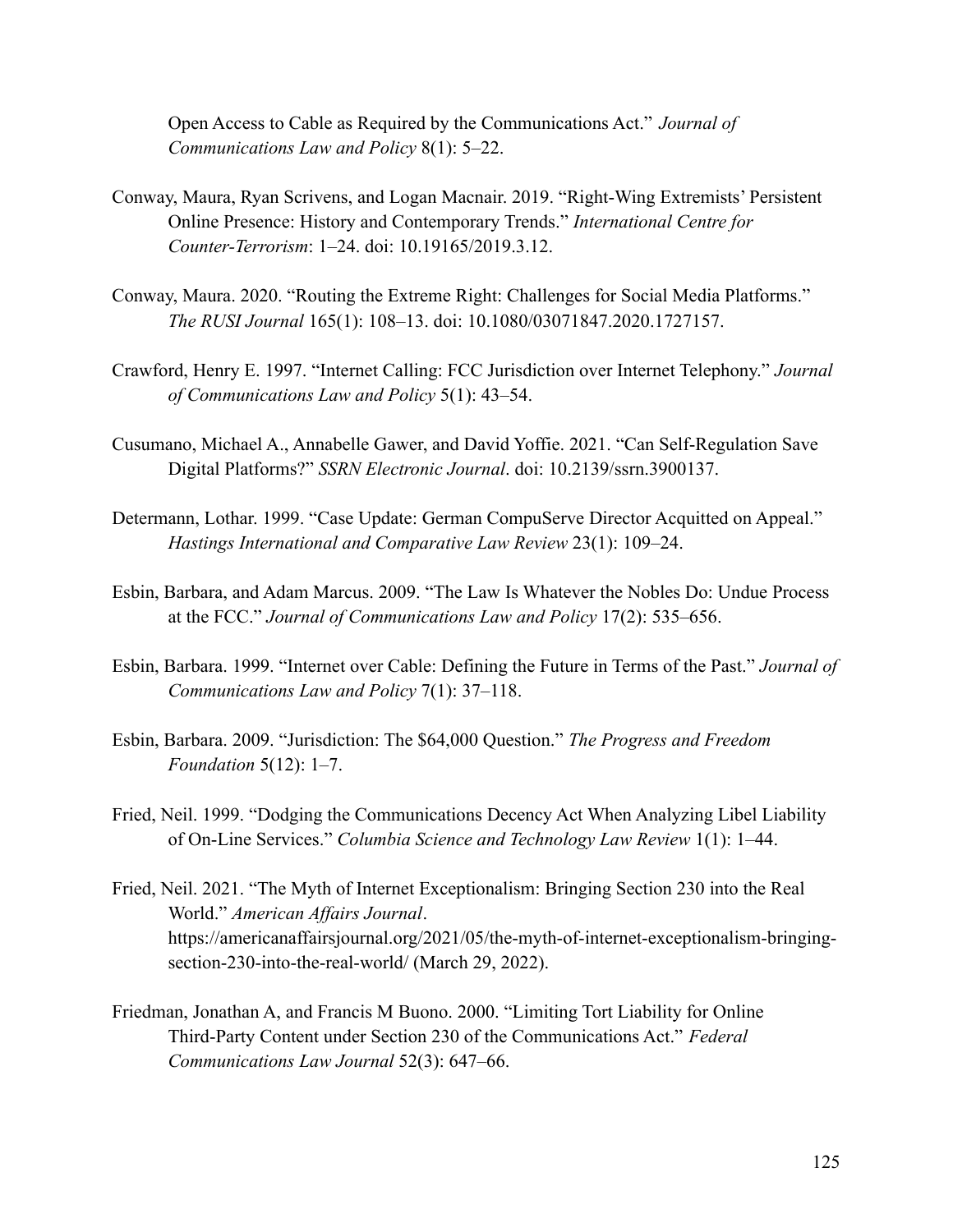- Ganesh, Bharath, and Jonathan Bright. 2020. "Countering Extremists on Social Media: Challenges for Strategic Communication and Content Moderation." *Policy & Internet* 12(1): 6–19. doi: 10.1002/poi3.236.
- Ganesh, Bharath. 2018. "The Ungovernability of Digital Hate Culture." *Journal of International Affairs* 71(2): 30–49. https://www.jstor.org/stable/26552328.
- Gilens, Martin, and Benjamin I. Page. 2014. "Testing Theories of American Politics: Elites, Interest Groups, and Average Citizens." *Perspectives on Politics* 12(3): 564–81. doi: 10.1017/s1537592714001595.
- Gillespie, Tarleton. 2020. "Content Moderation, AI, and the Question of Scale." *Big Data & Society* 7(2): 1–5. doi: 10.1177/2053951720943234.
- Gioia, Andrew. 2009. "FCC Jurisdiction over ISPs in Protocol-Specific Bandwidth Throttling." *Michigan Telecommunications and Technology Law Review* 15(2): 517–42.
- Goldman, Eric. 2017. "The Ten Most Important Section 230 Rulings." *Tulane Journal of Technology and Intellectual Property* 20: 1–10.
- Gross, Emanuel. 2003. "Defensive Democracy: Is It Possible To Revoke the Citizenship, Deport, or Negate the Civil Rights of a Person Instigating Terrorist Action Against His Own State?" *UMKC Law Review* 72(1): 51–122.
- Guhl, Jakob, and Jacob Davey. 2020. "A Safe Space to Hate: White Supremacist Mobilization on Telegram." *Institute for Strategic Dialogue*. https://www.isdglobal.org/wp-content/uploads/2020/06/A-Safe-Space-to-Hate2.pdf (March 29, 2022).
- Hamm, Mark S, and Ramon F Spaaij. 2017. *The Age of Lone Wolf Terrorism.* New York, NY: Columbia University Press.
- Hoeren, Thomas, and Silviya Yankova. 2012. "The Liability of Internet Intermediaries The German Perspective." *International Review of Intellectual Property and Competition Law* 43(5): 501–31.
- Hoeren, Thomas. 2000. "Electronic Commerce and Law Some Fragmentary Thoughts on the Future of Internet Regulation from a German Perspective." *Computer Law and Security* 16(1): 113–17.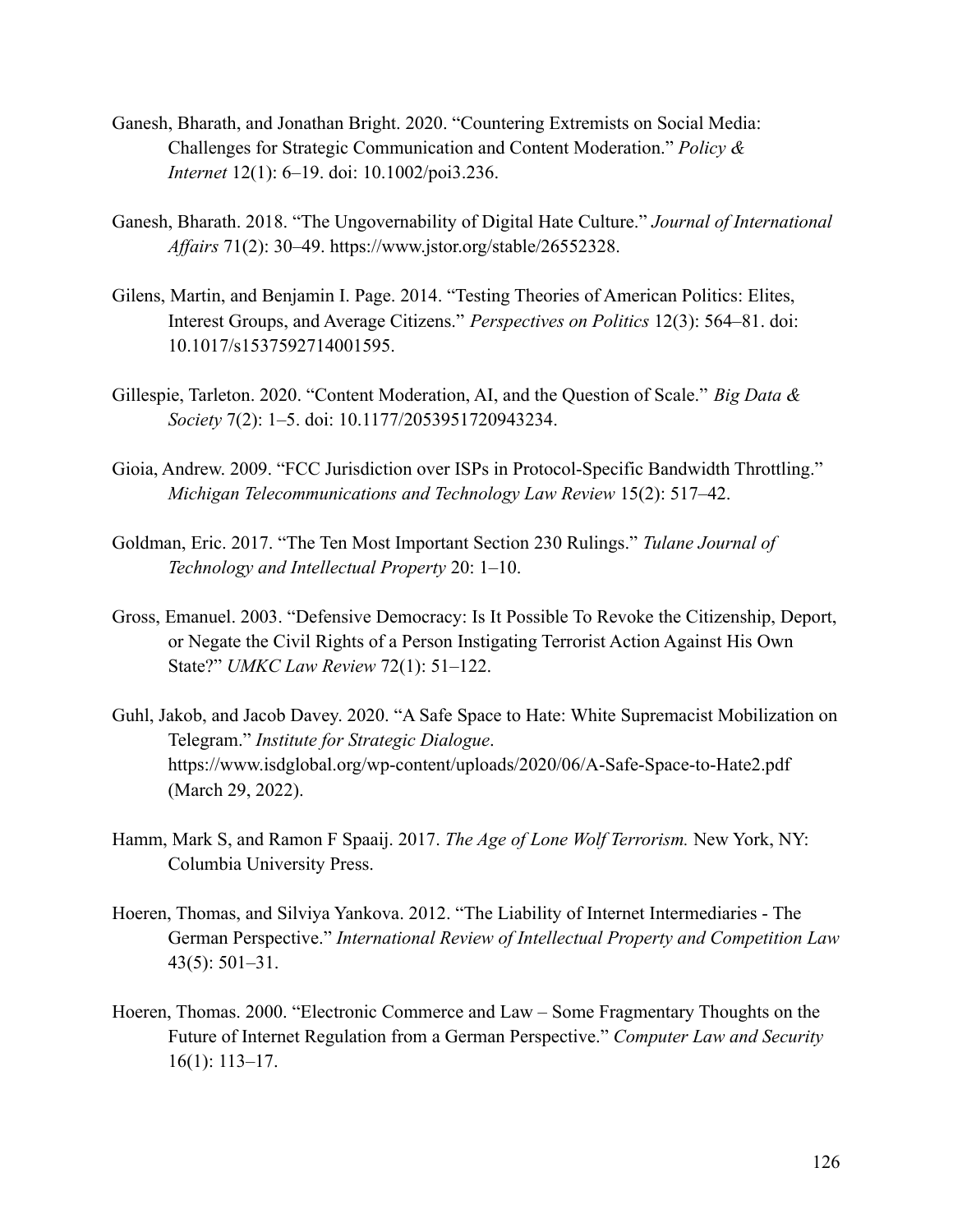- Homeland Security Institute. 2009. "The Internet as a Terrorist Tool for Recruitment and Radicalization of Youth." *Homeland Security Institute.* https://perma.cc/2K65-62QQ (March 29, 2022).
- Institute for Economics & Peace. 2019. "Global Terrorism Index 2019: Measuring the Impact of Terrorism," *Vision of Humanity.* http://visionofhumanity.org/reports (October 22, 2021)
- Jacobides, Michael G. 2020. "Regulating Big Tech in Europe: Why, so What, and How Understanding Their Business Models and Ecosystems Can Make a Difference." *SSRN Electronic Journal*: 1–42. doi: 10.2139/ssrn.3765324.
- Julià-Barceló, Rosa, and Kamiel J Koelman. 2000. "Intermediary Liability in the E-Commerce Directive: So Far So Good, But It's Not Enough." *Computer Law & Security Review* 16(4): 231–39. doi: 10.1016/s0267-3649(00)89129-3.
- Keller, Daphne. 2018. "The Right Tools: Europe's Intermediary Liability Laws and the EU 2016 General Data Protection Regulation." *Berkeley Technology Law Journal* 33(1): 287–364.
- Kennedy, Leonard J, and Lori A Zallaps. 1999. "If It Ain't Broke... The FCC and Internet Regulation." *Journal of Communications Law and Policy* 7(1): 17–36.
- Kightlinger, Mark F. 2003. "A Solution to the Yahoo! Problem? The EC E-Commerce Directive as a Model for International Cooperation on Internet Choice of Law." *Michigan Journal of International Law* 24(3): 719–66.
- Koehler, Daniel. 2014. "The Radical Online: Individual Radicalization Processes and the Role of the Internet." *Journal for Deradicalization* (1): 116–34.
- Kosseff, Jeff. 2019. *The Twenty-Six Words That Created the Internet.* Ithaca, NY: Cornell University Press.
- Kuczerawy, Aleksandra. 2015. "Intermediary Liability & Freedom of Expression: Recent Developments in the EU Notice & Action Initiative." *Computer Law & Security Review* 31(1): 46–56. doi: 10.1016/j.clsr.2014.11.004.
- Kyriakopoulou, Kalliopi. 2011. "Authoritarian States and Internet Social Media: Instruments of Democratization or Instruments of Control?" *Human Affairs* 21(1): 18–26. doi: 10.2478/s13374-011-0003-y.

Levi, Lili. 2008. "The FCC's Regulation of Indecency." *Freedom Forum Institute* 7(1): 1–95.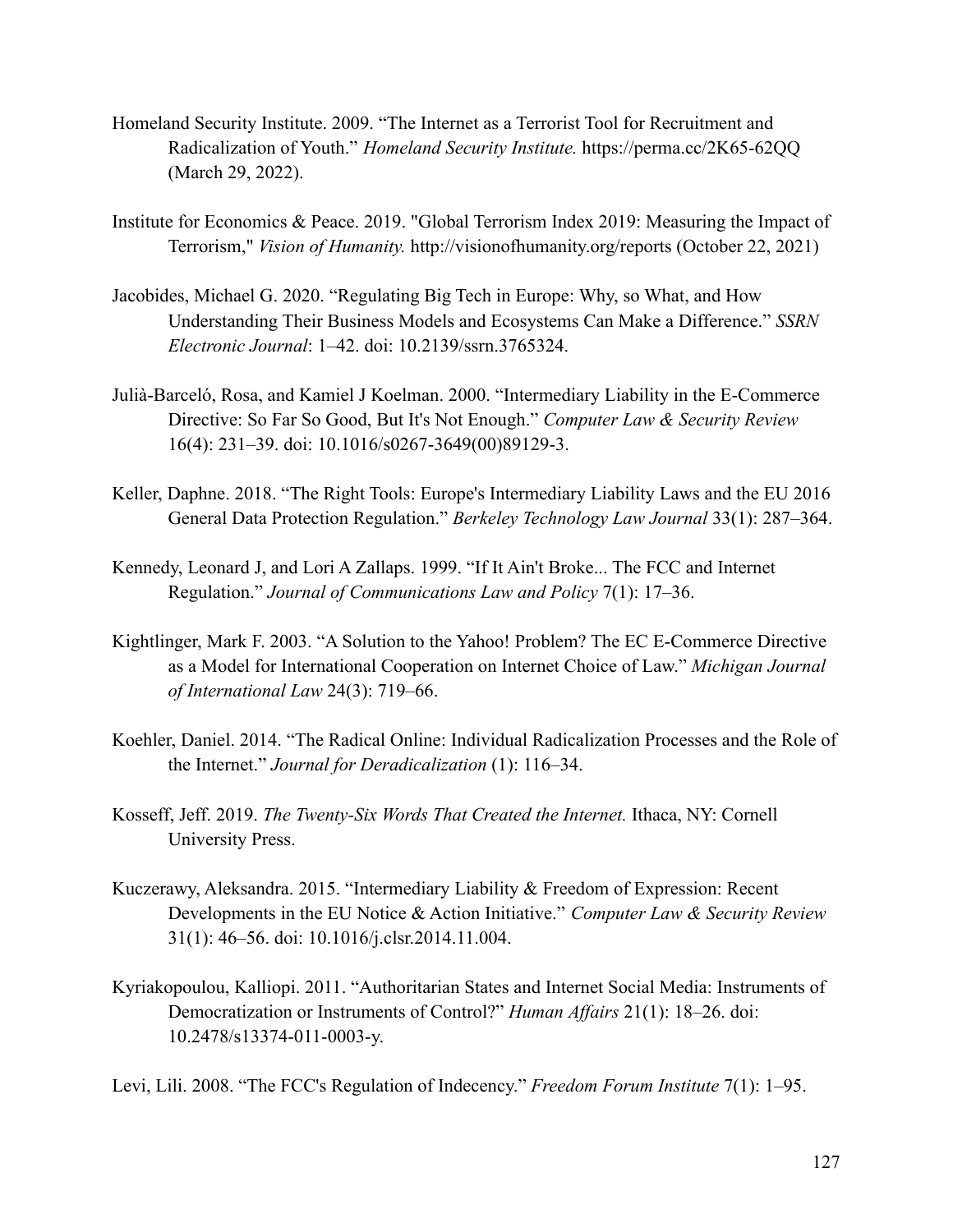https://www.freedomforuminstitute.org/wp-content/uploads/2016/10/FirstReport.Indecen cy.Levi\_.final\_.pdf (March 29, 2022).

- Lyons, Daniel A. 2013. "Restoring Limits on the FCC's Ancillary Authority." *Free State Foundation Perspectives* 8(34): 1–8.
- Martinet, Beatrice, and Reinhard J Oertli. 2015. "Liability of E-Commerce Platforms for Copyright and Trademark Infringement: A World Tour." *American Bar Association.* https://www.americanbar.org/groups/intellectual\_property\_law/publications/landslide/201 4-15/may-june/liability-e-commerce-platforms-copyright-trademark-infringement-worldtour/ (March 29, 2022).
- McChesney, Robert W. 2013. *Digital Disconnect: How Capitalism Is Turning the Internet Against Democracy.* New York, NY: The New Press.
- Mehra, Salil, and Marketa Trimble. 2014. "Secondary Liability, ISP Immunity, and Incumbent Entrenchment." *American Journal of Comparative Law* 62(1): 685–705. doi: 10.5131/ajcl.2013.0041.
- Michael, Jensen et al. 2018. "The Use of Social Media by United States Extremists." *National Consortium for the Study of Terrorism and Responses Terrorism.* https://www.start.umd.edu/pubs/START\_PIRUS\_UseOfSocialMediaByUSExtremists\_Re searchBrief July2018.pdf (March 29, 2022).
- Middendorf, Lynn. 1997. "Internet Service Providers Immune from Liability for Third Party Defamation." *Loyola Consumer Law Review* 10(3): 212–15.
- Nisbet, Erik C., Olga Kamenchuk, and Aysenur Dal. 2017. "A Psychological Firewall? Risk Perceptions and Public Support for Online Censorship in Russia." *Social Science Quarterly* 98(3): 958–75. doi: 10.1111/ssqu.12435.
- Omand, David, Jamie Bartlett, and Carl Miller. 2012. "Introducing Social Media Intelligence (SOCMINT)." *Intelligence and National Security* 27(6): 801–23. doi: 10.1080/02684527.2012.716965.
- Popiel, Pawel. 2018. "The Tech Lobby: Tracing the Contours of New Media Elite Lobbying Power." *Communication, Culture and Critique* 11(4): 566–85. doi: 10.1093/ccc/tcy027.
- Ruane, Kathleen Ann. 2011. "The FCC's Authority to Regulate Net Neutrality After Comcast v. FCC." *Congressional Research Service*: 1–32.